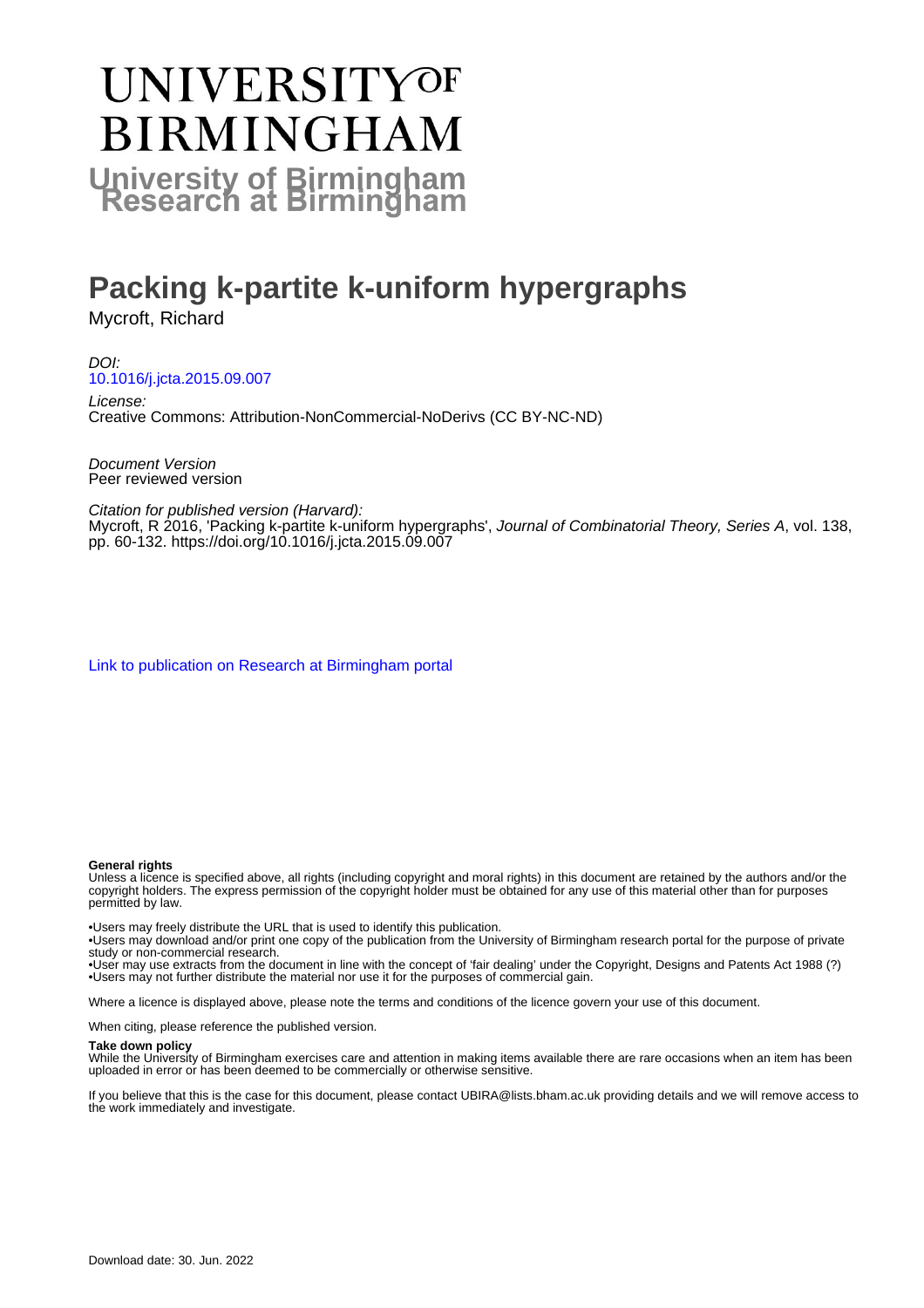### PACKING k-PARTITE k-UNIFORM HYPERGRAPHS

#### RICHARD MYCROFT

ABSTRACT. Let G and H be k-graphs (k-uniform hypergraphs); then a perfect  $H$ -packing in  $G$  is a collection of vertex-disjoint copies of  $H$  in  $G$  which together cover every vertex of G. For any fixed H let  $\delta(H, n)$  be the minimum  $\delta$  such that any k-graph G on n vertices with minimum codegree  $\delta(G) > \delta$  contains a perfect H-packing. The problem of determining  $\delta(H, n)$  has been widely studied for graphs (*i.e.* 2-graphs), but little is known for  $k \geq 3$ . Here we determine the asymptotic value of  $\delta(H, n)$  for all complete k-partite k-graphs H, as well as a wide class of other k-partite k-graphs. In particular, these results provide an asymptotic solution to a question of Rödl and Rucinski on the value of  $\delta(H, n)$  when H is a loose cycle. We also determine asymptotically the codegree threshold needed to guarantee an  $H$ -packing covering all but a constant number of vertices of  $G$  for any complete  $k$ -partite  $k$ -graph  $H$ .

#### 1. Introduction

1.1. **Basic notions.** A k-uniform hypergraph, or k-graph H consists of a vertex set  $V(H)$ and an edge set  $E(H)$ , where every  $e \in E(H)$  is a set of precisely k vertices of H. So a 2-graph is a simple graph. We often identify H with its edge set, for example writing  $e \in H$ to mean that e is an edge of H, or |H| to denote the number of edges of H.

If G and H are k-graphs, then an H-packing in G (also known as an H-tiling or Hmatching) is a collection of vertex-disjoint copies of H in G. This is a generalisation of a matching in G, which is the case of an H-packing when H is the k-graph with k vertices and one edge. We say that a matching or  $H$ -packing in  $G$  is perfect if it covers every vertex of  $G$ . Clearly G can only contain a perfect H-packing if  $|V(H)|$  divides  $|V(G)|$ .

We focus mainly on the case when H is a fixed k-graph and  $|V(G)|$  is much larger than  $|V(H)|$ . Our general question is then: what minimum degree conditions on G are sufficient to guarantee that  $G$  contains a perfect  $H$ -packing? There are various notions of minimum degree for k-graphs, but we shall consider here only one, namely the *codegree*. Let  $G$  be a k-graph on n vertices. For any set  $S \subseteq V(G)$ , the *degree*  $\deg_G(S)$  of S is the number of edges of G which contain S as a subset. The minimum codegree  $\delta(G)$  of G is then the minimum of deg<sub>G</sub>(S) taken over all sets S of  $k-1$  vertices of G. Note that this coincides with the standard notion of degree for graphs.

For any fixed k-graph H and any integer n we define  $\delta(H, n)$  to be the smallest integer  $\delta$ such that any k-graph G on n vertices with minimum codegree  $\delta(G) \geq \delta$  contains a perfect H-packing. As noted earlier, this is only defined for those n which are divisible by  $|V(H)|$ ; we shall only consider these values of  $n$ . A major problem in extremal graph theory is to determine the behaviour of  $\delta(H, n)$  for large n.

1.2. Perfect packings in graphs. In the case when  $H$  is a graph, this question has been widely studied, and the value of  $\delta(H, n)$  has been determined up to an additive constant in all cases. Indeed, the celebrated Hajnal-Szemerédi theorem [10] determined that  $\delta(K_r, n)$  =  $(r-1)n/r$ , and Komlós, Sárközy and Szemerédi [20] showed that for any graph H there exists a constant C such that  $\delta(H, n) \leq (1-1/\chi(H))n+C$ . This confirmed a conjecture of Alon and Yuster [3], who had previously established the weaker result with  $o(n)$  in place of C, and who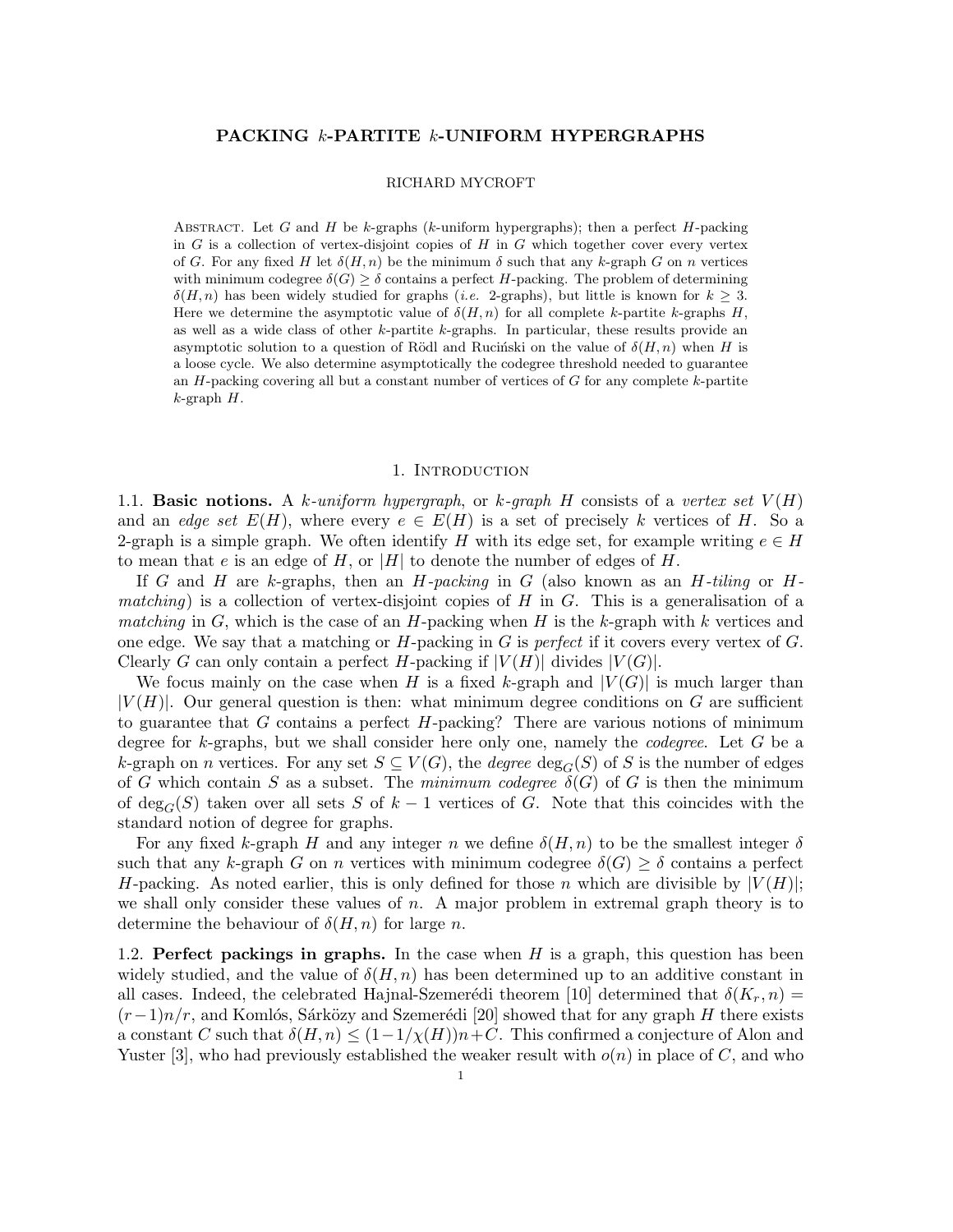observed that the constant C cannot be removed completely. Finally Kühn and Osthus  $[22]$ determined the value of  $\delta(H, n)$  up to an additive constant for any graph H using the critical chromatic number  $\chi_{cr}(H)$  first introduced by Komlós [19].

Since there are multiple similarities between the results of Kühn and Osthus for graphs [22] and the results of this paper for k-graphs, we shall state their results in some detail. Let  $H$  be a graph on m vertices, and let  $\chi(H)$  denote the chromatic number of H, which we assume here to be greater than two (the behaviour in the bipartite case is somewhat different, but is less closely related to the k-graph results considered in this paper). So assume that  $\chi(H) = r \geq 3$ , and define  $\mathcal{D}(H) := \bigcup_c \{ |X_i^c| - |X_j^c| : i, j \in [r] \},\$  where the union is taken over all proper rcolourings c of H, and  $X_1^c, \ldots, X_r^c$  denote the colour classes of c. We then define  $gcd(H)$  to be the greatest common factor of  $\mathcal{D}(H)$ , unless  $\mathcal{D}(H) = \{0\}$ , in which case gcd $(H)$  is undefined. Also, we define  $\sigma(H) := \min_{c,j} |X_j^c|/m$ , so  $\sigma(H)$  is the smallest possible size of a colour class of a proper r-colouring of  $H$ , expressed as a proportion of the number of vertices of  $H$ . Kühn and Osthus [22] demonstrated that there exists a constant C such that

$$
\left(1 - \frac{1}{\chi^*(H)}\right) n \le \delta(H, n) \le \left(1 - \frac{1}{\chi^*(H)}\right) n + C,
$$

where

$$
\chi^*(H) = \begin{cases} \chi_{\text{cr}}(H) := \frac{\chi(H) - 1}{1 - \sigma(H)} & \text{if } \gcd(H) = 1, \\ \chi(H) & \text{otherwise.} \end{cases}
$$

1.3. Perfect packings in hypergraphs: known results. For k-graphs H with  $k \geq 3$ much less is known. Indeed, the only cases for which  $\delta(H, n)$  is known even asymptotically are the cases when  $H$  is a 3-graph on 4 vertices and the case of a perfect matching (*i.e.* when  $H = K_k^k$  consists of k vertices and one edge). The first bounds for the latter case were given by Daykin and Häggkvist [7], and later Rödl, Ruciński and Szemerédi [31] showed that  $n/2 - k \leq \delta(K_k^k, n) \leq n/2$  for all sufficiently large n (indeed, they actually determined the exact value of  $\delta(K_k^k, n)$  for large values of n). Beyond this, the value of  $\delta(H, n)$  is known for three other 3-graphs, all on four vertices. Let  $K_4^3 - 2e$ ,  $K_4^3 - e$  and  $K_4^3$  denote the 3-graphs on 4 vertices with 2, 3 and 4 edges respectively. The value of  $\delta(K_4^3 - 2e, n)$  was found to be  $n/4 + o(n)$  by Kühn and Osthus [21]; recently Czygrinow, DeBiasio and Nagle [4] found the exact value for large n to be either  $n/4$  or  $n/4 + 1$  according to the parity of  $n/4$ . Lo and Markström [25, 27] showed that  $\delta(K_4^3 - e, n) = n/2 + o(n)$  and that  $\delta(K_4^3, n) = 3n/4 + o(n)$ . Simultaneously with the latter, Keevash and Mycroft [16] showed that the exact value of  $\delta(K_4^3, n)$  for large n is  $3n/4-1$  or  $3n/4-2$ , again according to the parity of  $n/4$ ; these results confirmed a conjecture of Pikhurko [29], who had previously shown that  $\delta(K_4^3, n) \leq 0.8603n$ , and who gave the construction which establishes the lower bound on  $\delta(K_4^3, n)$ . The exact value of  $\delta(K_4^3 - e, n)$  for large *n* remains an open problem. The cases listed above comprise all the k-graphs H with no isolated vertices for which the value of  $\delta(H, n)$  was previously known even asymptotically (if H contains an isolated vertex then the behaviour is somewhat different, as we can restate the problem as asking for non-perfect packing of a smaller k-graph).

Other conditions, such as different notions of degree, which guarantee a perfect H-packing in a large k-graph G have also been considered; see the survey by Rödl and Rucinski [30] for a full account of these. In particular, in recent years there has been much study of the case of a perfect matching, see e.g. [1, 2, 6, 11, 14, 16, 17, 18, 23, 26, 28, 29, 35, 36]. For perfect Hpackings other than a perfect matching, results are much more sparse. Lo and Markström [27] found the asymptotic values of  $\delta_1(K_3^3(m), n)$  and  $\delta_1(K_4^4(m), n)$ , where  $\delta_1(H, n)$  denotes the smallest integer  $\delta$  such that any k-graph G on n vertices with  $\deg_G({x}) \geq \delta$  for any  $x \in V(G)$ contains a perfect  $H$ -packing, and  $K_r^r(m)$  denotes the complete r-partite r-graph (defined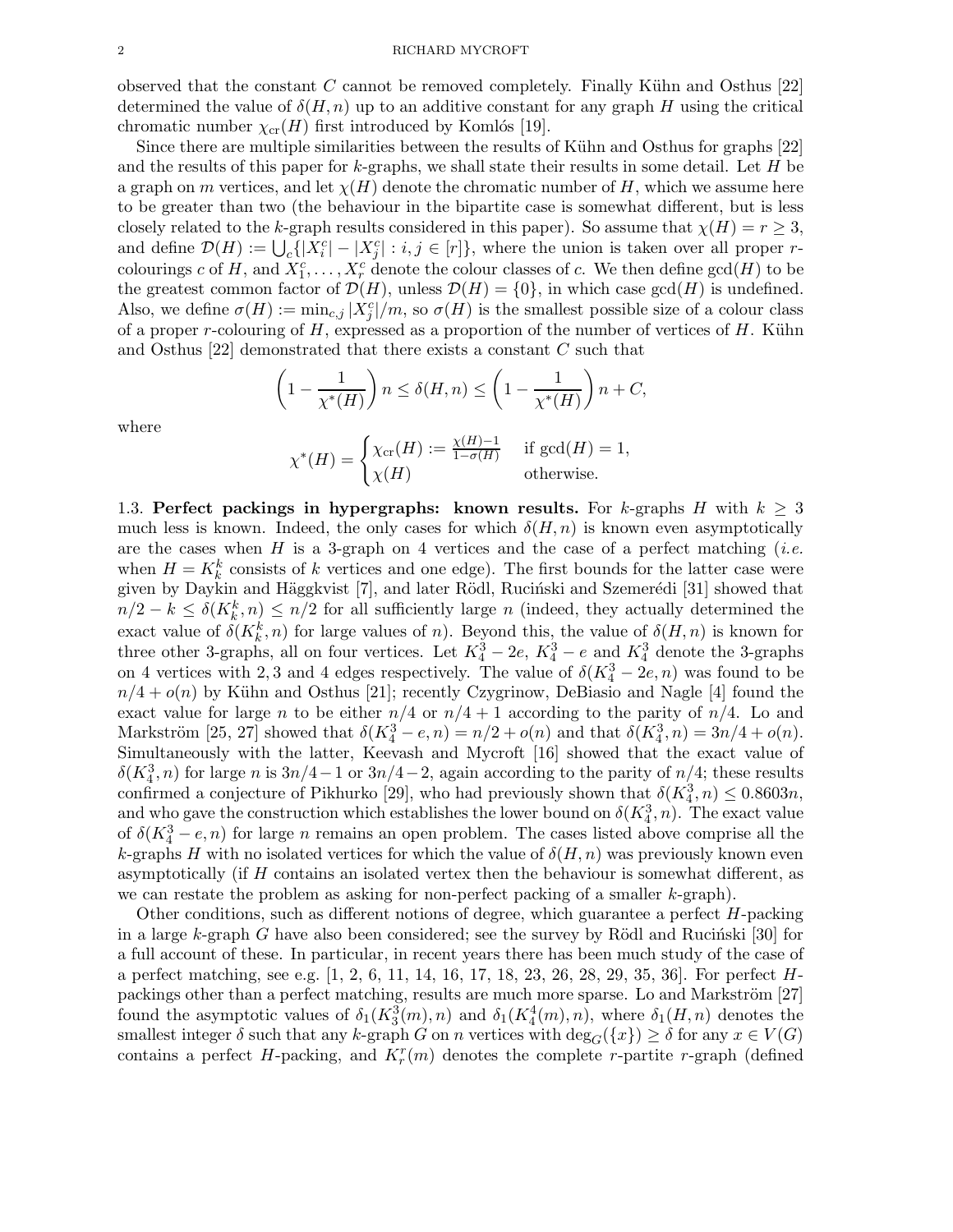below) whose vertex classes each have size  $m$ . More recently, Han and Zhao [12] gave the exact value of  $\delta_1(K_4^3 - 2e, n)$  for large n, whilst Lenz and Mubayi [24] proved that for any linear k-graph  $F$  (meaning that any two edges of  $F$  intersect in at most one vertex), any sufficiently large 'quasirandom' k-graph with linear density contains a perfect  $F$ -packing. However, in general our knowledge of conditions which guarantee a perfect  $H$ -packing in a k-graph  $G$ remains very limited.

1.4. Perfect packings in hypergraphs: new results. In this paper we determine the asymptotic value of  $\delta(K, n)$  for all complete k-partite k-graphs, as well as a large class of non-complete k-partite k-graphs K. Let K be a k-graph on vertex set U with at least one edge (if K has no edges then trivially  $\delta(K,n) = 0$ ). Then a k-partite realisation of K is a partition of U into vertex classes  $U_1, \ldots, U_k$  so that for any  $e \in K$  and  $1 \leq j \leq k$  we have  $|e \cap U_i| = 1$ . Equivalently, we colour all vertices of K with k colours so that no edge contains two vertices of the same colour; the vertex classes are then the colour classes. Note in particular that we must have  $|U_j| \geq 1$  for every  $1 \leq j \leq k$ . We say that K is k-partite if it admits a k-partite realisation. The *complete k-partite k-graph* with vertex classes  $U_1, \ldots, U_k$ is the k-graph on  $U = U_1 \cup \cdots \cup U_k$  in which every set  $e \subseteq U$  with  $|e \cap U_j| = 1$  for each  $1 \leq j \leq k$  is an edge. Observe that a complete k-partite k-graph has only one k-partite realisation up to permutations of the vertex classes  $U_1, \ldots, U_k$ .

Our first theorem states that for any k-partite k-graph K we have  $\delta(K, n) \leq n/2 + o(n)$ .

**Theorem 1.1.** Let K be a k-partite k-graph on b vertices. Then for any  $\alpha > 0$  there exists  $n_0$  such that if G is a k-graph on  $n \geq n_0$  vertices for which b divides n and  $\delta(G) \geq n/2 + \alpha n$ , then G contains a perfect K-packing.

Theorem 1.1 could also be proved by the so-called 'absorbing method' by using similar arguments and results to those of Lo and Markström  $[27]$ . However, our methods also give stronger bounds for many  $k$ -partite  $k$ -graphs  $K$ , for this we make the following definitions. Let K be a k-partite k-graph on vertex set  $U$ . Then we define

$$
\mathcal{S}(K) := \bigcup_{\chi} \{|U_1|, \ldots, |U_k|\} \text{ and } \mathcal{D}(K) := \bigcup_{\chi} \{||U_i| - |U_j|| : i, j \in [k]\},\
$$

where in each case the union is taken over all k-partite realisations  $\chi$  of K into vertex classes  $U_1, \ldots, U_k$  of K. The greatest common divisor of K, denoted  $gcd(K)$ , is then defined to be the greatest common divisor of the set  $\mathcal{D}(K)$  (if  $\mathcal{D}(K) = \{0\}$  then  $gcd(K)$  is undefined). So for any given k-partite realisation of  $K$ , the difference in size of any two vertex classes of this realisation must be divisible by  $gcd(K)$ . However, it is not true that a k-partite k-graph K must have some k-partite realisation in which the greatest common factor of the differences of vertex class sizes is  $gcd(K)$ . To see this, take disjoint sets A, B, C, D and E of size one, one, two, two and six respectively. Form a 3-graph K on  $A \cup B \cup C \cup D \cup E$  whose edges are any triple  $\{x, y, z\}$  with  $x \in A, y \in C$  and  $z \in E$  or with  $x \in B, y \in D$  and  $z \in E$ . Then, up to permutation of the vertex classes, K has two distinct 3-partite realisations, one with vertex classes  $A \cup B$ ,  $C \cup D$  and E of sizes two, four and six (so the highest common factor of the differences of class sizes is two), and the other with vertex classes  $A\cup D$ ,  $B\cup C$  and E of sizes three, three and six (whose differences have highest common factor three). So  $gcd(K) = 1$  in this case, but the differences between sizes of vertex classes of any single k-partite realisation of K have a larger common factor.

We also define the *smallest class ratio* of K, denoted  $\sigma(K)$ , by

$$
\sigma(K) := \frac{\min_{S \in \mathcal{S}(K)} S}{|V(K)|}.
$$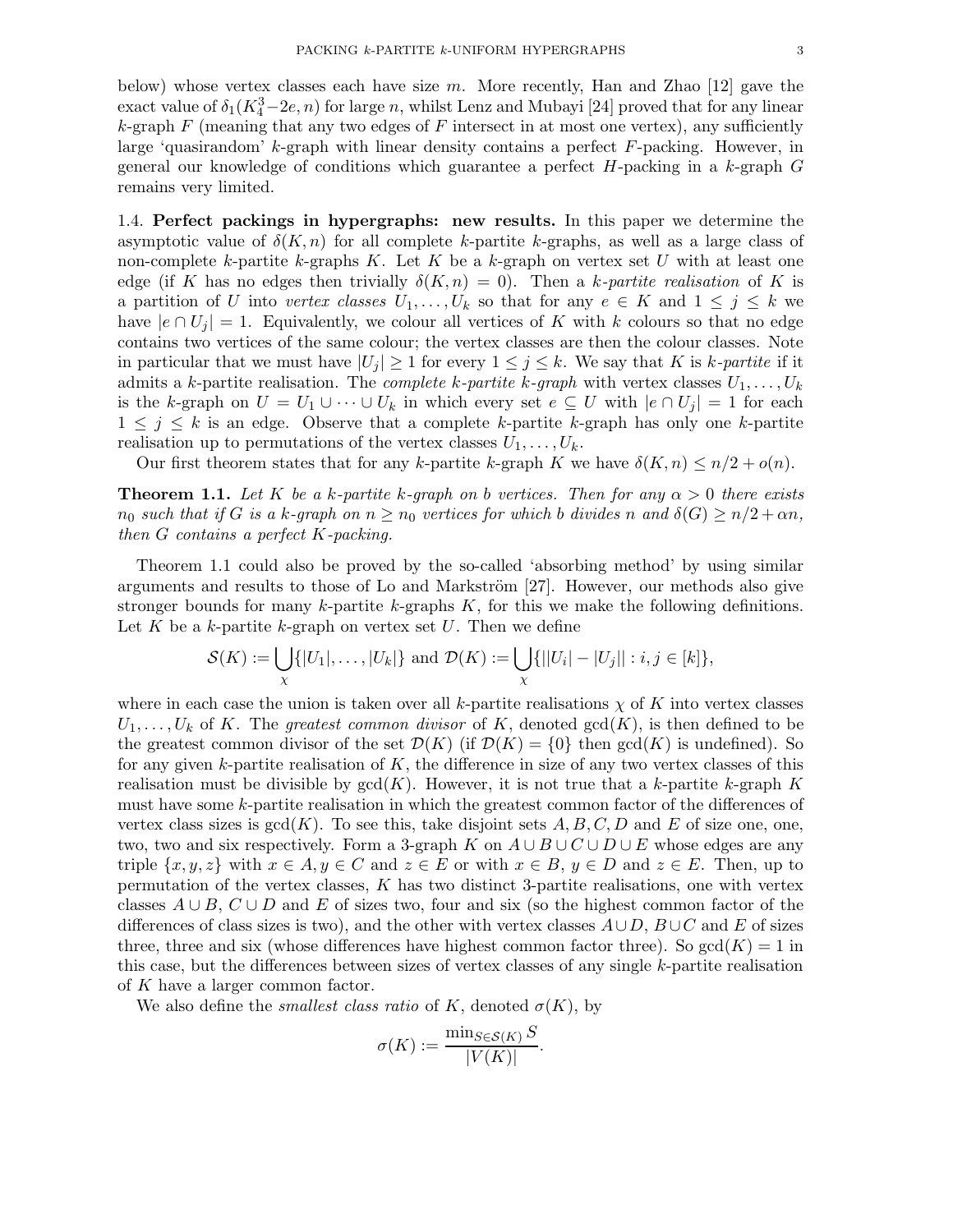| Property of $K$                 | 'Type          | Upper bound on $\delta(K, n)$                        |
|---------------------------------|----------------|------------------------------------------------------|
| $S(K) = \{1\}$                  |                | $n/2 + o(n)$                                         |
| gcd(S(K)) > 1                   |                | $n/2 + o(n)$                                         |
| $gcd(K) = 1$                    |                | $\sigma(K)n + o(n)$                                  |
| $gcd(S(K)) = 1, gcd(K) = d > 1$ | $\mathfrak{a}$ | $\max\left(\sigma(K)n, \frac{n}{p(d)}\right) + o(n)$ |

TABLE 1. A summary of the upper bounds on  $\delta(K, n)$  provided by Theorems 1.1, 1.2 and 1.3, according to the type of K as defined in Section 2. In the final row,  $p(d)$  denotes the smallest prime factor of d.

So each vertex class of any k-partite realisation of K has size at least  $\sigma(K)|V(K)|$ . The parameter  $\sigma(K)$  therefore provides a measure of how 'lopsided' K can be. Note in particular that  $\sigma(K) \leq 1/k$ , with equality if and only if we have  $|U_1| = |U_2| = \cdots = |U_k|$  for any k-partite realisation of K with vertex classes  $U_1, \ldots, U_k$ .

Observe that the definitions of the parameters  $gcd(K)$  and  $\sigma(K)$  of a k-partite k-graph K bear a strong resemblance to those of the parameters  $gcd(H)$  and  $\sigma(H)$  defined earlier for a graph H with chromatic number  $r = k$ . We saw that Kühn and Osthus showed that these parameters determine  $\delta(H, n)$  for any such H; similarly gcd(K) and  $\sigma(K)$  play an extensive role in determining  $\delta(K, n)$  for a k-partite k-graph K. Indeed, our next theorem strengthens Theorem 1.1 for k-partite k-graphs K with  $gcd(K) = 1$ , by stating that  $\delta(K, n) \leq$  $\sigma(K)n + o(n)$  for such graphs.

**Theorem 1.2.** Let K be a k-partite k-graph on b vertices, and suppose that  $gcd(K) = 1$ . Then for any  $\alpha > 0$  there exists  $n_0$  such that if G is a k-graph on  $n \geq n_0$  vertices for which b divides n and  $\delta(G) \ge \sigma(K)n + \alpha n$ , then G contains a perfect K-packing.

Our third theorem improves on Theorem 1.1 for k-partite k-graphs K with  $gcd(S(K)) = 1$ such that  $gcd(K) > 1$  is odd.

**Theorem 1.3.** Let K be a k-partite k-graph on b vertices such that  $gcd(S(K)) = 1$  and  $gcd(K) > 1$ , and let p be the smallest prime factor of  $gcd(K)$ . Then for any  $\alpha > 0$  there exists  $n_0$  such that if G is a k-graph on  $n \geq n_0$  vertices for which b divides n and

$$
\delta(G) \ge \max\left\{\sigma(K)n + \alpha n, \frac{n}{p} + \alpha n\right\},\
$$

then G contains a perfect K-packing.

For convenience, the upper bounds on  $\delta(K, n)$  provided by Theorems 1.1, 1.2 and 1.3 are summarised in Table 1. In Section 2 we shall see that these upper bounds are best possible up to the error term for a large class of  $k$ -partite  $k$ -graphs  $K$ ; in particular, this is true for all complete k-partite k-graphs. So for any complete k-partite k-graph  $K$  the asymptotic value of  $\delta(K, n)$  is determined by the parameters  $gcd(K)$  and  $\sigma(K)$ , in the same way that the corresponding parameters determined  $\delta(G, n)$  for any r-chromatic graph G. The same is true for many incomplete k-partite k-graphs  $K$ ; we discuss these k-graphs in Section 9, as well as discussing the value of  $\delta(K, n)$  for those k-partite k-graphs for which the correct asymptotic value remains unknown (of course, Theorems 1.1, 1.2 and 1.3 still provide an upper bound on  $\delta(K, n)$  in these cases). For those k-partite k-graphs K for which we do determine the correct asymptotic value of  $\delta(K, n)$ , it is natural to ask whether the  $o(n)$  error term can be removed. We conjecture that in fact each of Theorems 1.1, 1.2 and 1.3 is still valid if the  $\alpha n$ error term is replaced by a sufficiently large constant  $C$  which depends only on  $K$ .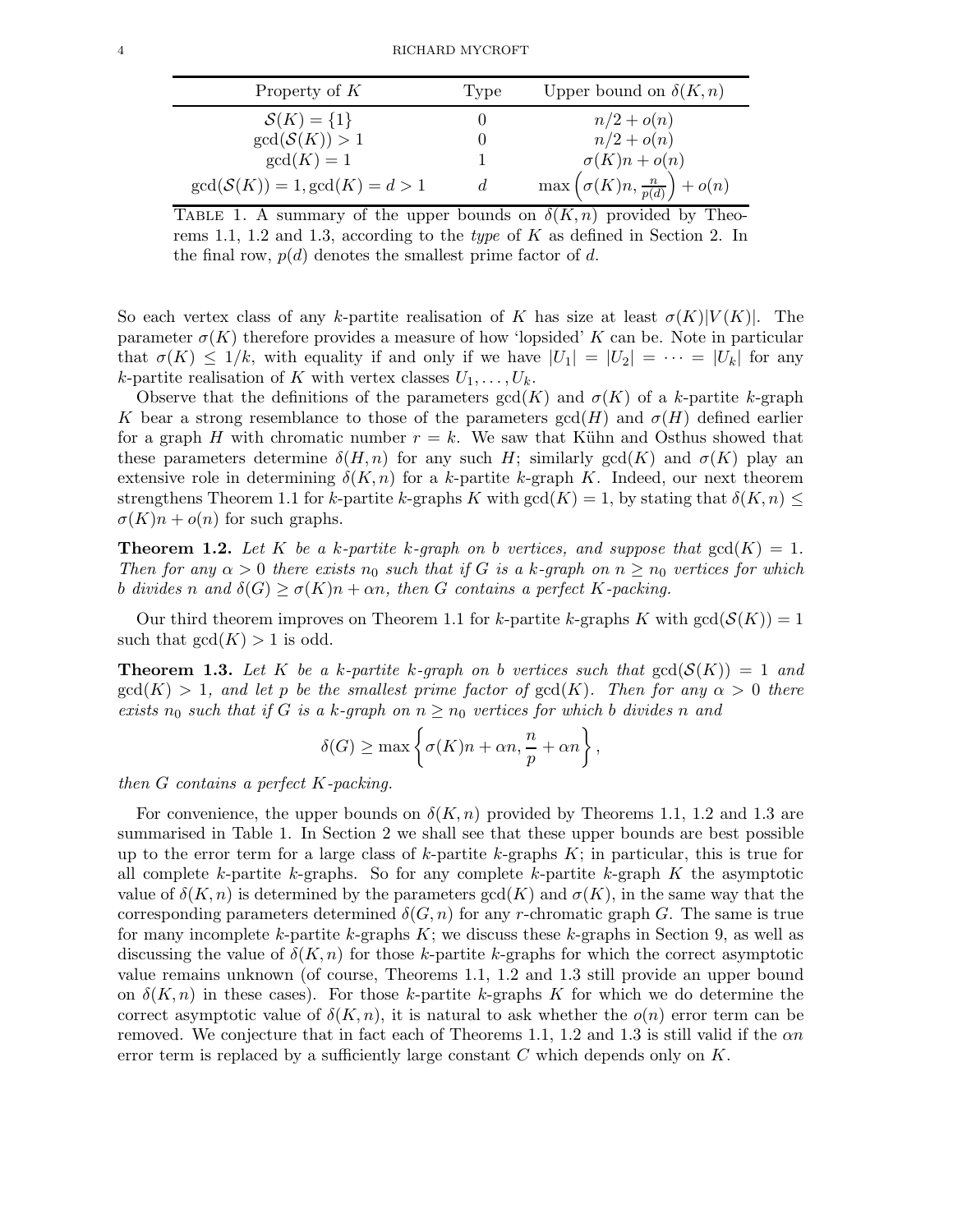One special case of these results answers a question of Rödl and Rucinski [30, Problem 3.15], who asked for the value of  $\delta(C_s^3, n)$ , where  $C_s^3$  denotes the loose cycle 3-graph of length s. (For general k, the loose cycle k-graph of length s, denoted  $C_s^k$ , is defined for any  $s > 1$  to have s(k − 1) vertices {1, ..., s(k − 1)} and s edges {{ $j(k-1)+1, ..., j(k-1)+k$ } for  $0 \le j < s$ }, with addition taken modulo k.) In Section 8 we shall see that  $gcd(C_s^k) = 1$  for any  $k \geq 3$ and  $s \geq 2$  except for the case  $k = 3$  and  $s = 3$ , in which case  $\mathcal{S}(C_s^k) = \{2\}$  and so  $gcd(K)$ is undefined. So in all cases except for  $k = s = 3$  the k-graph  $C_s^k$  satisfies the condition of Theorem 1.2, and in fact we will show that furthermore  $C_s^k$  belongs to the class of k-graphs for which Theorem 1.2 is best possible up to the error term. By modifying our arguments to handle the case  $k = s = 3$  separately, we obtain the following theorem.

**Theorem 1.4.** For integers  $k \geq 3$  and  $s \geq 2$  we have

$$
\delta(C_s^k, n) = \begin{cases} \frac{n}{2(k-1)} + o(n) & \text{if } s \text{ is even, and} \\ \frac{s+1}{2s(k-1)}n + o(n) & \text{otherwise.} \end{cases}
$$

Note that  $C_2^3$  is identical to the 3-graph  $K_4^3 - 2e$ ; as described earlier, the result above was proved in this case (that is, for  $k = 3$  and  $s = 2$ ) by Kühn and Osthus [21], and more recently Czygrinow, DeBiasio and Nagle [4] gave the exact value of  $\delta(C_2^3, n)$  for large n.

The final results of this paper, in Section 9, concern the problem of finding a  $K$ -packing covering all but a constant number of vertices of a large  $k$ -graph  $H$ . By adapting the methods used for our results on perfect packings, we find that the minimum codegree requirement of Theorem 1.2 (which applied only to k-partite k-graphs K with  $gcd(K) = 1$ ) is sufficient to ensure such a K-packing for any k-partite k-graph  $K$ . More specifically, we have the following theorem.

**Theorem 1.5.** Let K be a k-partite k-graph. Then there exists a constant  $C = C(K)$  such that for any  $\alpha > 0$  there exists  $n_0 = n_0(K, \alpha)$  such that any k-graph H on  $n \geq n_0$  vertices with  $\delta(H) \geq \sigma(K)n + \alpha n$  admits a K-packing covering all but at most C vertices of H.

By modifying a construction from Section 2, we will further see that Theorem 1.5 is asymptotically best possible for a large class of k-partite k-graphs which includes all complete  $k$ partite k-graphs.

The results of this paper are significant as they provide the first cases other than that of a perfect matching for which the value of the well-studied parameter  $\delta(H, n)$  is known even asymptotically for a  $k$ -graph  $H$  on more than four vertices. Furthermore, the diverse behaviour of this parameter over different  $k$ -partite  $k$ -graphs, according to the divisibility properties of the different vertex class sizes, is interesting in itself and increases our understanding of the extensive role such divisibility conditions play in a wide variety of problems involving the embedding of a spanning subgraph in a large  $k$ -graph  $H$  (see [16] for further discussion of this point). The proofs in this paper also demonstrate techniques for making use of the recent hypergraph blow-up lemma of Keevash [13], particularly the techniques used in Section 6.3 to delete copies of  $K$  so as to meet certain divisibility conditions.

1.5. Layout of the paper. In Section 2 we give constructions which show that the lowest upper bound provided by Theorems 1.1, 1.2 and 1.3 is asymptotically best possible for all complete  $k$ -partite  $k$ -graphs. Then, in Section 3 we state Lemmas 3.1 and 3.2 which are similar to Theorems 1.1, 1.2 and 1.3, but which pertain only to certain complete  $k$ -partite k-graphs. We deduce Theorems 1.1, 1.2 and 1.3 from these lemmas; having done so, we can focus solely on these complete k-partite k-graphs in proving Lemmas 3.1 and 3.2 (complete  $k$ -partite k-graphs are simpler to deal with as they have only one k-partite realisation). In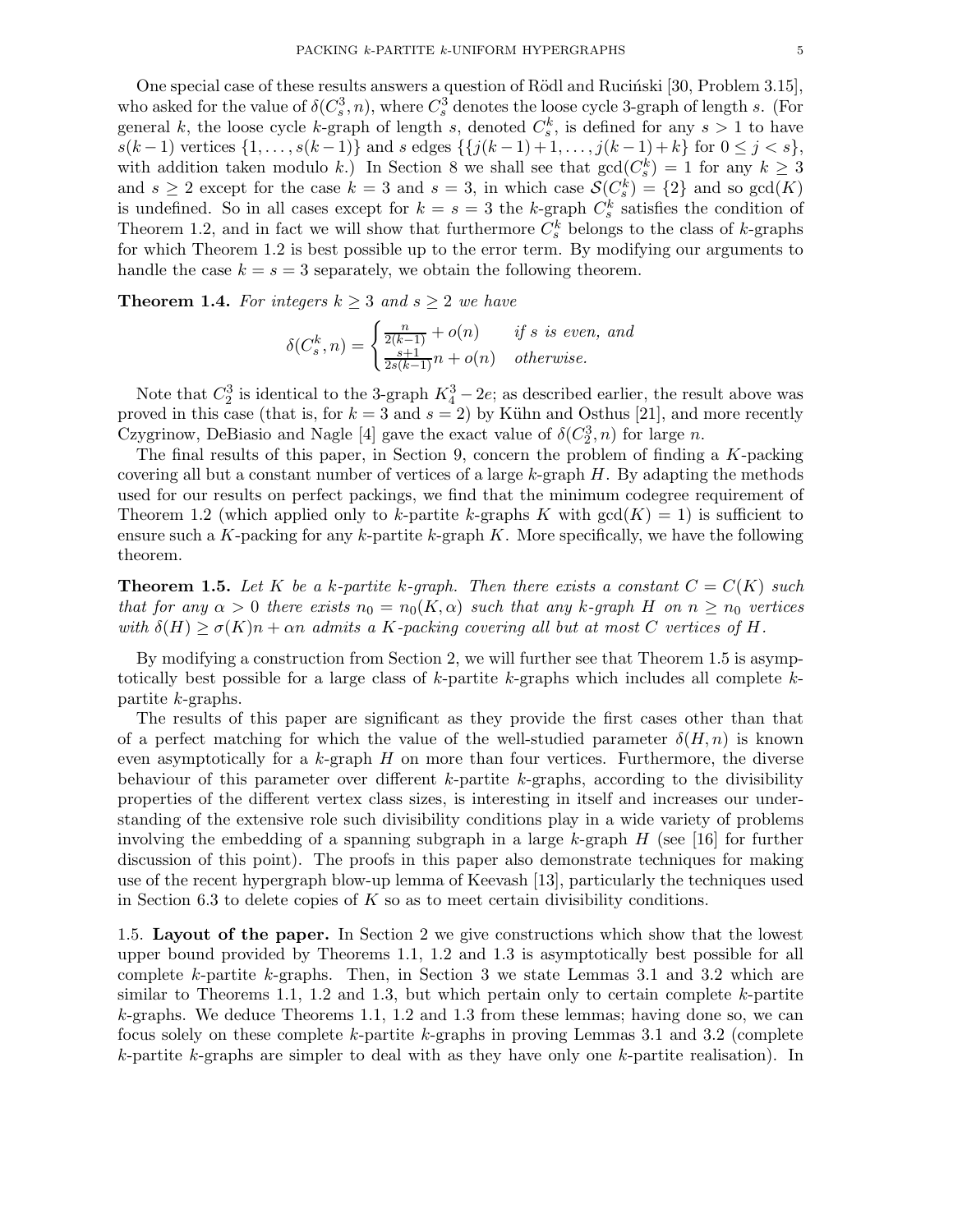#### 6 RICHARD MYCROFT

Section 4 we outline how the proofs of Lemmas 3.1 and 3.2 will proceed. These proofs make extensive use of hypergraph regularity; in particular, we use the recent hypergraph blow-up lemma due to Keevash [13]. The necessary background for the use of these tools is given in Section 5. Section 6 then gives a number of auxiliary lemmas which will be needed in the proofs of Lemmas 3.1 and 3.2, after which we prove these lemmas in Section 7. In Section 8 we turn to the problem of a loose cycle packing, proving Theorem 1.4, and the final section, Section 9 consists of concluding remarks. Firstly, we consider non-complete k-partite k-graphs, identifying large classes of such k-graphs for which the bounds of Theorems 1.1, 1.2 and 1.3 are asymptotically best possible. Following this we consider the question of finding a K-packing covering all but a constant number of vertices of a large k-graph G, proving Theorem 1.5. Finally, we briefly discuss the problem of finding  $\delta(H, n)$  for k-graphs H which are not k-partite.

1.6. **Notation.** Throughout this paper, when we speak of 'deleting' a  $k$ -graph  $K$  from a k-graph  $H$ , we mean that both the vertices and edges of K are deleted from  $H$ , so what remains is the subgraph of H induced by the undeleted vertices. Also, for a  $k$ -graph H we define the *adjacency graph*  $\text{Adj}(H)$  to be the graph on  $V(H)$  where there is an edge between two vertices i and j if and only if some edge of H contains both i and j. We say that H is *connected* if  $Adj(H)$  is connected.

We write vectors in bold font, and write, for example,  $v_j$  for the *j*th coordinate of **v**. We write  $\mathbf{u}_i$  for the unit vector whose jth coordinate is one and whose other coordinates are all zero (the dimension of  $\mathbf{u}_i$  will always be clear from the context). Whenever we speak of a partition of a set, we implicitly fix an order of the parts of this partition. We write  $[r]$  to denote the set of integers from 1 to r. For a set A, we use  $\binom{A}{k}$  to denote the collection of subsets of A of size k, and similarly  $\begin{pmatrix} A \\ \leq k \end{pmatrix}$  to denote the collection of subsets of A of size at most k. We write  $x = y \pm z$  to mean that  $y - z \le x \le y + z$ , and write  $o(n)$  to denote a function which tends to zero as  $n \to \infty$ . Also, we use  $x \ll y$  to mean for any  $y \ge 0$  there exists  $x_0 \geq 0$  such that for any  $x \leq x_0$  the following statement holds, and similar statements with more constants are defined similarly. Finally, we omit floors and ceilings throughout this paper whenever they do not affect the argument.

#### 2. Extremal examples

In this section we shall give constructions which demonstrate that the upper bound on  $\delta(K, n)$  provided by Theorems 1.1, 1.2 and 1.3 is asymptotically best possible for all complete k-partite k-graphs, and many others besides.

For ease of discussion, we divide all k-partite k-graphs into types. Indeed, let K be a  $k$ partite k-graph with at least one edge. Then we say that K is type 0 if  $gcd(S(K)) > 1$  or if K consists of k vertices and one edge (in which case a K-packing is a matching). Note that the latter condition is equivalent to saying that  $\mathcal{S}(K) = \{1\}$ . If K is not type 0, then for any  $d \geq 1$  we say that K is type d if  $gcd(S(K)) = 1$  and  $gcd(K) = d$ . Observe that every k-partite k-graph K with at least one edge falls into precisely one of these types, since  $gcd(K)$ is defined for any K which is not type 0. Also note that the definitions of  $\mathcal{S}(K)$  and  $gcd(K)$ immediately imply that  $gcd(S(K))$  divides  $gcd(K)$ , so we cannot have  $gcd(S(K)) > 1$  and  $gcd(K) = 1$ . Table 1 displays the asymptotic upper bounds provided for k-partite k-graphs of each type by Theorems 1.1, 1.2 and 1.3. The results of this section will show that for a large class of k-partite k-graphs, which includes all complete k-partite k-graphs, these bounds are best possible up to the  $o(n)$  error terms.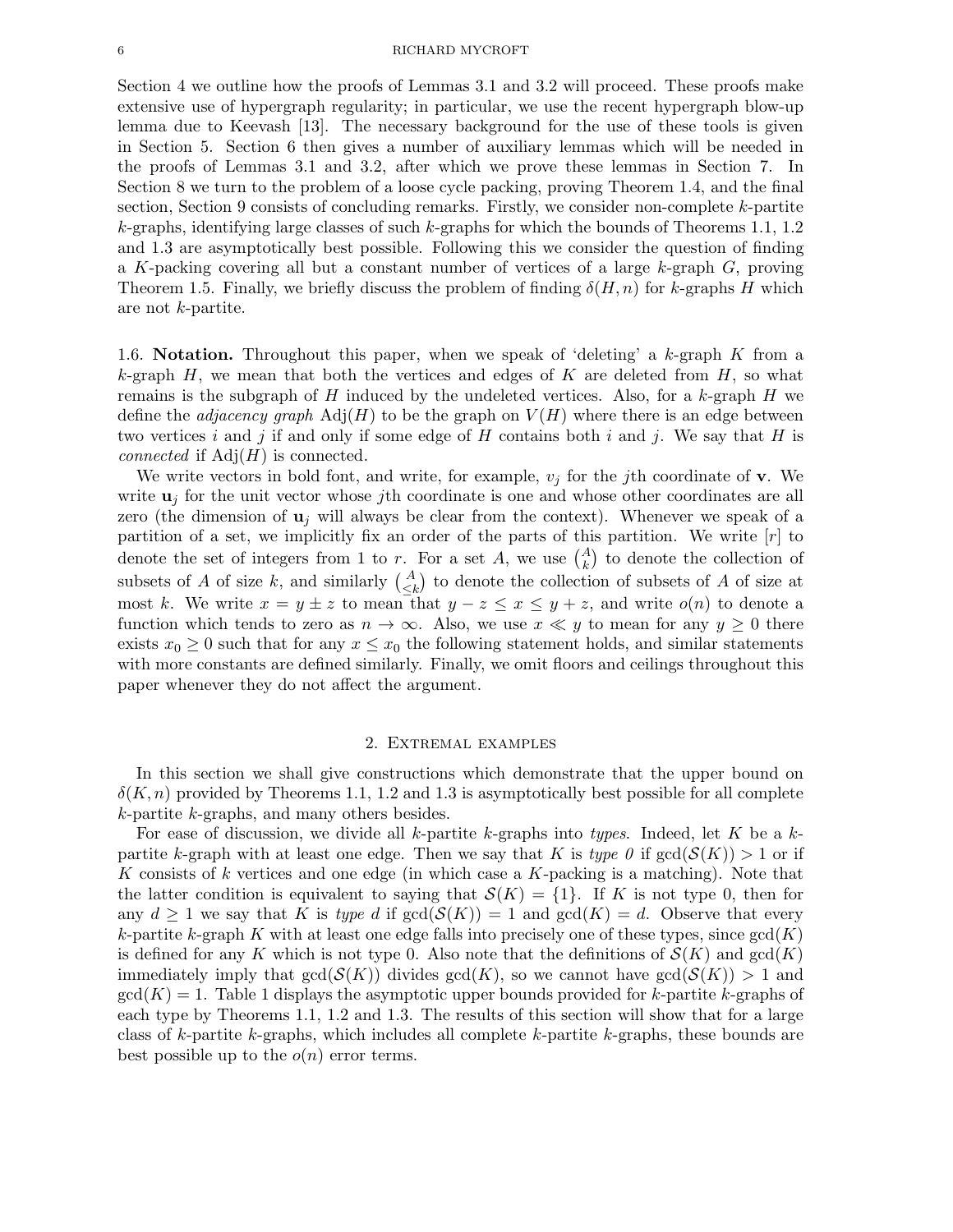

FIGURE 1. The construction of Proposition 2.2, shown for  $p = 2, k = 3$  on the left and for  $p = 3, k = 4$  on the right. The left hand construction is also used for Proposition 2.1 for  $k = 3$ . In each case the k-graph of the construction has all k-tuples of the forms shown as edges (so, for example, the edges of the 3-graph on the left are all 3-tuples with either 1 or 3 vertices in  $V_1$ ).

Our first construction is well-known and gives a condition  $(P1)$  on a k-partite k-graph K which is sufficient to ensure that the bound given by Theorem 1.1 is asymptotically tight. The left hand part of Figure 1 gives an illustration of this construction.

**Proposition 2.1.** Let  $p > 1$ , and let K be a k-partite k-graph on vertex set U such that

(P1) each set  $A \subseteq U$  for which  $|e \cap A|$  is even for every  $e \in K$ , has size divisible by p.

Then for any n there exists a k-graph G on n vertices with  $\delta(G) \geq n/2 - k$  such that G does not contain a perfect K-packing.

**Proof.** Let  $V_1$  and  $V_2$  be disjoint sets of vertices with  $|V_1 \cup V_2| = n$  such that  $|V_1|, |V_2| \geq n/2-1$ and p does not divide |V<sub>2</sub>|. Let G be the k-graph on vertex set  $V_1 \cup V_2$  whose edges are all k-tuples  $e \in {V_1 \cup V_2 \choose k}$  such that  $|V_2 \cap e|$  is even. Then  $\delta(G) \ge \min\{|V_1|, |V_2|\}-(k-1) \ge n/2-k$ . Moreover, for any copy K' of K in G, every edge  $e \in K'$  is an edge of G, and so  $|V_2 \cap e|$  is even. By our assumption on K this implies that p divides  $|V_2 \cap V(K')|$ , and so the number of vertices of  $V_2$  covered by any K-packing in G is divisible by p. Since p does not divide  $|V_2|$ , we conclude that G does not contain a perfect K-packing. we conclude that  $G$  does not contain a perfect  $K$ -packing.

Suppose that K is a complete k-partite k-graph of type 0 with vertex classes  $U_1, \ldots, U_k$ . If K consists of just one edge then  $(P1)$  is trivially satisfied for  $p = 2$ ; otherwise there exists some  $p > 1$  such that p divides  $|U_j|$  for every  $j \in [k]$ . Let  $A \subseteq U := \bigcup_{i \in [k]} U_i$  be such that  $|e \cap A|$  is even for every  $e \in K$ . For any  $i \in [k]$  and any  $x, y \in U_i$  we may choose vertices  $u_j \in U_j$  for each  $j \neq i$ , and since K is complete both  $\{x\} \cup \{u_j : j \neq i\}$  and  $\{y\} \cup \{u_j : j \neq i\}$ are edges of k. Both these sets therefore have an even number of vertices in  $|A|$ , so we must have  $x, y \in A$  or  $x, y \notin A$ . It follows that for each  $i \in [k]$  we have either  $U_i \subseteq A$  or  $U_i \cap A = \emptyset$ , and therefore that p divides  $|A|$ . We conclude that any complete k-partite k-graph K of type 0 satisfies (P1), and so Theorem 1.1 is asymptotically best possible for any such  $K$ .

Our next construction generalises the construction used in Proposition 2.1. For this we need the following definitions. For any integer  $p \geq 2$ , let  $\mathcal{V}_p$  be the  $(p-1)$ -dimensional sublattice of  $\mathbb{Z}_p^p$  generated by the vectors  $\mathbf{v}_1, \ldots, \mathbf{v}_{p-1}$ , where for each  $1 \leq j \leq p-1$  we define

$$
\mathbf{v}_j = \mathbf{u}_j + (j-1)\mathbf{u}_p = \underbrace{(0,\ldots,0,1,0,\ldots,0,0, j-1)}_{\text{max}}.
$$

The key property of the lattice  $\mathcal{V}_p$  is that, working in  $\mathbb{Z}_p^p$ ,

(†) for any  $\mathbf{x} \in \mathbb{Z}_p^p$  there is precisely one  $j \in [p]$  such that  $\mathbf{x} + \mathbf{u}_j \in \mathcal{V}_p$ .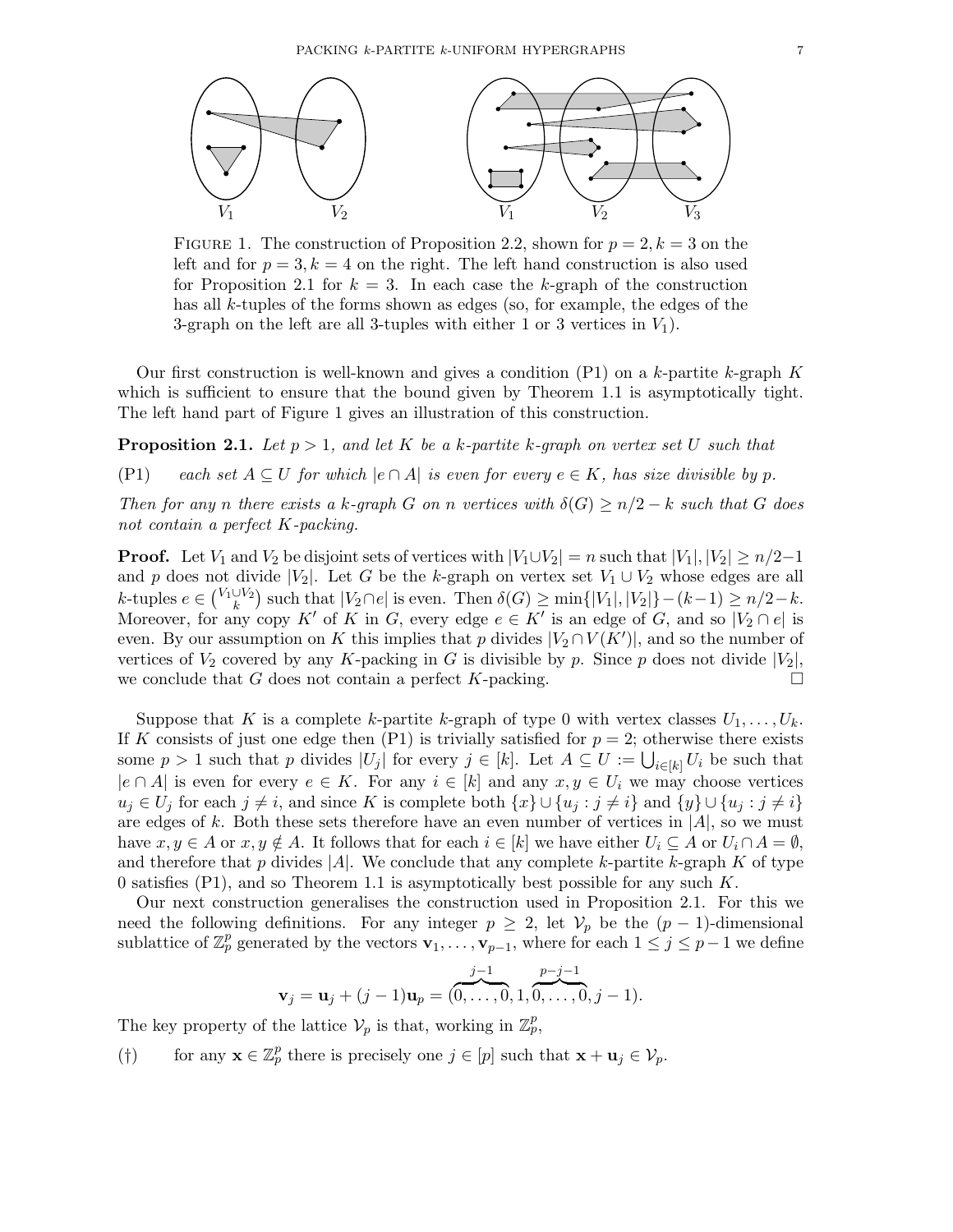That is, for any vector  $\mathbf{x} \in \mathbb{Z}_p^p$  there is precisely one coordinate of  $\mathbf{x}$  which, if incremented by one (modulo p), yields a vector  $y \in V_p$ . To see this, let  $x \in \mathbb{Z}_p^p$ . Then it follows immediately from the definition of  $\mathcal{V}_p$  that there is  $\mathbf{y}' \in \mathcal{V}_p$  such that x and  $\mathbf{y}'$  differ only in their last coordinates  $x_p$  and  $y'_p$  (or do not differ at all). Let  $d \in [p]$  be such that  $x_p - y'_p \equiv d - 1$  modulo p, and define

$$
\mathbf{y} := \begin{cases} \mathbf{y}' + \mathbf{v}_d & \text{if } d \le p - 1 \\ \mathbf{y}' & \text{if } d = p. \end{cases}
$$

Then in any case we have  $y \in V_p$ . Moreover, if  $d = p$  then  $x_p - y_p = x_p - y'_p \equiv -1$  modulo p, so  $\mathbf{y} = \mathbf{x} + \mathbf{u}_p$ . On the other hand, if  $d \neq p$  then  $y_p \equiv y'_p + (\mathbf{v}_d)_p \equiv y'_p + d - 1 \equiv x_p$  modulo p, so **y** and **x** differ only in coordinate d, with  $y_d \equiv x_d + 1$  modulo p, and therefore  $y = x + u_d$ . This proves that for any  $\mathbf{x} \in \mathbb{Z}_p^p$  there is at least one  $j \in [p]$  such that  $\mathbf{x} + \mathbf{u}_j \in \mathcal{V}_p$ . If for some  $\mathbf{x} \in \mathbb{Z}_p^p$  there were  $j \neq j'$  such that  $\mathbf{x} + \mathbf{u}_j \in V_p$  and  $\mathbf{x} + \mathbf{u}_{j'} \in V_p$ , then we would obtain  $(\mathbf{x} + \mathbf{u}_j) - (\mathbf{x} + \mathbf{u}_{j'}) = \mathbf{u}_j - \mathbf{u}_{j'} \in \mathcal{V}_p$ . However, it is easily checked that  $\mathbf{u}_j - \mathbf{u}_{j'} \notin \mathcal{V}_p$  for any  $j \neq j'$ , proving (†).

If P is a partition of a set X into parts  $X_1, \ldots, X_p$ , for any  $S \subseteq X$  we define the *index* vector of S with respect to P, denoted  $\mathbf{i}_{\mathcal{P}}(S)$ , to be the vector in  $\mathbb{Z}_p^p$  whose j-th coordinate is  $|S \cap X_i|$  modulo p; this is well-defined since we consider P to include an order on its parts. We sometimes omit the subscript  $P$  and write simply  $\mathbf{i}(S)$  if  $P$  is clear from the context.

**Proposition 2.2.** Let  $p \geq 2$  and let K be a k-partite k-graph on vertex set U such that

(P2) for any partition  $P$  of U into p parts such that  $\mathbf{i}(e) \in V_p$  for every  $e \in K$  we must also have  $\mathbf{i}(U) \in \mathcal{V}_n$ .

Then for any n there exists a k-graph G on n vertices with  $\delta(G) \ge n/p - k$  such that G does not contain a perfect K-packing.

**Proof.** Let V be a set of n vertices, and choose a partition P of V into parts  $V_1, \ldots, V_p$ such that  $\mathbf{i}(V) \notin \mathcal{V}_p$  and  $|V_j| \geq n/p - 1$  for each  $j \in [p]$ . Let G be the k-graph on vertex set V such that a k-tuple  $e \in {V \choose k}$  $\mathcal{V}_k$ ) is an edge of G precisely if  $\mathbf{i}(e) \in \mathcal{V}_{p}$  (see Figure 1 for two illustrations of this construction). Then for any  $(k-1)$ -tuple  $e' \in {V \choose k-1}$  $\binom{V}{k-1}$  we can choose  $j \in [p]$  by (†) such that  $\mathbf{i}(e') + \mathbf{u}_j \in V_p$ , and then adding any of the  $|V_j \setminus e'| \ge n/p - k$  vertices  $v \in V_j \setminus e'$  to  $e'$  gives a k-tuple  $e := e' \cup \{v\}$  such that  $\mathbf{i}(e) = \mathbf{i}(e') + \mathbf{u}_j \in V_p$ , that is, an edge  $e \in G$ . So  $\delta(G) \ge n/p - k$ . Now, for any copy K' of K in G, every edge  $e \in K'$  is an edge of G and so has the property that  $\mathbf{i}(e) \in \mathcal{V}_p$ . By (P2) it follows that  $\mathbf{i}(V(K')) \in \mathcal{V}_p$ . So if F is a K-packing in G, then  $\mathbf{i}(V(\mathcal{F})) = \sum_{K' \in \mathcal{F}} \mathbf{i}(V(K')) \in \mathcal{V}_p$ ; since  $\mathbf{i}(V) \notin \mathcal{V}_p$  this implies that  $\mathcal{F}$ is not perfect.  $\Box$ 

Note in particular that for  $p = 2$  the k-graph G constructed in the proof of Proposition 2.2 is the same as that in Proposition 2.1. A similar argument as above shows that any complete k-partite k-graph K of type  $d \geq 2$  satisfies (P2) for any p which divides d. Indeed, let  $U_1, \ldots, U_k$  be the vertex classes of K, and suppose that sets  $V_1, \ldots, V_p$  partition  $V(K)$  such that (taking index vectors with respect to this partition)  $\mathbf{i}(e) \in \mathcal{V}_p$  for every  $e \in K$ . Fix any  $j \in [k]$  and any  $u, v \subseteq U_j$ ; then we may choose edges  $e, e' \in K$  such that  $u \in e, v \in e'$  and  $e \setminus \{u\} = e' \setminus \{v\} =: e^*$ . Since  $\mathbf{i}(e^*) \in \mathbb{Z}_p^p$ , by (†) there is precisely one  $i \in [k]$  such that adding a vertex of  $V_i$  to  $e^*$  gives an edge whose index vector lies in  $\mathcal{V}_p$ . Since  $\mathbf{i}(e), \mathbf{i}(e') \in \mathcal{V}_p$ , we must have  $u, v \in V_i$  for this i, and so we conclude that every vertex class  $U_j$  of K must be a subset of some  $V_i$ . Since K has type d we have that p divides  $gcd(K) = d$ , and so each vertex class  $U_j$  has equal size  $b_1$  modulo p. So we must have  $\mathbf{i}(V(K)) = b_1 \mathbf{i}(e) \in V_p$ , proving that K indeed satisfies property (P2). So, up to the  $o(n)$  error term, the bound of  $n/p + o(n)$  given in Theorem 1.3 is best possible for any complete k-partite k-graph of type  $d \geq 2$ .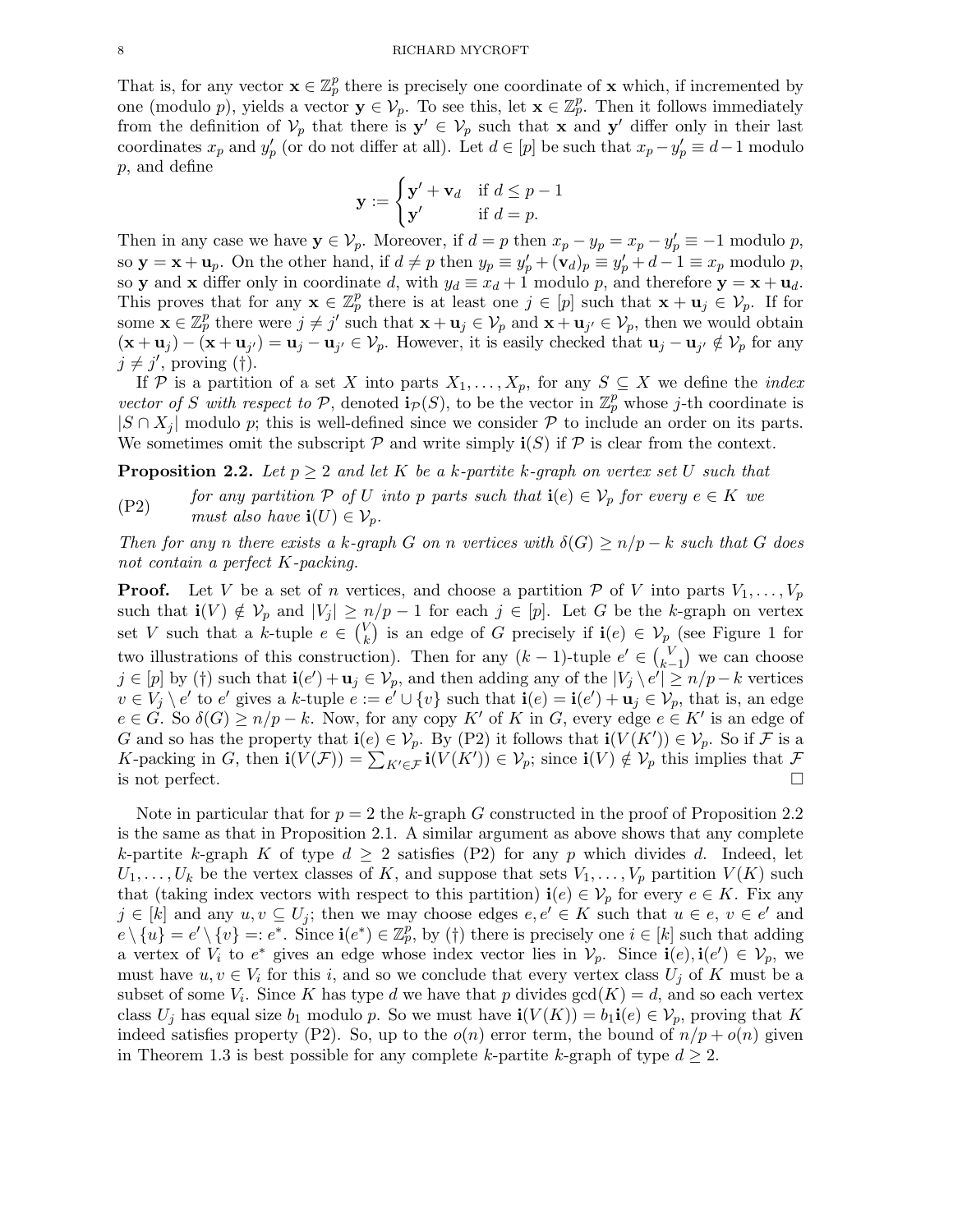

FIGURE 2. The construction of Proposition 2.3, illustrated for  $k = 3$ . The edges of this 3-graph are all 3-tuples which intersect A.

The final construction we use is well-known. For this, we write  $\tau(K)$  to denote the proportion of vertices of K contained in a smallest vertex cover of K. That is,  $\tau(K) = |S|/b$ , where  $b = |V(K)|$  and  $S \subseteq V(K)$  is a set of minimum size with the property that every edge of K contains a vertex of S (we express  $\tau(K)$  as a proportion for comparison with  $\sigma(K)$ ).

**Proposition 2.3.** For any k-graph K and any n there exists a k-graph G on n vertices with  $\delta(G) = [\tau(K)n] - 1$  such that G does not contain a perfect K-packing.

**Proof.** Write  $b = |V(K)|$  and  $\tau = \tau(K)$ . Let A and B be disjoint sets of vertices such that  $|A| = \lceil \tau n \rceil - 1$  and  $|A \cup B| = n$ , and let G be the k-graph on vertex set  $A \cup B$  whose edges are all k-tuples  $e \in {A \cup B \choose k}$  such that  $|e \cap A| \ge 1$  (this construction is illustrated in Figure 2). Then  $\delta(G) = |A| = \lceil \tau n \rceil - 1$ . Let K' be a copy of K in G. Then any edge  $e \in K'$  must contain a vertex of A. So  $A \cap V(K')$  is a vertex cover of K', so  $|A \cap V(K')| \geq \tau b$ . Any K-packing in G therefore has size at most  $|A|/\tau b < n/b$ , so is not perfect.

This means that for any k-graph K with  $\tau(K) = \sigma(K)$  we have  $\delta(K,n) \geq \sigma(K)n$ . Together with Theorems 1.2 and 1.3 this determines  $\delta(K, n)$  asymptotically for any such k-partite kgraph K which has type 1, or which has type  $d \geq 2$  and also satisfies property (P2) with p being the smallest prime factor of d. Note that in particular we have  $\tau(K) = \sigma(K)$  for any complete k-partite k-graph K. To see this, let K be a complete k-partite k-graph on b vertices with vertex classes  $U_1, \ldots, U_k$ . Since K is complete a subset  $S \subseteq V(K)$  is a vertex cover if and only if  $U_j \subseteq S$  for some  $j \in [k]$ . So  $\tau(K) = \min_{j \in [k]} |U_j|/b = \sigma(K)$ , as required.

In conclusion, these examples show that the bound given by Theorems 1.1, 1.2 and 1.3 is best possible up to the  $o(n)$  error term for all complete k-partite k-graphs. We consider non-complete k-partite k-graphs further in Section 9.

## 3. REDUCTION TO COMPLETE  $k$ -PARTITE  $k$ -GRAPHS

For simplicity, we would like to restrict our attention to complete  $k$ -partite  $k$ -graphs alone, as these have only one k-partite realisation (up to permutations of the vertex classes) and so are easier to work with. Clearly if  $U_1, \ldots, U_k$  are the vertex classes of a k-partite realisation of a k-graph K, then K is a spanning subgraph of the complete k-partite k-graph  $K'$  on the same vertex classes, and so if  $G$  contains a  $K'$ -packing then  $G$  contains a  $K$ -packing also. However, we cannot deduce from this that proving Theorems 1.1, 1.2 and 1.3 for complete  $k$ -partite k-graphs would imply that these theorems hold for all  $k$ -partite k-graphs, as it may well be the case that  $gcd(K) \neq gcd(K')$ . Instead, in this section we shall state two lemmas (Lemmas 3.1 and 3.2) which essentially say that Theorems 1.1, 1.2 and 1.3 hold for certain complete k-partite k-graphs. We shall then deduce Theorems 1.1, 1.2 and 1.3 from these two lemmas, showing that it is indeed sufficient to consider only these complete k-partite k-graphs for the rest of the paper (in which we prove Lemmas 3.1 and 3.2).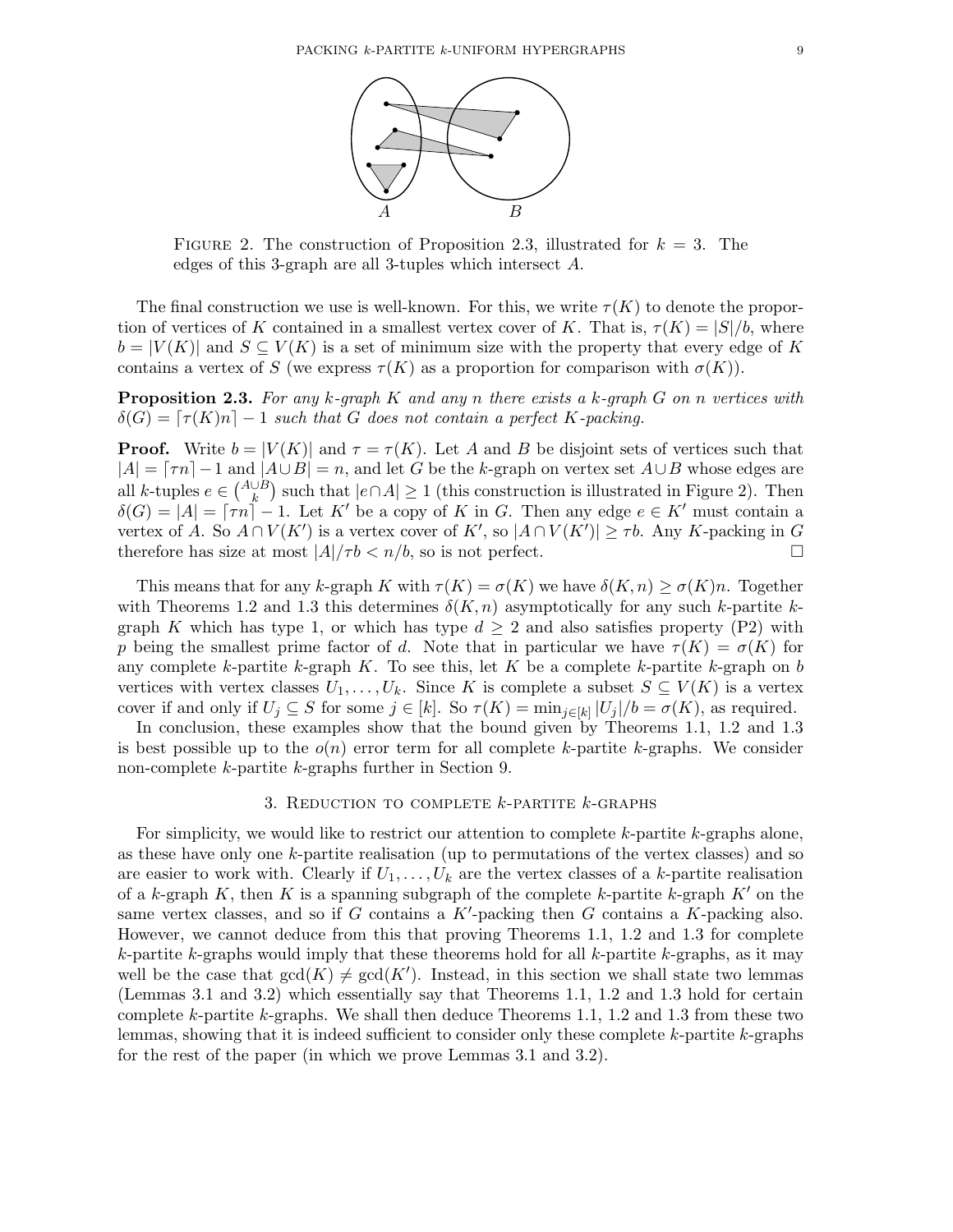**Lemma 3.1.** Let K be the complete k-partite k-graph whose vertex classes have sizes  $b_1, \ldots, b_k$ , where these sizes are not all equal, and suppose that  $gcd(K)$  and  $b<sub>1</sub>$  are coprime. Then for any  $\alpha > 0$  there exists  $n_0 = n_0(K, \alpha)$  such that the following statement holds. Let H be a k-graph on  $n \geq n_0$  vertices such that

- (a)  $b := b_1 + \cdots + b_k$  divides n,
- (b)  $\delta(H) \ge \sigma(K)n + \alpha n$ , and

(c) if  $gcd(K) > 1$ , then  $\delta(H) \ge n/p + \alpha n$ , where p is the smallest prime factor of  $gcd(K)$ .

Then H contains a perfect K-packing.

**Lemma 3.2.** Let K be the complete k-partite k-graph whose vertex classes each have size  $b_1$ . Then for any  $\alpha > 0$  there exists  $n_0 = n_0(K, \alpha)$  such that if  $n \geq n_0$  is divisible by  $b_1k$  and H is a k-graph on n vertices with  $\delta(H) \ge n/2 + \alpha n$  then H contains a perfect K-packing.

For the rest of this section we seek to deduce Theorems 1.1, 1.2 and 1.3 from Lemmas 3.1 and 3.2. For this we shall need the following fact of elementary number theory.

**Fact 3.3.** For any positive integers  $r_1, \ldots, r_k$  there exist integers  $a_1, \ldots, a_k$  such that  $a_1r_1 +$  $\cdots + a_k r_k = \gcd(\{r_1, \ldots, r_k\}).$ 

Let F be a collection of k-graphs. Then we say that a k-graph G contains an  $\mathcal{F}\text{-}packing$ if G can be packed with members of F. More precisely, an  $\mathcal{F}\text{-packing}$  in G is a collection of pairwise vertex-disjoint subgraphs  $F_1, \ldots, F_r$  of G so that each  $F_j$  is in F (that is,  $F_j$  is isomorphic to a member of  $\mathcal{F}$ ). We say that an  $\mathcal{F}$ -packing of G is perfect if it covers every vertex of G. This naturally generalises the notion of an  $H$ -packing for a k-graph  $H$ , as an H-packing of G and an  $\{H\}$ -packing of G are identical. The following elementary proposition implies that to demonstrate that  $G$  contains a perfect  $H$ -packing it is sufficient to show that G contains a perfect F-packing for some family F such that every  $F \in \mathcal{F}$  contains a perfect H-packing (we omit the simple proof).

**Proposition 3.4.** Suppose that G and H are k-graphs and that F is a collection of k-graphs such that

- (i) G contains a perfect  $F$ -packing, and
- (ii) every  $F \in \mathcal{F}$  contains a perfect H-packing.

Then G contains a perfect H-packing.

To deduce Theorems 1.1, 1.2 and 1.3 from Lemmas 3.1 and 3.2, we make use of the following complete k-partite k-graphs, which will also play important roles later on in the paper.

#### **Definition 3.5.** Fix an integer  $k \geq 3$ .

- (i) For any integer m, we define the balanced k-partite k-graph  $\mathcal{B}(m)$  to be the complete k-partite k-graph on vertex classes  $W_1, \ldots, W_k$ , where  $|W_1| = |W_2| = \cdots = |W_k| = m$ . So  $\mathcal{B}(m)$  has km vertices.
- (ii) Likewise, for integers m and d with  $d < m$ , we define the d-unbalanced k-partite k-graph  $\mathcal{U}(m, d)$  to be the complete k-partite k-graph on vertex classes  $W_1, \ldots, W_k$ , where

$$
|W_1| = m - d
$$
,  $|W_2| = m + d$ , and  $|W_3| = \cdots = |W_k| = m$ .

 $So U(m, d)$  has km vertices also.

(iii) Finally, let m be an integer and  $0 < \sigma < 1$ . Then we define the  $\sigma$ -lopsided k-partite kgraph  $\mathcal{L}(m, \sigma)$  to be the complete k-partite k-graph on vertex classes  $W_1, \ldots, W_k$ , where

$$
|W_1| = \sigma m
$$
, and  $|W_2| = \cdots = |W_k| = \frac{(1-\sigma)m}{k-1}$ ,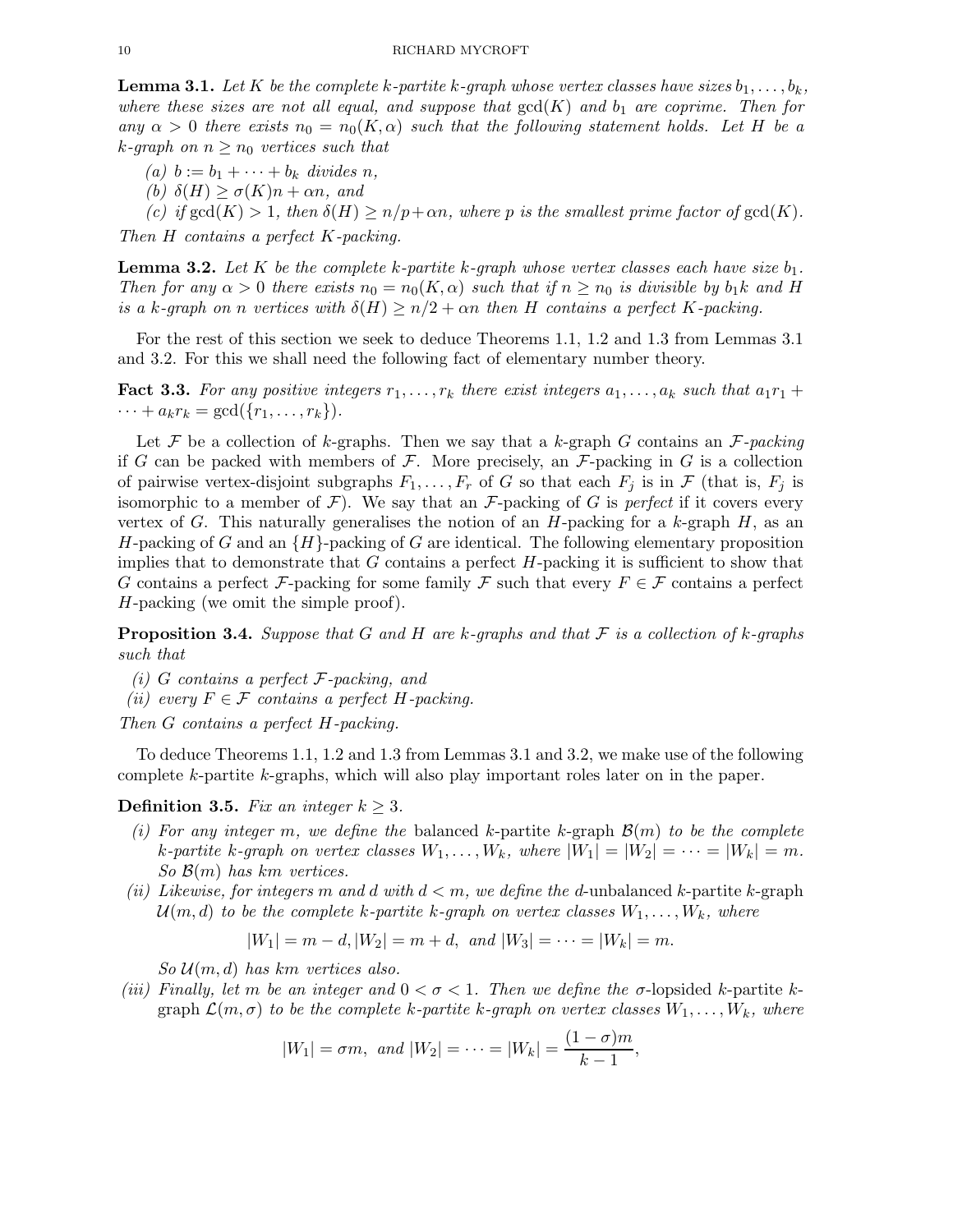provided that these vertex class sizes are each integers (otherwise  $\mathcal{L}(m, \sigma)$  is undefined). So  $\mathcal{L}(m, \sigma)$  has m vertices.

Note that the definitions of  $\mathcal{B}(m)$ ,  $\mathcal{U}(m,d)$  and  $\mathcal{L}(m,\sigma)$  each depend on k; this dependence is suppressed in our notation as k will always be clear from the context.

Given a k-partite k-graph  $K$ , some special cases of the above definition will be of particular importance; we therefore define  $\mathcal{B}(K) := \mathcal{B}(b)$  and  $\mathcal{L}(K) := \mathcal{L}((k-1)!b, \sigma(K)),$  where b denotes the number of vertices of K. Finally, if  $gcd(K)$  is defined, then we define  $\mathcal{U}_s(K) :=$  $\mathcal{U}(sb, \text{gcd}(K))$  for those integers s for which the k-graph  $\mathcal{U}_s(K)$  so defined admits a perfect K-packing; the next proposition tells us that this is the case for any sufficiently large s.

We note for future reference that  $\mathcal{B}(K)$ ,  $\mathcal{U}_s(K)$  and  $\mathcal{L}(K)$  have kb, kbs and  $(k-1)!$  vertices respectively, that  $\sigma(\mathcal{L}(K)) = \sigma(K)$ , and that if  $gcd(K)$  divides s then  $gcd(\mathcal{U}_s(K)) = gcd(K)$ . Crucially, each of these  $k$ -partite  $k$ -graphs admits a perfect  $K$ -packing, as shown by the following proposition.

**Proposition 3.6.** Let K be a k-partite k-graph on b vertices, and let  $\sigma := \sigma(K)$ . Then the k-graphs  $\mathcal{B}(K) = \mathcal{B}(b)$  and  $\mathcal{L}(K) = \mathcal{L}((k-1)!b, \sigma)$  each contain a perfect K-packing. Furthermore, if  $d := \gcd(K)$  is defined then there exists  $s_0 = s_0(K)$  such that for any  $s \geq s_0$ the k-graph  $\mathcal{U}_s(K) = \mathcal{U}(sb,d)$  contains a perfect K-packing.

**Proof.** Let  $U_1, \ldots, U_k$  be the vertex classes of a k-partite realisation of K. We form a k-partite k-graph  $K^*$  with vertex classes  $W_1, \ldots, W_k$  as follows. Initially take  $W_1, \ldots, W_k$ to be empty sets, and then add k vertex-disjoint copies of K to  $K^*$ , so that the vertices of  $U_i$  in the j<sup>th</sup> copy of K are added to  $W_{i+j}$  (with addition taken modulo k). That is, each vertex class of  $K^*$  receives the vertices of one copy of  $U_1$ , one copy of  $U_2$ , and so forth. So each vertex class of  $K^*$  has size b. We conclude that  $K^*$  is a spanning subgraph of  $\mathcal{B}(b)$ . By construction  $K^*$  contains a perfect K-packing, so  $\mathcal{B}(b)$  contains a perfect K-packing also.

A similar argument holds for  $\mathcal{L}((k-1)!b,\sigma)$ . Indeed, by the definition of  $\sigma(K)$  we may assume that  $|U_1| = \sigma b$ . Then we form a k-partite k-graph  $K^*$  consisting of  $(k-1)!$  vertexdisjoint copies of K: for each permutation  $\rho$  of [k] with  $\rho(1) = 1$  we add a copy of K to K<sup>\*</sup> in which the vertices of  $U_j$  are included in  $W_{\rho(j)}$  for each  $j \in [k]$ . So  $K^*$  has  $(k-1)!b$  vertices in total; the first vertex class of K<sup>\*</sup> has size  $(k-1)!|U_1| = (k-1)!b\sigma$ , whilst each other vertex class of  $K^*$  has equal size

$$
\frac{(k-1)!b - (k-1)!b\sigma}{k-1} = (k-2)!b(1-\sigma).
$$

So  $K^*$  is a spanning subgraph of  $\mathcal{L}((k-1)!b, \sigma)$ . As before, since  $K^*$  contains a perfect K-packing by construction,  $\mathcal{L}((k-1)!b, \sigma)$  contains a perfect K-packing also.

Finally we come to  $\mathcal{U}(sb,d)$ . For this we must consider all possible k-partite realisations  $\chi$  of K; let  $\aleph$  be the set formed by all such  $\chi$ . We write  $U_1^{\chi}$  $\overline{U}_1^{\chi}, \ldots, \overline{U}_k^{\chi}$  for the vertex classes of the realisation  $\chi$ . Note that we consider all possible realisations, not simply all possible realisations up to permutations of the vertex classes. In particular, this means that the number of realisations  $N := |x|$  is divisible by k!. Note also that  $N \leq k^{b}$ , and that by symmetry we have  $\sum_{\chi \in \aleph} |U_j^{\chi}|$  $|j^{\chi}| = bN/k$  for each  $j \in [k]$ . In addition, recall that

$$
d:=\gcd(K):=\gcd\left(\{|U_1^\chi|-|U_2^\chi|:\chi\in\aleph\}\right).
$$

So by Fact 3.3 we may choose integers  $a<sub>x</sub>$  for each k-partite realisation  $\chi$  of K such that

$$
\sum_{\chi \in \aleph} a_{\chi}(|U_1^{\chi}| - |U_2^{\chi}|) = d.
$$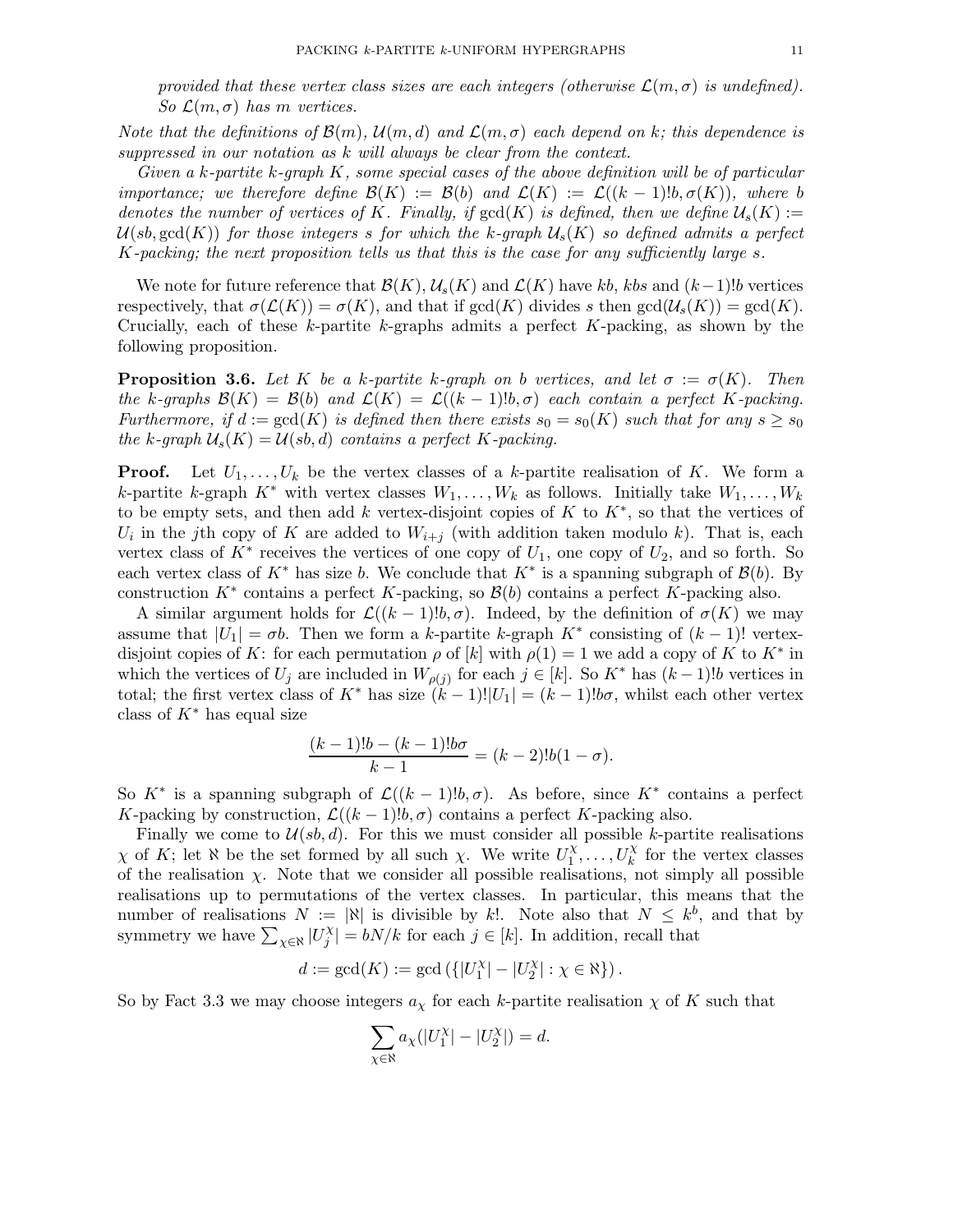#### 12 RICHARD MYCROFT

Let  $a := \max_{\chi \in \mathbb{R}} a_{\chi}$ . We now form a k-partite k-graph  $K^*$  similarly as before, with vertex classes  $W_1, \ldots, W_k$  which we initially take to be empty sets. Then, for each realisation  $\chi$  of K, add  $a - a<sub>\chi</sub>$  vertex-disjoint copies of K to K<sup>\*</sup>, with the vertices of  $U_j^{\chi}$  $j^{\chi}$  added to  $W_j$  for each  $j \in [k]$ , and also add  $a_{\chi}$  vertex-disjoint copies of K to  $K^*$ , with the vertices of  $U_1^{\chi}$  $i^{\chi}$  added to  $W_2$ , the vertices of  $U_2^{\chi}$  $\alpha_2^{\chi}$  added to  $W_1$ , and the vertices of  $U_j^{\chi}$  $j^{\chi}$  added to  $W_j$  for each  $j \geq 3$ . Then the total number of vertices added to  $W_1$  is

$$
\sum_{\chi \in \aleph} ((a - a_{\chi}) |U_1^{\chi}| + a_{\chi} |U_2^{\chi}|) = \sum_{\chi \in \aleph} a |U_1^{\chi}| - \sum_{\chi \in \aleph} a_{\chi} (|U_1^{\chi}| - |U_2^{\chi}|) = \frac{a N b}{k} - d.
$$

In the same way the number of vertices added to  $W_2$  is

$$
\sum_{\chi \in \aleph} (a - a_{\chi}) |U_2^{\chi}| + a_{\chi} |U_1^{\chi}| = \frac{a N b}{k} + d,
$$

and the number of vertices added to  $W_j$  for each  $j \geq 3$  is  $\sum_{\chi \in \aleph} a | U_j^{\chi}$  $\left|\frac{\partial X}{\partial y}\right| = aNb/k$ . So we may take  $s_0 = aN/k$ . Then K<sup>\*</sup> contains a perfect K-packing by construction, and is a spanning subgraph of  $\mathcal{U}(s_0, d)$ , from which we conclude that  $\mathcal{U}(s_0, d)$  contains a perfect K-packing. Finally, for any  $s \geq s_0$  observe that  $\mathcal{U}(s,b,d)$  admits a  $\{\mathcal{B}(b), \mathcal{U}(s_0, b,d)\}\$ -packing consisting of s – s<sub>0</sub> copies of  $\mathcal{B}(b)$  and one copy of  $\mathcal{U}(s_0, d)$ ; since we have already seen that both  $\mathcal{B}(b)$  and  $U(s_0, d)$  contain perfect K-packings it follows that  $U(s, d)$  contains a perfect K-packing by<br>Proposition 3.4. Proposition 3.4.

We now have the definitions we need to derive Theorems 1.1, 1.2 and 1.3 from Lemmas 3.1 and 3.2. We shall also need the following weak version of a theorem of Erdős  $[8]$ , which states that the Turán density of any  $k$ -partite  $k$ -graph is zero.

**Theorem 3.7** ([8]). For any k-partite k-graph K and any  $\alpha > 0$  there exists  $n_0$  such that any k-graph G on  $n \geq n_0$  vertices with at least  $\alpha \binom{n}{k}$  $\binom{n}{k}$  edges contains a copy of K.

**Proof of Theorem 1.1.** We may assume that  $1/n \ll 1/k, 1/b, \alpha$ . By repeated application of Theorem 3.7 we may delete at most k vertex-disjoint copies of K from  $G$  to obtain a subgraph H such that kb divides  $n' := |V(H)|$ . Since we deleted at most  $kb \le \alpha n/2$  vertices in forming H we have  $\delta(H) \ge n/2 + \alpha n/2 \ge n'/2 + \alpha n'/2$ . So H contains a perfect  $\mathcal{B}(K)$ -packing by Lemma 3.2 (applied with  $\mathcal{B}(K)$ , n' and  $\alpha/2$  in place of K, n and  $\alpha$  respectively). Together with the deleted copies of K this gives a perfect  $\{\mathcal{B}(K), K\}$ -packing of G, and G therefore contains a perfect K-packing by Propositions 3.4 and 3.6. contains a perfect K-packing by Propositions 3.4 and 3.6.

**Proof of Theorems 1.2 and 1.3.** We may assume that  $1/n \ll 1/k, 1/b, \alpha$ . Introduce new constants m and s with  $1/n \ll 1/m \ll 1/s \ll 1/k, 1/b, \alpha$  such that both m and s are divisible by  $gcd(K)$ . Then we may assume that s is large enough for  $\mathcal{U}_s(K)$  to be defined and so to contain a perfect K-packing by Proposition 3.6.

Our first step is to form a complete k-partite k-graph  $K_1$  with vertex class sizes  $b_1, \ldots, b_k$ such that  $K_1$  admits a perfect K-packing and such that  $b_1$  and  $gcd(K)$  are coprime. For Theorem 1.2 we have  $gcd(K) = 1$  so we may simply take any k-partite realisation of K and add edges to form a complete k-partite k-graph  $K_1$ . So assume that  $gcd(K) > 1$  and  $gcd(S(K)) = 1$ , as in Theorem 1.3, and let  $s_1, \ldots, s_t$  be the elements of  $S(K)$ . By Fact 3.3 we may choose integers  $a_1, \ldots, a_t \geq 0$  such that  $a_1s_1 + \cdots + a_ts_t$  is coprime to  $gcd(K)$ , and since  $1/s \ll 1/k, 1/b$  we may do this so that  $a_1 + \cdots + a_t \leq s$ . By definition of  $\mathcal{S}(K)$ , for each  $i \in [t]$  we may choose a k-partite realisation  $\chi_i$  of K whose k vertex classes have sizes  $b_1^i, b_2^i, \ldots, b_k^i$  with  $b_1^i = s_i$ . Let  $K_1$  be the complete k-partite k-graph whose jth vertex class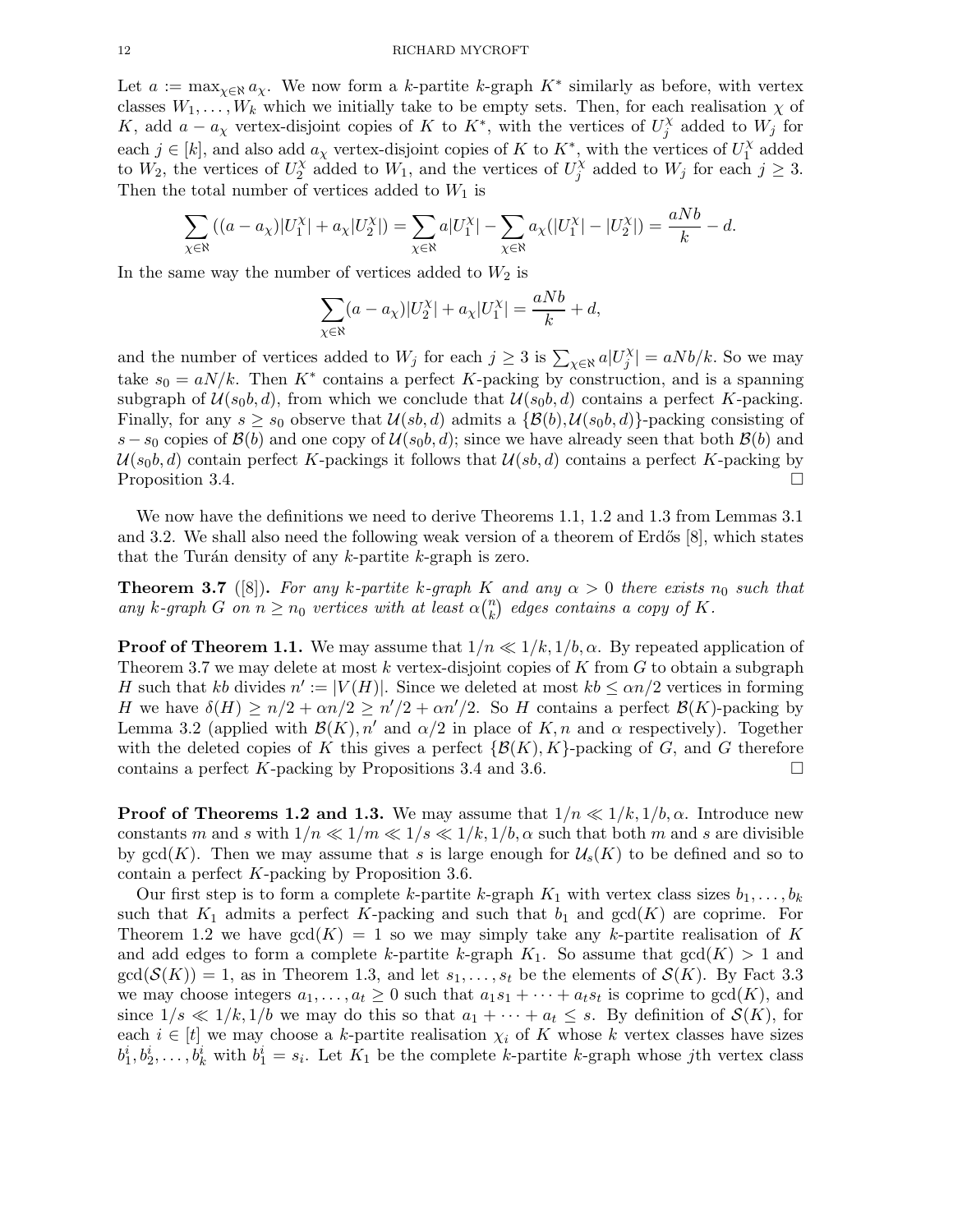has size  $b_j := \sum_{i \in [t]} a_i b_j^i$ . Then by construction  $K_1$  has a perfect K-packing consisting of  $a_1$ copies of K with realisation  $\chi_1$ ,  $a_2$  copies of K with realisation  $\chi_2$ , and so forth. Moreover,  $b_1 = \sum_{i \in [t]} a_i b_1^i = \sum_{i \in [t]} a_i s_i$ , so  $b_1$  is coprime to  $gcd(K)$ . So  $K_1$  has the desired properties; note also that  $K_1$  has at most sb vertices.

We next form a complete k-partite k-graph  $K_2$  with vertex class sizes  $b'_1, \ldots, b'_k$  such that  $K_2$  admits a perfect  $\{U_s(K), K_1\}$ -packing,  $gcd(K_2) = gcd(K)$  and  $b'_1$  and  $gcd(K)$  are coprime. For this observe that, since  $K_1$  has a perfect K-packing, the definition of  $gcd(K)$  implies that  $b_i - b_j$  is divisible by  $gcd(K)$  for any  $i, j \in [k]$ . Without loss of generality we may assume that  $b_2 \geq b_3$ . Fix  $d := (b_2 - b_3)/\text{gcd}(K)$ , and define

$$
b'_1 := b_1 + (d+1)(bs + \gcd(K)),
$$
  
\n
$$
b'_2 := b_2 + (d+1)(bs - \gcd(K)),
$$
 and  
\n
$$
b'_i := b_i + (d+1)bs \text{ for } 3 \le i \le k.
$$

So in particular  $b'_i \leq 3b^3s$  for any  $i \in [k]$ . Let  $K_2$  be the complete k-partite k-graph with vertex class sizes  $b'_1, \ldots, b'_k$ . Then  $K_2$  admits a perfect  $\{\mathcal{U}_s(K), K_1\}$ -packing consisting of  $d+1$  copies of  $\mathcal{U}_s(K)$  and one copy of  $K_1$ . Also, since  $b_1$  and  $gcd(K)$  were coprime, and  $gcd(K)$  divides s, we find that  $b'_1$  and  $gcd(K)$  are coprime. Finally, observe that  $b'_3 - b'_2 =$  $b_3 - b_2 + (d+1) \gcd(K) = \gcd(K)$ . So  $\gcd(K_2) \leq \gcd(K)$ , and from the definition of  $b'_i$  for  $i \in [k]$  and the fact that  $gcd(K)$  divides s we see that  $gcd(K)$  divides  $b'_i - b'_j$  for any  $i, j \in [k]$ , from which we conclude that  $gcd(K_2) = gcd(K)$ . So  $K_2$  has the desired properties.

Define  $b_i''$  for  $i \in [k]$  by

$$
b_1'' = (k-1)!b\sigma(K)m + b_1', \text{ and}
$$
  

$$
b_i'' = (k-2)!b(1 - \sigma(K))m + b_i' \text{ for } 2 \le i \le k,
$$

and let  $K_3$  be the complete k-partite k-graph with vertex class sizes  $b''_1, \ldots, b''_k$ . Then  $K_3$ admits a perfect  $\{\mathcal{L}(K), K_2\}$ -packing consisting of one copy of  $K_2$  and m copies of  $\mathcal{L}(K)$ ; by Propositions 3.4 and 3.6 and the fact that  $K_2$  admits a perfect  $\{\mathcal{U}_s(K), K_1\}$ -packing it follows that  $K_3$  admits a perfect K-packing. Also, since  $b'_1$  and  $gcd(K)$  were coprime, and  $gcd(K)$ divides m, we find that  $b''_1$  and  $gcd(K)$  are coprime. Furthermore,  $b''_3 - b''_2 = b'_3 - b'_2 = gcd(K)$ , and since  $gcd(K)$  divides m we deduce that  $gcd(K_3) = gcd(K)$  also. Finally,  $|V(K_3)| =$  $(k-1)!bm + |V(K_2)| \ge (k-1)!bm$ , and so

$$
\sigma(K_3) \le \frac{b_1''}{|V(K_3)|} \le \frac{(k-1)!b\sigma(K)m + b_1'}{(k-1)!bm} = \sigma(K) + \frac{3b^3s}{(k-1)!bm} \le \sigma(K) + \frac{\alpha}{3}.
$$

By Theorem 3.7 we may arbitrarily choose and delete from G at most  $|V(K_3)|/b =$  $|V(\mathcal{L}(K))|m/b + |V(K_2)|/b \le (k-1)!m + 3kb^2s \le \alpha n/3b$  copies of K so that the set  $V' \subseteq V(G)$  of undeleted vertices is such that  $|V(K_3)|$  divides  $|V'|$ . Also  $H := G[V']$  has  $\delta(H) \geq \delta(G) - \alpha n/3 \geq \sigma(K)n + 2\alpha n/3 \geq \sigma(K_3)n + \alpha n/3$ . Similarly, if  $gcd(K) > 1$  then  $\delta(H) \ge n/p + 2\alpha n/3$ , where p is the smallest prime factor of  $gcd(K) = gcd(K_3)$ . So we may apply Lemma 3.1 with  $K_3$ ,  $\alpha/3$  and  $|V'|$  in place of  $K$ ,  $\alpha$  and n respectively to obtain a perfect  $K_3$ -packing in H. Together with the deleted copies of K this gives a perfect  $\{K_3, K\}$ -packing of G, and G therefore contains a perfect K-packing by Proposition 3.4. of G, and G therefore contains a perfect K-packing by Proposition 3.4.

#### 4. Outline of the proofs

The proofs of Lemmas 3.1 and 3.2 use strong hypergraph regularity and the recent hypergraph blow-up lemma due to Keevash. The broad outline of how these are used will be familiar to those acquainted with the use of the blow-up lemma in graphs, but this method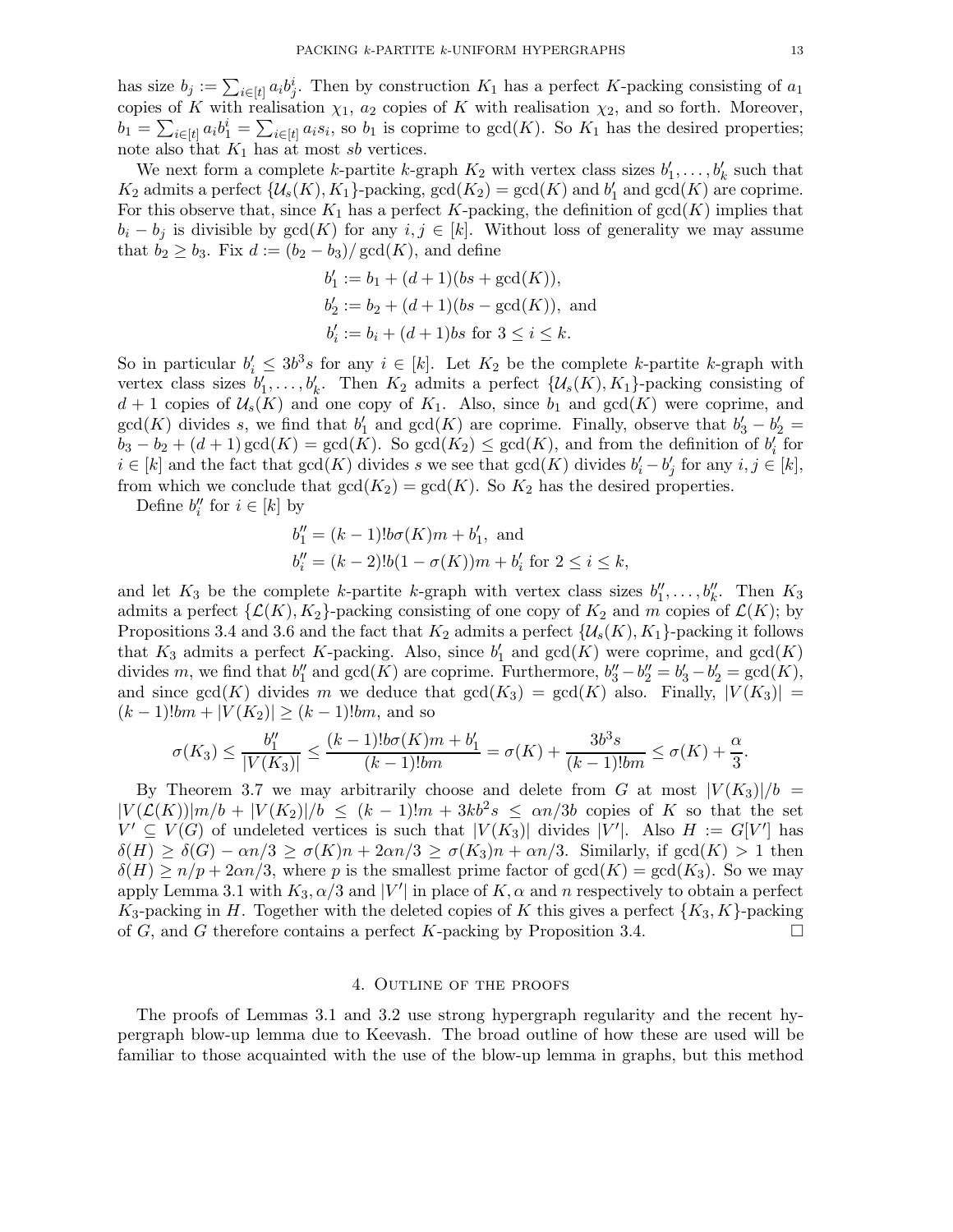

FIGURE 3. The left hand diagram illustrates  $\Phi$  in the case  $k = 3$ , whilst the diagram on the right shows a copy of Φ located within four vertex classes  $V_1, V_2, V_3$  and  $V_4$ . If there are many copies of  $\Phi$  of the form shown, then we say that the triple  $(1, S, 4)$  is  $\Phi$ -dense, where  $S = \{2, 3\}.$ 

remains relatively novel for hypergraphs (for which there are many additional technicalities and subtleties). In this section we give a rough outline of how these proofs proceed.

#### 4.1. Proof outline for Lemma 3.1. The proof proceeds through the following steps.

Apply the Regular Approximation Lemma: The first step is to apply the Regular Approximation Lemma (Theorem 5.1) to H. This returns both a partition of  $V(H)$  into 'clusters'  $U_1, \ldots, U_m$ , and a k-graph G on  $V(H)$ , with the following properties. Firstly, G is close to H, meaning that almost all edges of  $G$  are edges of  $H$ , and vice versa. Secondly, this partition is regular for G, meaning (loosely speaking) that for the purposes of embedding small subgraphs in  $G$ , the k-partite subgraph of  $G$  induced by any k-tuple of clusters behaves like a random k-graph of similar density. We write  $Z = G \triangle H$ , so Z is a sparse graph which contains all the 'bad' edges of G which are not edges of H; we will often choose copies of K in  $G \setminus Z$ , and by definition of  $Z$  these copies are also in  $H$ .

Having obtained G, Z and the partition of  $V(H)$  into m clusters, we define a 'reduced k-graph' R on  $[m]$  (Definition 5.8). This has m vertices, one corresponding to each cluster, and the edges of  $\mathcal R$  are those k-tuples S for which the corresponding clusters induce a dense k-partite subgraph of G and a sparse k-partite subgraph of Z. Defined in this way,  $\mathcal R$  'almost inherits' the minimum codegree condition of H, meaning that almost all  $(k-1)$ tuples of vertices in R have almost the same degree (proportionately) as  $(k-1)$ -tuples in H (Lemma 5.11).

One k-graph which will play an important role in our proof is the k-graph on  $k+1$  vertices with two edges, which we denote by  $\Phi$  (see Figure 3). We call the  $k-1$  vertices in the intersection of these edges the *central vertices* of  $\Phi$ , and the remaining two vertices of  $\Phi$  are the end vertices. For vertices i, j of R and a  $(k-1)$ -tuple S of vertices of R, we then say that the triple  $(i, S, j)$  is  $\Phi$ -dense if there are many copies of  $\Phi$  in G whose end vertices lie in the clusters  $U_i$  and  $U_j$  and whose central vertices lie in the clusters  $U_\ell$  for  $\ell \in S$ , and the triple is  $Z$ -sparse if there are few edges of  $Z$  in either of the k-tuples of clusters corresponding to edges of  $\Phi$ . We are particularly interested in  $\Phi$ -dense and Z-sparse triples in R, since we will be able to choose copies of  $K$  within these triples with some flexibility over the number of vertices which are embedded in  $U_i$  and  $U_j$  (indeed,  $k-1$  of the vertex classes of K will be contained in the clusters  $U_{\ell}$  for  $\ell \in S$ , whilst we will be able to choose how many vertices from the remaining vertex class are contained in each of  $U_i$  and  $U_j$ ). Also, to keep track of these useful triples we define a graph S on  $[m]$ , where each vertex corresponds to a cluster, and an edge ij indicates the existence some S for which the triple  $(i, S, j)$  is  $\Phi$ -dense and Z-sparse. In Lemma 5.11 we show that the condition  $\delta(H) \ge n/p + o(n)$  yields a minimum codegree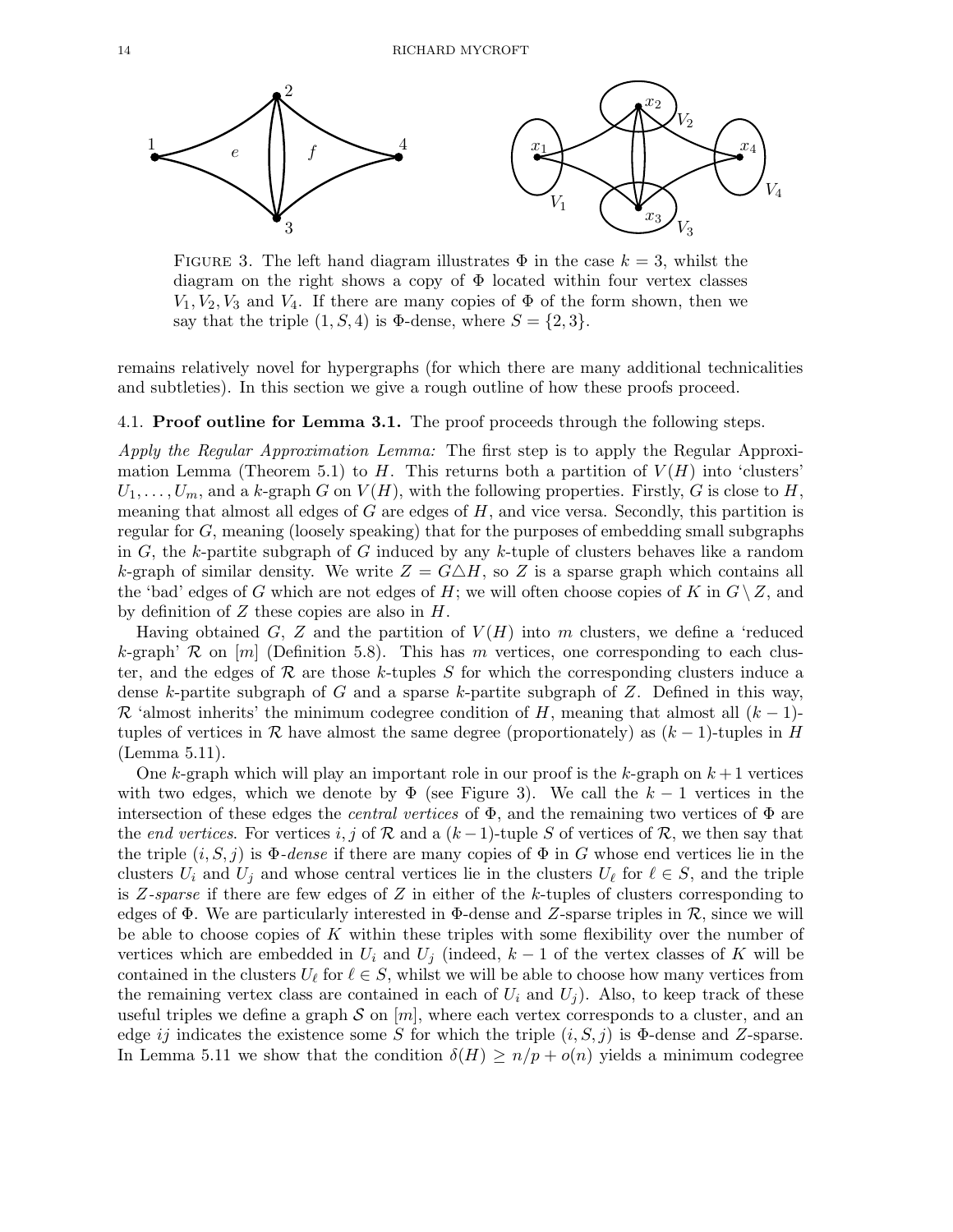condition  $\delta(\mathcal{S}) > m/p$  on S. It follows that S has fewer than p connected components if  $gcd(K) > 1$ , a fact which plays a crucial role later in the proof.

Refine the regularity partition into 'lopsided groups': Our next step is to find an almost-perfect packing of R with a specific k-graph  $\mathcal{A}_{p,q}^k$  (where p and q are chosen depending on  $\sigma(K)$ ). Lemma 6.1 shows that the degree condition on  $\mathcal R$  which is 'inherited' from the condition  $\delta(H) \ge \sigma(K) + \alpha n$  is sufficient to guarantee such a packing. For each copy A of  $\mathcal{A}_{p,q}^k$  in this packing we then use Lemma 6.2 to partition the clusters covered by  $A$  into  $kt$  'subclusters'  $V_j^i$ , which are labelled so that the subclusters  $V_1^i, \ldots, V_k^i$  are taken from clusters corresponding to an edge of  $\mathcal{A}$  (*i.e.* an edge of  $\mathcal{R}$ ). This guarantees that the k-partite subgraphs  $G^i$  and  $Z<sup>i</sup>$  induced by these k subclusters are dense and sparse respectively. Furthermore, whilst it is unavoidable that these k subclusters may have different sizes, the definition of  $\mathcal{A}_{p,q}^k$  will allow us to ensure that each  $G^i$  has  $\sigma(G^i) > \delta(H) - o(n) > \sigma(K) + o(n)$ . That is, each  $G^i$ is 'less lopsided' than  $K$ . This is the point in the argument where this part of the minimum codegree assumption is used; a weaker condition would not suffice to guarantee the existence of subclusters with  $\sigma(G^i) > \sigma(K)$ .

Having obtained the *kt* subclusters  $V_j^i$ , we define a *k*-graph  $\mathcal{R}'$  and a graph  $\mathcal{S}'$  on vertex set  $[t] \times [k]$  to correspond to R and S. Indeed, the vertex  $(i, j)$  of R' and S' corresponds to the subcluster  $(i, j)$ , and k subclusters form an edge of  $\mathcal{R}'$  if the k clusters from which these subclusters were taken form an edge of  $R$ . Similarly, two subclusters form an edge of  $S'$  if the two clusters from which these subclusters were taken form an edge of  $S$ . This allows us to retain information about the regularity partition when working with the subclusters. It follows from the definition of  $\mathcal{S}'$  that the connected components of  $\mathcal{S}'$  correspond to those of S, so S' also has fewer than p connected components if  $gcd(K) > 1$ .

Obtain robustly-universal complexes: Next, for each i we delete a small number of vertices from each subcluster  $V_j^i$  so that the k-partite k-graph  $G^i \setminus Z^i$  restricted to the remaining vertices is 'robustly universal'. This means that, even after the removal of a few more vertices, we can find any k-partite k-graph of bounded maximum degree in  $G^i \setminus Z^i \subseteq H$  which we can find in the complete  $k$ -partite  $k$ -graph on the same vertex set. These deletions are achieved by Theorem 5.4, a result of Keevash [13] which conceals the use of the hypergraph blow-up lemma. We also 'put aside' a randomly-chosen set  $X$  consisting of a small number of vertices from each subcluster; these vertices are immune from deletion over the next two steps, and ensure that every vertex which is not deleted lies in many edges which are not deleted, which is a requirement for the application of robust universality.

Delete a K-packing covering bad vertices: At this point we deal with the small number of 'bad vertices', meaning those vertices in clusters which were not covered by our  $\mathcal{A}_{p,q}^k$ -packing, as well as those vertices which were deleted to make the k-graphs  $G^i \setminus Z^i$  robustly universal. For this, Lemma 6.4 shows that for any vertex v of  $H$  there is a copy of  $K$  in  $H$  which contains  $v$ ; this is a straightforward corollary of Theorem 3.7 (the well-known result of Erdős that  $k$ -partite  $k$ -graphs have Turán density zero). Using this, we greedily choose and delete copies of  $K$  in  $H$  which cover all the bad vertices but which only cover a small number of vertices from each subcluster. Following these deletions, all remaining vertices of H lie in  $G^i \setminus Z^i$  for some i.

Delete a K-packing to ensure divisibility of cluster sizes: We now delete further copies of  $K$ in  $H$  so that, following these deletions, the number of vertices remaining in each subcluster is divisible by  $bk \gcd(K)$  (recall that b is the order of K). Lemma 6.7 states that we can do this; loosely speaking, this is achieved by deleting a series of  $K$ -packings in  $H$  to achieve successively stronger divisibility conditions on the subcluster sizes (a more detailed outline of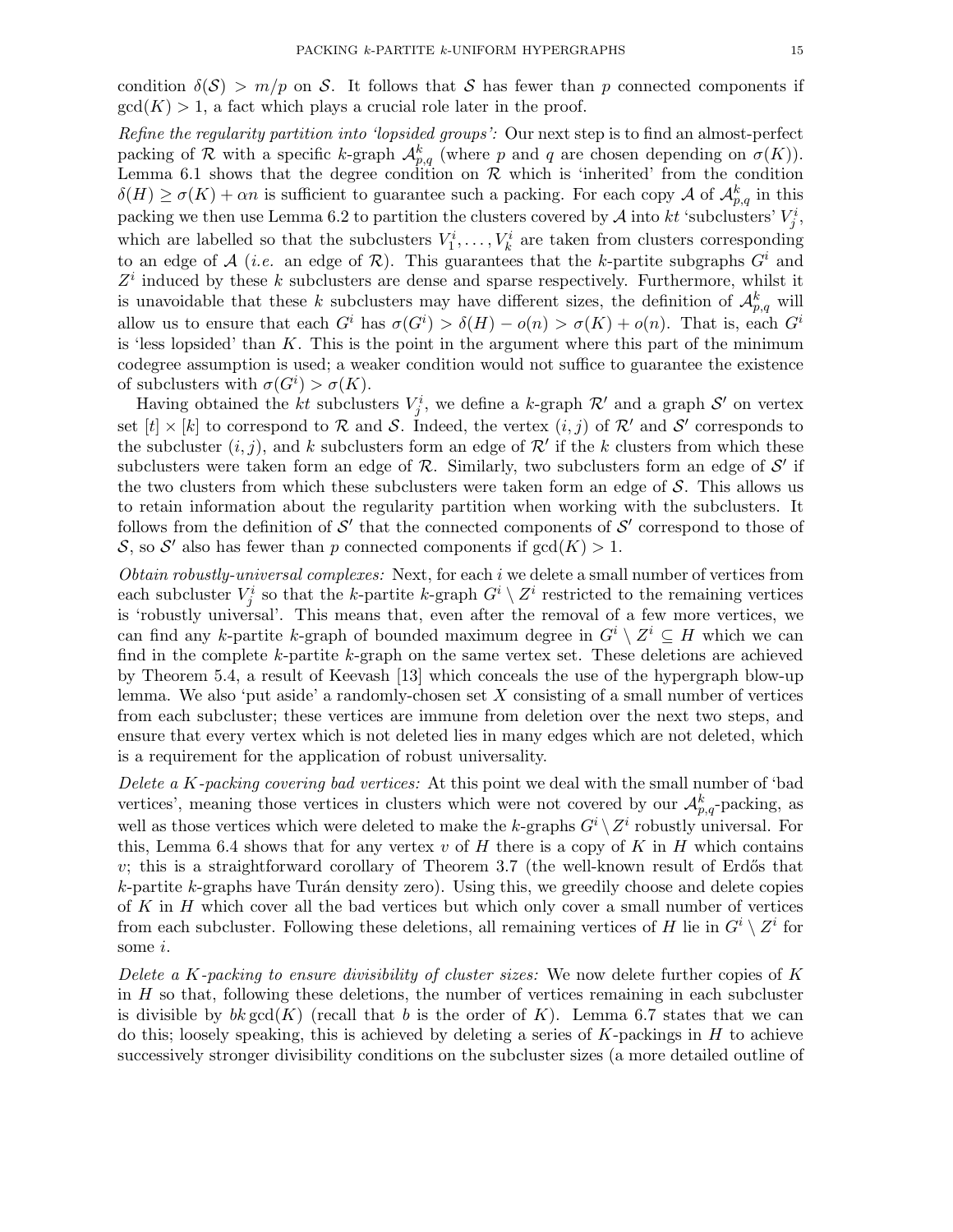the proof of this lemma is given in Section 6.3). If  $gcd(K) > 1$ , then it is crucial for this that, as stated above,  $\mathcal{S}'$  has fewer than p components. For example, the k-graph G constructed for Proposition 2.2 would yield a graph  $\mathcal{S}'$  with p components corresponding to the parts  $V_1, \ldots, V_p$ , and the point of the construction is that it is not possible to delete a K-packing in G so that every part has size divisible by p. Recall that  $\mathcal{S}'$  has at most p components since  $\mathcal{S}'$ had minimum codegree  $\delta(\mathcal{S}) > m/p$ , and that this in turn was inherited from the minimum codegree condition  $\delta(H) \ge n/p + \alpha n$  of H. This is the point in the argument where this part of the minimum codegree assumption is used, and a weaker condition would not suffice. However, if  $gcd(K) = 1$  then we do not need this part of the minimum codegree assumption.

Blow-up a perfect K-packing in the remaining  $k$ -graph: Certainly a K-packing has bounded vertex degree, so our robustly universal k-graphs  $G^i \setminus Z^i$  each contain a perfect K-packing if and only if the complete  $k$ -partite  $k$ -graph on the same vertex set does also. To this end, Corollary 6.13 shows that for those k-partite k-graphs  $K$  which meet the conditions of Lemma 3.1, two properties are sufficient to ensure such a packing: firstly that  $G^i \setminus Z^i$  should be 'less lopsided' than K, and secondly that each vertex class of  $G^i \setminus Z^i$  should have size divisible by  $bk \text{gcd}(K)$ . Our partition into subclusters was chosen so that the first condition holds, whilst the final round of deletions described above ensures that the second condition holds also. We can therefore find a perfect K-packing in  $G^i \setminus Z^i \subseteq H$  for each i; these K-packings, together with the deleted copies of  $K$ , form a perfect  $K$ -packing in  $H$ . This completes the outline of the proof of Lemma 3.1.

4.2. Proof outline for Lemma 3.2. In this lemma K is instead a complete k-partite  $k$ graph K whose vertex classes each have the same size  $b_1$ . The proof of this lemma proceeds through the same steps as the proof of Lemma 3.1, though there are two principal differences. Firstly, rather than finding an  $\mathcal{A}_{p,q}^k$ -packing in  $\mathcal{R}$ , we can now find simply a matching  $M_{\mathcal{R}}$  in  $\mathcal R$  which covers almost all of the vertices of  $\mathcal R$ . In consequence, there is no need to divide the clusters into subclusters, or to define  $\mathcal{R}'$  and  $\mathcal{S}'$ ; we simply continue working with the clusters and the k-graph  $\mathcal R$  and graph  $\mathcal S$ . The second principal difference is that a complete k-partite k-graph G contains a perfect K-packing if and only if every vertex class of G has equal size and this common size is divisible by  $b_1$ . So to find a perfect K-packing in our robustly universal k-graphs  $G^i \setminus Z^i$  in the final step of the proof, it is not sufficient to delete copies of K in the penultimate step such that every cluster of  $G^i \setminus Z^i$  has size divisible by bk gcd(K); we must now ensure also that these clusters have the same size for any i. As a consequence we must be more precise in our definition of  $S$ . Indeed, we now define a directed graph  $S^+$  whose vertices correspond to clusters, and whereas before an edge  $ij \in S$  indicated the existence of some  $(k-1)$ -tuple S for which  $(i, S, j)$  is  $\Phi$ -dense and Z-sparse, we now only have an edge  $i \to j$  of  $\mathcal{S}^+$  if this is true for  $S = e(i) \setminus \{i\}$ , where e is the edge of  $M_{\mathcal{R}}$  which contains *i*. Then, similarly as before, the minimum degree condition  $\delta(H) \ge n/2 + \alpha n$  implies that  $S^+$  has minimum outdegree  $\delta^+(\mathcal{S}^+) > m/2$ .

It would be possible to proceed by considering the directed graph  $S^+$ , but there are a number of additional problems which would arise in this case. Instead, we make use of the notion of 'irreducibility' of k-graphs containing a perfect matching, which was introduced by Keevash and Mycroft [16], and is presented in Section 5.6. Using the stronger minimum degree condition of Lemma 3.2, we can insist that the reduced k-graph  $\mathcal R$  is irreducible on the matching  $M_{\mathcal{R}}$ . Then, in Section 6.4 we show that, under this assumption, we need only consider the undirected base graph  $S$  of  $S^+$  for the purposes of deleting K-packings to adjust cluster sizes. Using this, we prove Lemma 6.10, which shows that it is indeed possible to delete a  $K$ -packing in  $H$  so that, following these deletions, the  $k$  clusters corresponding to any edge of  $M_{\mathcal{R}}$  have equal size. We then use Lemma 6.10 in place of Lemma 6.7 in the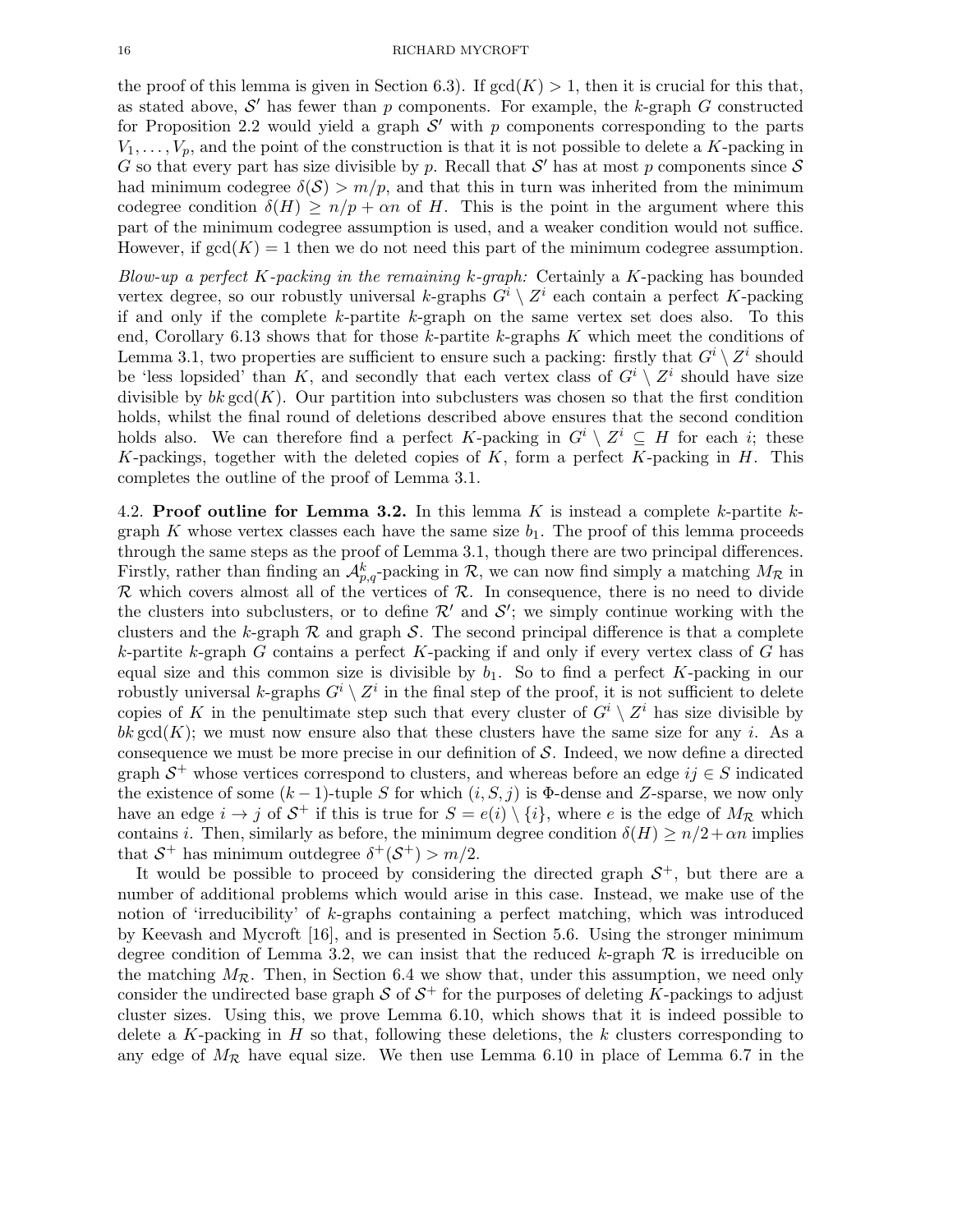proof of Lemma 3.2; all other steps of the proof proceed roughly as before. Note, however, that our use of irreducibility requires that almost all  $(k-1)$ -tuples S of vertices of R have  $deg_R(S) > m/k$  (this condition is inherited from the minimum codegree of H), so it would not be possible to use this approach in the proof of Lemma 3.1.

#### 5. Regularity and the Blow-up Lemma

Much of the notation introduced in this section was first introduced by Rödl and Skokan [34] and by Rödl and Schacht [32, 33].

5.1. Hypergraphs, complexes and partitions. A *hypergraph H* consists of a vertex set  $V(H)$  and an edge set  $E(H)$ , where every edge of H is a set of vertices of H. So a k-graph (as defined in Section 1) is a hypergraph in which all the edges have size k. As with k-graphs we frequently identify a hypergraph H with the set of its edges. So, for example,  $e \in H$ means that e is an edge of H, and  $|H|$  is the number of edges in H. Likewise, if G and H are hypergraphs on a common vertex set V then the hypergraph  $G \setminus H$  is the hypergraph on V formed by removing from G any edge which also lies in  $H$ . For any hypergraph  $H$  and any  $U \subseteq V(H)$ , the restriction of H to U, denoted  $H[U]$  is the hypergraph on vertex set U whose edges are those edges of H which are subsets of U. Also, recall that if H is a hypergraph with vertex set V, the degree  $\deg_H(S)$  of a set  $S \subseteq V(H)$  is defined to be the number of edges of H which contain S as a subset. The maximum vertex degree of H, denoted  $\Delta_{\text{vertex}}(H)$ , is then defined to be the maximum of deg<sub>H</sub> ({v}) taken over all vertices  $v \in V(H)$ ; so every vertex of H is contained in at most  $\Delta_{\text{vertex}}(H)$  edges of H. For any set of vertices X, we write  $K(X)$ for the complete hypergraph on vertex set X, that is, the edges of  $K(X)$  are all subsets of X.

Now let X be a set of vertices, and let Q be a partition of X into r parts  $X_1, \ldots, X_r$ . We say that a subset  $S \subseteq X$  is  $\mathcal{Q}$ -partite if  $|S \cap X_i| \leq 1$  for any  $i \in [r]$ . Similarly, we say that a hypergraph H on X is  $\mathcal Q$ -partite if every edge of H is  $\mathcal Q$ -partite, and we refer to the parts  $X_i$  of Q as the vertex classes of H. We say that H is r-partite if it is Q-partite for some partition Q of X into r parts. For any Q-partite set  $S \subseteq X$  we define the *index* of S to be  $i(S) := \{i \in [r] : |S \cap X_i| = 1\}$ . So S intersects precisely those  $X_i$  for which  $i \in i(S)$ . Likewise, for any  $A \subseteq [r]$  we write  $X_A := \bigcup_{i \in A} X_i$ , and define  $H_A$  to be the  $|A|$ -graph with vertex set  $X_A$  whose edges are all edges of H of index A (note that  $H_A$  is naturally |A|-partite with vertex classes  $X_i$  for  $i \in A$ ). In particular,  $K(X)_A$  is the complete  $|A|$ -partite  $|A|$ -graph with vertex classes  $X_i$  for  $i \in A$ .

A k-complex  $J$  is a hypergraph in which every edge has size at most  $k$  and which has the property that if  $e_1 \in J$  and  $e_2 \subseteq e_1$  then  $e_2 \in J$  (so the edges of J form a simplicial complex). We refer to edges of size i as i-edges, and write  $J_i$  for the i-graph on  $V(J)$  formed by the  $i$ -edges of J. Informally, it may be helpful to think of a k-complex J as consisting of 'layers'  $J_i$  for  $0 \leq i \leq k$ . So any edge e in the 'ith layer'  $J_i$  of  $J$  lies 'above' i edges of  $J$  in the  $'(i-1)$ th layer', namely those subsets of e of size  $i-1$ . The 'top layer' of a k-complex J will play a particularly important role; due to this we often write  $J_{\pm}$  in place of  $J_k$  to emphasise that this is the 'top layer'. So  $J_{=}$  is a k-graph on  $V(J)$ . For any k-graph H we can naturally generate a k-complex  $H^{\leq}$  on  $V(H)$ , whose edges are all subsets of edges of H. Observe in particular that  $(H^{\leq})_{-} = H$ , and also that if H is Q-partite for some partition Q of  $V(H)$ then  $H^{\leq}$  is Q-partite also.

Now suppose again that Q partitions a set of vertices X into r parts  $X_1, \ldots, X_r$ , and that J is a hypergraph on X. For any  $A \subseteq [r]$ , the absolute density of J at A, denoted  $d(J_A)$ , is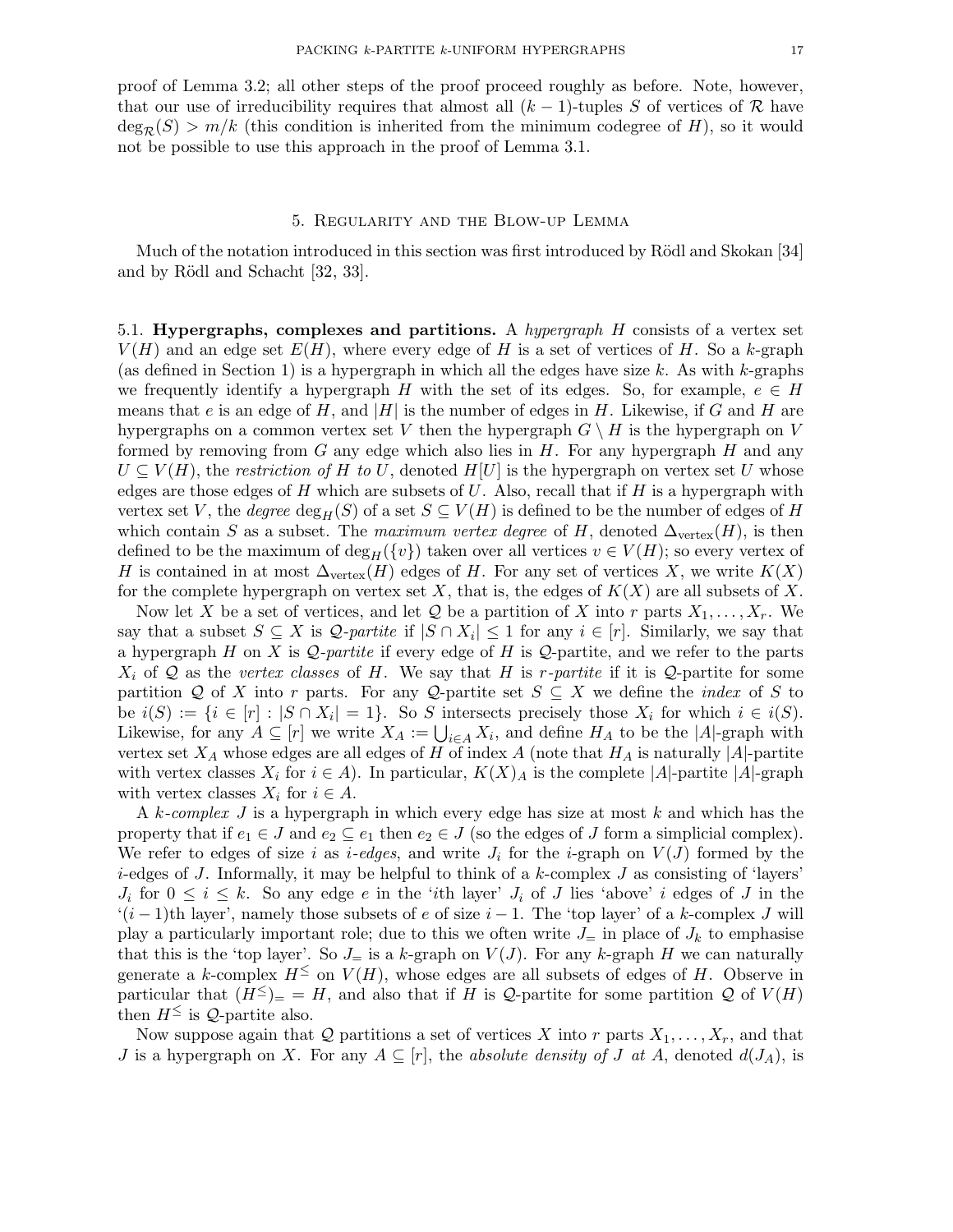the proportion of edges of  $K(X)<sub>A</sub>$  which are also edges of  $J<sub>A</sub>$ . So

$$
d(J_A) := \frac{|J_A|}{|K(X)_A|} = \frac{|J_A|}{\prod_{i \in A} |X_i|}.
$$

If  $J$  is a k-complex then we also have the notion of *relative density*. Indeed, the *relative* density of J at A is the proportion of those edges which could feasibly be in  $J_A$  (in the sense that they are supported by 'lower levels' of  $J$ ) which are actually edges of  $J_A$ . More precisely, we write  $J_A^*$  for the set of all edges  $e \in K(X)_A$  such that every proper subset  $e' \subset e$  is an edge of J. So  $J_A^*$  is the set of edges which could feasibly be in  $J_A$  (given the 'lower levels' of J), and we define the relative density of  $J$  at index  $A$  to be

$$
d_A(J) := \frac{|J_A|}{|J_A^*|}.
$$

(If the set  $J_A^*$  is empty then we instead define  $d_A(J)$  to be zero.)

5.2. Partition complexes. Loosely speaking, the Regular Approximation Lemma states that any k-graph is close to another k-graph which can be split into pieces, each of which forms the 'top level' of a regular k-complex. For a graph  $G$ , this split involves simply a partition of the vertex set into a number of 'clusters', whereupon the edges between any pair of clusters form a regular bipartite graph. However, for a k-graph H (for  $k \geq 3$ ) we must not only partition the vertices of  $H$ , but also the pairs of vertices of  $H$ , the triples of vertices of H, and so forth, up to  $(k-1)$ -tuples of vertices of H. To keep track of these partitions we need the notion of a *partition complex*, which we now introduce.

Let X be a set of vertices, and let Q partition X into parts  $X_1, \ldots, X_r$ . Recall that for any  $A \subseteq [r]$ ,  $K(X)_A$  consists of all |A|-tuples of vertices of X with index A. A partition k-system P on X consists of a partition  $\mathcal{P}_A$  of the edges of  $K(X)_A$  for each  $A \subseteq [r]$  with  $|A| \leq k$ . We refer to the partition classes of  $\mathcal{P}_A$  as cells. So every edge of  $K(X)_A$  is contained in precisely one cell of  $\mathcal{P}_A$ . We say that  $\mathcal P$  is a-bounded if for each A the partition  $\mathcal P_A$  has at most a cells. Also, for any  $j \in [k]$  we write

$$
\mathcal{P}^{(j)} = \bigcup_{A \in \binom{[r]}{j}} \mathcal{P}_A,
$$

so  $\mathcal{P}^{(j)}$  is a partition of the set of all Q-partite j-tuples of vertices of X. Note in particular that  $\mathcal{P}^{(1)}$  is a partition of the vertex set X which refines Q. We refer to the cells of  $\mathcal{P}^{(1)}$  as clusters of  $P$ , so each cluster is a subset of some  $X_i$ , and every vertex of X lies in some cluster of P. We say that P is vertex-equitable if every cluster of P has equal size. Also, for any Q-partite set  $S \subseteq X$  with  $|S| \leq k$ , we write Cell $(S)$  to denote the cell of  $P$  which contains S.

We say that P is a partition k-complex on X if it is a partition k-system on X with the additional property that for any edges  $S, S' \in K(X)_A$  with  $Cell(S) = Cell(S')$  and any subset  $B \subseteq A$  we have  $\text{Cell}(S \cap X_B) = \text{Cell}(S' \cap X_B)$ . That is, if two sets lie in the same cell of  $P$ , then their subsets of any given index also lie in the same cell of  $P$ . To illustrate this definition, consider the following example of a partition 3-complex, where we slightly abuse notation in subscripts by writing, for example,  $\mathcal{P}_{12}$  rather than  $\mathcal{P}_{\{1,2\}}$ . Take  $X = X_1 \cup X_2 \cup X_3$ , and let the vertex classes  $X_1, X_2$  and  $X_3$  also be the clusters of  $P$  (but bear in mind it is also possible for each vertex class to be partitioned into several clusters). Then the partition  $\mathcal{P}^{(1)}$  is simply the partition of X into the clusters  $X_1, X_2$  and  $X_3$ . Next,  $\mathcal{P}_{12}$  is a partition of the set of all pairs  $\{x_1, x_2\}$  with  $x_1 \in X_1$  and  $x_2 \in X_2$ . That is, the cells  $C_{12}^i$  of  $\mathcal{P}_{12}$  are edge-disjoint bipartite graphs with vertex classes  $X_1$  and  $X_2$ , whose union is the complete bipartite graph on  $X_1$  and  $X_2$ . Similarly, the cells  $C_{13}^j$  of  $\mathcal{P}_{13}$  are bipartite graphs with vertex classes  $X_1$  and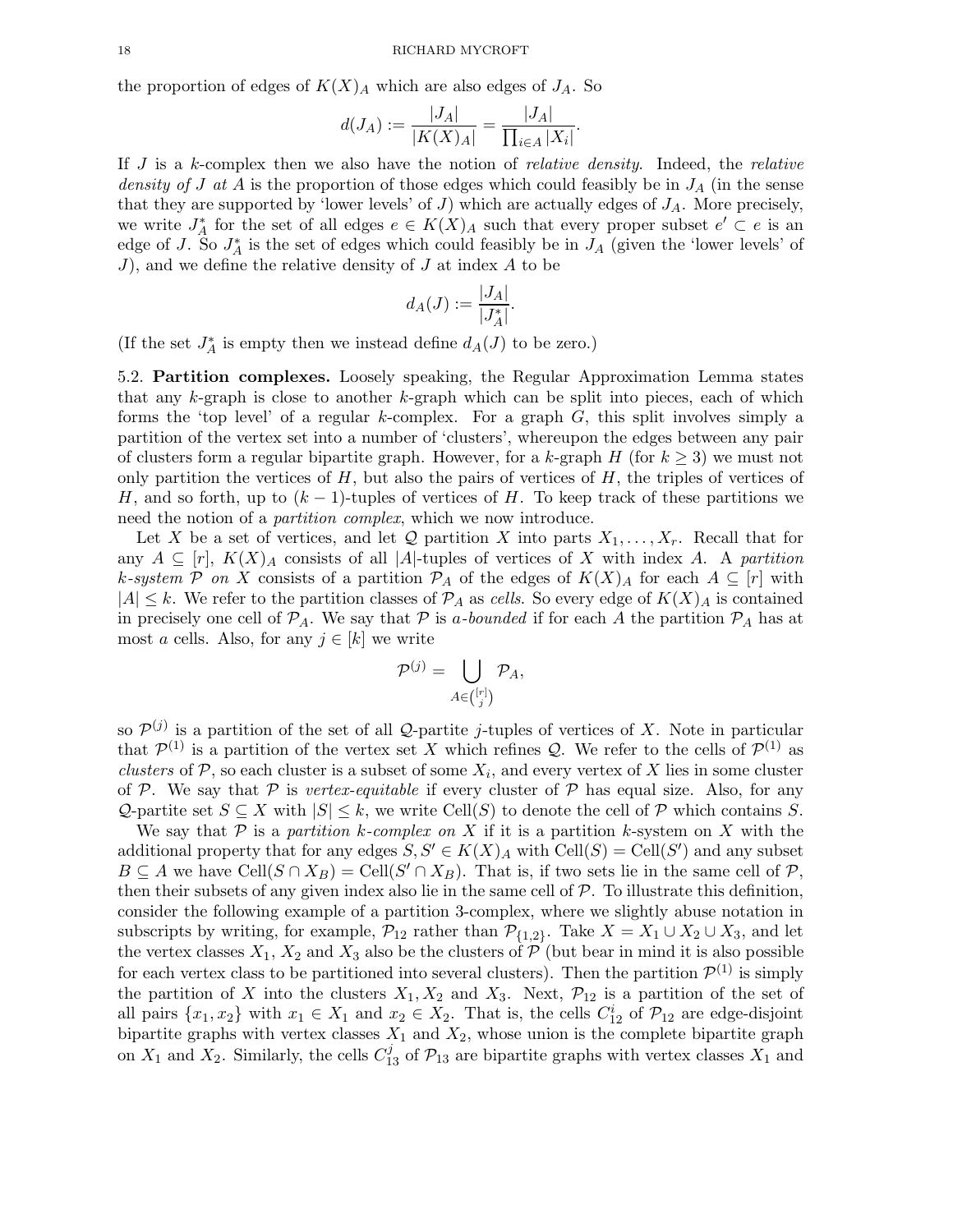$X_3$ , and the cells  $C_{23}^{\ell}$  of  $\mathcal{P}_{23}$  are bipartite graphs with vertex classes  $X_2$  and  $X_3$ . Now, for any choice of cells  $C_{12}^i$ ,  $C_{13}^j$  and  $C_{23}^{\ell}$  from  $\mathcal{P}_{12}$ ,  $\mathcal{P}_{13}$  and  $\mathcal{P}_{23}$  respectively, the union of these cells is a tripartite graph; let  $\Delta_{ij\ell}$  be the set of triangles in this tripartite graph. Observe that these sets  $\Delta_{ij\ell}$  partition the set of all triples  $\{x_1, x_2, x_3\}$  with  $x_1 \in X_1$ ,  $x_2 \in X_2$  and  $x_3 \in X_3$ ; indeed any triple  $\{x_1, x_2, x_3\}$  appears only in the  $\Delta_{ij\ell}$  such that  $\{x_1, x_2\} \in C_{12}^i, \{x_1, x_3\} \in C_1^j$ 13 and  $\{x_2, x_3\} \in C_{23}^{\ell}$ . Finally,  $\mathcal{P}_{123}$  is also a partition of the set of all triples  $\{x_1, x_2, x_3\}$  with  $x_1 \in X_1$ ,  $x_2 \in X_2$  and  $x_3 \in X_3$ ; the requirement that  $P$  is a partition k-complex requires that  $\mathcal{P}_{123}$  is a refinement of the partition into sets  $\Delta_{ij\ell}$ .

Suppose that P is a partition k-complex on X. For any Q-partite set  $e \in {X \choose k}$ , define  $\mathcal{P}(e) :=$  $\bigcup_{e' \subseteq e}$  Cell $(e')$ . Then the fact that  $P$  is a partition k-complex implies that  $\mathcal{P}(e)$  is a k-partite k-complex with vertex classes  $X_j$  for  $j \in i(e)$ . Loosely speaking, the Regular Approximation Lemma will provide us with a partition k-complex so that all these k-complexes  $\mathcal{P}(e)$  are regular complexes (as defined in the next section). Now suppose instead that  $P$  is a partition  $(k-1)$ -complex on X, and recall that X is partitioned into r parts  $X_1, \ldots, X_r$ . Then for any  $A \in \binom{[r]}{k}$  $(\hat{r})$  the cells of P naturally generate a partition  $\hat{\mathcal{P}}_A$  of the edges of  $K(X)_A$ . Indeed, we say that edges S and S' in  $K(X)_A$  are weakly equivalent if  $Cell(S_B) = Cell(S'_B)$  for any  $B \subsetneq A$ . This defines an equivalence relation on  $K(X)_A$ ; we take the equivalence classes of this relation to be the parts of  $\mathcal{P}_A$ . We can then extend P to a partition k-complex  $\mathcal{P}$  on X by adding the partitions  $\hat{\mathcal{P}}_A$  for  $A \in \binom{[r]}{k}$  $\binom{r}{k}$  to P. That is, for any  $A \subseteq [r]$  with  $|A| < k$  the cells of  $\hat{\mathcal{P}}_A$  are the cells of  $\mathcal P$  of index A, and for any  $A \in \binom{[r]}{k}$  $\hat{r}_{k}^{[r]}$ ) the cells of  $\hat{\mathcal{P}}_{A}$  are the equivalence classes of the weak equivalence relation on  $K(X)_A$ . We refer to  $\hat{\mathcal{P}}$  as the partition generated from P by weak equivalence. In particular, if P is a-bounded, then  $P_A$  has at most a cells for each  $A \in \binom{[r]}{k}$  $\hat{k-1}$ , so  $\hat{\mathcal{P}}$  is  $a^k$ -bounded. In a similar manner, for any  $\mathcal{Q}$ -partite k-graph G on X we can generate a partition k-complex  $G[\hat{\mathcal{P}}]$  on X from  $\hat{\mathcal{P}}$  by refining the partitions  $\hat{\mathcal{P}}_A$  for each  $A \in \binom{[r]}{k}$  $\hat{k}$ ). Indeed, for each such A and each cell C of  $\hat{\mathcal{P}}_A$  we have two cells of  $G[\hat{\mathcal{P}}]_A$ , namely  $G \cap C$  and  $C \setminus G$ , whilst for any  $A \in {\binom{[r]}{\leq k}}$  $\leq k-1 \choose k-1$ , the cells of  $G[\hat{P}]_A$  are the same as those of  $\hat{\mathcal{P}}_A$ .

5.3. Hypergraph regularity. We now have all of the notation that we need to explain the notion of a regular complex and state the Regular Approximation Lemma we shall use. The concept of regularity with which we shall work was first introduced in the k-uniform case by Rödl and Skokan [34], but we shall consider it in the form used by Rödl and Schacht [32, 33].

Roughly speaking, an r-partite k-complex J is  $\varepsilon$ -regular if whenever we restrict J to those edges supported by a large subcomplex of  $J \setminus J$  (that is, J minus its 'top layer'), the resulting k-complex has similar densities to J. To demonstrate this, we shall first consider graphs (*i.e.*) 2-graphs). If G is a bipartite graph with vertex classes  $V_1$  and  $V_2$ , then the standard definition of  $\varepsilon$ -regularity of G is that for any  $V_1' \subseteq V_1$  and  $V_2' \subseteq V_2$  with  $|V_1'| > \varepsilon |V_1|$  and  $|V_2'| > \varepsilon |V_2|$  we have  $d(G[V_1' \cup V_2']) = d(G) \pm \varepsilon$ . However, the definition of regularity which we generalise to hypergraphs is subtly different. Indeed, we say that that G is  $\varepsilon$ -regular if for any  $V'_1 \subseteq V_1$  and  $V_2' \subseteq V_2$  with  $|V_1'||V_2'| > \varepsilon |V_1||V_2|$  we have  $d(G[V_1' \cup V_2']) = d(G) \pm \varepsilon$  (note that this is equivalent to the previous definition in the sense that  $\varepsilon$ -regularity in the former implies  $\varepsilon$ -regularity in the latter, whilst  $\varepsilon^2$ -regularity in the latter implies  $\varepsilon$ -regularity in the former). Now consider the 2-partite 2-complex J with edge set  $\{\emptyset\} \cup \{\{v\} : v \in V(G)\} \cup G$ , so the 'layers' of J are  $\{\emptyset\}, \{\{v\}: v \in V(G)\}\$  and G. Then saying that G is  $\varepsilon$ -regular (under the latter definition) is equivalent to saying that J is  $\varepsilon$ -regular under the following definition: J is  $\varepsilon$ -regular if, for any subcomplex  $L \subseteq J$  with  $|L^*_{\{1,2\}}| \geq \varepsilon |J^*_{\{1,2\}}|$ , we have  $|J_{\{1,2\}} \cap L^*_{\{1,2\}}|/|L^*_{\{1,2\}}| = d_{\{1,2\}}(J) \pm \varepsilon$ .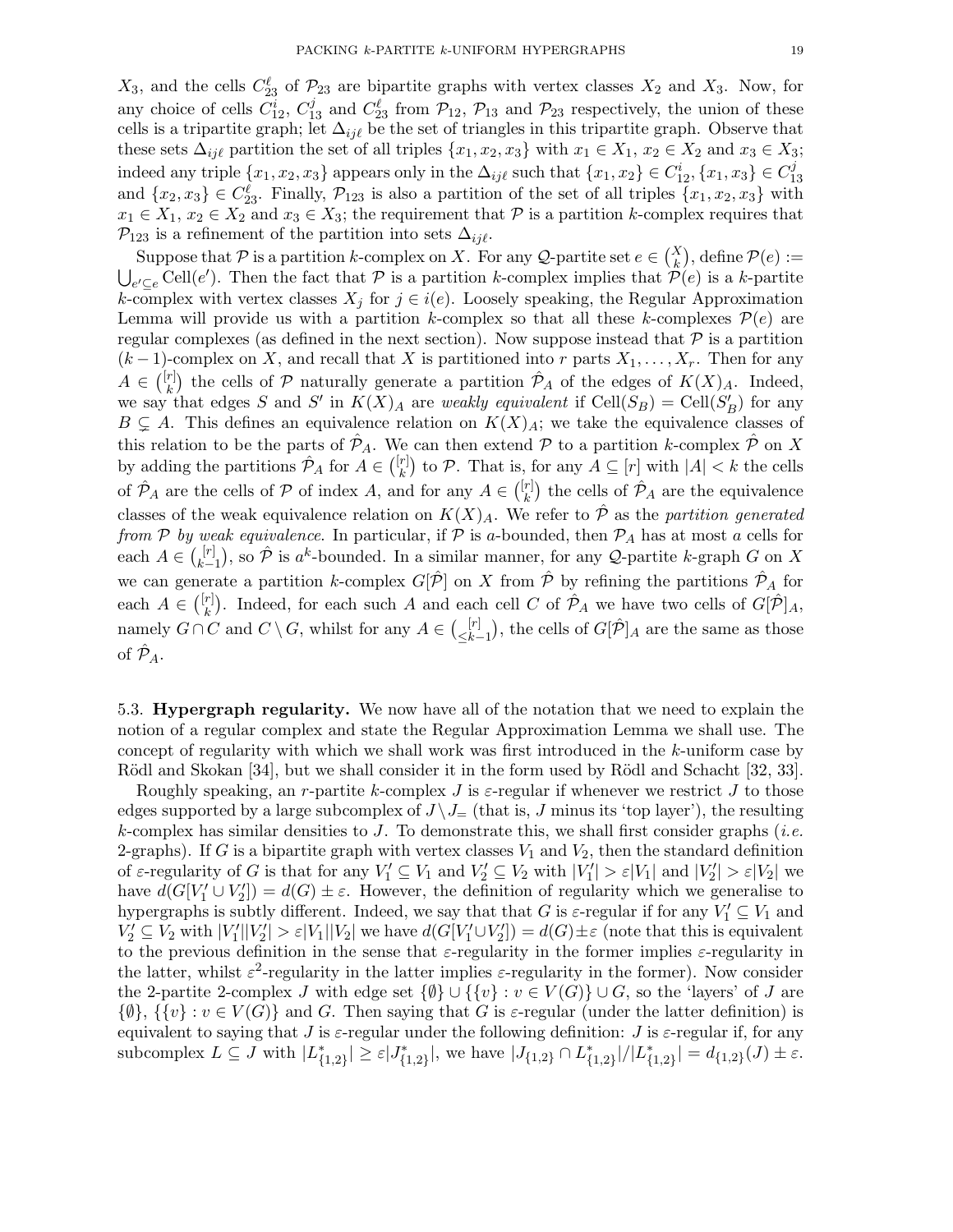Indeed, using the correspondence  $V'_j = \{v \in V_j : \{v\} \in L_{\{j\}}\}$  for  $j \in \{1, 2\}$  we find that the two definitions are equivalent, since then  $|L_{\{1,2\}}^*| = |V_1'||V_2'|$  and  $|J_{\{1,2\}}^*| = |V_1||V_2|$ .

In general, let Q partition a set X into r parts  $X_1, \ldots, X_r$ , and let J be a Q-partite kcomplex. Then we generalise the definition above as follows: for any  $A \in \binom{[r]}{\leq k}$  $\binom{[r]}{\leq k}$  we say that J is  $\varepsilon$ -regular at A if for any subcomplex  $L \subseteq J$  with  $|L_A^*| \geq \varepsilon |J_A^*|$  we have

$$
\frac{|J_A \cap L_A^*|}{|L_A^*|} = d_A(J) \pm \varepsilon.
$$

We say *J* is  $\varepsilon$ -regular if *J* is  $\varepsilon$ -regular at *A* for every  $A \in \binom{[r]}{\leq k}$  $\begin{bmatrix} [r] \leq k \end{bmatrix}$ . Now suppose that  $P$  is a partition k-complex on X. Recall that for any Q-partite set  $e \in {X \choose k}$  the partition k-complex P naturally yields a k-partite k-complex  $\mathcal{P}(e)$  with vertex classes  $\tilde{X}_i$  for  $j \in i(e)$ ; we say that P is  $\varepsilon$ -regular if  $\mathcal{P}(e)$  is  $\varepsilon$ -regular for any Q-partite set  $e \in {X \choose k}$ .

Let G and H be r-partite k-graphs with common vertex classes  $X_1, \ldots, X_r$ , and let  $X :=$  $X_1 \cup \cdots \cup X_r$ . Then we say that G and H are  $\xi$ -close if  $|G_A \triangle H_A| < \xi |K_A(X)|$  for every  $A \in \binom{[r]}{k}$  $\binom{r}{k}$ . The Regular Approximation Lemma states that for any *r*-partite k-graph H there is an r-partite k-graph G on  $V(H)$  (with the same vertex partition as H) and a partition  $(k-1)$ -complex P on  $V(H)$  such that G is  $\xi$ -close to H and the partition k-complex  $G[\mathcal{P}]$  is  $\varepsilon$ -regular. This will suffice for our purposes as we shall avoid using any edge of  $G \setminus H$  whilst working with  $G$ , so any edge we do use will be an edge of  $H$ . There are other regularity lemmas for k-graphs which give information on  $H$  itself (see [9, 34]) but the regular complexes yielded by these are not sufficiently dense to apply the blow-up lemma (see [13, Section 3] for further discussion of this point). The next theorem is the Regular Approximation Lemma; this is a slight restatement of a result of Rödl and Schacht (Theorem 14 of [32]).

**Theorem 5.1** (Regular Approximation Lemma, [32]). Suppose that integers  $n, a, r, k$  and reals  $\varepsilon, \xi$  satisfy  $1/n \ll \varepsilon \ll 1/a \ll \xi, 1/r, 1/k$  and that a!r divides n. Let Q partition a set X of n vertices into r parts of equal size, and let H be a Q-partite k-graph on X. Then there is an a-bounded  $\varepsilon$ -regular vertex-equitable partition  $(k-1)$ -complex P on X and a Q-partite k-graph G with vertex set X such that G is  $\xi$ -close to H and  $G[\hat{\mathcal{P}}]$  is  $\varepsilon$ -regular.

One useful property of regularity if that if G is regular and dense, then the restriction of G to any not-too-small subsets of its vertex classes is also regular and dense. The following lemma (a weakened version of Theorem 6.18 in [13]) states this more precisely.

**Lemma 5.2** (Regular restriction, [13]). Suppose that  $1/n \ll \varepsilon \ll d, c, 1/k$ . Let J be an  $\varepsilon$ -regular k-partite k-complex with vertex classes  $X_1,\ldots,X_k$  such that  $d(J_{[k]})\geq c,$   $d_{[k]}(J)\geq d$ and  $|X_j| \ge n$  for each  $j \in [k]$ . Also, for each  $j \in [k]$ , let  $X'_j \subseteq X_j$  have  $|X'_j| \ge \varepsilon^{1/2k} |X_j|$ , and Let  $J' := J[X'_1 \cup \cdots \cup X'_k]$ . Then  $J'$  is  $\sqrt{\varepsilon}$ -regular,  $d(J'_{[k]}) \ge c/2$  and  $d_{[k]}(J') \ge d/2$ .

5.4. Robustly universal complexes. Another vital tool in the proofs of Lemmas 3.1 and 3.2 is the recent hypergraph blow-up lemma of Keevash [13]. This states that if an r-partite k-complex  $J$  is 'super-regular' (a stronger property than regularity), then  $J$  contains a copy of any  $r$ -partite k-complex L with the same vertex classes and small maximum vertex degree. Another result in [13] shows that any regular and dense r-partite k-complex  $J$ can be made super-regular by the deletion of a few vertices from each vertex class. However, the notion of hypergraph super-regularity is very technical, so we shall avoid these technicalities through the related notion of 'robust universality', also from [13]. Roughly speaking, we say that an r-partite  $k$ -complex  $J'$  is robustly universal if even after the deletion of many vertices of  $J'$ , the resulting complex  $J$  has the property that one can find in  $J$  a copy of any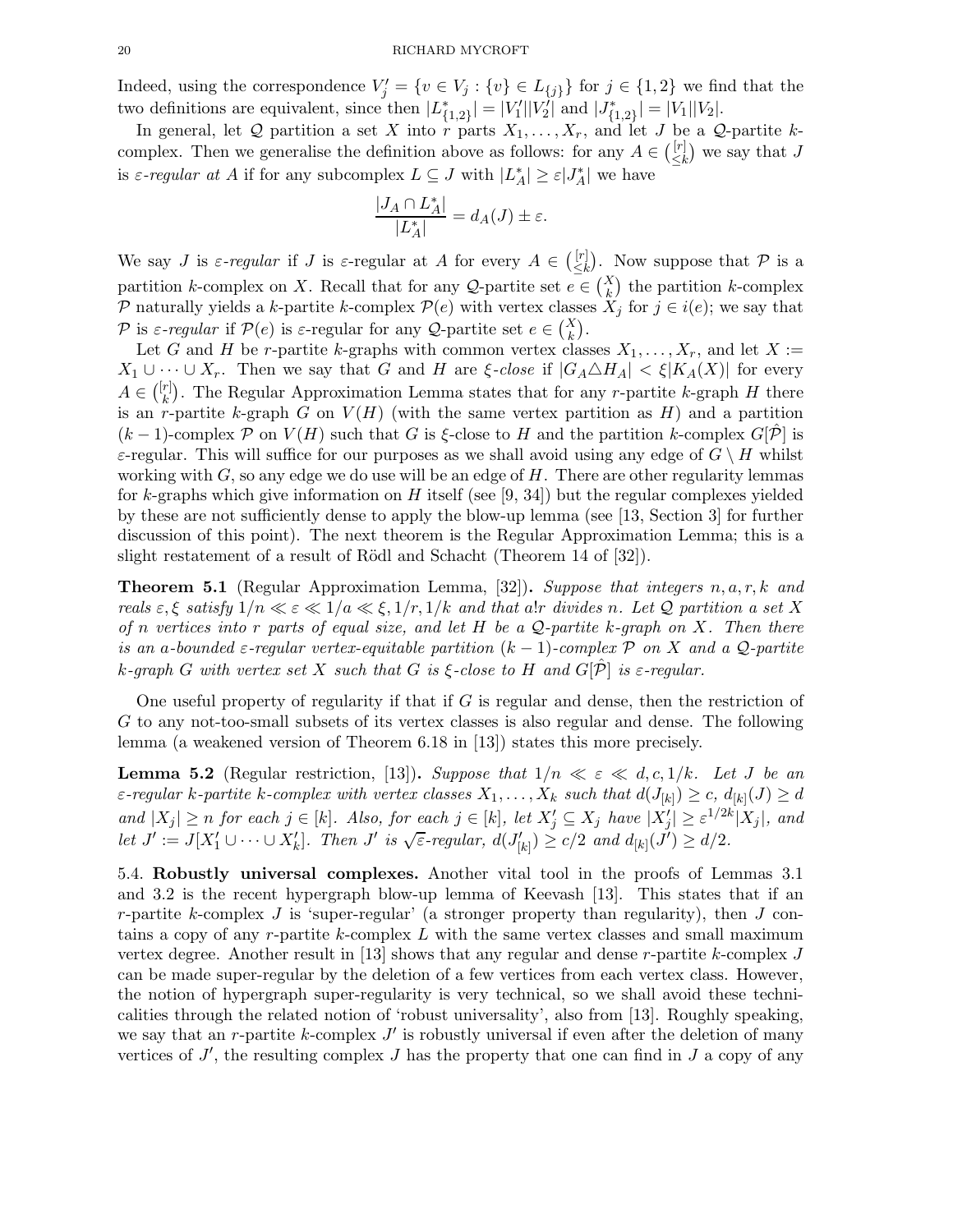$r$ -partite k-complex  $L$  with the same vertex classes as  $J$  and small maximum vertex degree. The next definition states this property formally; for this we make the following definitions. Let R be a k-complex on vertex set  $[r]$ , and let Q partition a set X into parts  $X_1, \ldots, X_r$ . Then a Q-partite k-complex J on X is R-indexed if every edge  $e \in J$  has  $i(e) \in R$  (recall that  $i(e)$  denotes the index of e). Also, for any  $S \in R_$ , any  $j \in S$  and  $v \in X_j$ , we write  $J_S(v)$ for the  $(k-1)$ -partite  $(k-1)$ -complex with vertex set  $\bigcup_{j\in S\setminus\{i\}} X_j$  and whose edges are those  $(k-1)$ -tuples  $e'$  of vertices such that  $e' \cup \{v\} \in J_S$ .

**Definition 5.3** (Robustly universal complexes, [13]). Suppose that R is a k-complex on vertex set  $[r]$ , and that J' is an r-partite k-complex with vertex classes  $V'_1, \ldots V'_r$  such that  $|J'_{\{i\}}| = |V'_i|$  for each  $i \in [r]$ . Then we say that

- $J'$  is D-universal on R if for any R-indexed r-partite k-complex L with vertex classes  $U_1, \ldots, U_r$  such that  $|U_j| \leq |V'_j|$  for all  $j \in [r]$  and  $\Delta_{\text{vertex}}(L) \leq D$ , there is a copy of L in J' in which the vertices of  $U_j$  correspond to the vertices of  $V'_j$ .
- *J'* is *η*-robustly *D*-universal on *R* if for any sets  $V_j \subseteq V'_j$  such that  $|V_j| \geq \eta |V'_j|$  for any  $j \in [r]$  and  $|J_S(v)| \geq \eta |J'_S(v)|$  for any  $S \in R =$  and  $v \in V_S$ , where  $J = J'[\dot{\bigcup}_{j \in [r]} V_j],$ the r-partite k-complex J is D-universal on R.

In the case where R has k vertices and is formed by the downwards closure of a single edge, we omit 'on R' and write simply 'D-universal' or 'η-robustly D-universal'.

Note that the definition of robust universality given here is weaker than that from [13] in two ways. Firstly, the definition there allows  $R$  to be a so-called 'multicomplex', allowing us to distinguish between edges of  $J$  with the same index. Secondly, the definition in [13] also permits us to choose for a small number of vertices  $v \in V(L)$  a small 'target set' into which v is to be embedded; an additional parameter  $c_0$  governs how small these 'target sets' can be. However, we do not need either of these strengthenings.

Clearly robust universality is a very strong property, and so the main difficulty in the use of robust universality lies in obtaining robustly universal complexes in the first place. For this purpose we have the following theorem, which is a weakened version of Theorem 6.32 in [13] (to correspond to our weakened definition of robustly universal complexes). It states that if J is a regular k-complex which is dense on edges of  $R$ , and  $Z$  is a k-graph which has few edges in common with  $J_{=}$ , then we may delete a small number of vertices from each vertex class of J so that the subcomplex of  $J \setminus Z$  induced by the remaining vertices is robustly universal on R. Our use of the blow-up lemma is therefore concealed in this theorem, which we have slightly restated from the form in [13] in that the statements in (i) apply to  $J' \setminus Z$  rather than to  $J'$ . The proof of this theorem in [13] in fact gives this altered result; alternatively, it can be derived by first deleting vertices of J which lie in atypically few edges of  $J_{\pm}$  or in atypically many edges of  $Z$ , and then applying the form of the theorem stated in [13] (although the deletion step here is redundant, since these atypical vertices are deleted in the proof of this theorem in [13]).

**Theorem 5.4** ([13]). Suppose that

 $1/n \ll 1/r' \ll \varepsilon \ll d^* \ll d_a \ll \nu \ll d, \eta, 1/k, 1/D, 1/C, 1/D_R,$ 

and that  $r \leq r'$ . Let R be a k-complex on [r] with  $\Delta_{\text{vertex}}(R) \leq D_R$ , and let J be an r-partite k-complex with vertex classes  $V_1, \ldots, V_r$ , such that  $n \leq |J_{\{j\}}| = |V_j| \leq Cn$  for every  $j \in [r]$ . Also let Z be a k-graph on  $V(J)$ , and suppose that

- (a) *J* is  $\varepsilon$ -regular,
- (b)  $d_S(J) \geq d$  and  $d(J_S) \geq d_a$  for any  $S \in R_{=}$ ,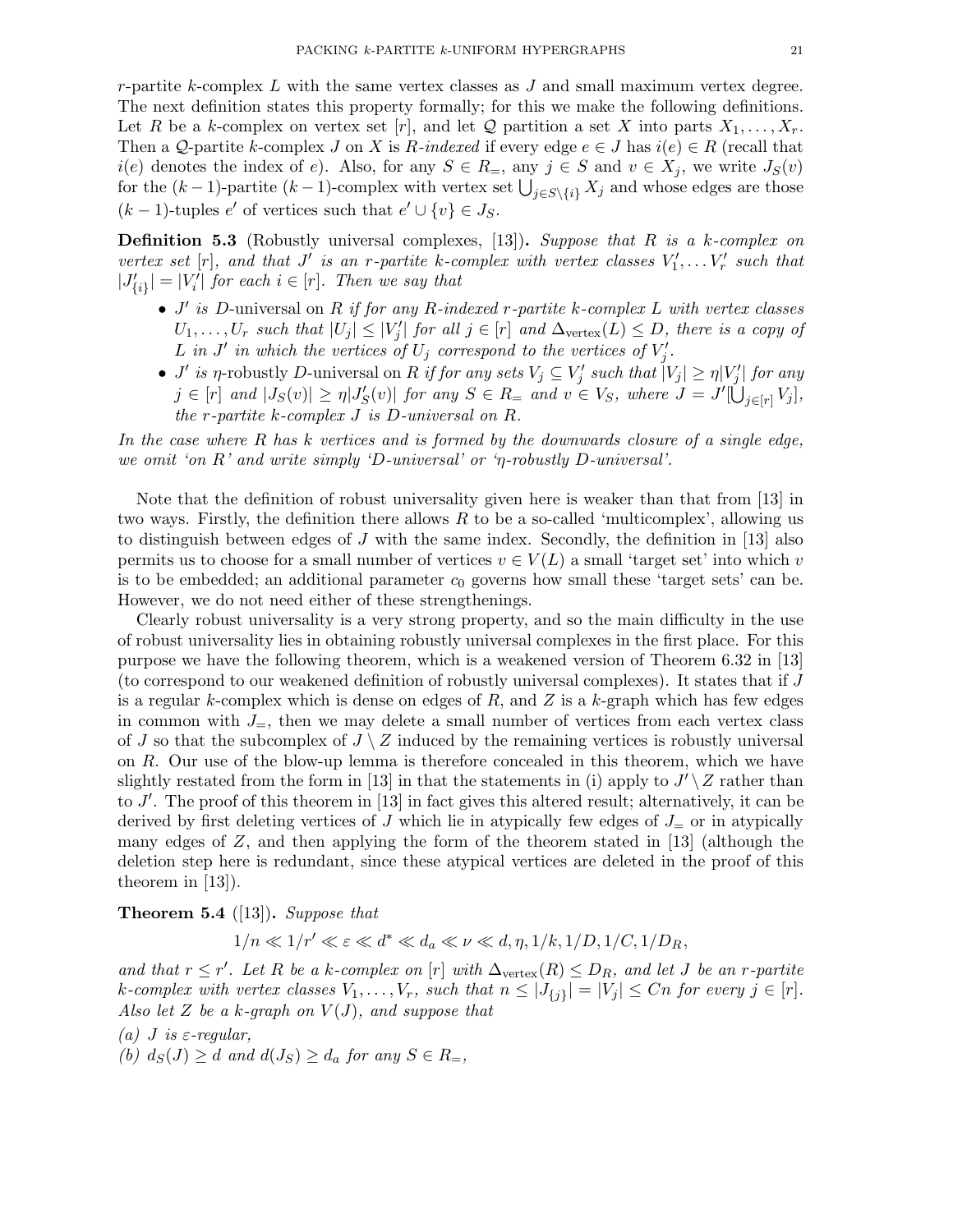(c)  $|Z \cap J_S| \leq \nu |J_S|$  for any  $S \in R_{\equiv}$ .

Then we can can delete at most  $2\nu^{1/3}|V_j|$  vertices from each set  $V_j$  to obtain subsets  $V'_j$  so that, writing  $V' = V'_1 \cup \cdots \cup V'_r$  and  $J' = J[V']$ , we have

- (i)  $d((J' \setminus Z)_S) > d^*$  and  $|(J' \setminus Z)_S(v)| > d^*|(J' \setminus Z)_S|/|V'_j|$  for every  $S \in R_-, j \in S$  and  $v \in V'_j$ , and
- (ii)  $J' \setminus \mathcal{Z}$  is  $\eta$ -robustly D-universal on R.

Having obtained a robustly universal  $k$ -partite  $k$ -complex  $J$ , we will then delete further vertices of  $J$ , and we wish these deletions to preserve the property that  $J$  is universal. The following proposition allows us to do this without difficulty; we shall only delete vertices which do not lie in the sets  $X_j$ .

**Proposition 5.5.** Suppose that  $1/n \ll d^* \ll \eta \ll \beta, 1/D, 1/k$ . Let J be a k-partite kcomplex with vertex classes  $W_1, \ldots, W_k$  which is *η*-robustly D-universal and which satisfies  $d(J_{[k]}) > d^*$  and  $|J_{[k]}(v)| > d^*|J_{=}|/|W_j|$  for every  $j \in [k]$  and  $v \in W_j$ . Suppose also that  $\beta n \leq s_i \leq |W_i| \leq n$  for each  $j \in [k]$  and some integers  $s_j$ . For each  $j \in [k]$  choose a subset  $X_j \subseteq W_j$  of size  $s_j$  uniformly at random and independently of all other choices. Then with probability  $1 - o(1)$  we have the property that for any sets  $Y_j$  with  $X_j \subseteq Y_j \subseteq W_j$  for each  $j \in [k]$ , the induced k-complex  $J[\bigcup_{j \in [k]} Y_j]$  is D-universal.

**Proof.** Observe that for any such sets  $Y_j$  we have  $|Y_j| \ge |X_j| = s_j \ge \beta n \ge \eta |W_j|$  for any  $j \in [k]$ , and that  $|J_{=}[Y](v)| \geq |J_{=}[X \cup \{v\}](v)|$  for every  $v \in Y$ , where we define  $Y := \bigcup_{j \in [k]} Y_j$ and  $X = \bigcup_{j \in [k]} X_j$ . So by definition of a  $\eta$ -robustly D-universal complex it suffices to show that with probability  $1 - o(1)$  we have the property that  $|J=[X \cup \{v\}|(v)] \geq \eta |J=(v)|$  for every  $v \in W := \bigcup_{j \in [k]} W_j$ . In fact, Lemma 4.4 of [15], which was proved by a straightforward application of Azuma's inequality, states that for any  $v \in W$  this inequality holds with probability at least  $1-1/n^2$ , so taking a union bound over all vertices of W proves the result.  $\Box$ 

5.5. The reduced k-graph. In this section we introduce the idea of the reduced k-graph, for which we make use of the k-graph  $\Phi$  defined in Section 4. Recall that  $\Phi$  has vertex set  $[k+1]$ , and has two edges,  $\{1,\ldots,k\}$  and  $\{2,\ldots,k+1\}$ . Also recall that the vertices 1 and  $k+1$  are the end vertices of  $\Phi$ , and the vertices  $2,\ldots,k$  are the central vertices of  $\Phi$ . Our definition of the reduced k-graph R will enable us, given a copy of  $\Phi$  in R, to find a  $(k+1)$ -partite k-complex which is universal on this copy of  $\Phi$ . The next proposition shows that within this k-complex we can find many copies of  $\Phi(m)$ , the m-fold blowup of  $\Phi$ , which is the  $(k+1)$ -partite k-graph with vertex classes  $L_1, \ldots, L_{k+1}$  of size m and whose edges are all k-tuples of vertices whose index is an edge of  $\Phi$ . Copies of  $\Phi(m)$  are particularly useful since we have flexibility over how a k-partite k-graph K can be embedded within  $\Phi(m)$ : we can embed  $k-1$  of the vertex classes of K in the central vertex classes of  $\Phi(m)$  (that is, those vertex classes corresponding to central vertices of  $\Phi$ ), and then the vertices of the remaining vertex class of K can be distributed as we choose among the two end vertex classes of  $\Phi(m)$ (that is, those vertex classes corresponding to end vertices of  $\Phi$ ).

**Proposition 5.6.** Let J be a  $(k+1)$ -partite k-complex with vertex classes  $X_1, \ldots, X_{k+1}$  which is D-universal on  $\Phi$ , where  $D \geq 2^{(k+1)m}$ , and suppose that  $|X_i| \geq n$  for each  $i \in [k+1]$ . Then there are at least  $\lfloor n/m \rfloor$  vertex-disjoint copies of  $\Phi(m)$  in  $J_{=}$  whose end vertex classes lie in  $X_1$  and  $X_{k+1}$ , and whose central vertex classes lie in  $X_2, \ldots, X_k$ .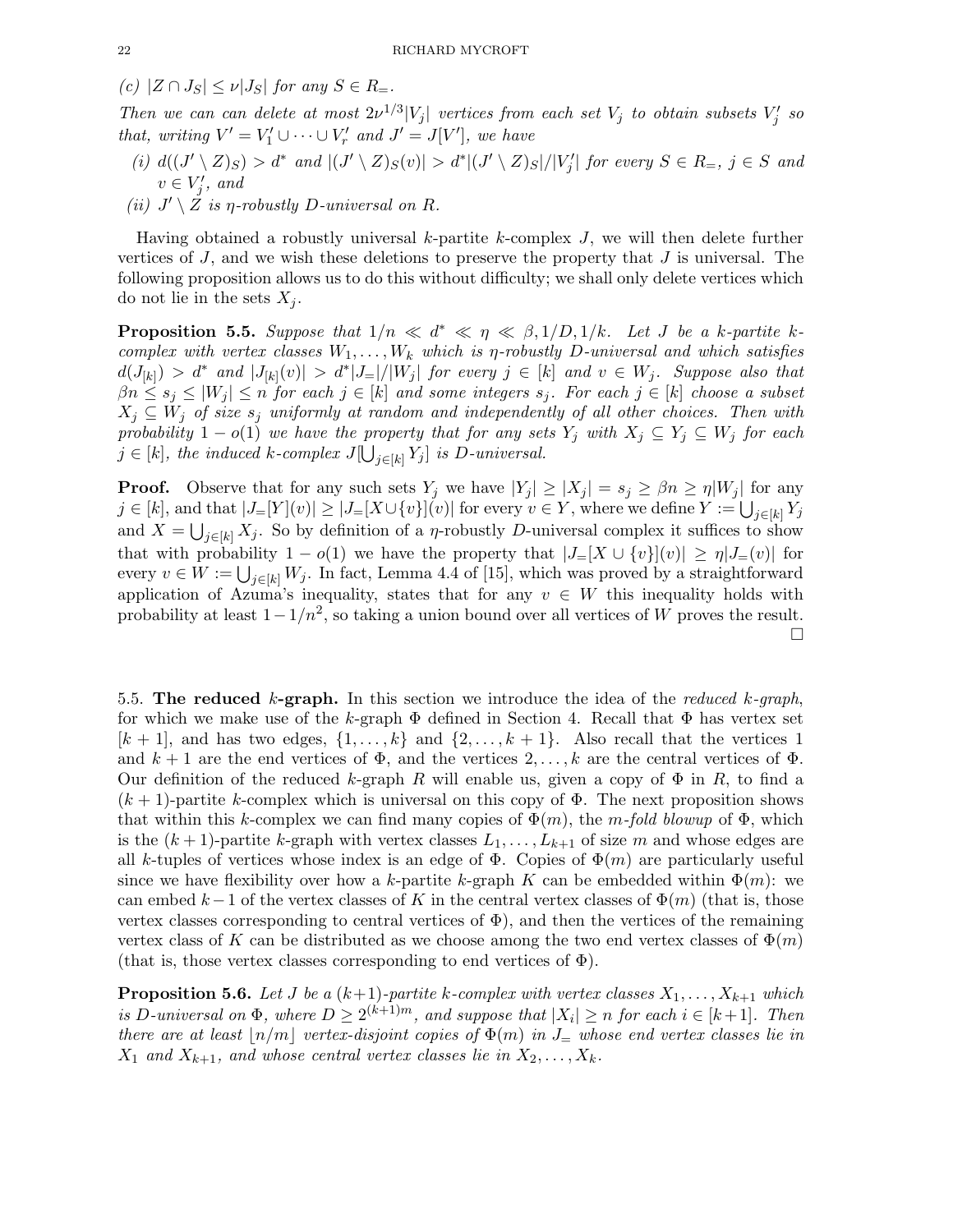**Proof.** Let L be the  $(k + 1)$ -partite k-complex formed by the downwards closure of  $\lfloor n/m \rfloor$ vertex-disjoint copies of  $\Phi(m)$ ; equivalently, L consists of  $\vert n/m \vert$  vertex-disjoint copies of  $\Phi(m)$ <sup>≤</sup>. Since each copy of  $\Phi(m)$  has  $(k + 1)m$  vertices we have  $\Delta_{\text{vertex}}(L) \leq 2^{(k+1)m}$ . Together with the fact that  $J$  is  $D$ -universal on  $\Phi$ , it follows that  $J$  contains a copy of  $L$  in which the end vertex classes of each copy of  $\Phi(m)^{\leq}$  lie in  $X_1$  and  $X_{k+1}$  and whose central vertex classes lie in  $X_2, \ldots, X_k$ . Then  $L = \subseteq J$  consists of the desired copies of  $\Phi(m)$ .

For notational simplicity, for the rest of this section we work within the following setup.

**Setup 5.7.** Fix integers n, a, r, D and k and constants 
$$
\varepsilon
$$
,  $d^*, \xi$ ,  $\nu$ ,  $\mu$ ,  $c$ ,  $\eta$ ,  $\theta$  and  $\gamma$  with

$$
1/n \ll \varepsilon \ll d^* \ll 1/a \ll 1/r, \xi \ll \nu \ll \mu \ll c, \eta \ll \theta \ll \gamma, 1/D, 1/k.
$$

Let X be a set of n vertices, and let Q be a partition of X into r parts  $T_1, \ldots, T_r$  of equal size. Let P be an a-bounded  $\varepsilon$ -regular vertex-equitable partition  $(k-1)$ -complex on X such that the partition  $\mathcal{P}^{(1)}$  of X into clusters  $X_1, \ldots, X_m$  refines Q. Assume that the number of clusters m satisfies  $r \le m \le ar$ , and let  $n_1 = n/m$  be the common size of each cluster. Finally let G and Z be Q-partite k-graphs on X, such that the partition k-complex  $G[\hat{\mathcal{P}}]$  is  $\varepsilon$ -regular.

We can now give our definition of the reduced  $k$ -graph  $R$ . Similarly as in previous applications of hypergraph regularity, R has vertices corresponding to the clusters of  $P$ , and edges corresponding to  $k$ -tuples of clusters which support many edges of  $G$  and few edges of  $Z$ . However, we also add a third condition, which we will use for Lemma 5.11 to show that any edge of R can be extended to a copy of  $\Phi$  in R whose corresponding vertex classes support many copies of  $\Phi$  in  $G$ .

**Definition 5.8** (Reduced k-graph,  $\Phi$ -dense, Z-sparse). Under Setup 5.7, the reduced k-graph of G and Z (with parameters c and  $\nu$ ) is the k-graph R on vertex set [m] in which vertex i corresponds to the cluster  $X_i$ , and where  $e \in \binom{[m]}{k}$  $\binom{m}{k}$  is an edge of R if

- (*i*)  $|G[\bigcup_{i \in e} X_i]| \ge cn_1^k$ ,
- (*ii*)  $|Z[\bigcup_{i \in e} X_i]| \leq \nu n_1^k$ , and
- (iii) for any  $e' \in {e \choose k-1}$  $\binom{e}{k-1}$  there are at most  $\nu^2 m n_1^k$  edges of Z which intersect all of the clusters  $X_i$  with  $i \in e'$ .

Furthermore, for any  $i, j \in [m]$  and  $S \in \binom{[m]}{k-1}$  $\vert_{k-1}^{[m]}$ ), we say that the triple  $(i, S, j)$  is  $\Phi$ -dense if there are at least  $c^2n_1^{k+1}$  copies of  $\Phi$  in G which have an end vertex in each of  $X_i$  and  $X_j$  and a central vertex in  $X_{\ell}$  for each  $\ell \in S$ , and we say that  $(i, S, j)$  is Z-sparse if each of  $Z_{S \cup \{i\}}$ and  $Z_{S\cup\{j\}}$  contains at most  $\nu n_1^k$  edges.

Note that under Setup 5.7, the partition Q of X naturally induces a partition of  $[m] = V(R)$ into r parts of equal size; we denote this partition by  $\mathcal{Q}_R$ . So i and j are in the same part of  $\mathcal{Q}_R$  if and only if the clusters  $X_i$  and  $X_j$  are subsets of the same part of  $\mathcal{Q}$ . The next lemma shows that within any  $\Phi$ -dense and Z-sparse triple we can obtain a k-complex which is D-universal on  $\Phi$ , to which we can gainfully apply Proposition 5.6.

**Lemma 5.9.** Adopt Setup 5.7, and suppose that sets  $A, B \in \binom{[m]}{k}$  ${k \choose k}$  satisfy  $|A \cap B| = k-1$ . Let i and j be the elements of  $A \setminus B$  and  $B \setminus A$  respectively and suppose that the triple  $(i, A \cap B, j)$ is  $\Phi$ -dense and Z-sparse. Suppose also that we have subsets  $Y_{\ell} \subseteq X_{\ell}$  with  $|Y_{\ell}| \ge \eta n_1$  for each  $\ell \in A \cup B$ . Then there exist subsets  $W_{\ell} \subseteq Y_{\ell}$  with  $|W_{\ell}| \geq (1 - \mu)|Y_{\ell}|$  for each  $\ell \in A \cup B$  and a  $(k+1)$ -partite k-complex J whose vertex classes are  $W_{\ell}$  for  $\ell \in A \cup B$  such that  $J_{=} \subseteq G \setminus Z$ and J is D-universal on  $\Phi$  (where we here consider A and B to be the edges of  $\Phi$ , so i and j are the ends of  $\Phi$ ).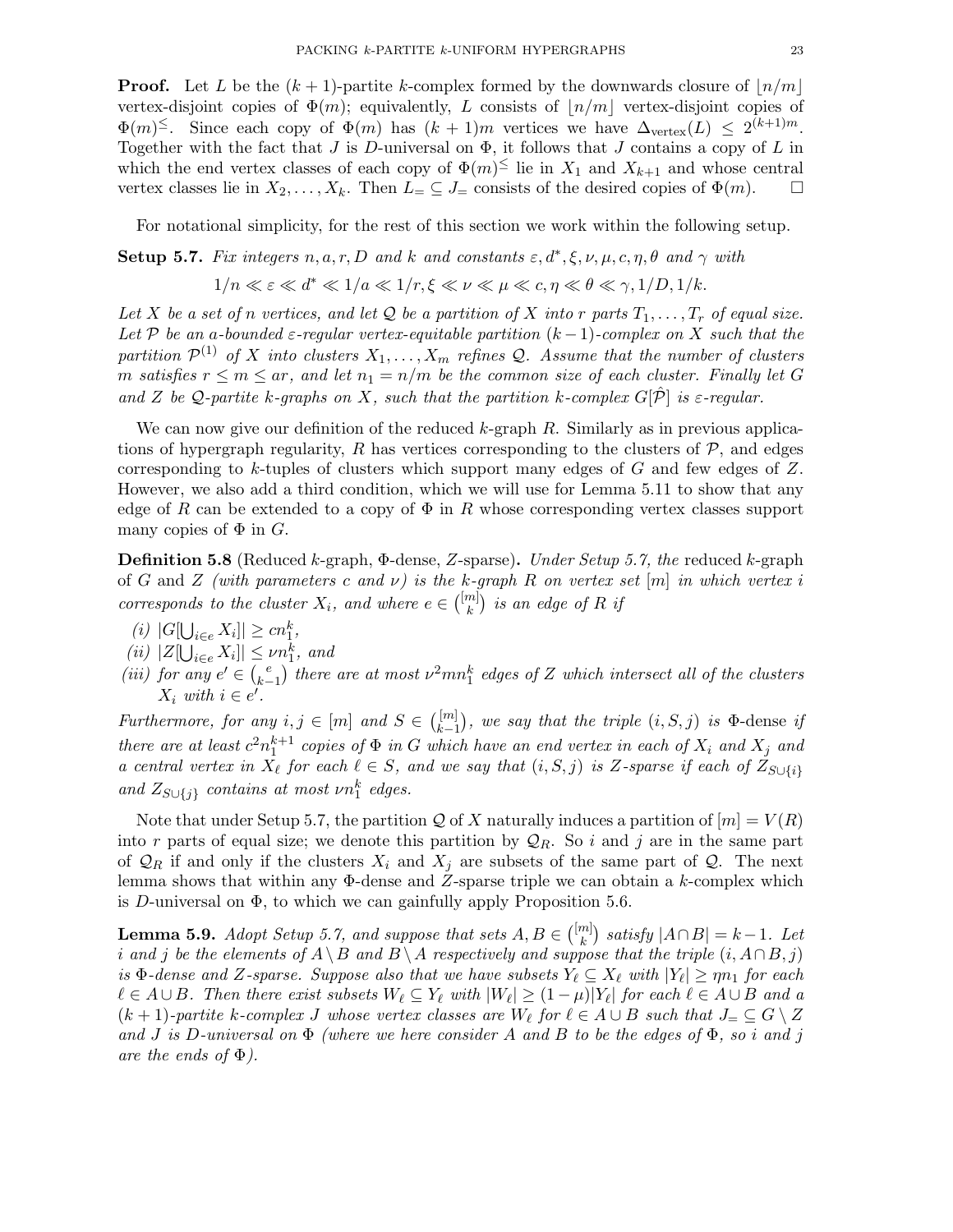**Proof.** Introduce new constants  $d_a, \nu'$  and  $\nu''$  with  $d^* \ll d_a \ll 1/a$  and  $\nu \ll \nu' \ll \nu'' \ll \mu$ . Recall that for each  $\mathcal{Q}_R$ -partite set  $S \in \binom{[m]}{k}$  $\binom{m}{k}$ ,  $\hat{\mathcal{P}}$  partitions the  $n_1^k$  edges of  $K(X)_S$  into at most  $a^k$  cells. We call such a cell C a good cell if it satisfies

(a)  $|C| \geq c^2 n_1^k / 5 a^k$ ,

(b)  $|C \cap G| \ge c^2 |C|/5$ , and

(c)  $|C \cap Z| \leq \nu^{1/2} |C|$ ;

otherwise, C is a bad cell. Consider the copies of  $\Phi$  in G whose edges e and f have indices  $i(e) = A$  and  $i(f) = B$ . Since  $(i, A \cap B, j)$  is  $\Phi$ -dense, there are at least  $c^2 n_1^{k+1}$  such copies of  $\Phi$  in G. We will show that at least one of these copies of  $\Phi$  must have the property that both of its edges are contained in good cells of  $\tilde{\mathcal{P}}$ . For this, first note that since  $\tilde{\mathcal{P}}$  partitions  $K(X)_A$  into at most  $a^k$  cells, at most  $c^2n_1^k/5$  edges of  $K(X)_A$  lie in cells C which fail (a). Likewise, since  $(i, A \cap B, j)$  is Z-sparse we have  $|Z_A| \le \nu n_1^k$ , and so at most  $\nu^{1/2} n_1^k$  edges of  $K(X)_A$  lie in cells C which fail (c). Finally, the number of edges of  $G_A$  which lie in cells C which fail (b) is

$$
\sum_C |C\cap G| < \sum_C c^2 |C|/5 \leq c^2 n_1^k/5,
$$

where the sum is taken over all cells  $C$  of index  $A$  which fail (b). We deduce that at most  $(c^2/5 + \nu^{1/2} + c^2/5)n_1^k \cdot n_1 < c^2n_1^{k+1}/2$  of the copies of  $\Phi$  we counted have the edge of index A in a cell which fails (a), (b) or (c). The same argument shows that fewer than  $c^2n_1^{k+1}/2$  of the copies of  $\Phi$  we counted have the edge of index B in a cell which fails (a), (b) or (c).

We may therefore fix a copy of  $\Phi$  in G, whose edges e and f have indices  $i(e) = A$  and  $i(f) = B$  respectively, such that Cell(e) and Cell(f) each satisfy (a), (b) and (c). Recall that  $G[\hat{\mathcal{P}}](e)$  is defined to be the k-partite k-complex with vertex classes  $X_i$  for  $i \in A$  and whose edge set is

$$
(G_A \cap \operatorname{Cell}(e)) \cup \bigcup_{e' \subsetneq e} \operatorname{Cell}(e'),
$$

and that  $G[\hat{P}](f)$  is defined similarly. We define a  $(k+1)$ -partite k-complex  $J^1$  with vertex classes  $X_i$  for  $i \in A \cup B$  to have edge set

$$
J^1 := G[\hat{\mathcal{P}}](e) \cup G[\hat{\mathcal{P}}](f).
$$

So the 'top level' of  $J^1$  consists of all edges of G in the same cell as either e or f, whilst the lower levels of  $J^1$  are comprised of the cells of  $P$  which lie 'below' these cells. The crucial observation is that since e and f are the edges of a copy of  $\Phi$  in G, for any  $e' \subseteq e$  and  $f' \subseteq f$  with  $i(e') = i(f')$  we have  $e' = f'$ , and so  $J^1$  includes only one cell of this index. That is,  $J^1[X_A] = G[\hat{\mathcal{P}}](e)$ , and  $J^1[X_B] = G[\hat{\mathcal{P}}](f)$ . Since  $G[\hat{\mathcal{P}}]$  is  $\varepsilon$ -regular,  $G[\hat{\mathcal{P}}](e)$  and  $G[\hat{\mathcal{P}}](f)$  are  $\varepsilon$ -regular, and so it follows from the previous observation that  $J^1$  is  $\varepsilon$ -regular also. Furthermore, we have

$$
d_A(J^1) = \frac{|J_A^1|}{|(J_A^1)^*|} = \frac{|G \cap \text{Cell}(e)|}{|\text{Cell}(e)|} \ge \frac{c^2}{5},
$$

and similarly  $d_B(J^1) \ge c^2/5$ . Also

$$
d(J_A^1) = \frac{|J_A^1|}{|K(X)_A|} = \frac{|G \cap \text{Cell}(e)|}{|\text{Cell}(e)|} \cdot \frac{|\text{Cell}(e)|}{n_1^k} \ge \frac{c^2}{5} \cdot \frac{c^2}{5a^k} > 2d_a,
$$

and similarly  $d(J_B^1) > 2d_a$ . Finally, observe that

$$
|Z \cap J_A^1| \le |Z \cap \text{Cell}(e)| \le \nu^{1/2} |\text{Cell}(e)| \le \nu^{1/2} \frac{|G \cap \text{Cell}(e)|}{c^2/5} \le \nu' |J_A^1|,
$$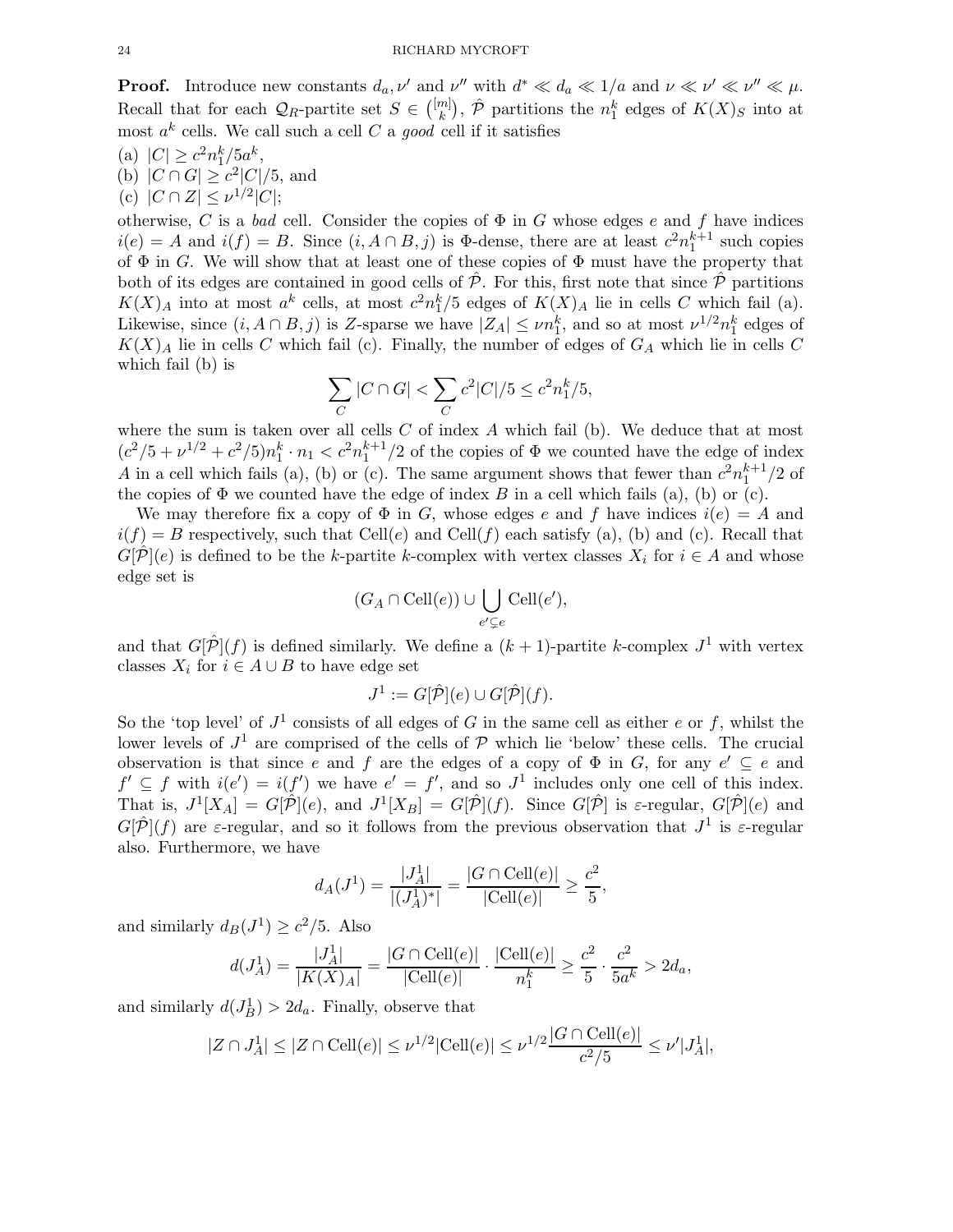and similarly  $|Z \cap J_B^1| \leq \nu' |J_B^1|$ .

Let  $Y := \bigcup_{\ell \in A \cup B} Y_i$ , and define  $J^2 := J^1[Y]$ . So  $J^2$  is a  $(k+1)$ -partite k-complex with vertex classes  $Y_{\ell}$  for  $\ell \in A \cup B$ . By Lemma 5.2 applied to  $J^2[Y_A]$  and  $J^2[Y_B]$  in turn, we find that  $J^2$  is  $\sqrt{\varepsilon}$ -regular, that  $d_A(J^2), d_B(J^2) \geq c^2/10$ , and that  $d(J_A^2) \geq d(J_A^1)/2 \geq d_a$ and  $d(J_B^2) \ge d(J_B^1)/2 \ge d_a$ . In particular, the fact that  $d(J_A^2) \ge d(J_A^1)/2$ , together with our assumption that  $|Y_{\ell}| \geq \eta |X_{\ell}|$  for each  $\ell \in A$ , implies that  $|J_A^2| \geq \eta^k |J_A^1|/2$ . So

$$
|Z \cap J_A^2| \leq |Z \cap J_A^1| \leq \nu'|J_A^1| \leq \frac{2\nu'|J_A^2|}{\eta^k} \leq \nu''|J_A^2|,
$$

and similarly  $|Z \cap J_B^2| \le \nu'' |J_B^2|$ . So we may apply Theorem 5.4 with  $J^2$ ,  $\Phi$  and the sets  $Y_\ell$  in place of J, R and the sets  $V_{\ell}$  respectively, and with  $\eta n_1$ ,  $1/\eta$ ,  $\nu''$  and  $c^2/10$  in place of  $n, C, \nu$ and d respectively. This yields subsets  $W_{\ell} \subseteq Y_{\ell}$  with  $|W_{\ell}| \geq (1 - 2(\nu'')^{1/3})|Y_{\ell}| \geq (1 - \mu)|Y_{\ell}|$ for each  $\ell \in A \cup B$  such that, writing  $J := J^2[\bigcup_{\ell \in A \cup B} W_{\ell}] \setminus Z$ , we have that  $J$  is  $\eta$ -robustly D-universal on  $\Phi$  (so in particular J is D-universal on  $\Phi$ ), and that  $J = \subseteq G \setminus Z$ .

Note that the application of Theorem 5.4 at the end of the proof also yields the facts that  $d(J_A) > d^*$  and  $|J_A(v)| > d^*|J_A|/|W_j|$  for any  $j \in A$  and  $v \in W_j$ . We do not need these facts when applying Lemma 5.9, but we do need the analogous results when applying the next lemma, whose proof is similar to but simpler than that of Lemma 5.9, so we omit it (a comparable result was also proved for a slightly different definition of reduced  $k$ -graph in [15, Section 5.1.5], by a similar argument).

**Lemma 5.10.** Adopt Setup 5.7, let R be the reduced k-graph of G and Z, and let A be an edge of R. Then for any subsets  $Y_i \subseteq X_i$  with  $|Y_i| \geq \eta |X_i|$  for each  $i \in A$ , there exist subsets  $W_i \subseteq Y_i$  with  $|W_i| \geq (1 - \mu)|Y_i|$  for each  $i \in A$  and a k-partite k-complex J with vertex classes  $W_i$  for  $i \in A$  such that J is  $\eta$ -robustly  $D$ -universal,  $J = \subseteq G \setminus Z$ ,  $d(J_A) \geq d^*$  and  $|J_A(v)| > d^*|J_A|/|W_j|$  for every  $j \in A$  and  $v \in W_j$ .

Our final lemma shows if all Q-partite  $(k-1)$ -tuples have large degree in  $G \cup Z$ , then this degree condition is 'almost' inherited by the reduced k-graph R, in that almost all  $(k-1)$ tuples of  $R$  satisfy a comparable condition. Furthermore, we also find that any edge of  $R$  can be extended to many Φ-dense and Z-sparse triples. To prove this latter result we make use of the unusual condition (iii) in Definition 5.8; this is the purpose of that condition.

**Lemma 5.11.** Adopt Setup 5.7, and suppose that every Q-partite  $(k-1)$ -tuple e of vertices of G has  $\deg_{G \cup Z}(e) \geq \gamma n$ , and also that  $|Z| \leq \xi n^k$ . Then

- (i) there are at most  $\theta m^{k-1}$  many  $(k-1)$ -tuples  $S' \in \binom{[m]}{k-1}$  $\binom{[m]}{k-1}$  with  $\deg_R(S') < (\gamma - \theta)m$ .
- (ii) Furthermore, for any edge  $S \in R$  and any  $i \in S$  there are at least  $(\gamma \theta)m$  choices for  $j \in [m] \setminus S$  such that the triple  $(i, S \setminus \{i\}, j)$  is  $\Phi$ -dense and Z-sparse.

**Proof.** Let S' consist of all sets  $S' \in \binom{[m]}{k-1}$  $\binom{[m]}{k-1}$  such that

(a)  $S'$  is  $\mathcal{Q}_R$ -partite,

(b) at most  $\nu^2 mn_1^k$  edges of Z intersect all of the clusters  $X_\ell$  with  $\ell \in S'$ , and

(c) for any  $S'' \in \begin{pmatrix} S' \\ k \end{pmatrix}$  $k-2$  at most  $\nu^3 m^2 n_1^k$  edges of Z intersect all of the clusters  $X_{\ell}$  with  $\ell \in S''$ . We will show that every  $S' \in \mathcal{S}'$  has  $\deg_R(S') \ge (\gamma - \theta)m$ . To see this, fix some  $S' \in \mathcal{S}'$ , and let

$$
\mathcal{S} := \{ S' \cup \{i\} : i \in [m] \setminus S' \}.
$$

Since S' is  $\mathcal{Q}_R$ -partite, any  $(k-1)$ -tuple e' which consists of one vertex of  $X_\ell$  for each  $\ell \in S'$ has  $\deg_{G\cup Z}(e') \ge \gamma n$  by assumption. Since  $G \cup Z$  is  $\mathcal Q$ -partite, any edge  $e \in G \cup Z$  with  $e' \subseteq e$  must have  $e \in (G \cup Z)_S$  for some  $S \in \mathcal{S}$ , and so we conclude that there are at least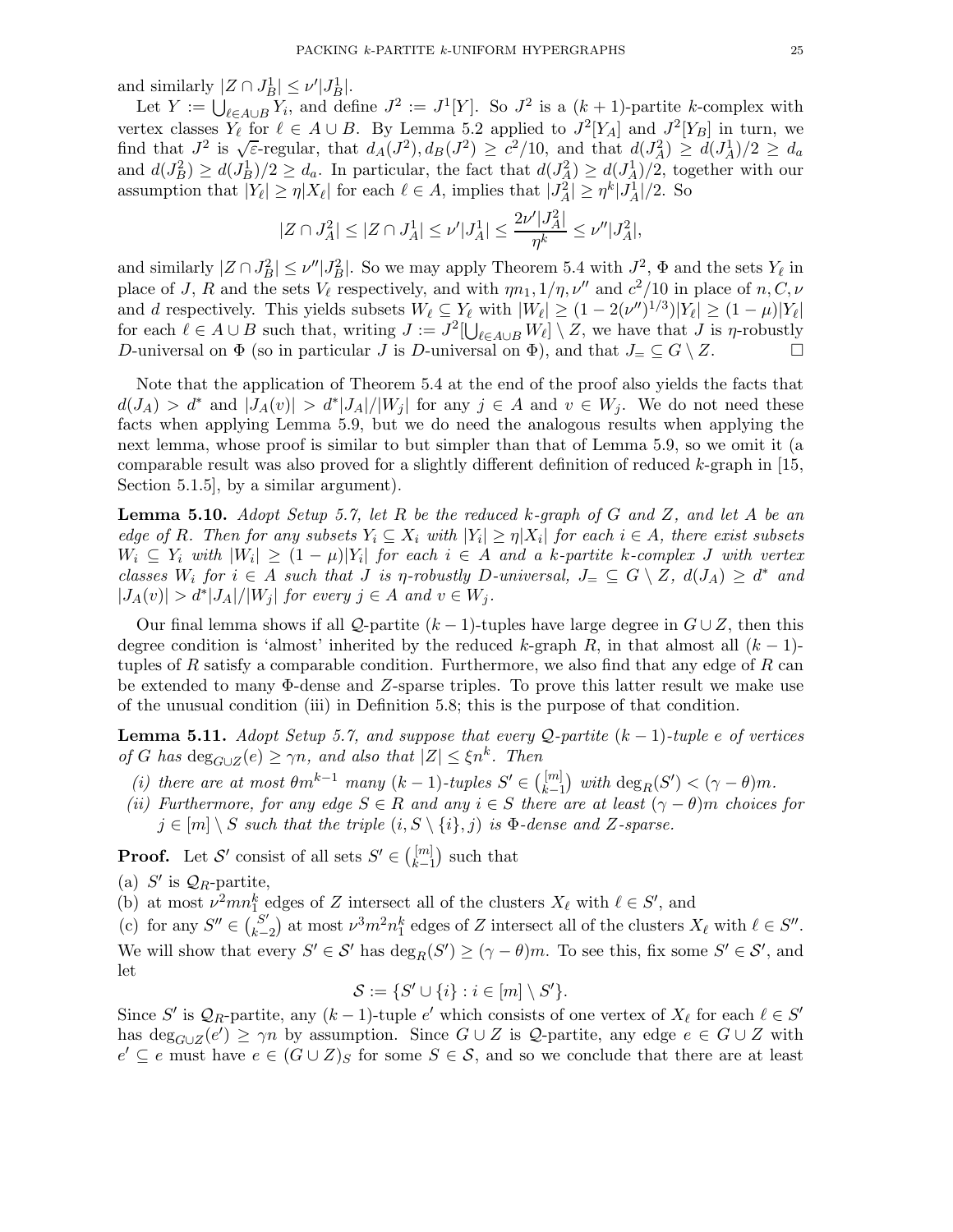$n_1^{k-1}\gamma n = \gamma n_1^k m$  edges  $e \in G \cup Z$  whose index  $i(e)$  is a member of S. By (b), at most  $\nu^2 mn_1^k$ of these edges lie in Z, and furthermore at most  $cn_{1}^{k}m$  of these edges lie in  $G_{S}$  for some  $S \in \mathcal{S}$  with  $|G_S| < cn_1^k$ . This leaves at least  $(\gamma - c - \nu^2)n_1^k m$  edges which lie in  $G_S$  for some  $S \in \mathcal{S}$  with  $|G_S| \geq cn_1^k$ . Since  $|G_S| \leq n_1^k$  for any  $S \in \mathcal{S}$ , we conclude that there are at least  $(\gamma-c-\nu^2)m$  sets  $S \in \mathcal{S}$  such that  $|G_S| \geq cn_1^k$ . Now observe that there can be at most  $\nu m$  sets  $S \in \mathcal{S}$  such that  $|Z_S| > \nu n_1^k$ . Indeed, if there were more, then taking the union of these  $Z_S$ we would obtain more than  $\nu^2 mn_1^k$  edges of Z which meet  $X_\ell$  for each  $\ell \in S'$ , contradicting (b). Similarly, there can be at most  $2k\nu m$  sets  $S \in \mathcal{S}$  for which some subset  $T' \in {S \choose k-1}$  $_{k-1}^S$ ) has the property that least  $\nu^2 n_1^k m$  edges of Z meet  $X_\ell$  for every  $\ell \in T'$ . Indeed, if there were more, then some  $S'' \in \binom{S'}{k-1}$  $\binom{S'}{k-2}$  would be a subset of at least  $2\nu m$  of the subsets  $T'$ , implying that more than  $\nu^3 m^2 n_1^k$  edges of Z meet  $X_\ell$  for every  $\ell \in S''$ , contradicting (c). We conclude that there are at least  $(\gamma - c - \nu^2 - \nu - 2k\nu) m \ge (\gamma - \theta)m$  sets  $S \in \mathcal{S}$  such that  $|G_S| \ge cn_1^k$ ,  $|Z_S| \le \nu n_1^k$ , and no subset  $T' \in {S \choose k-1}$  $\binom{S}{k-1}$  has the property that at least  $\nu^2 n_1^k m$  edges of Z meet  $X_{\ell}$  for every  $\ell \in T'$ ; any S with these three properties is an edge of R. So we do indeed have  $deg_R(S') \geq (\gamma - \theta)m$ .

It remains to prove that there are at most  $\theta m^{k-1}$  sets  $S' \in \binom{[m]}{k-1}$  $\binom{[m]}{k-1}$  such that  $S' \notin S'$ , that is, which fail either (a), (b) or (c). For this, first note that at most  $m^{k-1}/r$  sets  $S' \in \binom{[m]}{k-1}$  $\binom{[m]}{k-1}$ are not  $\mathcal{Q}_R$ -partite. Writing N for the number of sets  $S' \in \binom{[m]}{k-1}$  $\binom{[m]}{k-1}$  such that more than  $\nu^2 mn_1^k$ edges of Z meet  $X_{\ell}$  for each  $\ell \in S'$ , the fact that  $|Z| \leq \xi n^k$  implies that  $N\nu^2 mn_1^k \leq k\xi n^k$ , so  $N \leq k\xi m^{k-1}/\nu^2$ . Finally, write N' for the number of sets  $S' \in \binom{[m]}{k-1}$  $\binom{[m]}{k-1}$  such that some subset  $S'' \in {S' \choose k-1}$  $k-2$  has the property that there are more than  $\nu^3 m^2 n_1^k$  edges of Z which meet  $X_\ell$ for every  $\ell \in S''$ . The number of sets S'' with this property is then at least  $N'/m$ , so we obtain  $(N'/m)\nu^3m^2n_1^k \leq k^2\xi n^k$ , that is,  $N' \leq k^2\xi m^{k-1}/\nu^3$ . We conclude that, as claimed, the number of sets  $S' \in \binom{[m]}{k-1}$  $\binom{[m]}{k-1}$  such that  $S' \notin S'$  is at most

$$
m^{k-1}/r + N + N' \le m^{k-1}/r + k\xi m^{k-1}/\nu^2 + k^2\xi m^{k-1}/\nu^3 \le \theta m^{k-1}.
$$

For the 'furthermore' part, fix any  $S \in R$  and  $i \in S$ , and write  $S' := S \setminus \{i\}$ . Since  $S \in R$ we know that there are at most  $\nu^2 mn_1^k$  edges of Z which meet  $X_\ell$  for every  $\ell \in S'$ . So at most  $\nu n_1^{k-1}$  edges  $e' \in K(X)_{S'}$  have  $\deg_Z(e') \ge \nu n$ . Now, for any edge  $e \in G_S$  we have a  $(k-1)$ -tuple  $e' := e \setminus X_i \in K(X)_{S'}$ ; since G is Q-partite our minimum codegree assumption implies that  $\deg_{G\cup Z}(e') \geq \gamma n$ . Each  $(k-1)$ -tuple e' is formed in this way from at most  $n_1$  edges of  $G_S$ , so we conclude that there are at least  $|G_S| - \nu n_1^k$  edges  $e \in G_S$  for which  $deg_G(e') \geq (\gamma - \nu)n$ . Since at most  $kn_1 \leq \nu n$  vertices lie the sets  $X_{\ell}$  for  $\ell \in S$ , there are at least  $(|G_S| - \nu n_1^k)(\gamma - 2\nu)n$  copies of  $\Phi$  in G whose edges have indices S and  $S' \cup \{j\}$  for some  $j \in [m] \setminus S$ . Since for any  $j \notin S$  at most  $|G_S|n_1$  of these copies have a vertex in  $X_j$ , we conclude that the triple  $(i, S', j)$  is  $\Phi$ -dense for at least

$$
\frac{(|G_S| - \nu n_1^k)(\gamma - 2\nu)n - c^2 n_1^{k+1} m}{|G_S| n_1} \ge \frac{|G_S|(\gamma - 2\nu)m - (\gamma \nu + c^2)n_1^k m}{|G_S|} \ge \left(\gamma - \frac{\theta}{2}\right)m
$$

choices of  $j \in [m] \setminus S$ , where we used the fact that  $|G_S| \ge cn_1^k$  since  $S \in R$ . So to complete the proof it suffices to show that the triple  $(i, S', j)$  is Z-sparse for all but at most  $\theta m/2$  choices of  $j \in [m] \setminus S$ . For this, recall that  $|Z_S| \le \nu n_1^k$  since S is an edge of R, so if  $(i, S', j)$  is not Z-sparse then  $|Z_{S' \cup \{j\}}| > \nu n_1^k$ . Furthermore, since  $S \in R$  there are at most  $\nu^2 mn_1^k$  edges of Z which meet  $X_{\ell}$  for every  $\ell \in S'$ . So, writing  $N''$  for the number of choices of j for which the triple is not Z-sparse, we have  $N''\nu n_1^k \leq \nu^2 mn_1^k$ , and so  $N'' \leq \nu m \leq \theta m/2$ , as required.  $\square$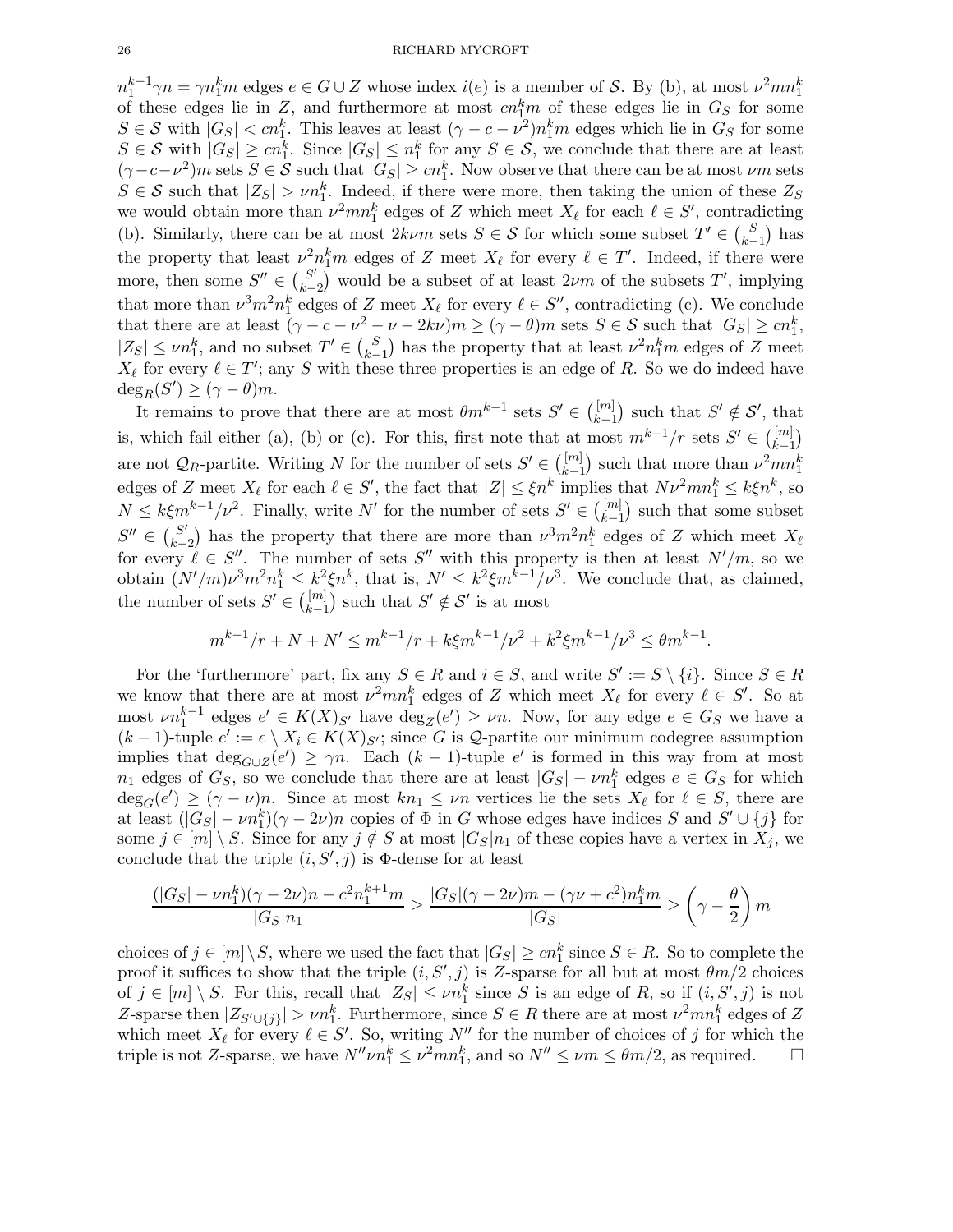5.6. Degree sequences and irreducibility. Let  $J$  be a k-complex. Then the *degree se*quence of J is the sequence  $\delta(J) = (\delta_0(J), \delta_1(J), \ldots, \delta_{k-1}(J)),$  where for any  $i \in [k]$  we define

$$
\delta_{i-1}(J):=\min_{e\in J_{i-1}}\deg_{J_i}(e).
$$

So every edge  $e \in J_{i-1}$  is a subset of at least  $\delta_{i-1}(J)$  edges of  $J_i$ , or in other words there are at least  $\delta_{i-1}(J)$  vertices  $v \in V(J)$  such that  $e \cup \{v\} \in J$ . Inequalities between degree sequences should always be interpreted pointwise. Note also that we only defined the minimum codegree  $\delta(H)$  for k-graphs H, and the degree sequence  $\delta(J)$  for k-complexes J, so there should be no confusion.

The following lemma states that if almost all  $(k-1)$ -tuples of vertices of a k-graph H have high degree, then we can find a k-complex J which covers almost all of the vertices of H, such that J has a useful degree sequence and the 'top level'  $J_{\pm}$  of J is a subgraph of H. The k-partite form of this lemma was given by Keevash, Knox and Mycroft [14, Lemma 7.3] with a straightforward proof. The proof of the form given below is identical except for the simplification of not having to handle multiple vertex classes, so we omit it (this form is also implicit in [16]).

**Lemma 5.12.** Suppose that  $1/m \ll \theta \ll \beta, 1/k$ , and let H be a k-graph on a vertex set V of size m in which at most  $\theta m^{k-1}$  sets  $S \in {V \choose k-1}$  $\binom{V}{k-1}$  have  $\deg_H(S) \leq D$ . Then there exists a k-complex J with  $V(J) \subseteq V$  such that  $J = \subseteq H$ ,  $m' := |V(J)| \geq (1 - \sqrt{\theta})m$  and  $\delta(J) \geq$  $(m', (1 - \beta)m', \ldots, (1 - \beta)m', D - \beta m')$ .

Now let H be a k-graph on n vertices which admits a perfect matching  $M$ . Using the terminology of Keevash and Mycroft [16] we say that H is  $(C, L)$ -irreducible on M if for any  $u, v \in V(H)$  with  $u \neq v$  there exist multisets S and T of edges of H and M respectively, so that  $|S|, |T| \leq L$  and, counting with multiplicity, for some  $c \leq C$  the vertex u appears in precisely c more edges of S than of T, the vertex v appears in precisely c more edges of  $T$ than of S, and every other vertex of H appears equally often in S as in T. The next lemma, a special case of a result of Keevash and Mycroft [16, Lemma 5.6], gives a sufficient degree sequence condition on a k-complex J for  $J_{\equiv}$  to be irreducible on a perfect matching in  $J_{\equiv}$ .

**Lemma 5.13.** Suppose that  $1/m \ll 1/C, 1/L \ll \alpha, 1/k$ , and let J be a k-complex on m vertices with  $\delta(J) \geq (m,(k-1)m/k + \alpha m,(k-2)/k + \alpha m, \ldots, m/k + \alpha m)$  such that  $J_{\pm}$ admits a perfect matching M. Then  $J_{=}$  is  $(C, L)$ -irreducible on M.

#### 6. Ingredients of the proof

6.1. Partitioning clusters into lopsided groups. As described in Section 4, we will find an almost-perfect packing of the reduced k-graph  $R$  with a particular k-partite k-graph  $\mathcal{A}_{p,q}^k$ . The k-graph  $\mathcal{A}_{p,q}^k$  which we use is defined as follows. The vertex set  $V(\mathcal{A}_{p,q}^k)$  is the union of disjoint sets  $A_1, \ldots, A_{q-p}$  and B, where  $|A_j| = k - 1$  for each  $j \in [q - p]$  and  $|B| = p(k - 1)$ . Then any k-tuple of the form  $\{x\} \cup A_j$  with  $j \in [q-p]$  and  $x \in B$  is an edge of  $\mathcal{A}_{p,q}^k$  (see Figure 4 for an illustration). In particular we have  $|V(A_{p,q}^k)| = q(k-1)$ .

The next lemma shows that if  $G$  is a  $k$ -graph on  $m$  vertices in which almost all sets of  $k-1$  vertices have degree slightly greater than  $pm/q$ , then G contains an almost-perfect  $\mathcal{A}_{p,q}^k$ -packing, that is, one which covers almost all vertices of G. We will apply this result with the reduced k-graph R in place of G and with p and q chosen so that  $p/q \approx \sigma(K)$ . The degree condition needed will then follow from Lemma 5.11 and our assumption in Lemma 3.1 that  $\delta(H) \ge \sigma(K)n + \alpha n$ . This lemma was previously proved for  $k = 3, p = 1, q = 4$  by Kühn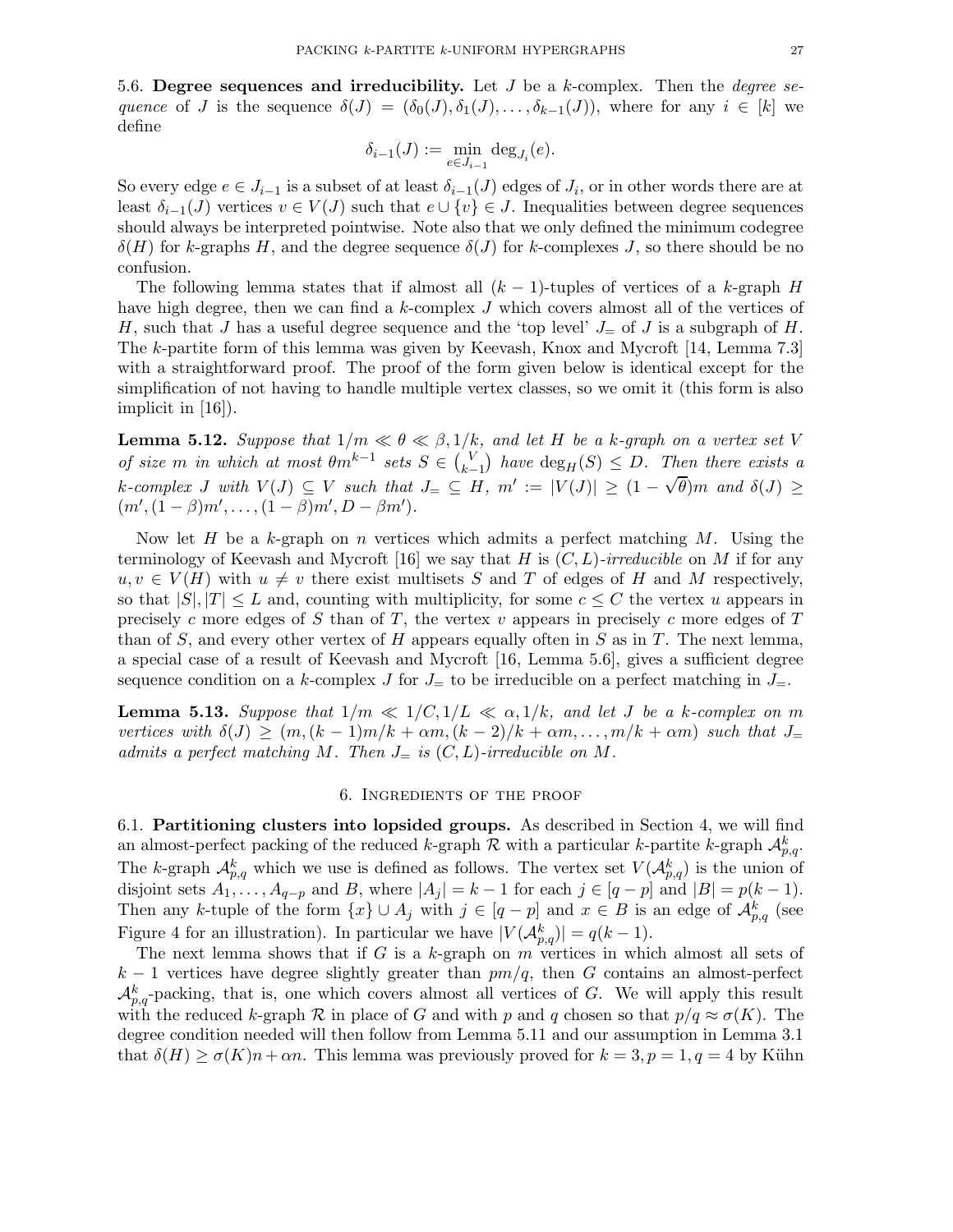

FIGURE 4. The k-graph  $\mathcal{A}_{p,q}^k$  in the case  $k = 3, p = 1, q = 4$ ; the edges between B and  $A_1$  are shown, and there are similar edges between B and  $A_2$ and between  $B$  and  $A_3$ , giving six edges in total.

and Osthus [21] and then for  $p = 1, q = 2k - 2$  by Keevash, Kühn, Mycroft and Osthus [15]; the proof given here is essentially identical, but is included for completeness.

**Lemma 6.1.** Suppose that  $1/m \ll \theta \ll \psi \ll 1/q, 1/p, 1/k$  and that G is a k-graph on vertex set  $[m]$  such that  $\deg_G(S) > (\frac{p}{q} + \theta)m$  for all but at most  $\theta m^{k-1}$  sets  $S \in \binom{[m]}{k-1}$  $\binom{[m]}{k-1}$ . Then G admits an  $\mathcal{A}_{p,q}^k$ -packing F such that  $|V(\mathcal{F})| \geq (1 - \psi)m$  and  $G[V(\mathcal{F})]$  is connected (where  $V(\mathcal{F})$  denotes the set of vertices covered by  $\mathcal{F}$ ).

**Proof.** Let F be a maximal  $\mathcal{A}_{p,q}^k$ -packing in G, and let  $X := V(G) \setminus V(\mathcal{F})$ . We will show that  $|X| \leq \psi m/2$ ; to do this, we suppose for a contradiction that  $|X| > \psi m/2$ . For any  $(k-1)$ -tuple S of vertices of G, we write  $N(S)$  to denote the set  $\{v \in V(G) : S \cup \{v\} \in G\}$  of neighbours of S, so  $|N(S)| = deg_G(S)$ . We also write  $deg(S)$ ,  $N_X(S)$  and  $deg_X(S)$  for  $deg_G(S)$ ,  $N(S) \cap X$ and  $|N_X(S)|$  respectively. Note that since  $\theta \ll \psi$  we can greedily form a collection of at least  $2\theta m$  disjoint  $(k-1)$ -tuples  $S \in {X \choose k-1}$  which each satisfy  $\deg(S) \geq pm/q + \theta m$ .

Suppose first that for some  $r \geq \theta m$  there exist disjoint sets  $S_1, \ldots, S_r \in \binom{X}{k-1}$  such that  $\deg_X(S_i) \geq \theta m/2$  for any  $i \in [r]$ . In this case, we count the pairs  $(i, B)$  such that  $i \in [r]$  and  $B \subseteq N_X(S_i)$  has size  $p(k-1)$ . By our choice of the sets  $S_1, \ldots, S_r$ , the number of such pairs is at least

$$
r{\theta m/2 \choose p(k-1)} \geq \theta m{\theta m/2 \choose p(k-1)} \geq (q-p){m \choose p(k-1)} \geq (q-p){|X| \choose p(k-1)}.
$$

So there must be some set  $B \in \binom{X}{p(k-1)}$  which lies in at least  $q-p$  such pairs; the corresponding  $q - p$  sets  $S_i$  together with this set B form a copy of  $\mathcal{A}_{p,q}^k$  contained in  $G[X]$ , contradicting the maximality of  $\mathcal{F}.$ 

Since there are at least  $2\theta m$  disjoint  $(k-1)$ -tuples  $S \in {X \choose k-1}$  which each satisfy  $\deg(S) \ge$  $pm/q + \theta m$ , it follows that we may choose a family of  $r \ge \theta m$  subsets  $S_1, \ldots, S_r \in \binom{X}{k-1}$  such that each  $S_i$  satisfies  $\deg(S_i) \geq pm/q + \theta m$  and  $\deg_X(S_i) < \theta m/2$ . Having fixed this family, we say that a copy  $A \in \mathcal{F}$  is good for  $S_j$  if  $|V(A) \cap N(S_j)| > p(k-1)$ . Note that each set  $S_j$ has at least  $pm/q + \theta m/2$  neighbours in  $V(\mathcal{F})$ , and at most

$$
|\mathcal{F}|p(k-1) \le \frac{p(k-1)m}{|V(\mathcal{A}_{p,q}^k)|} = pm/q
$$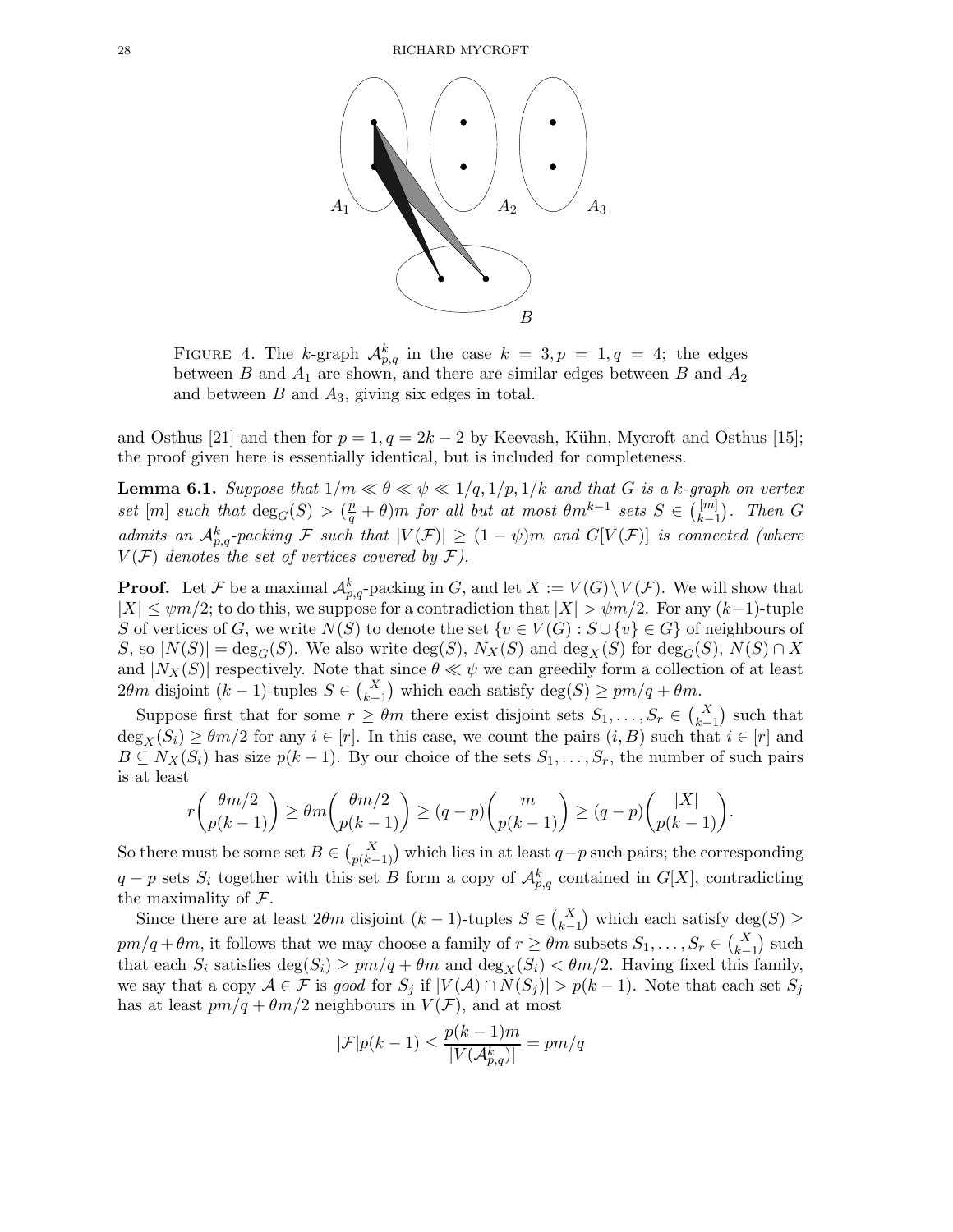of these neighbours lie in members of F which are not good for  $S_i$ . So the number of copies  $\mathcal{A} \in \mathcal{F}$  which are good for  $S_j$  is at least  $\theta m/2|V(\mathcal{A}_{p,q}^k)| = \theta m/2q(k-1)$ .

We now count the number of pairs  $(j, \mathcal{T})$  where  $j \in [r]$  and  $\mathcal{T} \subseteq \mathcal{F}$  consists of  $p(k-1)$ copies  $A \in \mathcal{F}$ , each of which is good for  $S_i$ . By the above calculation, this number is at least

$$
r\binom{\theta m/2q(k-1)}{p(k-1)} \ge \theta m\binom{\theta m/2q(k-1)}{p(k-1)} \ge \sqrt{m}\binom{m}{p(k-1)} \ge \sqrt{m}\binom{|\mathcal{F}|}{p(k-1)}.
$$

We can therefore choose a collection  $\mathcal T$  of  $p(k-1)$  copies  $\mathcal A \in \mathcal F$  and a subset  $R \subseteq [r]$  of size  $|R| \geq \sqrt{m}$  such that A is good for  $S_j$  for any  $j \in R$  and  $A \in \mathcal{T}$ . This means that for each  $j \in R$  and each  $A \in \mathcal{T}$  we may choose a subset  $L_j^{\mathcal{A}} \subseteq N(S_j) \cap V(\mathcal{A})$  of size  $p(k-1)+1$ . Having done so, the fact that  $|R| \ge \sqrt{m}$  implies that we may choose a subset  $R' \subseteq R$  of size  $(p(k-1)+1)(q-p)$  so that for any fixed  $A \in \mathcal{T}$ ,  $L_j^{\mathcal{A}}$  is the same set for every  $j \in R'$ . We write  $L^{\mathcal{A}}$  for this common value of  $L_j^{\mathcal{A}}$ .

Arbitrarily partition  $R'$  into  $p(k-1) + 1$  sets  $R'_1, \ldots, R'_{p(k-1)+1}$  of size  $(q-p)$ , and label the vertices of each  $L^{\mathcal{A}}$  as  $\{v_1^{\mathcal{A}}, v_2^{\mathcal{A}}, \ldots, v_{p(k-1)+1}^{\mathcal{A}}\}$ . Then for each  $s \in [p(k-1)+1]$ , the sets  $S_j$  for  $j \in R'_s$  and the set  $\{v_s^{\mathcal{A}} : \mathcal{A} \in \mathcal{T}\}\)$  together form a copy of  $\mathcal{A}_{p,q}^k$ . This produces  $p(k-1)+1$  vertex-disjoint copies of  $\mathcal{A}_{p,q}^k$  which are contained in  $X\cup V(\mathcal{T})$ , so we may enlarge  $\mathcal F$  by replacing the members of  $\mathcal T$  with these copies, giving another contradiction.

This proves that  $|X| \leq \psi m/2$ , so F covers at least  $(1-\psi/2)m$  vertices of G. Note that  $G[A]$ is connected for any  $A \in \mathcal{F}$ . Let  $\mathcal{F}' \subseteq \mathcal{F}$  be of maximum size such that  $G[V(\mathcal{F}')]$  is connected, and suppose for a contradiction that  $|V(F')| < (1 - \psi)m$ , so  $|V(F) \setminus V(F')| > \psi m/2$ . We first observe that some vertex of  $V(\mathcal{F})$  must lie in some  $(k-1)$ -tuple  $S \in {V(\mathcal{F}) \choose k-1}$  $_{k-1}^{\vee(F)}$  with  $deg_G(S) \geq pm/q + \theta m$ , and so has at least  $pm/2q$  neighbours in  $V(\mathcal{F})$ , so by maximality of  $\mathcal{F}'$  we have  $|V(\mathcal{F}')| \geq pm/2q$ . Therefore, the number of sets  $S \in \binom{V(\mathcal{F})}{k-1}$  $\binom{(\mathcal{F})}{k-1}$  which contain a vertex  $x \in V(\mathcal{F}) \setminus V(\mathcal{F}')$  and a vertex  $y \in V(\mathcal{F}')$  is at least

$$
\frac{1}{(k-1)!} \cdot \frac{\psi m}{2} \cdot \frac{pm}{2q} \cdot ((1 - \psi/2)m)^{k-3} > \theta m^{k-1}.
$$

It follows that some such S has degree at least  $pm/q > \psi m/2$ , and so can be extended to an edge of  $G[V(\mathcal{F})]$ . But then the member of  $\mathcal F$  containing x can be added to  $\mathcal F'$  to give a larger subpacking  $\mathcal{F}'' \subseteq \mathcal{F}$  such that  $G[V(\mathcal{F}'')]$  is connected, a contradiction. This proves that  $|V(F')| \ge (1 - \psi)m$ , so F' is the desired  $\mathcal{A}_{p,q}^k$ -packing.

Having obtained an almost-perfect  $\mathcal{A}_{p,q}^k$ -packing in the reduced k-graph  $\mathcal{R}$ , we will proceed to partition the clusters corresponding to copies of  $\mathcal{A}_{p,q}^k$ , and then to rearrange the parts obtained into groups of  $k$  subclusters which support regular and dense complexes. This partition is effected in the following way.

**Lemma 6.2.** Suppose that  $pk \leq q$ , and that for each vertex  $u \in V(\mathcal{A}_{p,q}^k)$  we have a set  $V_u$ of n vertices such that the sets  $V_u$  are pairwise-disjoint. Let  $V = \bigcup_{u \in V(\mathcal{A}_{p,q}^k)} V_u$ , and suppose also that  $(q-p)p(k-1)$  divides n. Then we may partition V into sets  $X_j^i$  with  $j \in [k]$  and  $i \in [(q-p)p(k-1)]$  such that

- $(i)$   $|X_1^i| = \frac{p}{q}$  $\frac{p}{q}\sum_{j\in[k]}|X_j^i|$  for each i,
- (ii)  $n/(q-p) = |X_1^i| \le |X_2^i| = |X_3^i| = \cdots = |X_k^i|$  for each i,
- (iii) for each i and j there exists  $f(i, j) \in V(\mathcal{A}_{p,q}^k)$  so that  $X_j^i \subseteq V_{f(i,j)}$ , and
- (iv) for each fixed i the set  $\{f(i, j) : j \in [k]\}$  is an edge of  $\mathcal{A}_{p,q}^k$ .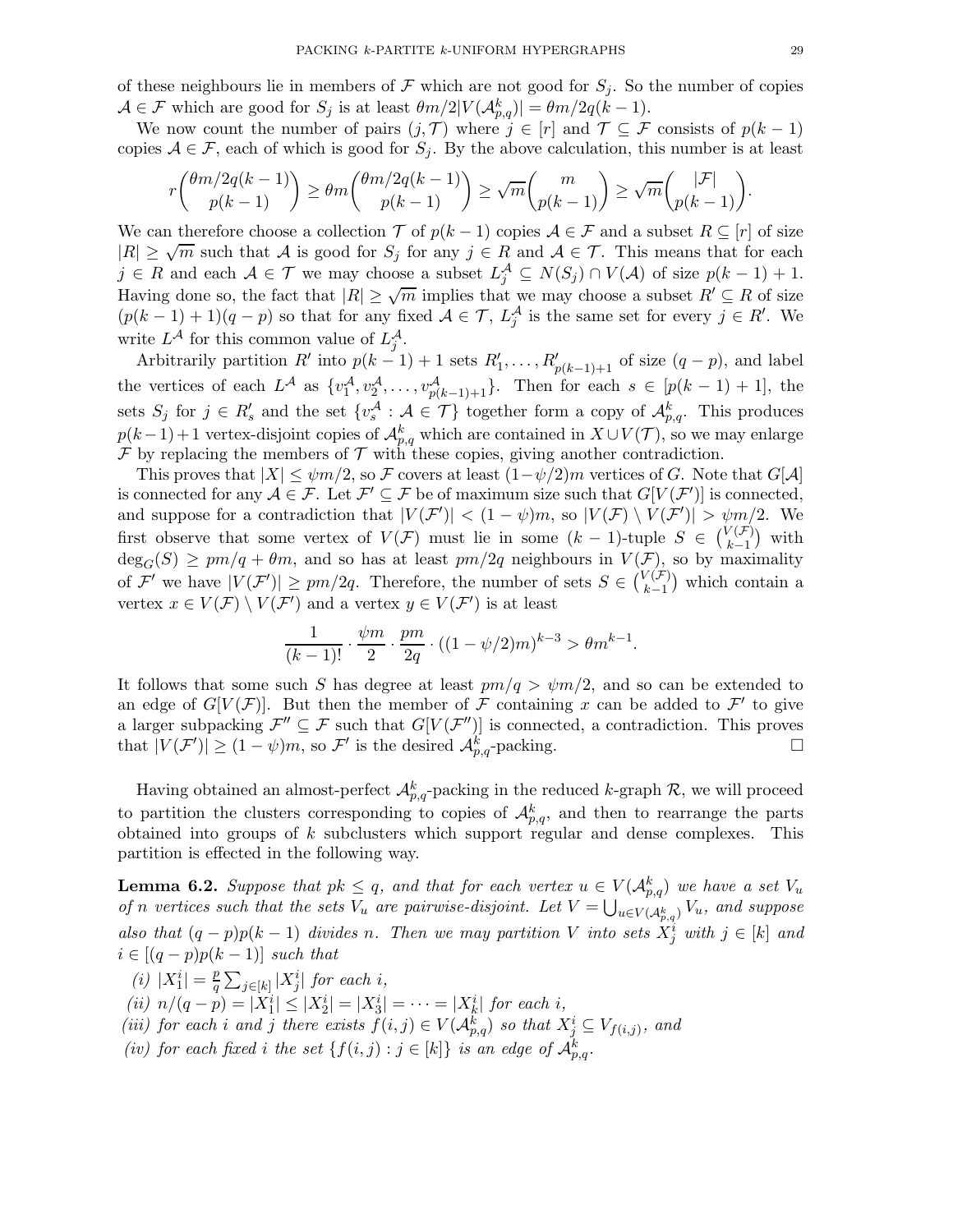

Figure 5. An illustration of the division of clusters implemented in Lemma 6.2 for the case  $k = 3, p = 1, q = 4$ . The dashed lines join subclusters which form part of the same group.

**Proof.** Let  $A_1, \ldots, A_{q-p}$  and B be as in the definition of the k-graph  $\mathcal{A}_{p,q}^k$ . So these sets are pairwise-disjoint and their union is  $V(A_{p,q}^k)$ ; also,  $|B| = p(k-1)$  and  $|A_a| = k-1$  for each  $a \in [q - p]$ . Arbitrarily order the vertices of each of these sets, and for  $i \in [k - 1]$  and  $a \in [q-p]$  write  $u(i, A_a)$  for the *i*th vertex of  $A_a$ , and similarly for  $j \in [p(k-1)]$  write  $v(j, B)$ for the jth vertex of B. Next, for every  $j \in [q-p]$  and every  $u \in A_j$ , partition the set  $V_u$  into  $p(k-1)$  parts  $V_u^1, \ldots, V_u^{p(k-1)}$  of equal size. Similarly, for each  $v \in B$  partition  $V_v$  into  $q-p$ parts  $V_v^1, \ldots, V_v^{q-p}$  of equal size. Then for each  $a \in [q-p]$  and  $b \in [p(k-1)]$  define

$$
X_1^{a,b} = V_{v(b,B)}^a
$$
 and  $X_j^{a,b} = V_{u(j-1,A_a)}^b$  for  $2 \le j \le k$ .

Relabelling these sets (that is, replacing the superscript  $(a, b)$  by an integer in  $[(q-p)p(k-1)]$ ) gives the desired sets.

Property (iii) is immediate from the construction, and since any set of the form  $A_a \cup \{v\}$  with  $v \in B$  is an edge of  $\mathcal{A}_{p,q}^k$ , (iv) is satisfied also. Finally, observe that for each i,  $|X_1^i| = n/(q-p)$ and  $|X_2^i| = \cdots = |X_k^i| = n/p(k-1)$ . So our assumption that  $pk \leq q$  implies that  $|X_1^i| \leq |X_2^i|$ , proving (ii), and

$$
\frac{p}{q} \cdot \sum_{j \in [k]} |X_j^i| = \frac{p}{q} \left( \frac{n}{q-p} + (k-1) \cdot \frac{n}{p(k-1)} \right) = \frac{n}{q-p} = |X_1^i|,
$$

so (i) holds also.  $\square$ 

In the proof of Lemma 3.2 we will find a matching  $M_{\mathcal{R}}$  in the reduced k-graph  $\mathcal{R}$ , rather than an  $\mathcal{A}_{p,q}^k$ -packing. Observe for this that  $\mathcal{A}_{1,k}^k$  contains a perfect matching, so it suffices to find an  $\mathcal{A}_{1,k}^k$ -packing in  $\mathcal{R}$ , which we can do by applying Lemma 6.1 with  $p = 1$  and  $q = k$ . However, in the proof of Lemma 3.2 we also require an additional assumption, namely that the restriction of R to any large submatching  $M'_{\mathcal{R}} \subseteq M_{\mathcal{R}}$  of this matching is irreducible on  $M'_{\mathcal{R}}$ . The following corollary states that we can do this.

Corollary 6.3. Suppose that  $1/m \ll \theta \ll \psi \ll 1/C, 1/L \ll \alpha, 1/k$ , and that G is a kgraph on vertex set  $[m]$  such that  $\deg_G(S) > (1/k + \alpha)m$  for all but at most  $\theta m^{k-1}$  sets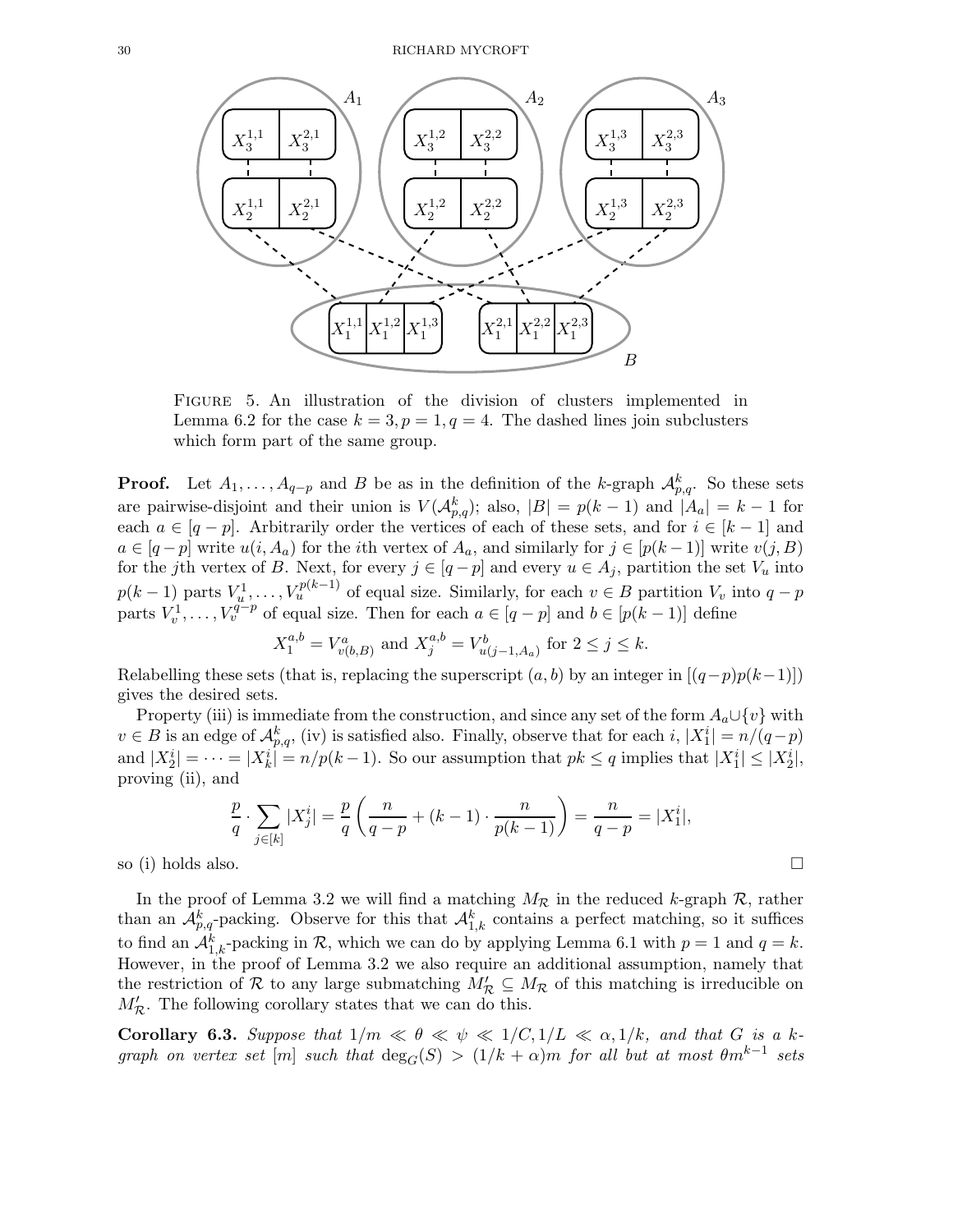$S \in \binom{[m]}{k-1}$  $\vert_{k-1}^{[m]}$ . Then G admits a matching M with  $|V(M)| \geq (1 - \psi)m$  such that  $G[V(M')]$  is  $(C, L)$ -irreducible on M' for any  $M' \subseteq M$  with  $|M'| \geq (1 - \alpha/2)|M|$ .

**Proof.** Introduce a new constant  $\beta$  with  $\theta \ll \beta \ll \psi$ . By Lemma 5.12 there exists a k-complex J with  $V(J) \subseteq [m]$  such that  $J = \subseteq G$ ,  $m_1 := |V(J)| \ge (1 - \sqrt{\theta})m$ , and  $\delta(J) \ge$  $(m_1,(1-\beta)m_1,\ldots,(1-\beta)m_1,(1/k+\alpha-\beta)m_1)$ . Then at least  $(1-\beta)^{k-2}m_1^{k-1}/(k-1)! \ge$  $(1 - k\beta) {m_1 \choose k-1}$  many  $(k-1)$ -tuples  $S \in {V(J) \choose k}$  $\binom{J}{k}$  are edges of  $J_{k-1}$ , and so have  $\deg_{J=}(S) \geq$  $(1/k + \alpha - \beta)m_1 \ge (1/k + k\beta)m_1$ . So we can apply Lemma 6.1 to  $J_\pm$  with  $p = 1$  and  $q = k$ , and with  $k\beta$  and  $\psi/2$  in place of  $\theta$  and  $\psi$  respectively. Since  $\mathcal{A}^k_{1,k}$  admits a perfect matching, this yields a matching M in  $J_{=} \subseteq G$  with  $|V(M)| \geq (1 - \psi/2)m_1 \geq (1 - \psi)m$ . Now fix any  $M' \subseteq M$  of size  $|M'| \geq (1 - \alpha/2)|M|$ , and define  $m' := |V(M')|$ , so  $m_1 - m' \leq 2\alpha m_1/3$ . It follows that  $\delta(J[V(M')]) \ge (m', (1-\alpha)m_1, \ldots, (1-\alpha)m_1, (1/k + \alpha/4)m_1)$ , and so  $J=[V(M')]$ is  $(C, L)$ -irreducible on M' by Lemma 5.13 (with  $\alpha/4$  in place of  $\alpha$ ). Since  $J = \subseteq G$  it follows that  $G[V(M')]$  is  $(C, L)$ -irreducible on M'. that  $G[V(M')]$  is  $(C, L)$ -irreducible on M' . The contract of the contract of  $\Box$ 

6.2. Incorporating exceptional vertices. We will need to be able to remove a small number of 'bad' vertices of  $H$ . Our strategy here will be to find a copy of  $K$  which contains the vertex to be removed, and to delete that copy of  $K$  from  $H$ . This copy of  $K$  will ultimately form part of the perfect  $K$ -packing of  $H$  which we construct. The next lemma allows us to do this by demonstrating that any vertex of a  $k$ -graph  $H$  with high codegree must lie in some copy of  $K$  in  $H$ .

**Lemma 6.4.** Suppose that  $1/n \ll \alpha$ ,  $1/b$ . Let K be a k-partite k-graph on b vertices, and let H be a k-graph on n vertices with  $\delta(H) \ge \alpha n$ . Then for any vertex  $u \in V(H)$  there is a copy of  $K$  in  $H$  which contains  $u$ .

**Proof.** Partition the vertices of H into parts  $V_1$  and  $V_2$  by assigning u to  $V_1$  and randomly assigning each other vertex of H to  $V_1$  with probability  $1/2$  and  $V_2$  otherwise, where these assignments are independent for each vertex. Let  $H' \subseteq H$  be the k-graph on vertex set  $V(H)$ whose edge set is

$$
\{e \in H : |e \cap V_1| = 1 \text{ and } \{u\} \cup (e \cap V_2) \in H\}.
$$

So an edge of H' if it has precisely  $k-1$  vertices in  $V_2$  and these  $k-1$ vertices together with  $u$  also form an edge of  $H$ . It suffices to show that for some outcome of our random selection the k-graph  $H'$  has at least  $2^{-k} \alpha^2 {n \choose k}$  $\binom{n}{k}$  edges. Indeed, by Theorem 3.7, H' must then contain a copy of  $\mathcal{B}(K)$  (recall from Definition 3.5 that this is the complete k-partite k-graph with k vertex classes each of size b). Together with u, this gives a subgraph of  $H$  which contains as a subgraph a copy of  $K$  containing  $u$ .

Now, if we choose vertices  $x_1, \ldots, x_{k-1}$  in turn to form an edge  $\{u, x_1, \ldots, x_{k-1}\}$  of H, then we have  $n - j$  choices for  $x_j$  for  $1 \le j \le k - 2$  and at least  $\delta(H) \ge \alpha n$  choices for  $x_{k-1}$ . Since this process will count each edge  $(k-1)!$  times, we find that u lies in at least  $\alpha \binom{n}{k-1}$  $\binom{n}{k-1}$  edges of H. For any such edge  $\{u, x_1, \ldots, x_{k-1}\}\$  there are at least  $\delta(H) \geq \alpha n$  choices of y such that  $\{y, x_1, \ldots, x_{k-1}\}\$ is an edge  $e \in H$ . Each such edge may be formed by up to k different choices of  $x_1, \ldots, x_{k-1}$ , so we find that there are at least  $\alpha^2 {n \choose k}$  ${k \choose k}$  edges  $e \in H$  for which there is some  $y \in e$  such that  $\{u\} \cup e \setminus \{y\}$  is an edge of H. For each such edge, the probability that y is assigned to  $V_1$  and all vertices of  $e \setminus \{y\}$  are assigned to  $V_2$  is at least  $2^{-k}$ . So the expected number of edges e with this form whose vertices are assigned in this way is at least  $2^{-k} \alpha^2 {n \choose k}$  $\binom{n}{k}$ , and every such edge is an edge of H'. There must therefore be some outcome of our random partition of  $V(H)$  for which H' has at least this many edges, as required.  $\square$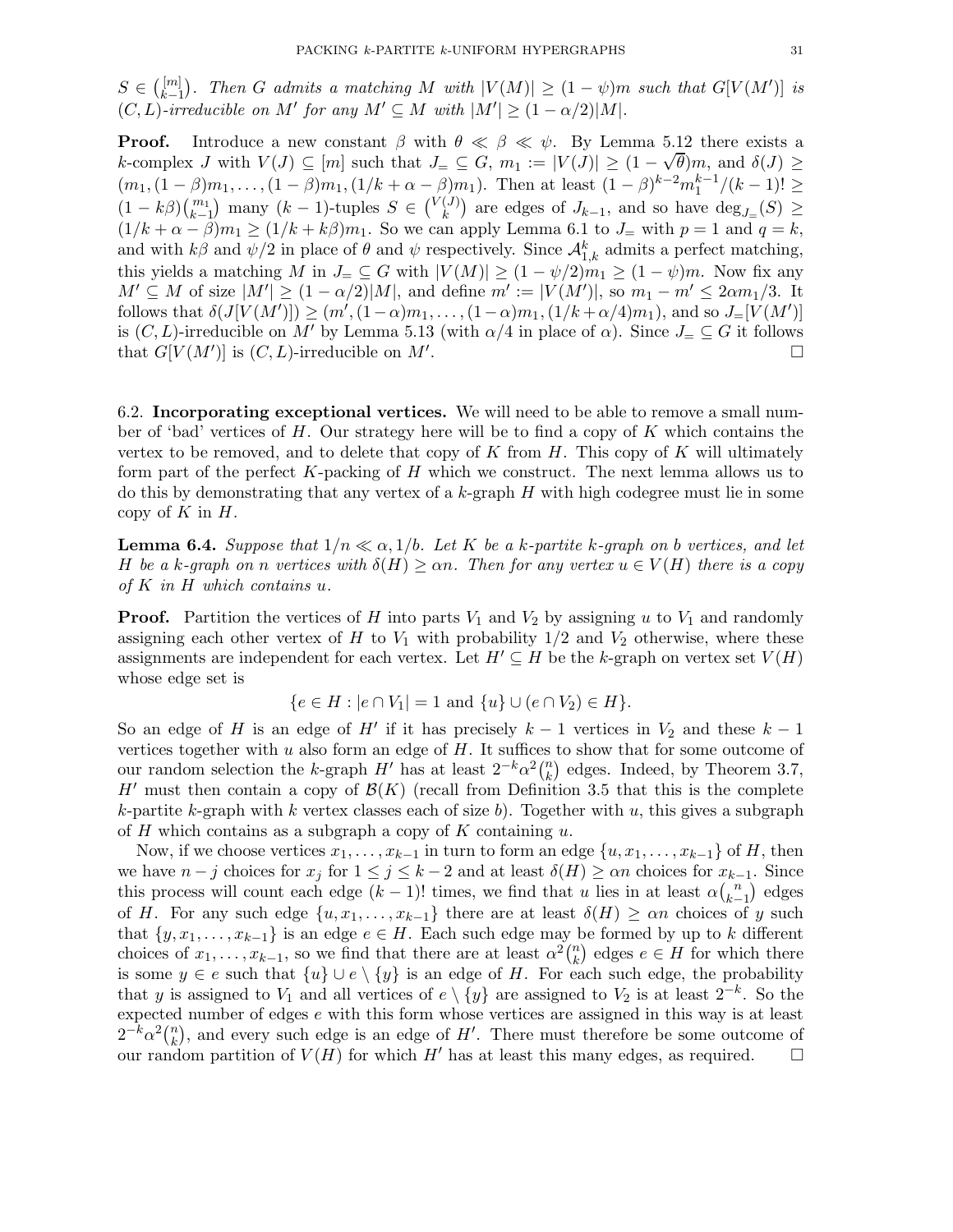6.3. Ensuring divisibility of subcluster sizes. As described in Section 4, a key step in the proof of Lemma 3.1 is to delete a  $K$ -packing in  $H$  such that, following these deletions, the size of each subcluster is divisible by  $bk \gcd(K)$  (recall that b is the order of the k-graph H). This allows us to complete the proof by finding a perfect  $K$ -packing in each of our robustly universal k-partite k-graphs  $G^i \setminus Z^i$ . In this section we prove Lemma 6.7, which states that we can indeed do this. We begin with the following lemma.

**Lemma 6.5.** Let G be a t-partite k-graph with vertex classes  $X_1, \ldots, X_t$ . Fix any integer d, and let d' be a factor of d such that d' divides  $|X_j|$  for any  $j \in [t]$ . Also fix a k-graph K on b vertices, and suppose that  $S$  is a graph on vertex set  $[t]$  such that

- (i) for any connected component C of S,  $\sum_{j\in V(C)} |X_j|$  is divisible by d, and
- (ii) for any edge  $uv \in S$  there are at least bdt<sup>2</sup> vertex-disjoint copies K' of K in G such that for each  $j \in [t]$  we have

$$
|V(K') \cap X_j| \equiv \begin{cases} -d' \mod d & \text{if } j = u \\ d' \mod d & \text{if } j = v \\ 0 \mod d & \text{otherwise} \end{cases}
$$

Then G contains an K-packing M of size at most  $dt^2$  so that d divides  $|X_j \setminus V(M)|$  for any  $j \in [t]$ .

**Proof.** We prove the lemma by repeatedly choosing an  $K$ -packing in  $G$ , deleting its vertices from  $G$ , and adding its members to  $M$  (which is initially taken to be empty). This ensures that M will indeed be an K-packing in G. After each deletion we continue to write  $X_i$  for the vertices in  $X_j$  which were not deleted, and G for the k-graph which remains (that is, the restriction of G to the undeleted vertices). We will also ensure that each deletion preserves the properties that d divides  $\sum_{j\in V(C)} |X_j|$  for any component C of S and that d' divides  $|X_j|$ for any  $j \in [t]$ .

The deletion step is as follows: suppose that there is some  $u \in [t]$  such that  $|X_u| \neq 0$ mod d, and let  $x \in [d-1]$  satisfy  $xd' \equiv |X_u| \mod d$  (this is possible since d' is a factor of d which divides  $|X_u|$ ). Let C be the component of S containing u; since d divides  $\sum_{j\in V(C)} |X_j|$ by (i) there must be some  $v \in V(C)$  such that  $v \neq u$  and  $|X_v| \neq 0 \mod d$ . Also, since C is a component of S we may choose a path P from u to v in S. Let  $u = w_0, w_1, \ldots, w_p = v$ be the vertices of P (in order), so  $p \leq t$ . Now, for each  $\ell \in [p]$ ,  $w_{\ell-1}w_{\ell}$  is an edge of S, so by (ii) we may choose x copies of K in G such that the intersection of each copy of K with the vertex class  $X_j$  has size equal to d' modulo d if  $j = w_{\ell-1}$ , equal to  $-d'$  modulo d if  $j = w_{\ell}$ , and equal to 0 modulo d otherwise. We do this so that the chosen copies of  $K$  are pairwise vertex-disjoint (we shall see shortly that we can simply choose copies of  $K$  greedily to ensure this). Delete the vertices of each chosen copy of K from  $G$  and add these copies to  $M$ . The effect of these deletions is to reduce  $|X_u|$  by  $xd'$  modulo d, to increase  $|X_v|$  by  $xd'$  modulo d, and to leave the size of each other vertex class unchanged modulo d. So we now have  $|X_u| \equiv 0$ mod d, that is, the number of vertex classes  $X_j$  with  $|X_j| \equiv 0 \mod d$  has increased by at least one.

We repeat the deletion step until  $|X_i| \equiv 0 \mod d$  for every  $j \in [t]$ ; the previous observation shows that this must occur after at most t steps. Since at each step we deleted  $px < td$  copies of K, the K-packing M obtained at termination has size less than  $dt^2$ , as required. The same argument shows that it is possible to choose copies of  $K$  as claimed, since at any point the fewer than  $dt^2$  previously-deleted copies of K can intersect fewer than  $bdt^2$  members of a family of pairwise vertex-disjoint copies of K.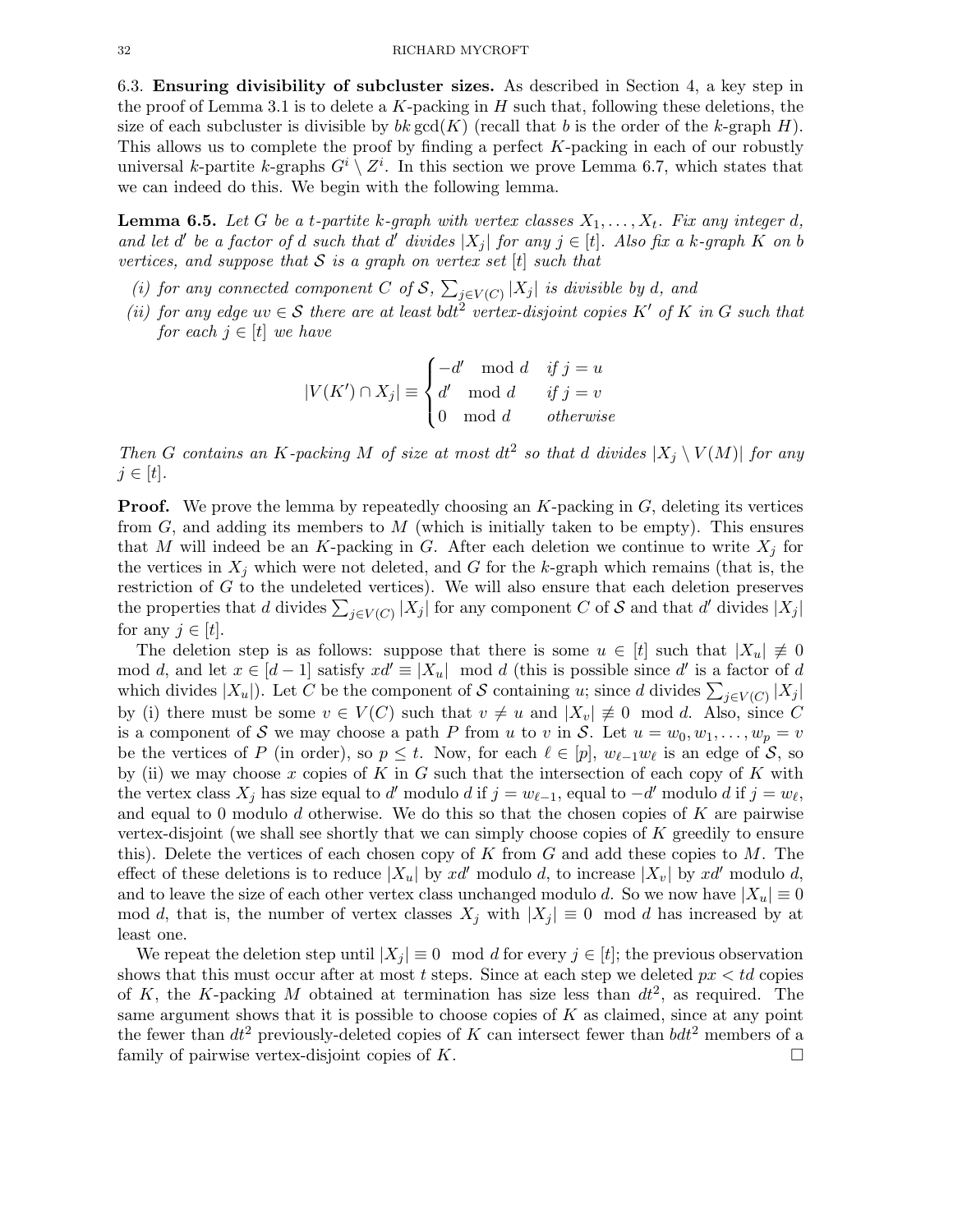If  $gcd(K) = 1$ , then Lemma 6.5 is in fact sufficient for our purposes (i.e. to delete a K-packing in  $H$  so that the number of remaining vertices in each subcluster is divisible by bk gcd(K)). Indeed, in this case we first arbitrarily delete a small number of copies of K so that bk divides the total number of remaining vertices. We then choose s large enough such that  $\mathcal{U}_s(K)$  is defined (see Definition 3.5) and so that k divides s, and apply the lemma with the adjacency graph  $\text{Adj}(\mathcal{R}'), \mathcal{U}_s(K)$ , bk and the subclusters  $V_j^i$  in place of  $\mathcal{S}, K, d$  and the sets  $X_j$  respectively, and with  $d' = 1$ . The graph  $\text{Adj}(\mathcal{R}')$  is connected since  $\mathcal{R}'$  is connected, and so has only one connected component, so condition (i) of Lemma 6.5 holds by our initial deletions, and condition (ii) Lemma 6.5 follows from Lemma 5.10 and the fact that  $\mathcal{U}_s(K)$ has one vertex class of size  $bs - 1$  and one of size  $bs + 1$ , whilst all other vertex classes have size bs. So we obtain a  $\mathcal{U}_s(K)$ -packing M in H whose deletion leaves all subclusters with size divisible by bk; since  $\mathcal{U}_s(K)$  admits a perfect K-packing this gives a K-packing as required (this argument is given in more detail in the proof of Lemma 6.7).

However, if  $gcd(K) \geq 2$  then the situation is somewhat more complicated, and we in fact make two applications of Lemma 6.5; once with  $Adj(\mathcal{R}')$  in place of S as described above, and another with  $S$  being the graph  $S'$  described in the proof outline in Section 4, whose edges indicate that the corresponding subclusters were taken from clusters which form ends of a Φ-dense and Z-sparse triple. In the latter application, condition (ii) of Lemma 6.5 follows as a consequence of Lemma 5.9. However, it is more problematic to ensure that condition (i) is satisfied, as  $\mathcal{S}'$  may have multiple connected components. The key here is that, as outlined in Section 4, S' must have fewer than p components, where p is the least prime factor of  $gcd(K)$ . That is, every prime factor of  $gcd(K)$  is strictly greater than r, the number of components of S'. The next lemma shows that this fact allows us to choose edges of  $\mathcal{R}'$  whose index vectors with respect to the partition of  $V(\mathcal{R}') = V(\mathcal{S}')$  into components of  $\mathcal{S}'$  sum to any chosen 'target vector' v. In the proof of Lemma 6.7 we use these edges of  $\mathcal{R}'$  to chose copies of K for deletion to ensure that condition (i) of Lemma 6.5 is satisfied. Note that Lemma 6.6 would not hold if d had some prime factor  $p$  equal to  $r$ , as demonstrated by the k-graph constructed in Proposition 2.2 for this value of  $p$ . So Lemma 6.6 is the point in the proof of Lemma 3.1 at which the minimum codegree condition  $\delta(H) \ge n/p + \alpha n$  is necessary (in the case  $gcd(K) > 1$ .

For this lemma we use a slightly different definition of index vector. Let  $\mathcal P$  be a partition of a set X into parts  $X_1, \ldots, X_r$ ; then for a given d and any  $S \subseteq X$  we now define the index vector  $\mathbf{i}_{\mathcal{P}}^d(S)$  of S with respect to P to be the vector in  $\mathbb{Z}_d^r$  whose j-th coordinate is  $|S \cap X_j|$ modulo d (whereas our previous definition had  $r$  in place of d). Again, we sometimes omit the subscript  $P$  and write simply  $\mathbf{i}^d(S)$  if  $P$  is clear from the context. Recall that  $\mathbf{u}_j$  denotes the jth unit vector of  $\mathbb{Z}_d^r$ , *i.e.* the vector whose jth coordinate is equal to one with all other coordinates equal to zero.

**Lemma 6.6.** Suppose that k,d and r are positive integers such that  $k \geq 3$  and every prime factor of d is strictly greater than r. Let H be a k-graph on vertex set X, and let  $\mathcal P$  partition X into parts  $X_1, \ldots, X_r$ . Also suppose that for any  $j_1, \ldots, j_{k-1} \in [r]$  there is an edge  ${u_1, \ldots, u_k} \in H$  with  $u_i \in X_{j_i}$  for every  $i \in [k-1]$ . Then for any  $\mathbf{v} = (v_1, \ldots, v_r) \in \mathbb{Z}_d^r$  such that d divides  $\sum_{i=1}^r v_i$  there exist a set S of at most  $(r+1)^2$  edges of H and integers  $a_e$  for  $e \in S$  such that  $0 \le a_e \le d-1$  for each  $e \in S$ , d divides  $\sum_{e \in S} a_e$  and, working in  $\mathbb{Z}_d^r$ , we have  $\sum_{e \in S} a_e \mathbf{i}^d(e) = \mathbf{v}$ .

Note that we do not assume that H is  $\mathcal{P}$ -partite. Also, throughout the proof of Lemma 6.6 we work within  $\mathbb{Z}_d^r$  for all vector calculations (so all equalities of vectors should be interpreted in this context).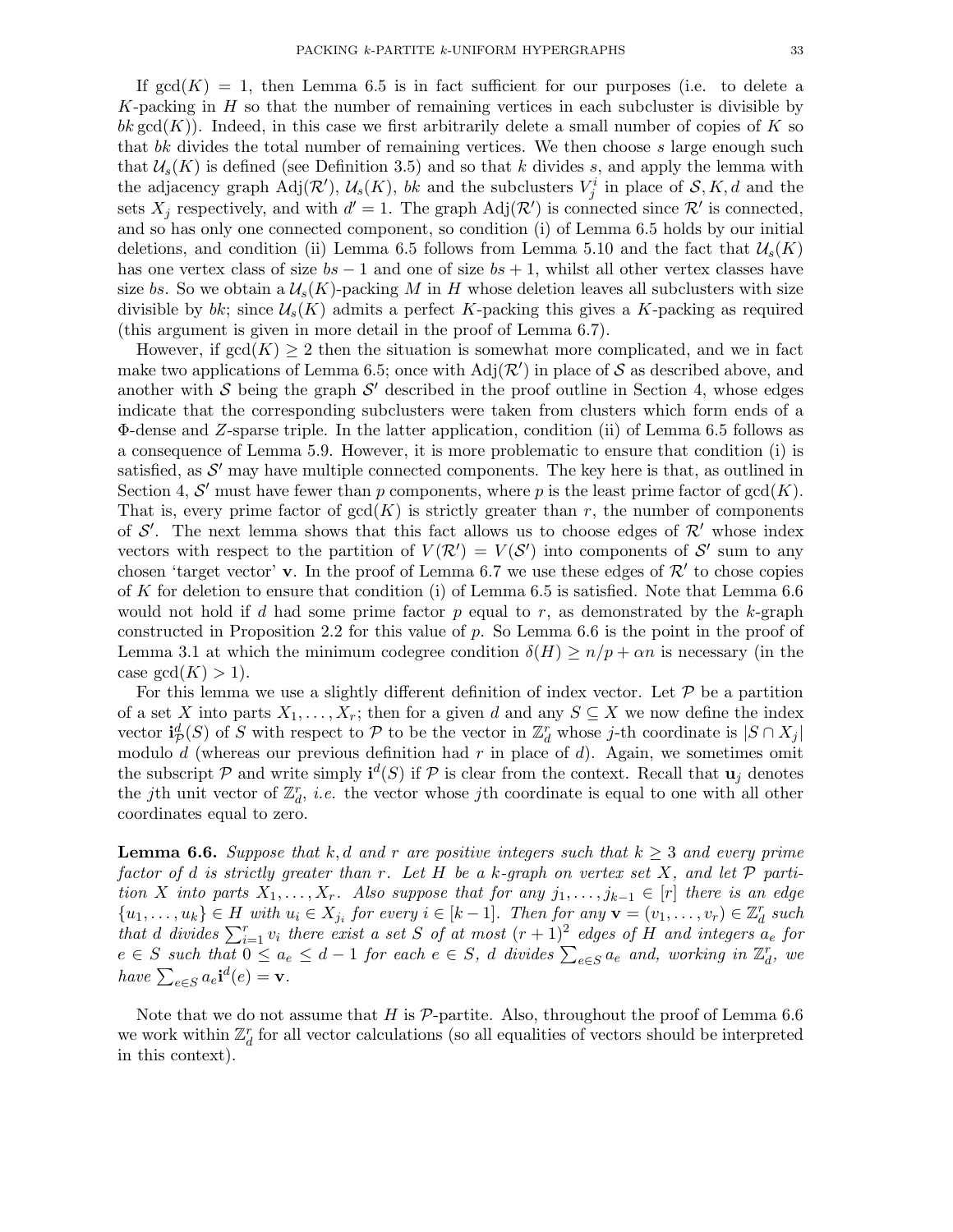**Proof.** We fix k and d, and proceed by induction on  $r$ ; for this note that the fact that every prime factor of d is strictly greater than  $r$  implies that every prime factor of d is strictly greater than r' for any  $r' \le r$ . For  $r = 1$  the lemma is trivial since we must have  $\mathbf{v} = (0)$ . So fix  $r \geq 2$ , and assume that the lemma holds with  $r-1$  in place of r.

We claim that for some distinct  $i, j \in [r]$  the vector  $\mathbf{u}_i - \mathbf{u}_j$  can be written as an integer combination of at most r members of  $\mathcal{D} := \{ \mathbf{i}^d(e) - \mathbf{i}^d(e') : e, e' \in H \}$  (that is, there are integers  $c_1, \ldots, c_p$  and vectors  $\mathbf{x}_1, \ldots, \mathbf{x}_p \in \mathcal{D}$  such that  $p \leq r$  and  $\mathbf{u}_i - \mathbf{u}_j = \sum_{i \in [p]} c_i \mathbf{x}_i$ ; we don't place any other restrictions on the integers  $c_i$ ). To see that this is true, suppose for a contradiction that the claim is false, and fix any distinct  $i, j \in [r]$ . Since  $k \geq 3$ , our assumption on H allows us to choose an edge of  $e \in H$  which has at least two vertices in  $X_i$ . Similarly we may choose an edge  $e' \in H$  such that  $\mathbf{i}^d(e') = \mathbf{i}^d(e) - 2\mathbf{u}_i + \mathbf{u}_j + \mathbf{u}_\ell$  for some  $\ell \in [r]$ . Then  $\mathbf{i}^d(e) - \mathbf{i}^d(e') = 2\mathbf{u}_i - \mathbf{u}_j - \mathbf{u}_\ell \in \mathcal{D}$ . If  $\ell = i$ , then this gives  $\mathbf{u}_i - \mathbf{u}_j \in \mathcal{D}$ , giving a contradiction (since  $\mathbf{u}_i - \mathbf{u}_j$  can then be expressed as an integer combination of a single member of D). Similarly, if  $\ell = j$ , then we obtain  $2u_i - 2u_j \in \mathcal{D}$ . Since  $r \geq 2$  we know that d is odd, so  $d' := (d+1)/2$  is an integer with  $d'(2\mathbf{u}_i - 2\mathbf{u}_j) = \mathbf{u}_i - \mathbf{u}_j$ , and so  $\mathbf{u}_i - \mathbf{u}_j$  is an integer combination of a single member of  $D$ , again giving a contradiction. So we must have  $\ell \neq i, j$ ; since i and j were arbitrary this implies that for any distinct  $i, j \in [r]$  there is some  $\ell = \ell(i, j)$  which is distinct from i and j such that  $\mathbf{x}_{i,j} := 2\mathbf{u}_i - \mathbf{u}_j - \mathbf{u}_\ell \in \mathcal{D}$ . Fix any i and write  $f(j) := \ell(i, j)$  for each  $j \neq i$ . Then for any  $j \neq i$  we can write

$$
\mathbf{x}_{i,j} - \mathbf{x}_{i,f(j)} = (2\mathbf{u}_i - \mathbf{u}_j - \mathbf{u}_{f(j)}) - (2\mathbf{u}_i - \mathbf{u}_{f(j)} - \mathbf{u}_{f(f(j))}) = \mathbf{u}_{f(f(j))} - \mathbf{u}_j.
$$

This expresses  $\mathbf{u}_j - \mathbf{u}_{f(f(j))}$  as an integer combination of  $2 \leq r$  members of  $\mathcal{D}$ , giving another contradiction unless  $f(f(j)) = j$  for any  $j \neq i$ . So we may assume that the family  $\mathcal{F}_i :=$  $\{\{j, f(j)\} : j \in [r] \setminus \{i\}\}\$ is a partition of  $[r] \setminus \{i\}$  into  $(r-1)/2$  pairs (note in particular this implies that  $r$  is odd). Then write

$$
\mathbf{y}_i := \sum_{\{j,\ell\} \in \mathcal{F}_i} \mathbf{x}_{i,j} = \sum_{\{j,\ell\} \in \mathcal{F}_i} 2\mathbf{u}_i - \mathbf{u}_j - \mathbf{u}_\ell = (r-1)\mathbf{u}_i - \sum_{j \in [r] \setminus \{i\}} \mathbf{u}_j.
$$

So  $y_i$  can be written as an integer combination of at most  $(r-1)/2$  members of D. Since r and d are coprime, we may fix integers  $\lambda, \mu$  such that  $\lambda r + \mu d = 1$ , whereupon  $\lambda (\mathbf{y}_1 - \mathbf{y}_2) =$  $\lambda r \mathbf{u}_1 - \lambda r \mathbf{u}_2 = \mathbf{u}_1 - \mathbf{u}_2$  can be written as an integer combination of at most  $r - 1$  members of D, giving a final contradiction which completes the proof of the claim.

We may therefore assume without loss of generality that  $\mathbf{u}_{r-1} - \mathbf{u}_r$  can be written as an integer combination of at most r elements of  $\mathcal{D}$ . That is, we may choose a set  $S_1$  of at most  $2r$ edges of H and integers  $m_e$  for  $e \in S_1$  such that  $\sum_{e \in S_1} m_e = 0$  and  $\sum_{e \in S_1} m_e \mathbf{i}_{\mathcal{P}}^d(e) = \mathbf{u}_{r-1} - \mathbf{u}_r$ . Let  $Y_j = X_j$  for each  $j \in [r-2]$ , and let  $Y_{r-1} = X_{r-1} \cup X_r$ . Then H is a k-graph on vertex set  $X = Y_1 \cup \cdots \cup Y_{r-1}$  such that for any  $j_1, \ldots, j_{k-1} \in [r-1]$  there is an edge  $\{u_1, \ldots, u_k\} \in H$ with  $v_i \in Y_{j_i}$  for every  $i \in [k-1]$ . Let  $\mathcal Q$  denote the partition of X into the parts  $Y_1, \ldots, Y_{r-1}$ ; then by our induction hypothesis we may choose a set  $S_2$  of at most  $r^2$  edges of H and integers  $n_e$  for  $e \in S$  such that d divides  $\sum_{e \in S_2} n_e$  and  $\sum_{e \in S_2} n_e \mathbf{i}_{\mathcal{Q}}^d(e) = (v_1, \ldots, v_{d-2}, v_{d-1} + v_d)$ . The latter equation implies that  $\sum_{e \in S_2} n_e \mathbf{i}_{\mathcal{P}}^d(e) = (v_1, \dots, v_{d-2}, y, z)$  for some y and z with  $y + z = v_{d-1} + v_d$  modulo d, and so

$$
(v_{d-1}-y)(\mathbf{u}_{r-1}-\mathbf{u}_r)+\sum_{e\in S_2}n_e\mathbf{i}_{\mathcal{P}}^d(e)=(v_1,\ldots,v_{d-2},v_{d-1},v_d)=\mathbf{v}.
$$

Let  $S := S_1 \cup S_2$  and let integers  $0 \le a_e \le d-1$  satisfy  $a_e \equiv (v_{d-1} - y)m_e + n_e \mod d$  for each  $e \in S$  (we take  $m_e = 0$  for any  $e \notin S_1$  and  $n_e = 0$  for any  $e \notin S_2$ ). Then S is a set of at most  $r^2 + 2r \le (r+1)^2$  edges of H, and the equation above shows that  $\sum_{e \in S} a_e \mathbf{i}_{\mathcal{P}}^d(e) = \mathbf{v}$ .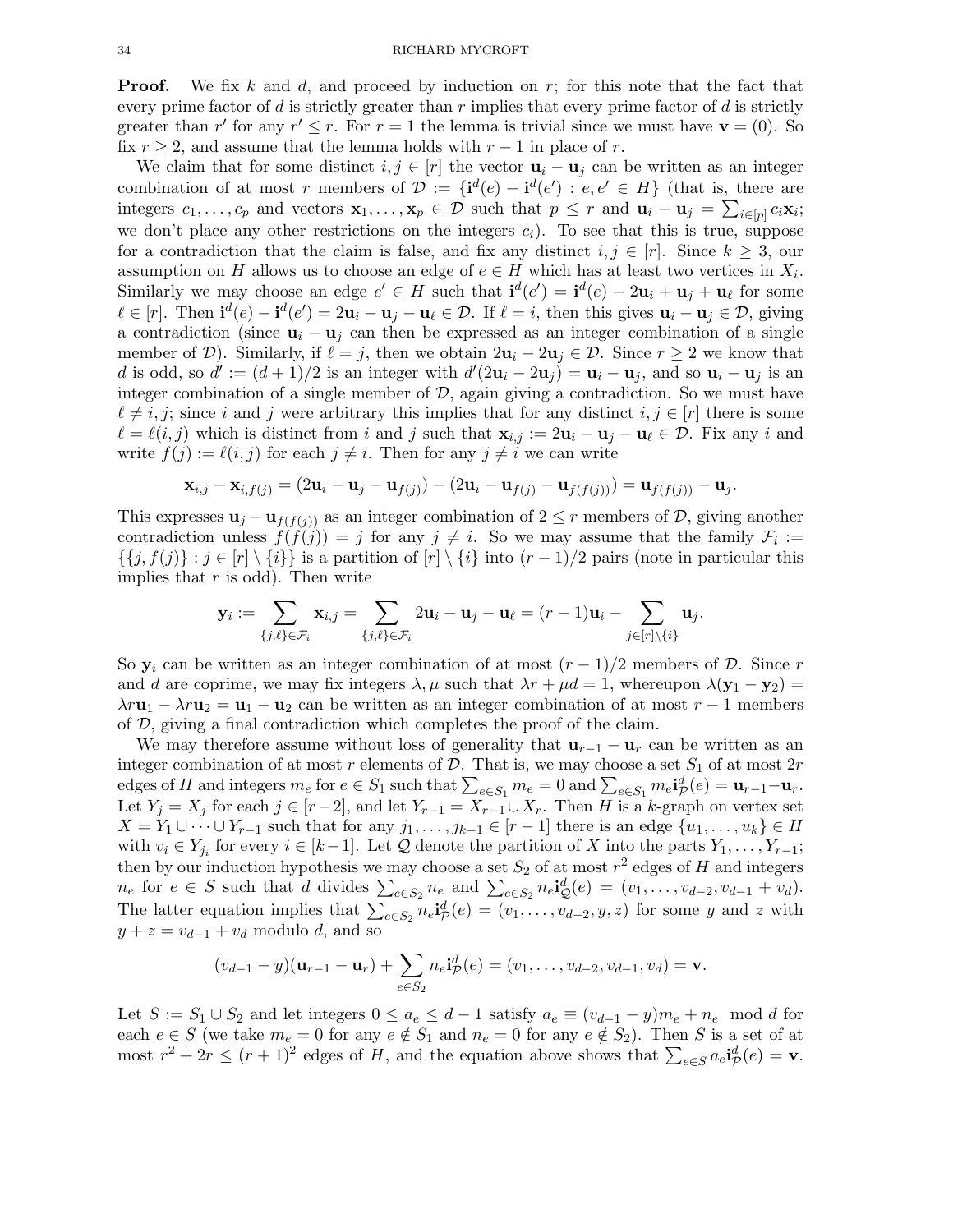Finally,

$$
\sum_{e \in S} a_e \equiv (v_{d-1} - y) \sum_{e \in S} m_e + \sum_{e \in S} n_e \equiv 0 + 0 \equiv 0 \mod d,
$$

so d divides  $\sum_{e \in S} a_e$ , as required.

Finally, we can now give the full statement and proof of Lemma 6.7, showing that we can delete a K-packing in  $H$  so that, following these deletions, all subclusters have size divisible by bk  $gcd(K)$ . We achieve this by deleting five vertex-disjoint K-packings in succession. The first deletion is simple and ensures that the total number of vertices is divisible by  $b \gcd(K)$ , whilst the second uses Lemma 6.6 to ensure that  $gcd(K)$  divides the total number of vertices in subclusters within any component of  $S$ . The third then uses Lemma 6.5 to ensure that  $gcd(K)$  divides the size of each subcluster, and the fourth (again straightforward) maintains this property whilst also ensuring that  $bk \gcd(K)$  divides the total number of vertices. Finally, our fifth deletion uses Lemma 6.5 again to ensure that bk  $gcd(K)$  divides the number of vertices within any subcluster.

**Lemma 6.7.** Suppose that  $N, s, t, b$  and k are integers such that  $1/N \ll 1/t, 1/s \ll 1/b, 1/k$ . Let K be the complete k-partite k-graph with vertex class sizes  $b_1, \ldots, b_k$ , where  $b_1 + \cdots + b_k = b$ , and suppose that  $gcd(K)$  is defined, that s is divisible by  $k gcd(K)$  and that  $b_1$  and  $gcd(K)$ are coprime. Next let G be a t-partite k-graph with vertex classes  $Y_1, \ldots, Y_t$ , and suppose that b divides  $|Y|$ , where  $Y = \bigcup_{i \in [t]} Y_i$ . Finally suppose that  $\mathcal R$  is a connected k-graph on [t], and S is a graph on [t] with r connected components  $C_1, \ldots, C_r$ , such that the following properties hold.

- (i) For any edge  $e \in \mathcal{R}$  there are more than N vertex-disjoint copies of  $\mathcal{B}(b(s+1))$  in  $G[\bigcup_{j\in e} Y_j],$
- (ii) For any edge  $uv \in S$  there is a set  $T \in \binom{[t]\setminus\{u,v\}}{k-1}$  $\setlength{\abovedisplayskip}{3pt} \setlength{\belowdisplayskip}{3pt} \setlength{\belowdisplayskip}{3pt} \setlength{\belowdisplayskip}{3pt} \setlength{\belowdisplayskip}{3pt} \setlength{\belowdisplayskip}{3pt} \setlength{\belowdisplayskip}{3pt} \setlength{\belowdisplayskip}{3pt} \setlength{\belowdisplayskip}{3pt} \setlength{\belowdisplayskip}{3pt} \setlength{\belowdisplayskip}{3pt} \setlength{\belowdisplayskip}{3pt} \setlength{\belowdisplayskip}{3pt} \setlength{\belowdisplayskip}{3pt} \setlength{\belowdisplayskip}{3pt} \setlength{\belowdisplayskip}{3pt} \setlength{\belowdisplayskip}{3pt} \setlength{\belowdisplayskip}{3pt} \setlength$ more than N vertex-disjoint copies of  $\Phi(b(s+1))$  whose end vertex classes lie in Y<sub>u</sub> and  $Y_v$  and whose central vertex classes lie in the sets  $Y_i$  for  $j \in T$ .
- (iii) If  $gcd(K) > 1$ , then r (the number of components of S) is smaller than the least prime factor of  $gcd(K)$ , and for any  $i_1, \ldots, i_{k-1} \in [r]$  there is some edge  $e = \{u_1, \ldots, u_k\}$  of  $\mathcal R$  such that  $u_j \in V(C_{i_j})$  for each  $j \in [k-1]$ .

Then G contains a K-packing M of size at most  $N/2b$  such that bk gcd(K) divides  $|Y_i \setminus V(M)|$ for every  $j \in [t]$ .

**Proof.** As in Lemma 6.5, we prove the lemma by repeatedly choosing some vertex-disjoint copies of K in G and deleting their vertices from G; as there, we continue to write  $Y_i$ , Y and G for the sets and graph obtained following these deletions. We shall verify at the end of the proof that the K-packing M formed by all the deleted copies of K has size at most  $N/2b$ , so M covers at most  $N/2$  vertices. With this in mind, we can always assume that (i) and (ii) provide at least  $N/2$  copies of  $\mathcal{B}(b(s+1))$  and  $\Phi(b(s+1))$  of the given forms.

Our first step is to delete at most  $gcd(K)$  pairwise vertex-disjoint copies of K from G so that, following these deletions, we have that  $b \gcd(K)$  divides |Y|. Since each copy of K has b vertices, and b divides  $|Y|$ , we can indeed achieve this by deleting at most  $gcd(K)$  pairwise vertex-disjoint copies of K from G; by (i) these copies can be chosen from  $G[\bigcup_{j\in e} Y_j]$  for an arbitrary edge  $e \in \mathcal{R}$ .

The next step is to delete at most  $(r + 1)^2 \gcd(K)$  copies of K from G so that  $gcd(K)$ divides  $\sum_{u\in V(C_i)} |Y_u|$  for each component  $C_i$  of S. If  $gcd(K) = 1$  then no deletions are necessary, whilst if  $gcd(K) > 1$  then we use Lemma 6.6. For each  $i \in [r]$ , write  $V_i :=$  $\bigcup_{u \in V(C_i)} Y_u$ , and define  $v_i \in \{0, \ldots, \gcd(K) - 1\}$  to be such that  $v_i b_1 \equiv |V_i| \mod \gcd(K)$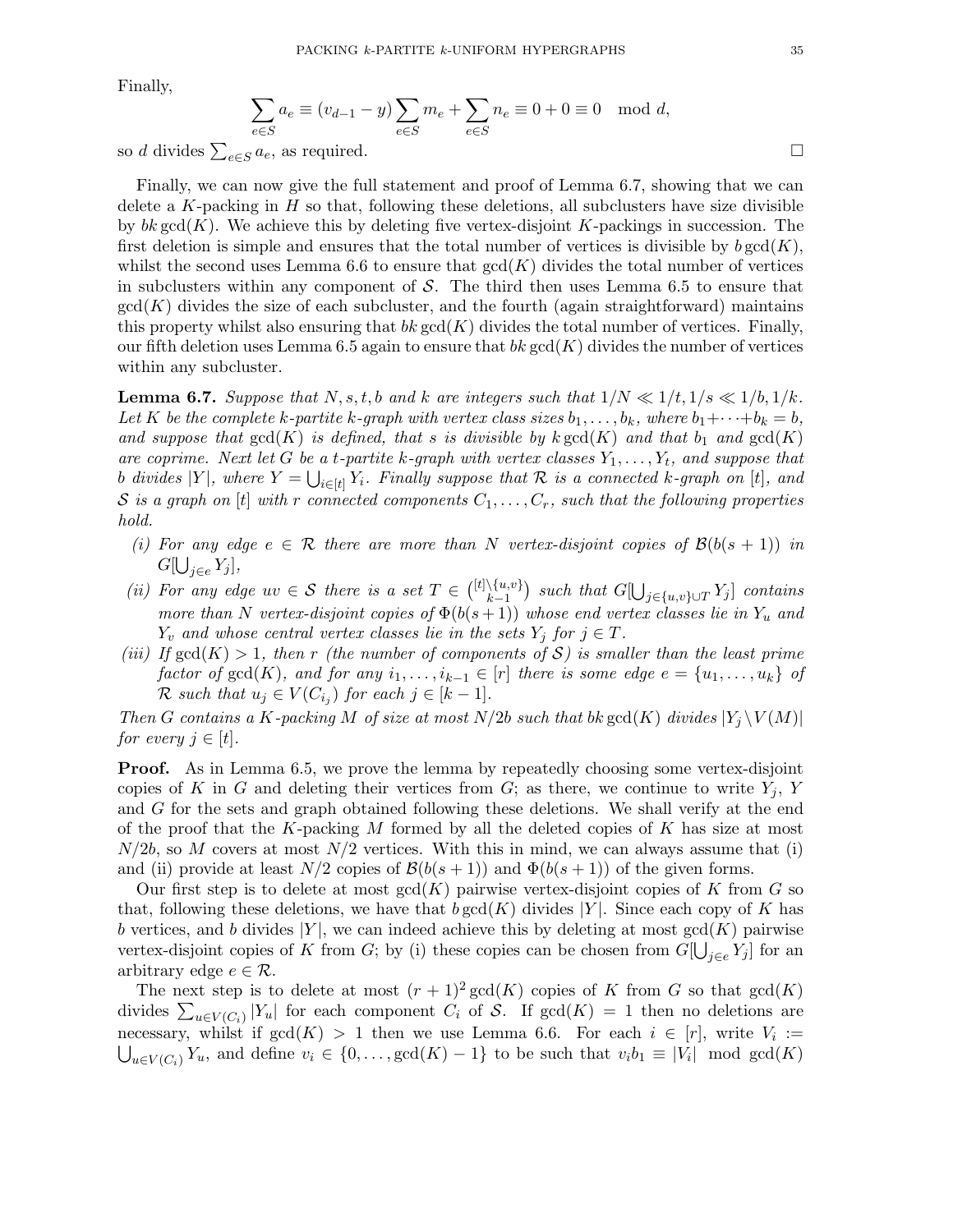(since  $gcd(K)$  and  $b_1$  are coprime a unique such  $v_i$  exists). Then since  $gcd(K)$  divides |Y|, we have  $\sum_{i\in[r]} v_i b_1 \equiv |Y| \equiv 0$  modulo  $gcd(K)$ , so  $\sum_{i\in[r]} v_i$  is divisible by  $gcd(K)$ . We may therefore apply Lemma 6.6 with  $\mathcal{R}$ ,  $gcd(K)$  and the sets  $V(C_i)$  in place of H, d and the sets  $X_i$  respectively to obtain at most  $(r + 1)^2$  edges  $e_1, \ldots, e_p \in \mathcal{R}$  and integers  $a_1, \ldots, a_p \in \mathcal{R}$  $\{0,1,\ldots,\text{gcd}(K)-1\}$  so that  $\text{gcd}(K)$  divides  $\sum_{j\in[p]}a_j$  and (working in  $\mathbb{Z}_{\text{gcd}(K)}^r$ ) we have

$$
\sum_{j\in[p]} a_j \mathbf{i}_Q^d(e_j) = (v_1,\ldots,v_r),
$$

where Q denotes the partition of [t] into parts  $V(C_i)$  for  $i \in [r]$ . For each  $j \in [p]$  by (i) we may choose  $a_j$  pairwise vertex-disjoint copies of  $\mathcal{B}(b(s+1))$  in  $G[\bigcup_{\ell \in e_j} Y_{\ell}],$  within which we can find  $a_j$  pairwise vertex-disjoint copies of K. Delete all of these copies of K from G. By definition of  $gcd(K)$ , each vertex class of K has size  $b_1$  modulo  $gcd(K)$ . Furthermore, since G is t-partite, each of the deleted copies of K has one vertex class contained in  $Y_{\ell}$  for each  $\ell \in e_j$ . So for any  $i \in [r]$ , the total number of vertices deleted from  $V_i$  is

$$
b_1 \sum_{j \in [p]} a_j |e_j \cap V(C_i)| \equiv b_1 v_i \equiv |V_i| \mod \gcd(K).
$$

So following these deletions we have that  $gcd(K)$  divides  $|V_i| = \sum_{u \in V(C_i)} |Y_u|$  for each component  $C_i$  of S. Furthermore, since in total  $\sum_{j\in [p]} a_j$  copies of K were deleted, each with b vertices, our assumption that  $gcd(K)$  divides  $\sum_{j\in [p]} a_j$  implies that the total number of vertices deleted is divisible by  $b \gcd(K)$ . So we still have that  $b \gcd(K)$  divides |Y| after these deletions.

We now delete at most  $N/3b$  further copies of K from G so that  $gcd(K)$  divides  $|Y_i|$  for every  $i \in [t]$ . For this we use Lemma 6.5 with  $\mathcal{B}(b \gcd(K))$ ,  $\gcd(K)$  and the sets  $Y_i$  in place of K, d and the sets  $X_i$  respectively, with G, S and t playing the same role here as there, and with  $d' = 1$ . Then condition (i) of Lemma 6.5 is satisfied as a consequence of our last round of deletions. Also, by (ii), for any edge  $uv \in S$  we can choose  $N/2 \ge (bk \gcd(K)) \gcd(K)t^2$ vertex-disjoint copies of  $\Phi(b(s+1))$  in G whose end vertex classes lie in  $Y_u$  and  $Y_v$ , and whose central vertex classes are each a subset of some  $Y_j$ . Within each of these copies of  $\Phi(b(s+1))$ we can find a copy of  $\mathcal{B}(b \gcd(K))$  with one vertex in  $Y_v$ ,  $b \gcd(K) - 1 \equiv -1 \mod \gcd(K)$ vertices in  $Y_u$ , and  $b \gcd(K) \equiv 0 \mod \gcd(K)$  vertices in each of the other vertex classes intersected by this copy of  $\Phi(b(s + 1))$ . So condition (ii) of Lemma 6.5 is satisfied also, and so Lemma 6.5 yields a  $\mathcal{B}(b \gcd(K))$ -packing M' in G of size at most  $gcd(K)t^2$  such that, deleting all vertices covered by M' from G, we find that  $gcd(K)$  divides  $|Y_i|$  for every  $i \in [t]$ . Then, since  $\mathcal{B}(b \gcd(K))$  has kb gcd(K) vertices, it remains the case that b gcd(K) divides |Y| following these deletions. Recall that  $\mathcal{B}(K) = \mathcal{B}(b)$ , so  $\mathcal{B}(b \gcd(K))$  admits a perfect  $\mathcal{B}(K)$ packing of size  $gcd(K)$ , whilst  $\mathcal{B}(K)$  admits a perfect K-packing of size k by Proposition 3.6. So there is a  $K$ -packing in  $G$  which covers the same vertices as  $M'$ , so we did indeed delete a K-packing of size at most  $kt^2 \gcd(K)^2 \le N/5b$  in this step.

Next we delete at most  $k \gcd(K)$  further copies of K from G so that, following these deletions, we have that bk gcd(K) divides |Y|, as well as preserving the property that  $gcd(K)$ divides  $|Y_i|$  for every  $i \in [t]$ . Since  $b \gcd(K)$  divides  $|Y|$ , we can achieve the latter property by deleting  $z \gcd(K)$  copies of K for some integer  $0 \leq z \leq k-1$ . So choose an arbitrary edge  $e \in \mathcal{R}$ , and use (i) to choose  $z \gcd(K)$  vertex-disjoint copies of K in  $G[\bigcup_{i \in e} Y_e]$ ; then for any  $j \in [t]$  the number of vertices deleted from  $Y_j$  is equal to  $z \gcd(K)b_1 \equiv 0$  modulo  $gcd(K)$ , so  $|Y_i|$  is still divisible by  $gcd(K)$  following these deletions.

Finally, we apply Lemma 6.5 again to delete a final set of at most  $N/5b$  copies of K from G so that, following these deletions,  $bk \gcd(K)$  divides  $|Y_i|$  for every  $i \in [t]$ , giving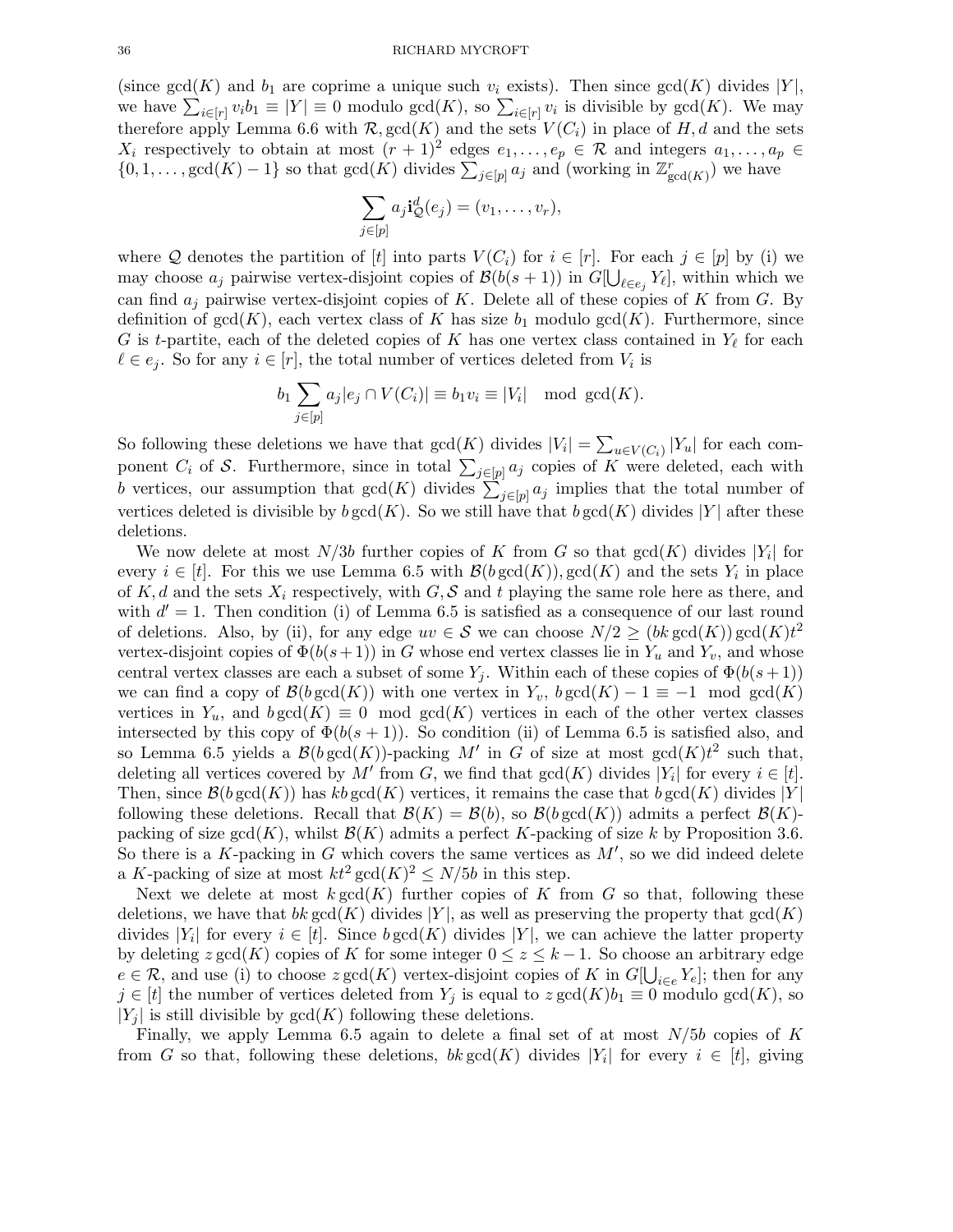the desired K-packing M. We shall use the adjacency graph  $\text{Adj}(\mathcal{R})$  in place of S; since  $\mathcal R$  is connected, Adj $(\mathcal R)$  is connected also, and so condition (i) of Lemma 6.5 holds (with bk gcd(K) in place of d) as a consequence of our last round of deletions. Furthermore, for any edge uv of Adj $(\mathcal{R})$  there is an edge  $e \in \mathcal{R}$  containing u and v. So by (i) there are at least  $N/2 > (bsk)(bk \gcd(K))t^2$  vertex-disjoint copies of  $\mathcal{B}(b(s+1))$  in  $G[\bigcup_{\ell \in e} Y_{\ell}],$  each of which contains a copy of  $\mathcal{U}_s(K)$  with  $bs - \gcd(K)$  vertices in  $Y_u$ ,  $bs + \gcd(K)$  vertices in  $Y_v$ and bs vertices in  $Y_w$  for any  $w \in e \setminus \{u, v\}$  (we can assume that  $\mathcal{U}_s(K)$  is defined since we assumed that  $1/s \ll 1/b, 1/k$ . Since  $bs \equiv 0$  modulo  $bk \gcd(K)$ , we may apply Lemma 6.5 with  $\mathcal{U}_s(K)$ ,  $\mathrm{Adj}(\mathcal{R})$ ,  $\mathrm{gcd}(K)$ ,  $bk \gcd(K)$  and the sets  $Y_j$  in place of  $K, \mathcal{S}, d', d$  and the sets  $X_j$ respectively, whereupon the requirement that  $gcd(K)$  divides  $|Y_j|$  for every  $j \in [t]$  is satisfied by our previous deletions. This gives a  $\mathcal{U}_s(K)$ -packing  $M''$  in G of size at most bk gcd $(K)t^2$ in G such that, deleting all members of  $M''$  from G, we find that  $bk \gcd(K)$  divides  $|Y_i|$  for every  $i \in [t]$ . Since  $\mathcal{U}_s(K)$  admits a perfect K-packing of size ks by Proposition 3.6, we may treat M'' as being a K-packing in G of size at most  $k^2bs\gcd(K)t^2 \le N/5b$ , as required.

To complete the proof we must show that at most  $N/2b$  copies of K were deleted in total. Indeed, we deleted at most  $gcd(K)$  copies in the first step, at most  $\sum_{j\in [p]} a_j \le (r+1)^2 gcd(K)$ copies in the second step, at most  $N/5b$  copies in the third step, at most k gcd(K) copies in the fourth step, and at most  $N/5b$  copies in the final step, that is, fewer than  $N/2b$  copies in total.

6.4. Ensuring equality of subcluster sizes. In Lemma 3.2, each vertex class of the  $k$ partite k-graph K has equal size  $b_1$ , so it is insufficient to delete a K-packing in H so that every cluster satisfies certain divisibility conditions. Instead, we must ensure that the clusters in each of our robustly universal  $k$ -partite  $k$ -graphs have equal size. In this section we prove Lemma 6.10, which gives sufficient conditions for this to be possible. The stronger minimum codegree condition on  $H$  will ensure that we can satisfy these conditions, and so apply Lemma 6.10 in the proof of Lemma 3.2 similarly as Lemma 6.7 is used in the proof of Lemma 3.1. However, the results of this section are stated in a more general form which we can also use in the proof of Theorem 1.4.

In this section we proceed under the following setup, in which the k-graphs  $G$  and  $\mathcal{R}$ , the directed graph  $S^+$ , base graph S and clusters  $U_i$  play the roles described in Section 4. A directed graph D consists of a vertex set V and a set of edges  $E$ , where each edge is an ordered pair  $(u, v)$  with  $u, v \in V$  and  $u \neq v$ . We write  $u \to v$  to mean that  $(u, v) \in E$ . The *outdegree* deg<sup>+</sup>(u) of a vertex  $u \in V$  is the number of vertices  $v \in V$  for which  $u \to v$ , and the minimum outdegree of D is  $\delta^+(D) := \min_{u \in V} \deg^+(u)$ . Finally, the base graph of D is the (undirected) graph G on V in which uv is an edge of G if either  $u \to v$  or  $v \to u$  in D.

**Setup 6.8.** Let  $\mathcal{R}$  be a k-graph with vertex set [m] which admits a perfect matching  $M_{\mathcal{R}}$ , and for any  $i \in [m]$  let  $e(i)$  denote the edge of  $M_{\mathcal{R}}$  which contains i. Let  $\mathcal{S}^+$  be a directed graph on  $[m]$ , and S be the base graph of  $S^+$ . Also let G be an m-partite k-graph with vertex classes  $U_1, \ldots, U_m$  each of size n, and let K be the k-partite k-graph whose vertex classes each have size  $b_1$ . Suppose also that for any sets  $V_\ell \subseteq U_\ell$  with  $|V_\ell| \geq n/2$  for each  $\ell \in [m]$  the following statements hold for  $V := \bigcup_{\ell \in [m]} V_{\ell}$ .

- (i) For any edge  $e \in \mathcal{R}$  there are at least N vertex-disjoint copies of K in  $G[\bigcup_{\ell \in e} V_{\ell}].$
- (ii) For any edge  $i \to j$  of  $S^+$ , there are at least N vertex-disjoint copies of  $\Phi(b_1)$  in  $G[V]$ whose end vertex classes lie in  $V_i$  and  $V_j$  and whose central vertex classes lie in the sets  $V_{\ell}$  for  $\ell \in e(i) \setminus \{i\}.$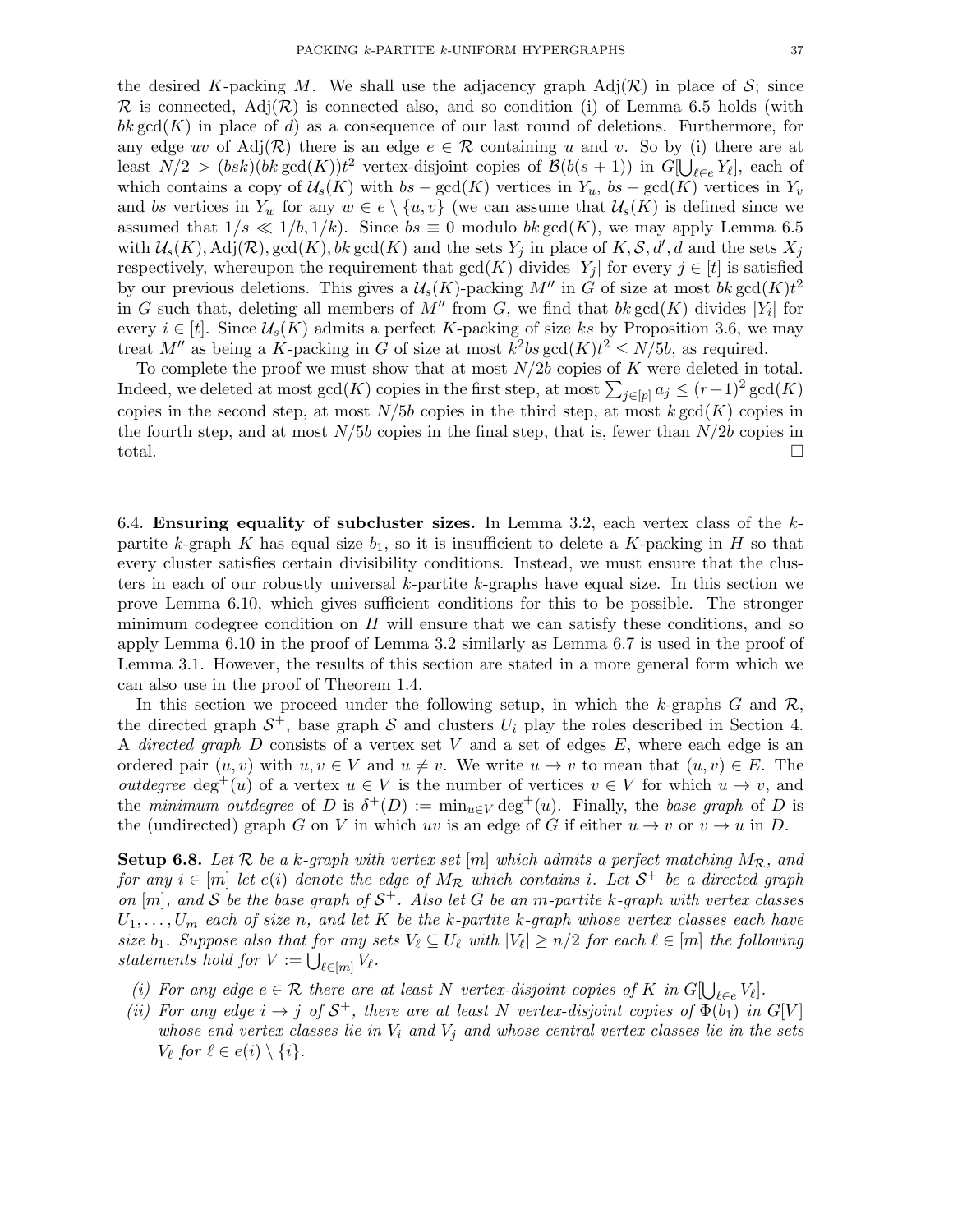Note that (ii) implies that  $e(i) \neq e(j)$  for any edge  $ij \in S$ . If  $i \to j$  is an edge of  $S^+$ , then condition (ii) allows us to choose a copy of K in G with one vertex in  $V_j$ ,  $b_1 - 1$  vertices in  $V_i$ , and  $b_1$  vertices in  $V_\ell$  for  $\ell \in e(i) \setminus \{i\}$ . Deleting this copy reduces the size of  $V_j$  by one relative to the sets  $V_{\ell}$  for  $\ell \in e(j) \setminus \{j\}$ , and increases the size of  $V_i$  by one relative to the sets  $V_{\ell}$  for  $\ell \in e(i) \setminus \{i\}$ . The next lemma states that, if  $\mathcal{R}$  is irreducible on  $M_{\mathcal{R}}$ , we can delete copies of K to achieve the same effect if  $j \to i$  is an edge of  $S^+$ . This allows us to ignore the direction of edges of  $S^+$  and consider only the base graph S when proving Lemma 6.10, which significantly simplifies the argument.

**Lemma 6.9.** Adopt Setup 6.8, and suppose additionally that R is  $(C, L)$ -irreducible on  $M_{\mathcal{R}}$ for some C and L with  $kb_1L + b_1C \leq N$ , and that we now have fixed sets  $V_{\ell}$  with  $|V_{\ell}| \geq n/2$ for each  $\ell \in [m]$ . Then for any  $i, j \in [m]$  with  $ij \in S$  there is a K-packing M in  $G[V]$  of size at most  $C + L$  such that, if we write  $M(\ell) := |V(M) \cap V_{\ell}|$  for  $\ell \in [m]$ , we have the following properties.

(i)  $M(\ell)$  is divisible by  $b_1$  for any  $\ell \in [m] \setminus \{i, j\}.$ 

(ii)  $M(i) = M(\ell) - 1$  for any  $\ell \in e(i) \setminus \{i\}.$ 

(iii)  $M(j) = M(\ell) + 1$  for any  $\ell \in e(j) \setminus \{j\}.$ 

(iv)  $M(\ell) = M(\ell')$  for any  $e \in M_{\mathcal{R}} \setminus \{e_i, e_j\}$  and any  $\ell, \ell' \in e$ .

**Proof.** Fix any  $i, j \in [m]$  with  $ij \in S$ . Then there is an edge between i and j in  $S^+$ , directed either  $i \to j$  or  $j \to i$ . Suppose first that  $i \to j$ ; then there are at least  $N \geq 1$  vertex-disjoint copies of  $\Phi(b_1)$  in  $G[V]$  whose end vertex classes lie in  $V_i$  and  $V_j$  and whose central vertex classes all lie in the sets  $V_{\ell}$  for  $\ell \in e(i) \setminus \{i\}$ . Inside any one of these copies we can find a copy of K with  $b_1 - 1$  vertices in  $V_i$ , with one vertex in  $V_j$ , and with  $b_1$  vertices in  $V_\ell$  for each  $\ell \in e(i) \setminus \{i\}$ . We can then take M to consist of this single copy of K.

So we may assume that  $j \to i$ , so there are at least N vertex-disjoint copies of  $\Phi(b_1)$  in  $G[V]$  whose end vertex classes lie in  $V_i$  and  $V_j$  and whose central vertex classes all lie in the sets  $V_{\ell}$  for  $\ell \in e(j) \setminus \{j\}$ . Also, since  $\mathcal R$  is  $(C, L)$ -irreducible on  $M_{\mathcal R}$ , we may choose  $c \leq C$  and multisets T and T' of edges of R and  $M_R$  respectively such that  $|T|, |T'| \leq L$  and such that j appears in c more edges of T than of T', i appears in c more edges of T' than of T, and any  $\ell \in [m] \setminus \{i, j\}$  appears equally often in T as in T'. For each edge  $e \in T$ , with multiplicity, choose a copy of K in  $G[\bigcup_{i\in e} V_i]$ ; since  $N \ge kb_1L$  we may do this so that these copies are all vertex-disjoint. This gives a K-packing M' in  $G[V]$  of size at most L such that  $M'(\ell)$  is divisible by  $b_1$  for any  $\ell \in [m]$ ,  $M'(i) = M'(\ell) - cb_1$  for any  $\ell \in e(i) \setminus \{i\}$ ,  $M'(j) = M'(\ell) + cb_1$ for any  $\ell \in e(j) \setminus \{j\}$ , and  $M'(\ell) = M'(\ell')$  for any  $e \in M_{\mathcal{R}} \setminus \{e_i, e_j\}$  and any  $\ell, \ell' \in e$ . Now, since M' covers at most  $Lkb_1$  vertices of  $G[V]$ , and  $N - Lkb_1 \geq cb_1 - 1$ , we may choose  $cb_1 - 1$ vertex-disjoint copies of  $\Phi(b_1)$  in  $G[V]$  which do not have any vertices in common with  $M'$ , whose end vertex classes lie in  $V_i$  and  $V_j$  and whose central vertex classes all lie in the sets  $V_{\ell}$  for  $\ell \in e(j) \setminus \{j\}$ . Each of these copies contains a copy of K with one vertex in  $V_i$ ,  $b_1 - 1$ vertices in  $V_j$ , and  $b_1$  vertices in  $V_\ell$  for each  $\ell \in e(j) \setminus \{j\}$ ; adding these copies of K to  $M'$ gives the desired K-packing M.

We can now prove the main result of this section.

**Lemma 6.10.** Adopt Setup 6.8, and assume that  $1/n, 1/m, \beta \ll \alpha, 1/C, 1/L, 1/k, 1/b_1$ , and also that  $N \geq kb_1L+b_1C$  and  $2n/3 \leq n' \leq n$ . Let subsets  $Y_j \subseteq U_j$  satisfy  $(1-\beta)n' \leq |Y_j| \leq n'$ for each  $j \in [m]$ , and suppose that  $b_1$  divides  $|Y|$ , where  $Y := \bigcup_{j \in [m]} Y_j$ . Also let  $X_1, \ldots, X_s$ be sets which partition [m] such that

(i) For any  $T \subseteq [m]$  with  $|T| \le \alpha m$ , any  $i \in [s]$  and any  $x, y \in X_i \setminus T$ , there is a path from x to y in  $\mathcal{S}[[m] \setminus T]$  of length at most L.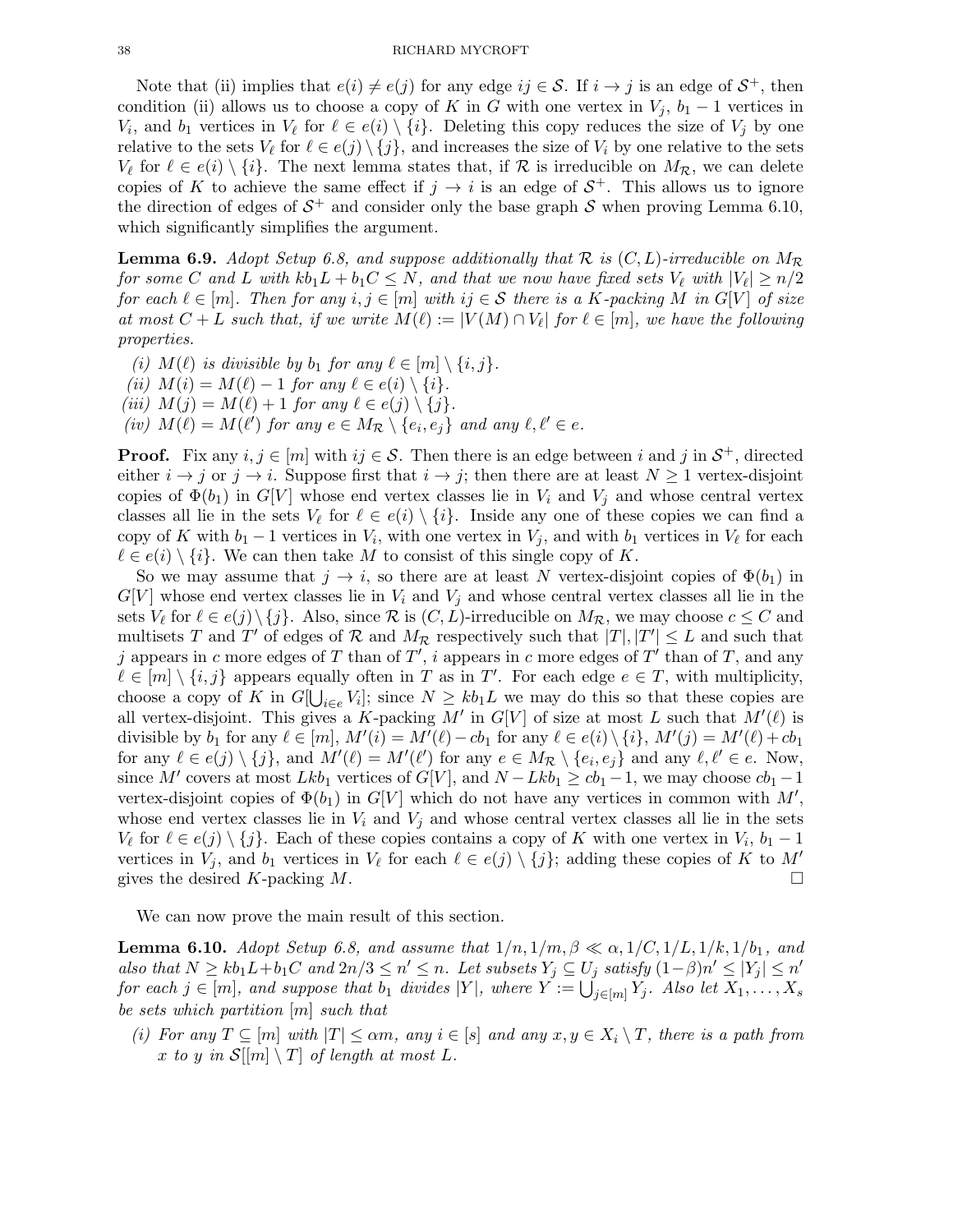- (ii) For any submatching  $M'_{\mathcal{R}} \subseteq M_{\mathcal{R}}$  of size  $|M'_{\mathcal{R}}| \geq (1 \alpha/2)|M_{\mathcal{R}}|$  the subgraph  $\mathcal{R}[V(M'_{\mathcal{R}})]$ is  $(C, L)$ -irreducible on  $M'_{\mathcal{R}}$ .
- (iii) The average size  $Q_i := \sum_{j \in X_i} |Y_j|/|X_i|$  of sets  $Y_j$  corresponding to vertices of  $X_i$  is the same for every  $i \in [s]$ , and this common average size  $Q := Q_1 = \cdots = Q_s$  is an integer which is divisible by  $b_1$ .

Then there is a K-packing M in  $G[Y]$  such that

(a) for any edge  $e \in M_{\mathcal{R}}$  the sets  $Y_i \setminus V(M)$  for  $j \in e$  have equal size, and furthermore,

(b) this common size is a multiple of  $b_1$ .

**Proof.** For each  $j \in [m]$  let  $n_j := |Y_j| - Q$ , that is, the difference between the size of  $Y_j$  and the average size of the sets  $Y_{\ell}$ . So  $n_j$  is an integer with  $|n_j| \leq \beta n' \leq \beta n$  for any  $j \in [m]$ , and for any  $i \in [s]$  we have  $\sum_{j \in X_i} n_j = 0$  by (iii). Construct a multiset of pairs  $\Gamma$  iteratively as follows. Initially take  $\Gamma$  to be empty. If  $n_j = 0$  for every  $j \in [m]$ , then terminate. Otherwise, since  $\sum_{j\in X_i} n_j = 0$  for every  $i \in [s]$ , there must be  $i \in [s]$  and  $j, j' \in X_i$  such that  $n_j < 0$  and  $n_{j'} > 0$ . Add  $(j, j')$  to  $\Gamma$ , increment  $n_j$  by one and decrement  $n_{j'}$  by one, and repeat. Since  $|n_j| \leq \beta n$  for each  $j \in [m]$ , we must terminate after at most  $\beta nm$  steps. At this point, we have  $|\Gamma| \leq \beta nm$ , and, writing  $s_j$  for the number of times j appears as the first coordinate of a member of Γ, and  $t_j$  for the number of times j appears as the second coordinate of a member of  $\Gamma$ , we have

$$
|Y_j| = Q - s_j + t_j
$$

for every  $j \in [m]$ . Furthermore, note that, returning to the original values of  $n_j$ , we have  $s_i, t_j \leq |n_j| \leq \beta n$  for any  $j \in [m]$ .

Arbitrarily order the pairs of  $\Gamma$ , and take M initially to be empty; we now add at most  $L(C + L)$  copies of K to M, and delete the vertices covered from G, for each member of  $\Gamma$  in turn. So suppose that we are considering the zth pair in Γ, say  $(j, j')$ . So  $z \leq \beta nm$ . Prior to this we have added at most  $L(C+L)(z-1)$  copies of K to M, so at most  $kb_1L(C+L)\beta nm$ vertices have been deleted. For each  $\ell \in [m]$  let  $Y'_{\ell}$  consist of the so far undeleted vertices of  $Y_{\ell}$ ; we assume for now that  $Y'_{\ell} \geq (1 - 7\alpha)n' \geq n/2$ , and will justify this assumption later. Also, let  $M'_{\mathcal{R}}$  be the submatching of  $M_{\mathcal{R}}$  consisting of  $e(i)$ ,  $e(j)$ , and every  $e \in M_{\mathcal{R}}$  other than  $e(j)$  and  $e(j')$  for which at most an vertices of  $\bigcup_{z \in e} Y_z$  have previously been deleted, and let  $T = [m] \setminus V(M'_{\mathcal{R}})$  and  $Y' = \bigcup_{\ell \in V(M'_{\mathcal{R}})} Y'_{\ell}$ . Then  $(\alpha n)(|T|/k) \leq k b_1 L(C+L)\beta nm$ , so we find that  $|T| \le \alpha m$ . So  $\mathcal{R}(V(M'_{\mathcal{R}}))$  is  $(C, L)$ -irreducible on  $M_{\mathcal{R}}$  by (ii), whilst by (i) we may choose a path  $j = v_0, \ldots, v_p = j'$  from j to j' in  $\mathcal{S}[[m] \setminus T]$  of length  $p \leq L$  (since  $j, j' \in X_i$  for some i by construction of Γ). Now, for each  $x \in [p]$  in turn, apply Proposition 6.9 to choose a K-packing  $M'_x$  in  $G[Y']$  of size at most  $C+L$  which satisfies the conclusions of Proposition 6.9 with  $v_{x-1}$  and  $v_x$  in place of i and j, delete the vertices of  $M'_x$  from the sets  $Y_\ell$ , and add the members of  $M'_x$  to M. Having done this for every  $x \in [p]$ , the net effect is that there are integers  $n_z(e) \leq p(C+L)$  for  $e \in M_{\mathcal{R}}$  with the following property. For any  $e \in M_{\mathcal{R}}$ , precisely  $b_1 n_z(e)$  vertices were deleted from  $Y'_\ell$  for every  $\ell \in e$ , except for two cases:  $b_1 n_z(e(j)) - 1$ vertices were deleted from  $Y'_j$ , whilst  $b_1 n_z(e(j')) + 1$  vertices were deleted from  $Y'_{j'}$ . At this point we proceed to consider the  $(z + 1)$ th pair in Γ, and continue in this manner.

After we have completed this process for every pair in Γ, we find that for any  $j \in [m]$  the total number of vertices that were deleted from the set  $Y_j$  is equal to  $t_j - s_j + b_1 \sum_{z \leq |\Gamma|} n_z(e(j))$ . Combining this with (1) we obtain

$$
|Y_j \setminus V(M)| = Q - b_1 \sum_{z \leq |\Gamma|} n_z(e(j)).
$$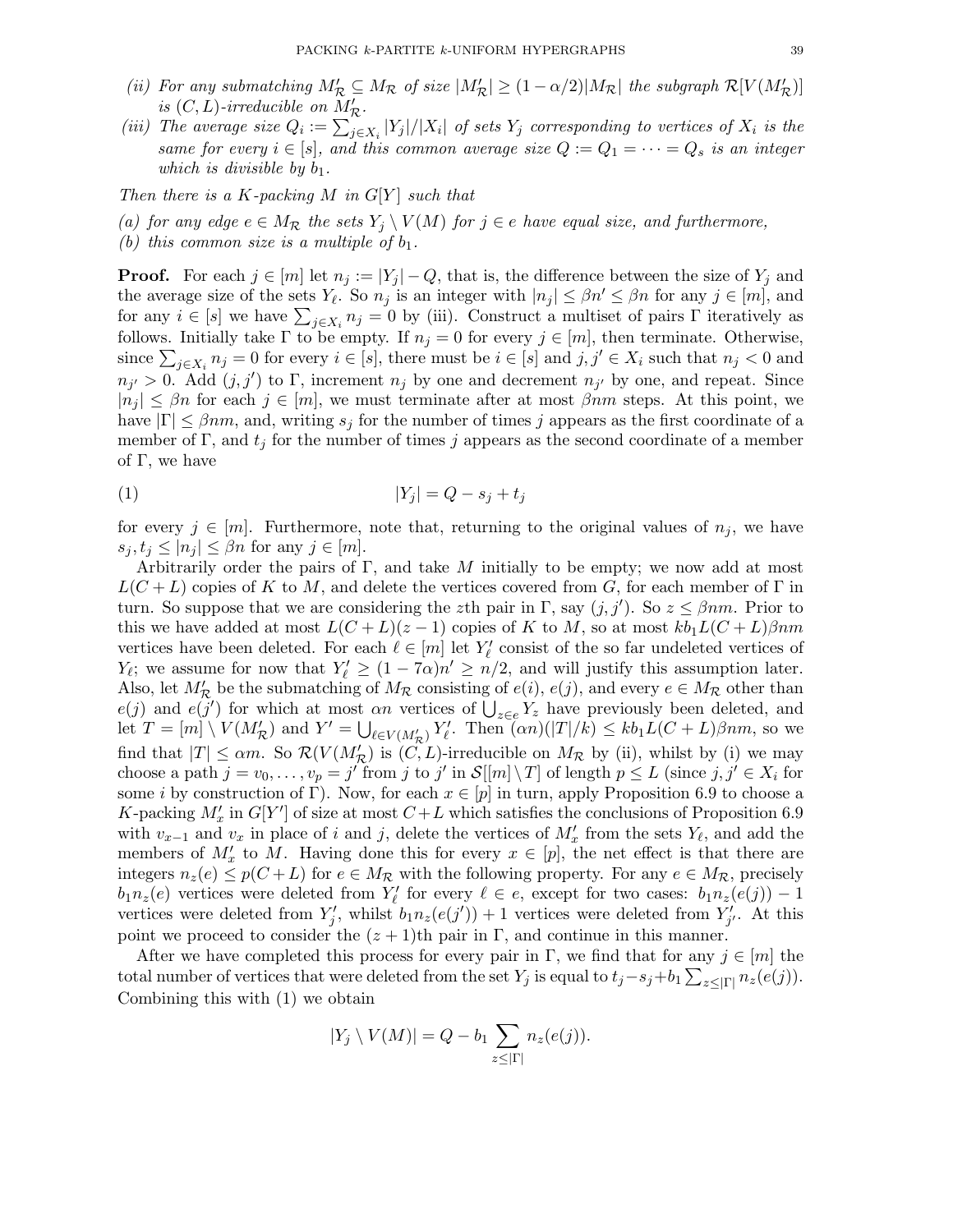Properties (a) and (b) follow, since for any  $e \in M_{\mathcal{R}}$  and  $j \in e$  we have  $e(j) = e$ , and we assumed in (iii) that  $Q$  is divisible by  $b_1$ . So it remains only to justify our assumption that at any point we had  $|Y'_{\ell}| \ge (1 - 7\alpha)n'$  for any  $\ell \in [m]$ . For this, fix any  $\ell \in [m]$ , and consider the number of vertices deleted from  $Y_{\ell}$  over the course of the procedure. If more than  $\alpha n$ vertices of  $Y_{\ell}$  were deleted in total, then for some z the number of deleted vertices of  $Y_{\ell}$  first exceeded  $\alpha n$  when considering the zth pair of Γ. Whilst considering this pair we deleted at most  $L(C+L)$  copies of K, and so at the end of this step the number of vertices deleted from  $Y_{\ell}$  was at most  $\alpha n + k b_1 L(C + L) \leq 2\alpha n$ . For all subsequent steps the edge  $e(\ell)$  was excluded from  $M'_{\mathcal{R}}$ , and so vertices were only deleted from  $Y_{\ell}$  when considering pairs  $(j, j')$  for which  $j \in e(\ell)$  or  $j' \in e(\ell)$ . The number of such pairs is at most  $\sum_{j \in e(\ell)} s_j + t_j \leq 2k\beta n$ , and so at most a further  $(kb_1L(C+L))(2k\beta n) \leq \alpha n$  vertices were deleted from  $Y_{\ell}$ , giving a total of at most  $3\alpha n \leq 6\alpha n'$  vertices deleted from  $Y_{\ell}$  over the entire course of the procedure. Since initially we had  $(1 - \beta)n' \leq |Y_{\ell}|$ , this justifies our earlier assumption that  $|Y_{\ell}'| \geq (1 - 7\alpha)n'$ .  $\Box$ 

6.5. Packing complete k-partite k-graphs. The proof of Lemmas 3.1 and 3.2 will conclude by finding a perfect K-packing within the 'top layer'  $J_{\pm}$  of a D-universal k-partite k-complex J. Provided  $D$  is sufficiently large, such a packing exists if the complete k-partite  $k$ -graph G on the same vertex classes contains a perfect K-packing. In this section we give sufficient conditions to ensure that this is the case.

For Lemma 3.2, K is a complete k-partite k-graph on vertex classes of equal size. In this case it is elementary to determine whether a complete  $k$ -partite  $k$ -graph  $G$  contains a perfect K-packing.

**Fact 6.11.** Let K be the complete k-partite k-graph with vertex classes each of size  $b_1$ , and let G be the complete k-partite k-graph with vertex classes  $V_1, \ldots, V_k$ . Then G contains a perfect K-packing if and only if  $|V_1| = \cdots = |V_k|$  and  $b_1$  divides  $|V_1|$ .

However, for Lemma 3.1 things are more complicated. The next lemma gives sufficient conditions which ensure that a complete k-partite k-graph  $G$  contains a perfect  $K$ -packing when K is a complete k-partite k-graph as in Lemma 3.1. Recall for this the definitions of  $\mathcal{B}(K)$  and  $\mathcal{U}_s(K)$  (Definition 3.5).

**Lemma 6.12.** Suppose that  $1/n \ll \beta \ll 1/b, 1/k$ . Let K be the complete k-partite k-graph with vertex classes of size  $b_1, \ldots, b_k$ , where  $b_1 + \cdots + b_k = b$  and the  $b_i$  are not all equal. Also let G be a complete k-partite k-graph with vertex classes  $V_1, \ldots, V_k$ , where  $V := V_1 \cup \cdots \cup V_k$ has size n. Suppose that

(i) bk gcd(K) divides | $V_i$ | for each  $i \in [k]$ , and (ii)  $|V_i| \ge n/k - \beta n$  for every  $j \in [k]$ .

Then G contains a perfect K-packing.

**Proof.** Introduce an integer s with  $\beta \ll 1/s \ll 1/b, 1/k$ . Then we may assume that  $\mathcal{U}_s(K)$ is defined and so contains a perfect K-packing by Proposition 3.6; the same is true of  $\mathcal{B}(K)$ . Also note that (i) implies that  $bk \gcd(K)$  divides n. For each  $i \in [k-1]$  define

(2) 
$$
d_i := \frac{|V_i| - n/k}{\gcd(K)} + d_{i-1},
$$

with  $d_0$  taken to be zero; then each  $d_i$  must be an integer by (i). So by (ii) we have  $|d_i| \leq$  $k\beta n+|d_{i-1}|$ , which implies that  $\sum_{i\in[k-1]}|d_i|\leq k^3\beta n$ . Now, for each  $i\in[k-1]$ , if  $d_i$  is positive then delete  $d_i$  copies of  $\mathcal{U}_s(K)$  from G, each with  $bs + \gcd(K)$  vertices in  $V_i$ ,  $bs - \gcd(K)$ vertices in  $V_{i+1}$  and bs vertices in each other vertex class. On the other hand, if  $d_i$  is negative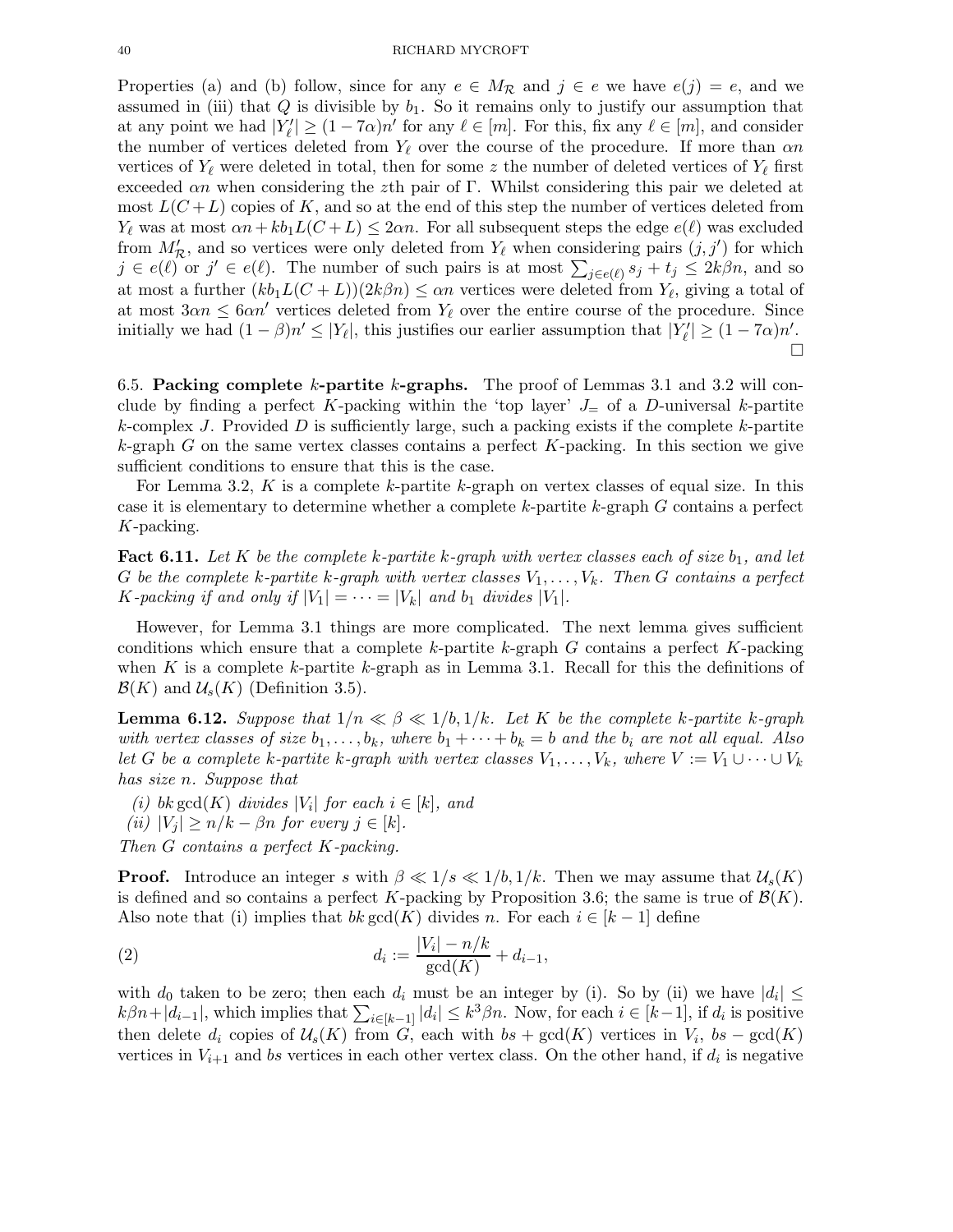then delete  $d_i$  copies of  $\mathcal{U}_s(K)$  from G each with  $bs - \gcd(K)$  vertices in  $V_i$ ,  $bs + \gcd(K)$ vertices in  $V_{i+1}$  and bs vertices in each other vertex class. We also insist that all of these copies of  $\mathcal{U}_s(K)$  are pairwise vertex-disjoint; this is not a problem since the total number of copies of  $\mathcal{U}_s(K)$  deleted is  $N := \sum_{i \in [k-1]} |d_i| \leq k^3 \beta n$ , and so the total number of vertices deleted is

$$
kbsN \leq bsk^4\beta n \leq n/k - \beta n \leq \min_{i \in [k]} |V_i|.
$$

For each  $i \in [k]$  let  $X_i$  consist of the undeleted vertices of  $V_i$ , and let  $X := X_1 \cup \cdots \cup X_k$ . Then by (2) we obtain

$$
|X_i| = |V_i| - b s N - (d_i - d_{i-1}) \gcd(K) = n/k - b s N.
$$

We conclude that  $|X_1| = \cdots = |X_k|$  and that b divides  $|X_1|$ . So  $G[X]$  contains a perfect  $\mathcal{B}(K)$ -packing by Fact 6.11; combined with the previously deleted copies of  $\mathcal{U}_s(K)$  this gives a perfect  $\{\mathcal{B}(K), \mathcal{U}_s(K)\}$ -packing of G. Propositions 3.4 and 3.6 then imply that G contains a perfect K-packing. a perfect K-packing.

Unfortunately, Lemma 6.12 is not strong enough for our purposes. Indeed, it requires that the vertex classes of  $G$  all have approximately equal size, whilst we wish to find a perfect K-packing within a 'lopsided' complete k-partite k-graph  $G$ . For this we use the following corollary, which shows that we can indeed do this provided that  $\sigma(G) > \sigma(K) + o(1)$ , that is, if G is 'less lopsided' than K (it is not hard to see that if G and K are complete  $k$ partite k-graphs and  $\sigma(G) < \sigma(K)$  then there can be no perfect K-packing in G). Recall for this corollary the definition of  $\mathcal{L}(K)$  (Definition 3.5); in particular,  $\mathcal{L}(K)$  has  $(k-1)!b$ vertices in total, with one vertex class of size  $(k-1)!b\sigma(K)$  and  $k-1$  vertex classes of size  $(k-2)!b(1-\sigma(K)).$ 

**Corollary 6.13.** Suppose that  $1/n \ll \beta \ll \alpha, 1/b, 1/k$ . Let K be the complete k-partite k-graph with vertex classes of size  $b_1, \ldots, b_k$ , where  $b_1 + \cdots + b_k = b$  and the  $b_i$  are not all equal. Also let G be a complete k-partite k-graph with vertex classes  $V_1, \ldots, V_k$ , where  $|V_1| \leq |V_2|, \ldots, |V_k|$  and  $V := V_1 \cup \cdots \cup V_k$  has size n. Suppose that

(i)  $\sigma(G) \geq \sigma(K) + \alpha$ ,  $(iii)$   $||V_i| - |V_j|| \leq \beta n$  for every  $i, j \in \{2, \ldots, k\}$ , and (iii) bk gcd(K) divides | $V_i$ | for any  $i \in [k]$ .

Then G contains a perfect K-packing.

**Proof.** Let  $d := \text{gcd}(K)$ ,  $\phi := \sigma(G)$  and  $\sigma := \sigma(K)$ , so  $|V_1| = \phi n$  and by (ii) we have  $|V_j| \ge (1 - \phi)n/(k - 1) - \beta n$  for any  $2 \le j \le k$ . Without loss of generality we may assume that  $b_1 \leq b_2, \ldots, b_k$ . Define  $x := \frac{\phi - \sigma}{1/k - \sigma}$  $\frac{\varphi-\sigma}{1/k-\sigma}$ , so  $\alpha \leq x \leq 1$  by (i). Then

(3) 
$$
\phi = \frac{x}{k} + \sigma(1-x).
$$

Define  $N := |(1-x)n/k!bd|$ , and choose and delete a set of kdN pairwise vertex-disjoint copies of  $\mathcal{L}(K)$  in G, such that the smallest vertex class of each copy is contained in  $V_1$ . These copies thus cover  $k!b\sigma Nd$  vertices of  $V_1$  and  $(k-2)!b(1-\sigma)kdN$  vertices of  $V_i$  for each  $2 \leq i \leq k$ ; in particular, the number of vertices covered in any vertex class  $V_j$  is divisible by *kbd.* For each  $i \in [k]$  let  $X_i$  consist of the undeleted vertices of  $V_i$ , and let  $X := X_1 \cup \cdots \cup X_k$ .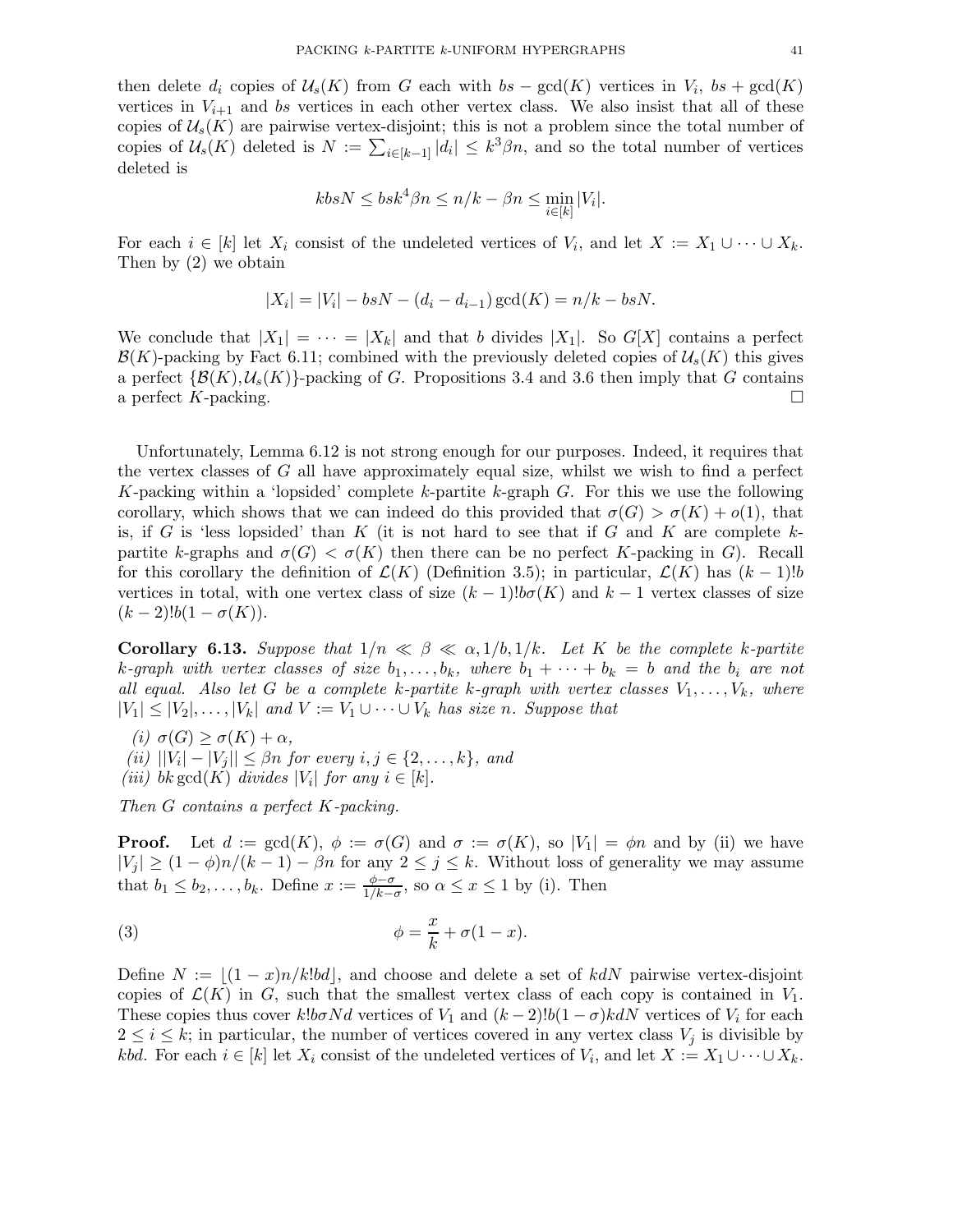So  $|X_i|$  is divisible by *kbd* for any  $i \in [k]$  by (iii). Also, by choice of N we have

$$
xn \le |X| = n - k!bdN \le xn + k!bd,
$$
  
\n
$$
|X_1| = |V_1| - k!bdN \ge \phi n - (1 - x)\sigma n = xn/k, \text{ and}
$$
  
\n
$$
|X_j| = |V_j| - (k-2)!b(1-\sigma)k dN \ge \frac{(1-\phi)n}{k-1} - \beta n - \frac{(1-x)(1-\sigma)n}{k-1} = \frac{xn}{k} - \beta n,
$$

for any  $2 \leq j \leq k$ , where the final equality in each of the last two lines holds by (3). Together these inequalities imply that  $|X_i| \geq |X|/k - 2\beta n$  for each  $j \in [k]$ . Furthermore, together with  $x \ge \alpha$  the first inequality shows that we may assume that  $1/|X| \ll 2\beta \ll 1/b, 1/k$ . So  $G[X]$  meets the conditions of Lemma 6.12, and so contains a perfect K-packing. Added to the deleted copies of  $\mathcal{L}(K)$  this gives a perfect  $\{K,\mathcal{L}(K)\}$ -packing of G; by Propositions 3.4 and 3.6 it follows that G has a perfect K-packing. and 3.6 it follows that  $G$  has a perfect  $K$ -packing.

#### 7. Proofs

We have now established all of the preliminary results and definitions we need for the proofs of Lemma 3.1 and Lemma 3.2, for which we proceed as outlined in Section 4.

#### 7.1. Proof of Lemma 3.1. Recall the statement of Lemma 3.1.

**Lemma 3.1.** Let  $K$  be the complete k-partite k-graph whose vertex classes have sizes  $b_1, \ldots, b_k$ , where these sizes are not all equal, and suppose that  $gcd(K)$  and  $b_1$  are coprime. Then for any  $\alpha > 0$  there exists  $n_0 = n_0(K, \alpha)$  such that the following statement holds. Let H be a k-graph on  $n \geq n_0$  vertices such that

- (a)  $b := b_1 + \cdots + b_k$  divides n,
- (b)  $\delta(H) \geq \sigma(K)n + \alpha n$ , and
- (c) if  $gcd(K) > 1$ , then  $\delta(H) \ge n/p^* + \alpha n$ , where  $p^*$  is the smallest prime factor of  $gcd(K)$ .

Then H contains a perfect K-packing.

**Proof.** If  $gcd(K) = 1$ , define  $p^* := b$ ; this is merely for notational convenience in handling the cases  $gcd(K) = 1$  and  $gcd(K) > 1$  simultaneously. Since  $\sigma(K) \geq 1/b$  we may then assume that  $\delta(H) \ge n/p^* + \alpha n$  in all cases. Furthermore, in any case we must have  $p^* \le b$ . Introduce new constants with

$$
\label{eq:ineq:1/2} \begin{split} 1/n \ll 1/N \ll \varepsilon \ll d^* \ll 1/a \ll \xi, 1/r \ll \nu \ll \mu \\ \ll c, \eta \ll \theta \ll \psi \ll \beta \ll 1/q \ll \alpha \ll 1/s, 1/D \ll 1/b, 1/k, \end{split}
$$

and such that s is divisible by  $k \gcd(K)$ , and choose an integer p such that

$$
\sigma(K) + \alpha/3 \le p/q \le \sigma(K) + \alpha/2.
$$

Note that our constant hierarchy assumes that  $\alpha$  is sufficiently smaller that  $1/s, 1/D, 1/b, 1/k$ ; this is not a problem since each property involving  $\alpha$  in the statement of Lemma 3.1 is monotone. Using this and the fact that the vertex class sizes  $b_1, \ldots, b_k$  are not all equal, we may assume that  $\sigma(K) \leq 1/k - \alpha/2$ , so  $pk \leq q$ . Finally, we may also assume that a!r divides n. Indeed, by Theorem 3.7 we may greedily delete a K-packing in  $H$  of size up to alr so that the number of vertices remaining in  $H$  is divisible by  $a!r$ , following which the subgraph induced by the remaining vertices of  $H$  satisfies the conditions of the lemma (with weaker constants). So to prove the lemma it is sufficient to consider only the case where  $a!r$  divides n. We assume this, so in fact no vertices were deleted.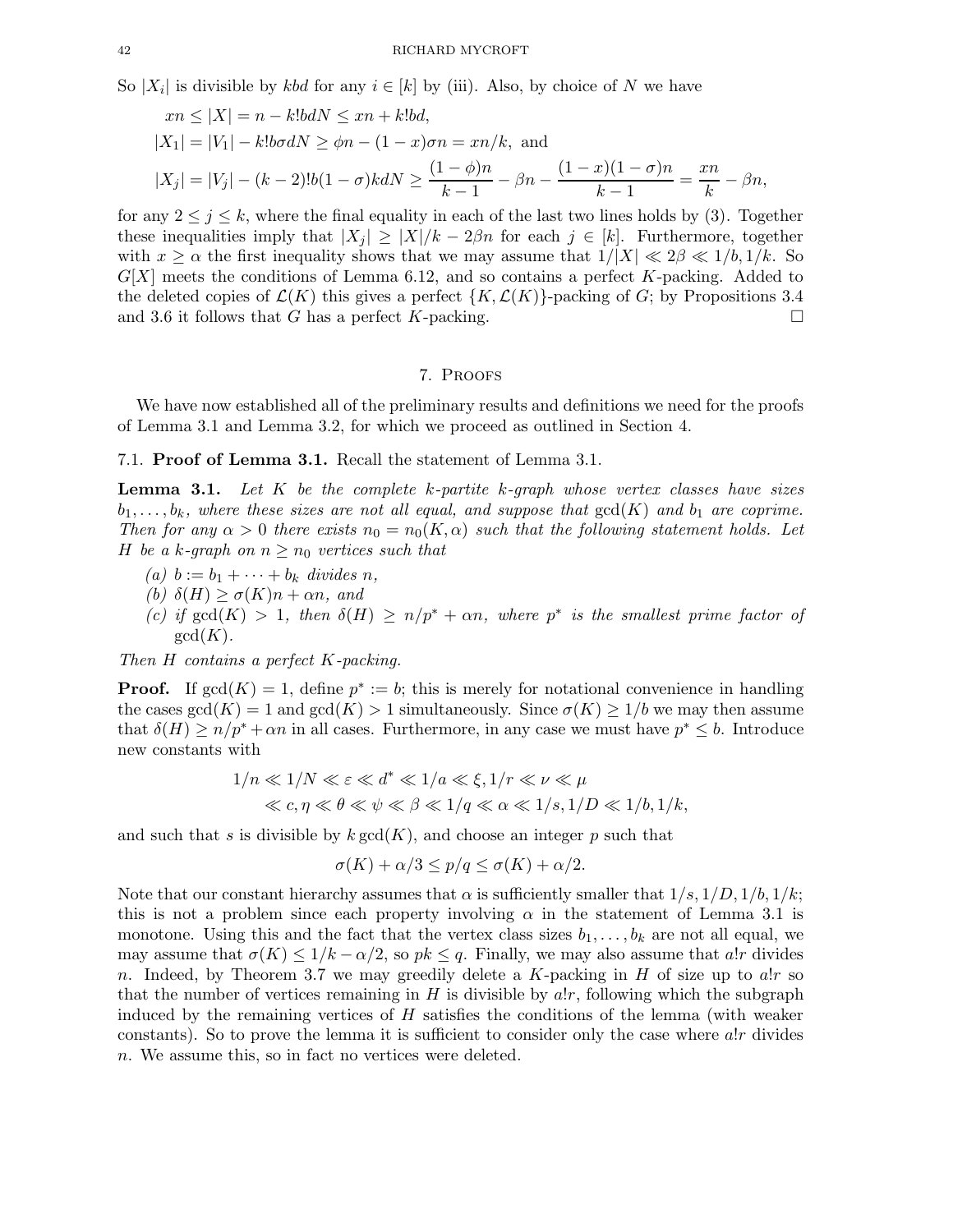Apply the Regular Approximation Lemma: Let  $U := V(H)$ , and choose arbitrarily a partition Q of U into r parts  $T_1, \ldots, T_r$  of equal size. Let H' be the k-graph on U consisting of all Q-partite edges of H. So  $H'$  is a Q-partite k-graph on U whose order is divisible by  $a!r$ , and so we may apply the Regular Approximation Lemma (Theorem 5.1), which yields an a-bounded  $\varepsilon$ -regular vertex-equitable partition  $(k-1)$ -complex P on U, and a Q-partite kgraph G on U such that G is  $\xi$ -close to H' and the partition k-complex  $G[\hat{\mathcal{P}}]$  is  $\varepsilon$ -regular. Let  $Z = G \triangle H'$ , so Z is a Q-partite k-graph on U with  $|Z| \leq \xi n^k$ , and we have  $G \setminus Z \subseteq H' \subseteq G \cup Z$ . In particular, any edge of  $G\setminus Z$  is also an edge of H. Also let  $U_1,\ldots,U_m$  be the clusters of  $\mathcal{P},$ and note that the partition  $\mathcal{P}^{(1)}$  of U into clusters refines Q. Since  $\mathcal P$  is vertex-equitable, every cluster of  $P$  must have the same size, so the number of clusters m is divisible by r. Also, since  $P$  is a-bounded we have  $r \leq m \leq ar$ . Define  $n_1 := |U_i| = n/m$  to be the common cluster size. Then, since a!r divides n and  $m \leq ar$  is divisible by r, we deduce that  $n_1$  is divisible by all integers up to  $a/2$ ; in particular,  $n_1$  is certainly divisible by  $(q - p)p(k - 1)$ .

Observe that the vertex set U, the partition Q of U into parts  $T_1, \ldots, T_r$ , the partition  $(k-$ 1)-complex P with clusters  $U_1, \ldots, U_m$ , and the Q-partite k-graphs G and Z therefore satisfy the conditions of Setup 5.7, with U and the clusters  $U_1, \ldots, U_m$  in place of X and  $X_1, \ldots, X_m$ , and with constants  $1/n \ll \varepsilon \ll d^* \ll 1/a \ll \xi, 1/r \ll \nu \ll \mu \ll c, \eta \ll \theta \ll 1/D \ll 1/k$ playing identical roles there as here. Under this setup, let  $\mathcal R$  be the reduced k-graph of G and Z as defined in Definition 5.8. So  $R$  has vertex set  $[m]$ , where vertex i corresponds to the cluster  $U_i$ . Since  $H'$  contains all Q-partite edges of H, and  $H' \subseteq G \cup Z$ , for any Q-partite  $(k-1)$ -tuple  $e \in {U \choose k-1}$  we have  $\deg_{G \cup Z}(e) \ge \deg_{H'}(e) \ge \delta(H) - (k-1)n/r \ge \sigma(K)n + 2\alpha n/3$ . So by Lemma 5.11, applied with  $\sigma(K) + 2\alpha/3$  in place of  $\gamma$ ,

(i) all but at most  $\theta m^{k-1}$  many  $(k-1)$ -tuples  $S \in \binom{[m]}{k-1}$  $\binom{[m]}{k-1}$  have

$$
deg_{\mathcal{R}}(S) \ge \sigma(K)m + 2\alpha m/3 - \theta m \ge pm/q + \theta m.
$$

Refine the regularity partition into 'lopsided' groups: By (i) we may apply Lemma 6.1 to obtain an  $\mathcal{A}_{p,q}^k$ -packing F in R so that

- (ii) F covers at least  $(1 \psi)m$  vertices of R, and
- (iii)  $\mathcal{R}[V(\mathcal{F})]$  is connected,

where  $V(\mathcal{F})$  denotes the set of vertices of  $\mathcal R$  covered by  $\mathcal F$ . Define a graph (*i.e.* 2-graph)  $\mathcal S$ with vertex set  $V(\mathcal{F})$ , where ij is an edge of S if there exists a  $(k-1)$ -tuple  $S \in \binom{V(\mathcal{F})}{k-1}$  $\binom{k+1}{k-1}$  for which the triple  $(i, S, j)$  is  $\Phi$ -dense and Z-sparse (as defined in Definition 5.8). Then every  $i \in V(\mathcal{S})$  must lie in some edge S of R (since i is covered by F). Since for any Q-partite  $(k-1)$ tuple  $e \in {U \choose k-1}$  we have  $\deg_{G \cup Z}(e) \ge \deg_{H'}(e) \ge \delta(H) - kn/r \ge n/p^* + 2\alpha n/3$ , Lemma 5.11 (applied with  $1/p^* + 2\alpha/3$  in place of  $\gamma$ ) then implies that there are at least  $m/p^* + \alpha m/2$ choices of  $j \in [m] \setminus S$  such that the triple  $(i, S \setminus \{i\}, j)$  is  $\Phi$ -dense and Z-sparse. At most  $\psi m$ of these choices of j do not lie in  $V(S)$ , so we have  $\deg_{S}(i) \ge m/p^* + \alpha m/2 - \psi m > m/p^*$ . So

$$
\delta(\mathcal{S}) > m/p^* \geq |V(\mathcal{S})|/p^*,
$$

from which we conclude that each of the connected components  $C_1, \ldots, C_{s^*}$  of S contains more than  $m/p^*$  vertices. In particular, for any  $x_1, \ldots, x_{k-1} \in [s^*]$ , there are at least  $\binom{m/p^*}{k-1}$  $\theta m^{k-1}$  many  $(k-1)$ -tuples  $\{u_1, \ldots, u_{k-1}\}$  with  $u_j \in V(C_{x_j})$  for each  $j \in [k-1]$ , so by (i) at least one of these  $(k-1)$ -tuples must have degree at least  $pm/q > \psi m$  in R. This proves that

(iv) S has fewer than  $p^*$  connected components  $C_1, \ldots, C_{s^*}$ , and for any  $x_1, \ldots, x_{k-1} \in [s^*]$ there is some edge  $\{u_1, \ldots, u_k\} \in \mathcal{R}[V(\mathcal{S})]$  such that  $u_j \in V(C_{x_j})$  for each  $j \in [k-1]$ .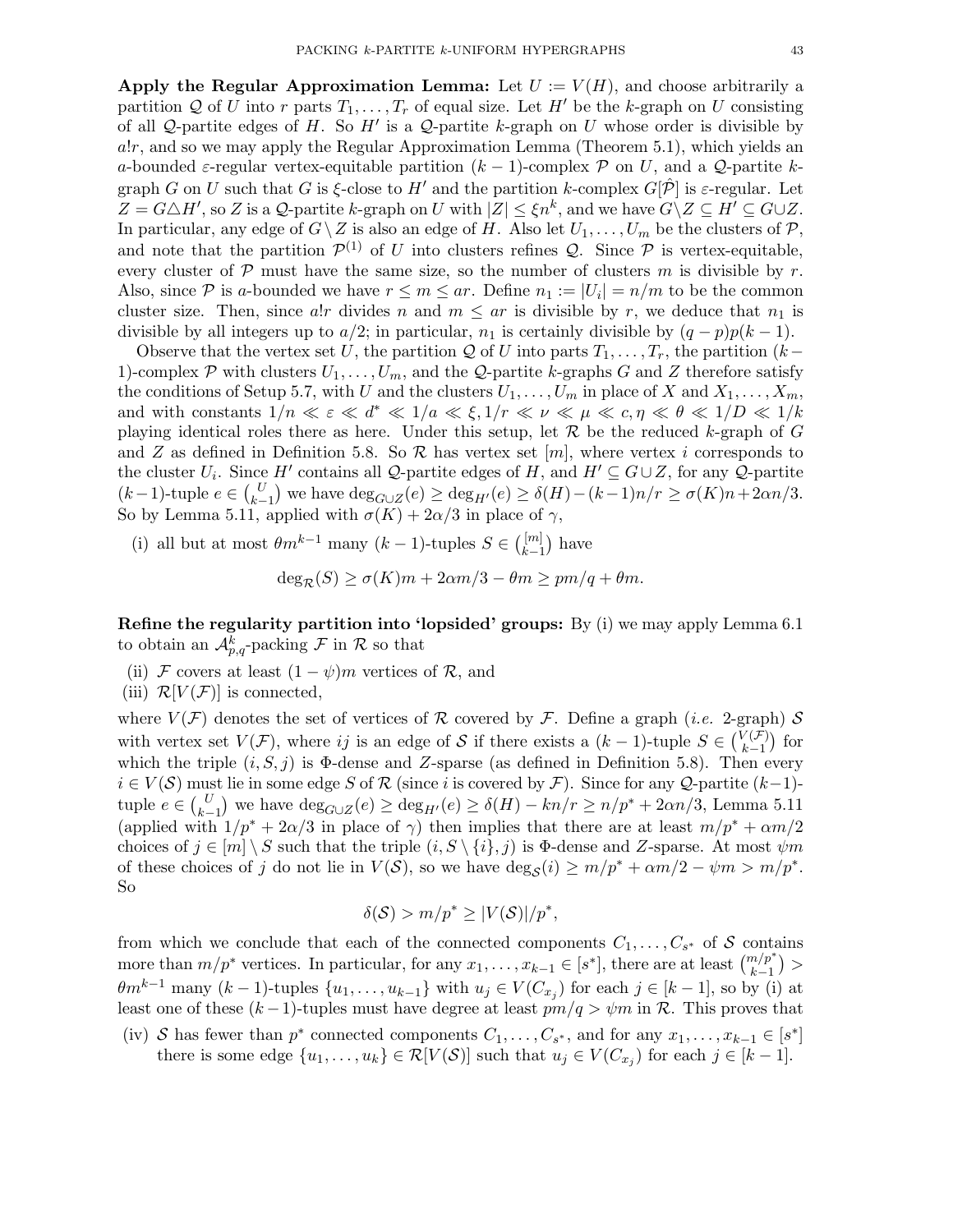Now, fix any  $F \in \mathcal{F}$ , and let  $U_F := \bigcup_{j \in V(F)} U_j$ . Then since each cluster  $U_j$  has size  $n_1$ , which is divisible by  $(q-p)p(k-1)$ , by Lemma 6.2 we may partition  $U_F$  into disjoint sets  $V_j^i$ with  $j \in [k]$  and  $i \in [(q-p)p(k-1)]$  such that

- (v)  $|V_1^i| = \frac{p}{q}$  $\frac{p}{q}\sum_{j\in[k]}|V_j^i|$  for each i,
- (vi)  $\frac{n_1}{q} \leq \frac{n_1}{q-p} = |V_1^i| \leq |V_2^i| = |V_3^i| = \cdots = |V_k^i|$  for each i, and
- (vii) for each i and j there exists  $f(i, j) \in [m]$  for which  $V_j^i \subseteq U_{f(i,j)}$  and such that for any fixed *i* the set  $\{f(i, j) : j \in [k]\}$  is an edge of  $\mathcal{R}$ .

Partition  $U_F$  in this manner for every  $F \in \mathcal{F}$  to obtain sets  $V_j^i$  for  $j \in [k]$  and  $i \in [t]$ , where  $t := (q - p)p(k - 1)|\mathcal{F}|.$  We will refer to the sets  $V_j^i$  as subclusters.

We naturally obtain from  $R$  a k-graph  $R'$  corresponding to our refined partition into subclusters. Indeed, this has vertex set  $[t] \times [k]$ , where the vertex  $(i, j)$  corresponds to the subcluster  $V_j^i$ , and a set  $\{(i_1, j_1), \ldots, (i_k, j_k)\}$  is an edge of  $\mathcal{R}'$  if and only if  $\{f(i_1, j_1), \ldots, f(i_k, j_k)\}$  is an edge of R. That is, edges of  $\mathcal{R}'$  correspond to k-tuples of subclusters which were taken from clusters of the same edge of the reduced k-graph. In the same way we define a graph  $\mathcal{S}'$  on the vertex set  $[t] \times [k]$ , where  $\{(i_1, j_1), (i_2, j_2)\}$  is an edge of S' if and only if  $\{f(i_1, j_1), f(i_2, j_2)\}$ was an edge of S. It follows from this definition that the components of  $\mathcal{S}'$  correspond to the components of S. That is, S' has components  $C'_1, \ldots, C'_{s^*}$ , where for any  $\ell \in [s^*]$  we have  $(i, j) \in V(C'_{\ell})$  if and only if  $f(i, j) \in V(C_{\ell})$ . It then follows from (iv) that

- (viii) S' has fewer than  $p^*$  connected components  $C'_1, \ldots, C'_{s^*}$ , and for any  $x_1, \ldots, x_{k-1} \in [s^*]$ there is some edge  $e = \{(i_1, j_1), \ldots, (i_k, j_k)\} \in \mathcal{R}'$  such that  $(i_\ell, j_\ell) \in V(C'_{x_\ell})$  for each  $\ell \in [k-1]$ . Also,
- (ix)  $\mathcal{R}'$  is connected. Indeed, if  $f(i, j) = \ell$  and  $f(i', j') = \ell'$ , and  $\ell$  and  $\ell'$  were contained in a common edge of  $R$ , then  $(i, j)$  and  $(i', j')$  are contained in a common edge of  $R'$  by definition of  $\mathcal{R}'$ . Since  $\mathcal{R}[V(\mathcal{F})]$  is connected by (iii), this implies that  $\mathcal{R}'$  is connected.

Obtain robustly universal complexes: Fix any  $i \in [t]$ . Then  $e := \{f(i, j) : j \in [k]\}$  is an edge of R by (vii), and  $|V_j^i| \ge n_1/q \ge \eta n_1$  for each  $j \in [k]$  by (vi). So we may apply Lemma 5.10 with the clusters  $U_{f(i,j)}$  and subclusters  $V_j^i$  in place of the clusters  $X_i$  and subsets  $Y_i$  respectively. This allows us to delete at most  $\mu |V_j^i|$  vertices from each subcluster  $V_j^i$  to obtain subsets  $W_j^i \subseteq V_j^i$  and a k-partite k-complex  $J^i$  with vertex classes  $W_1^i, \ldots, W_k^i$  such that

- (x)  $d(J^i_{[k]}) > d^*$  and  $|J^i_{=}(v)| > d^*|J^i_{=}|/|W^i_j|$  for every  $v \in W^i_j$ ,
- (xi)  $J^i_{\equiv} \subseteq G \setminus Z$ , and  $J^i$  is  $\eta$ -robustly D-universal.

Let  $W_0$  be the set of all vertices of H which do not lie in any set  $W_j^i$ . By (ii) there are at most  $\psi$ n vertices which lie in clusters  $U_{\ell}$  for  $\ell \in [m] \setminus V(\mathcal{F})$ ; the set  $W_0$  contains all these, and also the at most  $\mu n$  vertices deleted whilst forming the sets  $W_j^i$ . So  $|W_0| \le \psi n + \mu n \le 2\psi n$ . Next, for each i and j choose an integer  $s_j^i$  such that  $bk \gcd(K)$  divides  $s_j^i$  and

$$
\beta n_1 \le s_j^i \le 2\beta n_1,
$$

and choose a subset  $X_j^i \subseteq W_j^i$  of size precisely  $s_j^i$  uniformly at random and independently of each other choice. Also let  $Y_j^i = W_j^i \setminus X_j^i$  for every i and j, and for each  $i \in [t]$  write  $X^i := \bigcup_{j \in [k]} X^i_j, Y^i := \bigcup_{j \in [k]} Y^i_j, X = \bigcup_{i \in [t]} X^i$  and  $Y = \bigcup_{i \in [t]} Y^i$ . So the sets  $X, Y$  and  $W_0$ partition  $V(H)$ . Then we may fix an outcome of these random selections so that

- (xii) for any  $i \in [t]$  and any subset  $Y''^i \subseteq Y^i$ , the subcomplex  $J^i[X^i \cup Y''^i]$  is D-universal, and
- (xiii)  $\delta(H[W_0 \cup Y]) \ge \delta(H) |X| \ge \alpha n \alpha n/2 = \alpha n/2.$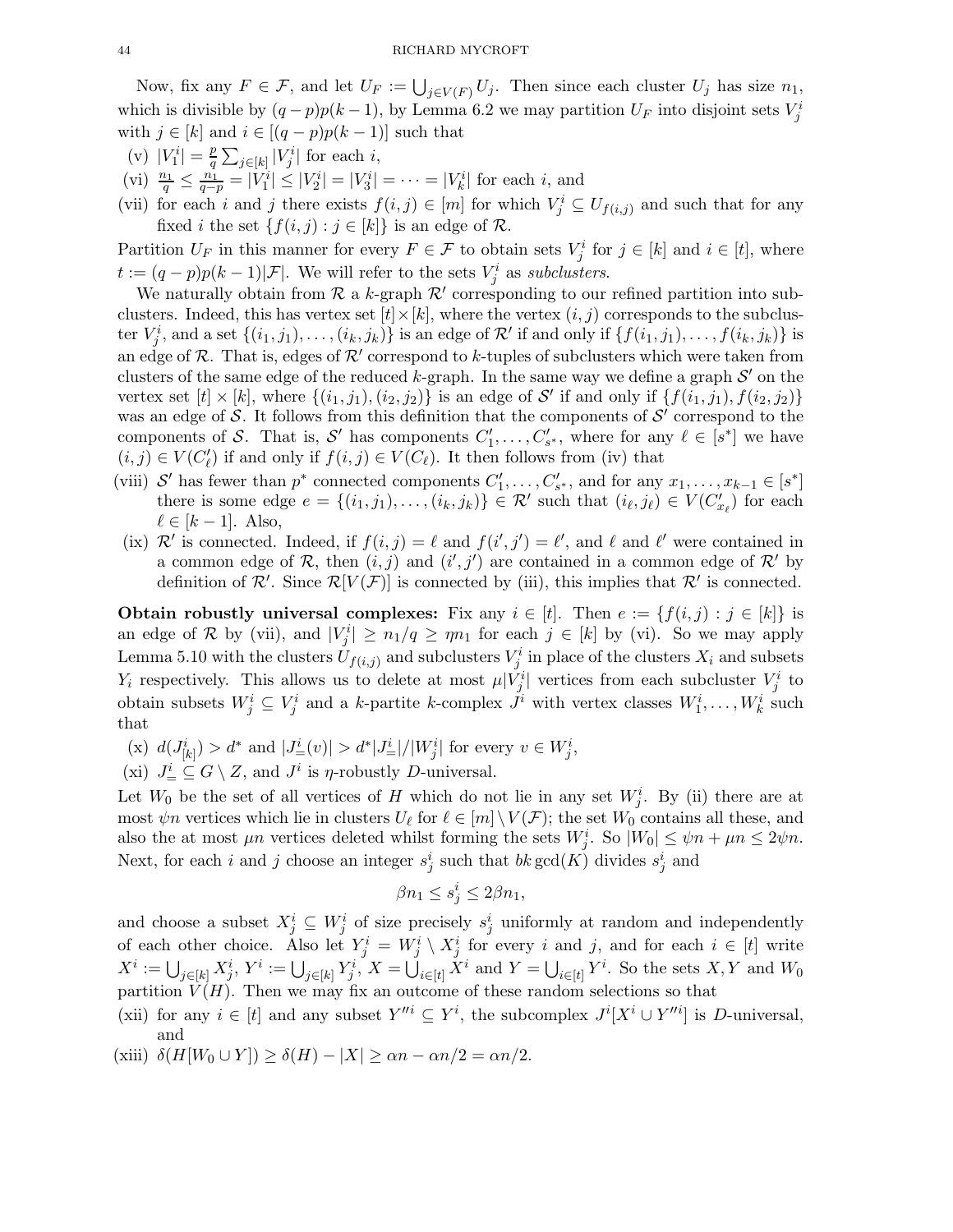Indeed, (xiii) follows from the fact that  $|X| \leq tk(2\beta n_1) \leq \alpha n/2$ , whilst for any specific  $i \in [t]$  (xii) holds with probability  $1-o(1)$  by Proposition 5.5. Since the selections for distinct  $i \in [t]$  are independent, with positive probability (xii) holds for every  $i \in [t]$ .

Delete a  $K$ -packing covering 'bad' vertices: We will next greedily form a  $K$ -packing M in  $H[W_0 \cup Y]$  of size |W<sub>0</sub>| which covers every vertex of W<sub>0</sub> and which covers at most  $\sqrt{\psi}n_1$  vertices from any set  $Y^i$ . To do this, suppose that we have already chosen fewer than |W<sub>0</sub>| members of M, and that  $v \in W_0$  is not yet covered by M. Then M covers fewer than  $|b|W_0| \le 2b\psi n$  vertices of H, so there are at most  $2b\psi n/(\sqrt{\psi}n_1/2) \le 4b\sqrt{\psi}m$  sets  $Y^i$  for which more than  $\sqrt{\psi n_1/2}$  vertices of  $Y^i$  are covered by M. Let  $Y' \subseteq Y$  consist of all vertices not yet covered by M which lie in sets Y<sup>i</sup> in which at most  $\sqrt{\psi n_1}/2$  vertices of Y<sup>i</sup> are covered by  $M$ . Then

$$
|Y'| \ge |Y| - (4b\sqrt{\psi}m)kn_1 - 2b\psi n \ge |Y| - \frac{\alpha n}{4},
$$

so by (xiii) we have

$$
\delta(H[\{v\} \cup Y']) \ge \frac{\alpha n}{2} - |(Y \cup W_0) \setminus Y'| \ge \frac{\alpha n}{2} - \frac{\alpha n}{4} - 2\psi n \ge \frac{\alpha n}{5}.
$$

So by Lemma 6.4 there is a copy of K in  $H[\{v\} \cup Y']$  which contains v; choose such a copy and add it to M. Proceeding greedily in this manner, after  $|W_0|$  steps we obtain a K-packing M in  $H[W_0 \cup Y]$  which covers every vertex of  $|W_0|$ , and which covers at most  $\sqrt{\psi}n_1/2 + b \leq \sqrt{\psi}n_1$ vertices in any set Y<sup>*i*</sup>. Write  $Y'^i_j := Y^i_j \setminus V(M)$  for each  $i \in [t], j \in [k]$  and let  $Y' := \bigcup_{i,j} Y'^i_j$ .

Delete a K-packing to ensure divisibility of cluster sizes: We now delete a further K-packing in  $H[Y']$ , so that after these deletions the number of vertices remaining in any set  $Y_j^i$  is divisible by  $bk \gcd(K)$ . To do this we apply Lemma 6.7 with  $\mathcal{R}', S', H'[Y']$  and  $kt$  in place of R, S, G and t respectively, and the sets  $Y^i_{\underline{j}}$  for  $i \in [k]$  and  $j \in [t]$  in place of the sets  $Y_j$  of Lemma 6.7. (We use the subgraph  $H'[Y^j]$  rather than simply  $H[Y']$  in place of G due to the requirement in Lemma 6.7 that G should be t-partite.) To see that b divides  $|Y'|$ , note that  $|X|$  is divisible by b by choice of the integers  $s_j^i$ , that  $|V(M)|$  is divisible by b since M is a K-packing, and  $|V(H)|$  is divisible by b by assumption; since X and  $V(M)$  are disjoint and  $Y' = V(H) \setminus (V(M) \cup X)$  we indeed have that b divides |Y'|. Furthermore,  $\mathcal{R}'$  is connected by (ix), and condition (iii) of Lemma 6.7 holds by (viii) (since if  $gcd(K) > 1$  then  $p^*$  is the smallest prime factor of  $gcd(K)$ ). So it remains to verify that conditions (i) and (ii) of Lemma 6.7 are satisfied.

For condition (i), consider any edge  $e \in \mathcal{R}'$ , and let  $(i_x, j_x)$  for  $x \in [k]$  be the vertices of e. Also let  $v_x := f(i_x, j_x)$  for each  $x \in [k]$ ; then  $\{v_1, \ldots, v_k\}$  is an edge of  $\mathcal{R}[V_{\mathcal{F}}]$  by definition of R'. We apply Lemma 5.10 with clusters  $U_{v_x}$  and subclusters  $Y'^{i_x}_{j_x}$  in place of the sets  $X_{\ell}$ and  $Y_{\ell}$  respectively, which is possible since  $|Y^{i_{x}}| \ge n_1/q - \sqrt{\psi}n_1 - 2\beta n_1 \ge \eta n_1$  for each pair  $(i_x, j_x)$ . Lemma 5.10 then yields a  $(k + 1)$ -partite k-complex J which covers at least  $(1-\mu)|Y'^{i_x}_{j_x}| \geq n_1/2q$  vertices of each vertex class  $Y'^{i_x}_{j_x}$  such that  $J_{=}\subseteq G\setminus Z\subseteq H'$  and such that  $J$  is  $\ddot{D}$ -universal. By a very similar argument to the proof of Proposition 5.6, the latter fact implies that  $J_{=}$  contains at least  $\lfloor n_1/2qb(s+1)\rfloor > N$  vertex-disjoint copies of  $\mathcal{B}(b(s+1)),$ and so  $H'[\bigcup_{(i_x,j_x)\in e} Y'^{i_x}_{j_x}]$  does so also.

Now let  $(i_1, j_1)(i_{k+1}, j_{k+1})$  be an edge of  $\mathcal{S}'$ , and write  $v_1 = f(i_1, j_1)$  and  $v_{k+1} = f(i_{k+1}, j_{k+1})$ . Then  $v_1v_{k+1}$  is an edge of S by definition of S', and so by definition of S there exists a  $(k-1)$ tuple  $S \in {V(S) \setminus \{v_1, v_{k+1}\} \atop k-1}$  $\binom{\{v_1,v_{k+1}\}}{k-1}$  such that  $(u, S, v)$  is a  $\Phi$ -dense and Z-sparse triple. Let  $v_2, \ldots, v_k$ be the vertices of  $\tilde{S}$ , and for each  $2 \le x \le k$  choose some  $i_x$  and  $j_x$  such that  $f(i_x, j_x) = v_x$ . We apply Lemma 5.9 with  $\{v_1, \ldots, v_k\}$  and  $\{v_2, \ldots, v_{k+1}\}$  in place of A and B respectively, with the clusters  $U_{v_x}$  and subclusters  $Y'^{i_x}_{j_x}$  for  $x \in [k+1]$  in place of the sets  $X_{\ell}$  and  $Y_{\ell}$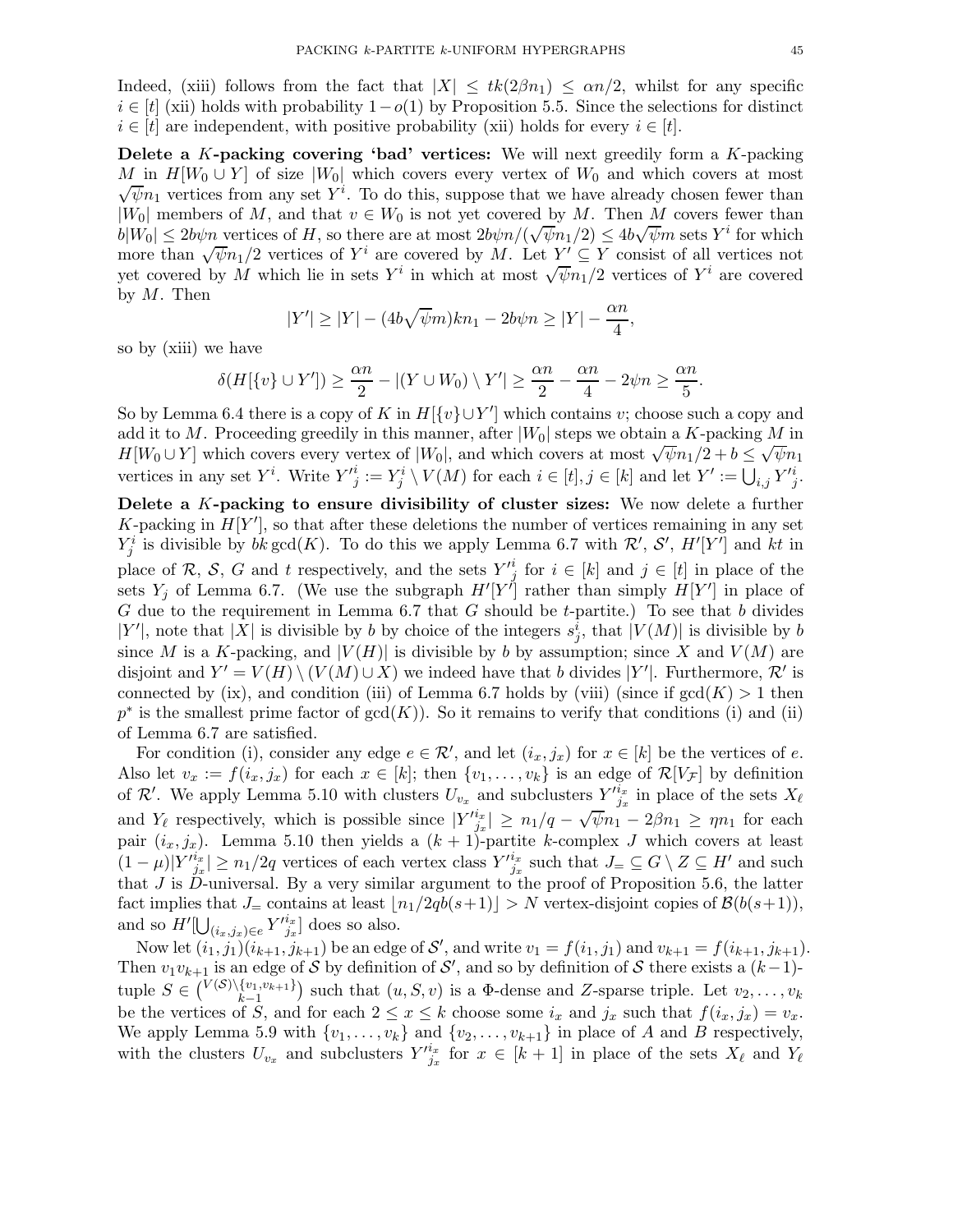respectively. Similarly as before, this is possible since  $|Y'^{i_x}_{j_x}| \ge \eta n_1$  for each pair  $(i_x, j_x)$ , and then Lemma 5.9 then yields a  $(k+1)$ -partite k-complex J which covers at least  $n_1/2q$  vertices of each vertex class  $Y'^{i_x}_{j_x}$  such that  $J_{\equiv} \subseteq G \setminus Z \subseteq H'$  and such that J is D-universal on  $\Phi$ (where we consider vertex x of  $\Phi$  to correspond to the pair  $(i_x, j_x)$ ). Then by Proposition 5.6,  $J_{\pm}$  contains  $\lfloor (n_1/2q)/kbs \rfloor > N$  vertex-disjoint copies of  $\Phi(b(s+1))$  whose end vertex classes lie in  $Y'^{i_x}_{j_x}$  for  $x = 1$  and  $x = k + 1$  and whose central vertex classes lie in  $Y'^{i_x}_{j_x}$  for  $2 \le x \le k$ . Since  $J = \subseteq H'$ , this establishes condition (ii) of Lemma 6.7.

So we may indeed apply Lemma 6.7 as claimed. This yields a  $K$ -packing  $M'$  in  $H'[Y']$ (and therefore also in  $H[Y']$ ) of size at most  $N/b$  so that, taking  $Y''^i_j := Y'^i_j \setminus V(M')$  for each i and j, we have that  $bk \gcd(K)$  divides  $|Y''_j|$  for every  $i \in [t]$  and  $j \in [k]$ .

Blow-up a perfect  $K$ -packing in the remaining  $k$ -graph: To finish the proof, let  $L_j^i := X_j^i \cup Y''_j$  for every  $i \in [t]$  and  $j \in [k]$ , and for each  $i \in [t]$  let  $L^i := \bigcup_{j \in [k]} L_j^i$ . So the sets  $L^i$  partition  $V(H) \setminus V(M \cup M')$ . Fix any  $i \in [t]$ , and observe that the k-complex  $J^i[L^i]$ is D-universal by (xii). Since  $J^i_{\equiv} \subseteq G \setminus Z \subseteq H$ , this implies that  $H[L^i]$  contains a perfect Kpacking if  $\mathcal{K}[L^i]$ , the complete k-partite k-graph on vertex classes  $L^i_1, \ldots, L^i_k$ , does also. For any  $j \in [k]$ , by choice of the sets  $X_j^i$  and the K-packing  $M'$  both  $|X_j^i|$  and  $|Y''_{j}|$  are divisible by  $bk \gcd(K)$ , so  $bk \gcd(K)$  divides  $|L_j^i|$  also. Furthermore,  $L_j^i$  was formed from  $V_j^i$  by first deleting at most  $\mu |V_j^i|$  vertices to form  $W_j^i$ , and then deleting the at most  $\sqrt{\psi}n_1 + N$  vertices covered by  $M \cup M'$ . Since  $|V_j^i| \geq n_1/q$  by (vi), in total at most  $\beta|V_j^i|$  vertices were deleted in forming  $L_j^i$  from  $V_j^i$ , and in particular we have  $|L_j^i| \geq |V_j^i|/2$ . Writing  $V^i := \bigcup_{j \in [k]} V_j^i$ , by (v), (vi) and our choice of p, it follows that for any  $j \in [k]$  we have

$$
|L_j^i| \ge (p/q)|V^i| - \beta |V_j^i| \ge (p/q)|L^i| - 2\beta |L_j^i| \ge (\sigma(K) + \alpha/4)|L^i|,
$$

so  $\sigma(\mathcal{K}[L^i]) \ge \sigma(K) + \alpha/4$ , and also that  $||L^i_j| - |L^i_{j'}|| \le \beta |V^i| \le 2\beta |L^i|$  for any  $2 \le j, j' \le k$ . So by Corollary 6.13  $\mathcal{K}[L^i]$  admits a perfect K-packing, and so  $H[L^i]$  contains a perfect Kpacking  $M^i$ . Having chosen such a K-packing  $M^i$  for every  $i \in [t]$ , the union  $M \cup M' \cup \bigcup_{i \in [t]} M^i$ is a perfect K-packing in H.

#### 7.2. Proof of Lemma 3.2. Recall the statement of Lemma 3.2.

**Lemma 3.2.** Let K be the complete k-partite k-graph whose vertex classes each have size  $b_1$ . Then for any  $\alpha > 0$  there exists  $n_0 = n_0(K, \alpha)$  such that if  $n \geq n_0$  is divisible by  $b_1k$  and H is a k-graph on n vertices with  $\delta(H) \ge n/2 + \alpha n$  then H contains a perfect K-packing.

In several places the proof of this lemma is similar to the proof of Lemma 3.1, in which case we refer to that proof.

**Proof.** Let  $b := kb_1$ , so  $|V(K)| = b$ , and introduce new constants with

$$
1/n \ll \varepsilon \ll d^* \ll 1/a \ll \xi, 1/r \ll \nu \ll \mu \ll c, \eta \ll \theta \ll \psi \ll 1/C, 1/L \ll \alpha, 1/D \ll 1/b, 1/k,
$$

As in the proof of Lemma 3.1, we have assumed without loss of generality that  $\alpha$  is sufficiently smaller than  $1/b$  and  $1/k$ . Furthermore, by the same argument as in the proof of Lemma 3.1 we may assume that  $n$  is divisible by  $a!r$ .

We begin by following the exact same steps as in the section 'Apply the Regular Approximation Lemma' of the previous proof, to obtain a partition  $\mathcal Q$  of  $U := V(H)$  into parts  $T_1, \ldots, T_r$ , a subgraph  $H' \subseteq H$  consisting of all Q-partite edges of H, a partition  $(k-1)$ complex P on U with clusters  $U_1, \ldots, U_m$ , and Q-partite k-graphs G and  $Z = G \triangle H'$  which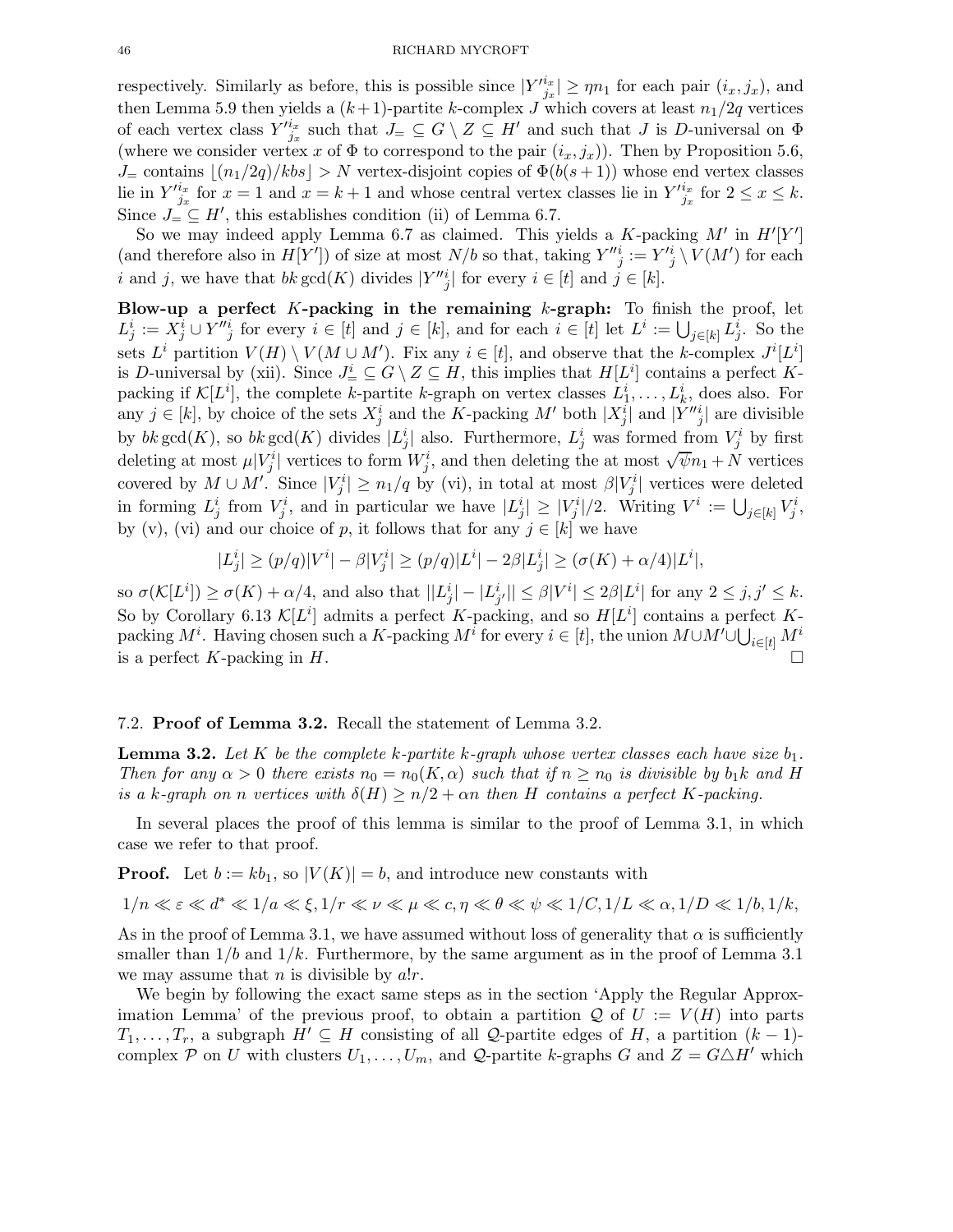satisfy the conditions of Setup 5.7 (with variables taking the same values there as here). Likewise, as before we let  $R$  be the reduced k-graph of G and Z as defined in Definition 5.8, so  $R$ has vertex set [m]. Similarly as before we find that any  $\mathcal{Q}$ -partite  $(k-1)$ -tuple  $e \in {U \choose k-1}$  has

(4) 
$$
\deg_{G \cup Z}(e) \ge \deg_H(e) - (k-1)n/r \ge n/2 + 2\alpha n/3,
$$

and we apply Lemma 5.11 to find that (with plenty of room to spare) all but at most  $\theta m^{k-1}$ many  $(k-1)$ -tuples  $S \in \binom{[m]}{k-1}$  $\binom{[m]}{k-1}$  have  $\deg_{\mathcal{R}}(S) \ge m/k + \alpha m/2$ . So we can apply Corollary 6.3 (with  $\alpha/2$  in place of  $\alpha$ ) to find a matching  $M_{\mathcal{R}}$  in  $\mathcal R$  which covers  $m' \geq (1 - \psi)m$  vertices of R such that  $\mathcal{R}[V(M'_{\mathcal{R}})]$  is  $(C, L)$ -irreducible on  $M'_{\mathcal{R}}$  for any  $M'_{\mathcal{R}} \subseteq M_{\mathcal{R}}$  with  $|M'_{\mathcal{R}}| \ge$  $(1 - \alpha/4)|M_{\mathcal{R}}|$ . Without loss of generality we assume that  $V(M_{\mathcal{R}}) = [m']$ .

Having chosen  $M_{\mathcal{R}}$ , we now define the graph S on  $V(M_{\mathcal{R}}) = [m']$ ; this definition is different to that used in the proof of Lemma 3.1. Indeed, we first define a directed graph  $S^+$  on  $[m']$ , where  $i \to j$  is an edge of S if the triple  $(i, e_i \setminus \{i\}, j)$  is  $\Phi$ -dense and Z-sparse, where  $e_i$  is the edge of  $M_{\mathcal{R}}$  which contains i. We then define S to be the base graph of  $S^+$ . By (4) and Lemma 5.11, applied with  $1/2 + 2\alpha/3$  in place of  $\gamma$ , we find that for any  $i \in [m']$  there are at least  $m/2 + 2\alpha m/3 - \theta m$  choices of  $j \in [m] \setminus e_i$  such that the triple  $(i, e_i \setminus \{i\}, j)$  is  $\Phi$ -dense and Z-sparse. At most  $\psi m$  of these choices of j are not members of  $[m']$ , so we have  $\delta(S) \ge \delta^+(S^+) > m/2 + \alpha m/2 \ge (1/2 + \alpha/2)m'.$ 

Obtain robustly universal complexes: We now obtain robustly universal complexes covering almost all of the vertices in clusters corresponding to edges of  $\mathcal{R}$ , similarly as in the proof of Lemma 3.1 (but here we do not divide our clusters into subclusters, so there is no need to define  $\mathcal{R}'$  and  $\mathcal{S}'$ ). Fix any  $e \in M_{\mathcal{R}}$ . Then by Lemma 5.10 we can delete at most  $\mu n_1$ vertices from each set  $U_j$  with  $j \in e$  to obtain subsets  $W_j$  and a k-partite k-complex  $J^e$  with vertex classes  $W_1, \ldots, W_k$  such that  $J^e$  is  $\eta$ -robustly D-universal,  $J^e_{\equiv} \subseteq G \setminus Z$ ,  $d(J^e_{\epsilon}) > d^*$  and  $|J_e^e(v)| > d^*|J_{=}^e|/|W_j|$  for every  $v \in W_j$ .

Let  $W_0$  be the set of all vertices of H which do not lie in any set  $W_j$ . So  $W_0$  contains the at most  $\psi$ n vertices in clusters  $U_{\ell}$  for  $\ell \in [m] \setminus [m']$ , and the at most  $\mu$ n vertices deleted from clusters  $U_j$  in forming the sets  $W_j$ . So we have  $|W_0| \leq \psi n + \mu n \leq 2\psi n$ . Next, fix an integer  $n_X$  with  $\alpha n_1/3 \leq n_X \leq \alpha n_1/2$  such that  $n_X$  is divisible by b. For each  $j \in [m']$  choose a subset  $X_j \subseteq W_j$  of size precisely  $n_X$  uniformly at random, and take  $Y_j := W_j \setminus X_j$ . Then just as in the proof of Lemma 3.1, we find that, as there, we can fix an outcome of these random selections so that

(i)  $\delta(H[W_0 \cup Y]) \ge \alpha n/2$ , and

(ii) for any  $e \in M_{\mathcal{R}}$  and any subset  $Y_e'' \subseteq Y_e$ , the subcomplex  $J^e[X_e \cup Y_e'']$  is D-universal,

where we write  $Y_e := \bigcup_{j \in e} Y_j$ ,  $X_e := \bigcup_{j \in e} X_j$ , and  $Y := \bigcup_{e \in M_{\mathcal{R}}} Y_e$ . Also let  $X := \bigcup_{e \in M_{\mathcal{R}}} X_e$ , and observe that the sets  $W, X$  and  $\dot{Y}$  partition  $V(H)$ . So our assumption that b divides  $|V(H)|$ , together with our choice of  $n_X$ , implies that b divides both  $|X|$  and  $|W_0 \cup Y|$ .

Delete a K-packing covering 'bad' vertices: Exactly as in the corresponding part of the proof of Lemma 3.1, (i) allows us to repeatedly apply Lemma 6.4 to greedily form a  $K$ -packing  $M^1$  in  $H[W_0 \cup Y]$  of size  $|W_0|$  which covers every vertex of  $W_0$  and which covers at most  $\sqrt{\psi n_1}$ vertices from  $Y_e$  for any  $e \in M_{\mathcal{R}}$ . Following this, we apply Theorem 3.7 up to m' times to greedily choose a K-packing  $M^2$  in  $H[Y \setminus V(M^1)]$  of size at most m', so that bm' divides  $|Y \setminus V(M^1 \cup M^2)|$  (this is possible since  $Y \setminus V(M^1)$  is identical to  $(Y \cup W_0) \setminus V(M^1)$ , so has size divisible by b). Write  $Y'_j := Y_j \setminus V(M^1 \cup M^2)$  for every  $j \in [m'],$  and let  $Y' := Y \setminus V(M^1 \cup M^2)$ . Note that  $Y'_j$  was formed from  $U_j$  by deleting at most  $\mu n_1$  vertices to form  $W_j$ , then exactly  $n_X$  vertices to form  $Y_j$ , and then at most  $\sqrt{\psi n_1 + b m'}$  vertices which were covered by  $M^1 \cup M^2$ .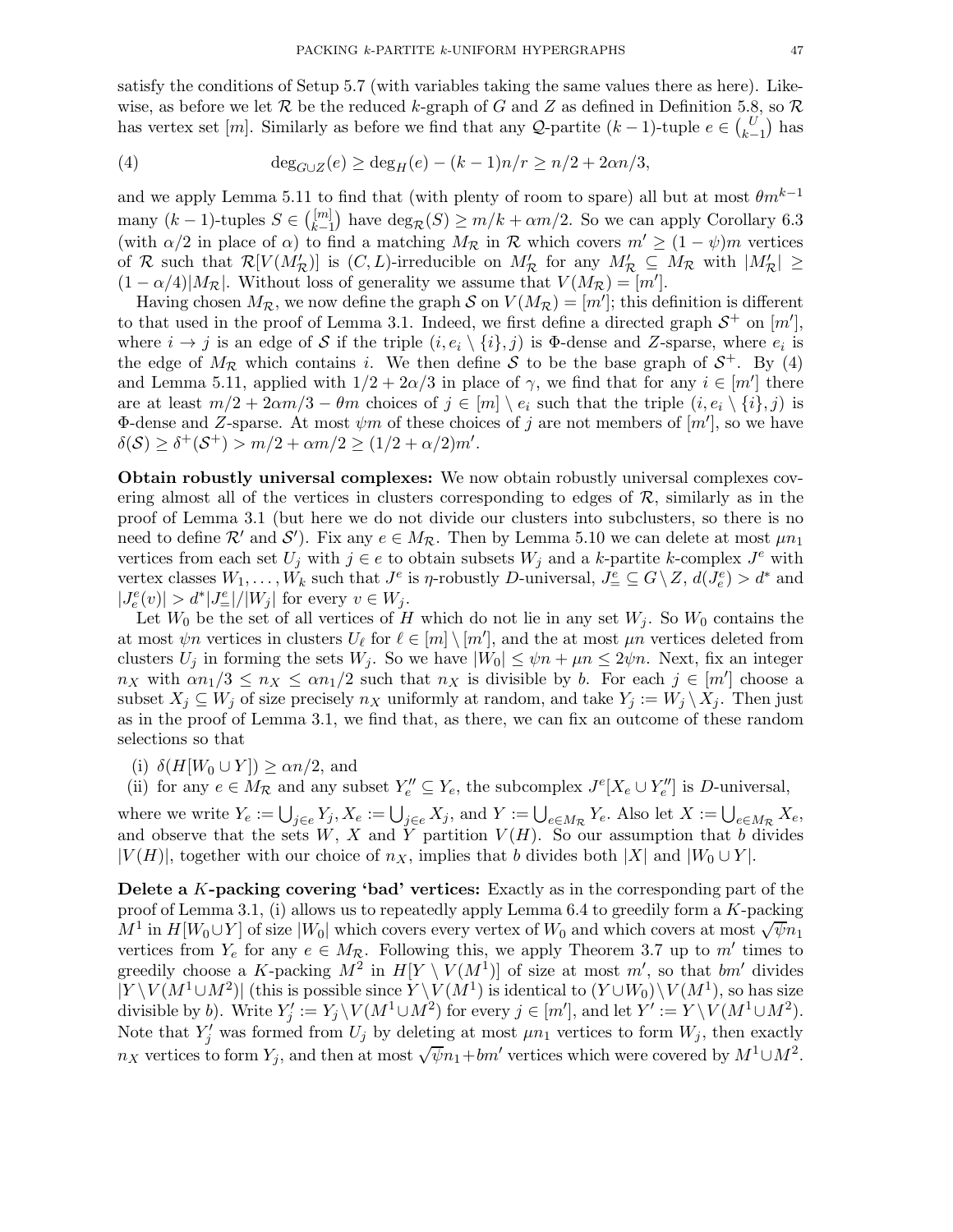So, writing  $n'_1 := n_1 - n_X$ , for any  $j \in [m]$  we have

 $(1 - 3\sqrt{\psi})n'_1 \leq n'_1 - 2\sqrt{\psi}n_1 \leq |Y'_j| \leq n'_1.$ 

Delete a K-packing to ensure equality of cluster sizes: We now use Lemma 6.10 to delete a further K-packing  $M^3$  in  $H[Y']$  so that, following these deletions, the clusters  $Y'_{\ell}$ for  $\ell \in e$  have equal size for any edge  $e \in M_{\mathcal{R}}$ , and this common size is divisible by  $b_1$ . For this, recall that  $\mathcal{R}' := \mathcal{R}[V(M_{\mathcal{R}})]$  is a k-graph with vertex set  $[m']$ , and that  $M_{\mathcal{R}}$  is a perfect matching in  $\mathcal{R}', \mathcal{S}^+$  is a directed graph on  $[m']$ , and  $\mathcal{S}$  is the base graph of  $\mathcal{S}^+$ . We will show that  $K, \mathcal{R}', M_{\mathcal{R}}, \mathcal{S}, \mathcal{S}^+$  and the clusters  $U_{\ell}$  for  $\ell \in [m']$  satisfy the conditions of Setup 6.8 with  $H', m', n_1$  and  $kb_1L + b_1C$  in place of  $G, m, n$  and N respectively. So fix any sets  $V_{\ell} \subseteq U_{\ell}$ with  $|V_{\ell}| \geq n_1/2$  for each  $\ell \in [m']$ , and let  $V := \bigcup_{\ell \in [m']} V_{\ell}$ .

Let  $e \in \mathcal{R}'$ . We apply Lemma 5.10 with clusters  $U_{\ell}$  and subclusters  $V_{\ell}$  in place of the sets  $X_{\ell}$  and  $Y_{\ell}$  respectively. Lemma 5.10 then yields a  $(k+1)$ -partite k-complex J which covers at least  $(1 - \mu)|V_{\ell}| \geq n_1/3$  vertices of each vertex class  $V_{\ell}$  such that  $J = \subseteq G \setminus Z \subseteq H'$  and such that J is D-universal. So  $J_{\pm}$  contains at least  $|n_1/3b_1| > N$  vertex-disjoint copies of K, and so  $H'[\bigcup_{\ell \in e} V_{\ell}]$  does so also. This demonstrates that condition (i) of Setup 6.8 is satisfied.

Now let  $i \to j$  be an edge of  $S^+$ . By definition of  $S^+$  it follows that  $(i, e_i \setminus \{i\}, j)$  is a  $Φ$ -dense and *Z*-sparse triple. Define  $A := e_i$  and  $B := \{j\} ∪ e_i ∖ \{i\}$ , and apply Lemma 5.9 with the sets  $V_{\ell}$  and clusters  $U_{\ell}$  for  $\ell \in A \cup B$  in place of the sets  $Y_{\ell}$  and  $X_{\ell}$  respectively. Then Lemma 5.9 yields a  $(k+1)$ -partite k-complex J with  $J_{=} \subseteq G \setminus Z \subseteq H'$  which covers at least  $(1 - \mu)|V_\ell| \ge n_1/3$  vertices of each  $V_\ell$  and is D-universal on  $\Phi$ . So by Proposition 5.6  $J_{\equiv}$  contains at least  $\lfloor n_1/3b_1 \rfloor \geq N$  vertex-disjoint copies of  $\Phi(b_1)$  in  $J_{\equiv} \subseteq H'[V]$  whose end vertex classes lie in  $V_i$  and  $V_j$  and whose central vertex classes lie in  $V_\ell$  for  $\ell \in e_i \setminus \{i\}$ , so condition (ii) of Setup 6.8 is satisfied.

We will apply Lemma 6.10 with the trivial partition of  $[m']$  into one set  $X_1 = [m']$  (so  $s = 1$ ). So condition (iii) of Lemma 6.10 requires simply that  $|Y'|/m'$  is an integer which is divisible by  $b_1$ ; this holds by our choice of  $M^2$  and the fact that  $b_1$  divides b. Furthermore, condition (ii) of Lemma 6.10 holds by our choice of  $M_{\mathcal{R}}$ . Finally, condition (i) of Lemma 6.10 holds since  $\delta(\mathcal{S}) > (1/2 + \alpha/2)m'$ , so for any  $x, y \in [m']$  there are more than  $\alpha m'$  paths of length two from  $x$  to  $y$ , and so these paths cannot all be be removed by the deletion of at most  $\alpha m'$  vertices of S not including x or y. We can therefore apply Lemma 6.10, with  $3\sqrt{\psi}$ and  $n'_1$  in place of  $\beta$  and  $n'$ , and with  $b_1, \alpha, k, C$  and L playing the same role there as here. From this we obtain a K-packing  $M^3$  in  $H'[Y']$  such that, writing  $Y''_j := Y'_j \setminus V(M^3)$  for each  $j \in [m']$ , for each  $e \in M_{\mathcal{R}}$  there is an integer  $n_e$  such that  $b_1$  divides  $n_e$  and  $|Y''_j| = n_e$  for any  $j \in e$ .

Blow-up a perfect  $K$ -packing in the remaining  $k$ -graph: To finish the proof, let  $L_j := X_j \cup Y''_j$  for every  $j \in [m']$ , and for each  $e \in M_{\mathcal{R}}$  let  $L_e := \bigcup_{j \in e} L_j$ . So the sets  $L_e$  for  $e \in M_{\mathcal{R}}$  partition  $V(H) \setminus V(M^1 \cup M^2 \cup M^3)$ . Now fix any  $e \in M_{\mathcal{R}}$ . By choice of  $M^3$  we have  $|L_j| = |Y''_j| + |X_j| = n_e + n_X$  for any  $j \in e$ , and so  $|L_j|$  is divisible by  $b_1$  since both  $n_e$  and  $n_X$  were. So the complete k-partite k-graph  $\mathcal{K}[L_e]$  with vertex classes  $L_i$  for  $j \in e$  admits a perfect K-packing by Fact 6.11. Since the k-complex  $J^{e}[L_{e}]$  is D-universal by (ii) it follows that  $J^e_{=}[L_e]$  admits a perfect K-packing also. Finally, since  $J^e_{=} \subseteq G \setminus Z \subseteq H$ , this implies that  $H[L_e]$  contains a perfect K-packing  $M^e$ . Choose  $M^e$  in this way for each  $e \in M_{\mathcal{R}}$ ; then  $M^1 \cup M^2 \cup M^3 \cup \bigcup_{e \in M_{\mathcal{R}}} M^e$  is a perfect K-packing in H.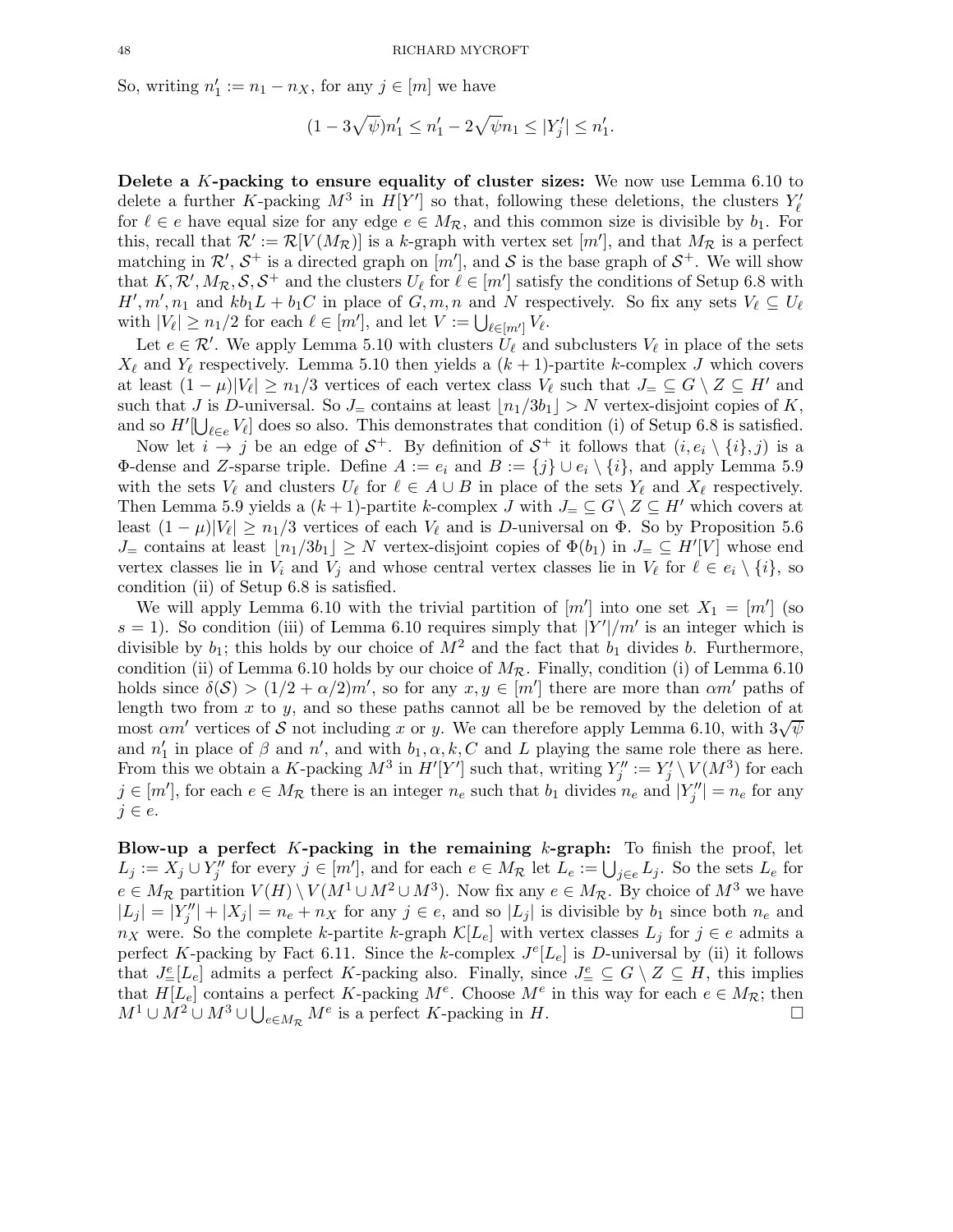# 8. Packing loose cycles

Recall that we write  $C_s^k$  to denote the loose cycle k-graph on  $s(k-1)$  vertices, which was defined for any  $s > 1$  to have  $s(k-1)$  vertices  $\{1, \ldots, s(k-1)\}$  and s edges  $\{\{j(k-1) +$  $1, \ldots, j(k-1) + k$  for  $0 \leq j \leq s$ , with addition taken modulo  $s(k-1)$ . Also recall that  $\tau(K)$  denotes the proportion of vertices of K in a smallest vertex cover of K, whilst  $\sigma(K)$ denotes the proportion of vertices of K in a smallest vertex class of a  $k$ -partite realisation of K. In this section we prove Theorem 1.4, giving the asymptotic value of  $\delta(C_s^k, n)$  for any k and s. To begin, we establish the values of  $gcd(C_s^k)$ ,  $\tau(C_s^k)$  and  $\sigma(C_s^k)$ .

**Proposition 8.1.** For any  $k \geq 3$  and  $s \geq 2$  we have

$$
\tau(C_s^k) = \sigma(C_s^k) = \frac{\lceil s/2 \rceil}{s(k-1)}.
$$

Furthermore, we also have  $gcd(C_s^k) = 1$  except in the case  $s = k = 3$ , whilst  $gcd(C_3^3)$  is undefined.

**Proof.** Note that the vertices  $j(k-1) + 1$  for  $0 \leq j < s$  are the vertices of  $C_s^k$  which lie in two edges of  $C_s^k$ . Let C be the (graph) cycle on these s vertices (in order). Then any proper k-colouring of C (as a graph) can be extended to a k-partite realisation of  $C_s^k$  by colouring the k – 2 uncoloured vertices of each edge of  $C_s^k$  with the k – 2 colours not used to colour the two coloured vertices. Furthermore, the size of each vertex class  $V_i$  is then simply s minus the number of vertices of C with colour i. Now, if  $s \geq 4$  then we can 3-colour C with  $|s/3|$  red vertices,  $|s/3| + 1$  green vertices and all remaining vertices blue. Extending this colouring to a k-partite realisation of  $C_s^k$  as described above, we find that the red and green vertex classes differ in size by one, from which we conclude that  $gcd(C_s^k) = 1$ . If instead  $s = 3$  and  $k \ge 4$ , then we 3-colour C with one red, one blue and one green vertex; extending this 3-colouring of C to a k-partite realisation of  $C_s^k$  we find that the blue, green and red vertex classes each have one fewer vertex than each other vertex class, so again we have  $gcd(C_s^k) = 1$ . Finally, if  $s = 2$ , then whilst  $C$  is no longer a simple graph, if we colour its two vertices red and blue and then extend this colouring to a k-partite realisation of  $C_s^k$ , we find that the red and blue vertex classes each have one fewer vertex than each other vertex class, again giving  $gcd(C_s^k) = 1$ . So  $gcd(C_s^k) = 1$  in any case except for  $k = s = 3$ . s

Next observe that any vertex of  $C_s^k$  lies in at most two edges of  $C_s^k$ , so any vertex cover of  $C_s^k$  has size at least  $[s/2]$ ; taking vertices  $j(k-1)+1$  for even  $0 \leq j \leq s$  gives a vertex cover of this size. So  $\tau(C_s^k) = \lceil s/2 \rceil / s(k-1)$  as claimed. We must have  $\sigma(C_s^k) \ge \tau(C_s^k)$  since any vertex class of any k-partite realisation of  $C_s^k$  is a vertex cover of  $C_s^k$ . So it remains only to show that  $\sigma(C_s^k) \leq \lceil s/2 \rceil / s(k-1)$ , that is, that  $C_s^k$  has a k-partite realisation in which some vertex class has size  $\lceil s/2 \rceil$ . For this, observe that we can 3-colour C with  $\lceil s/2 \rceil$  blue vertices,  $|s/2|$  red vertices, and either one or zero green vertices. Extending this colouring to a k-partite realisation of  $C_s^k$  we find that the blue vertex class has size  $s - \lfloor s/2 \rfloor = \lceil s/2 \rceil$ , as required.

Finally, observe that  $C_3^3$  has only one 3-partite realisation up to permutation of the vertex classes  $\{1,4\}, \{2,5\}, \{3,6\}$ . Since each vertex class has equal size,  $gcd(C_3^3)$  is undefined.  $\square$ 

Except in the case  $k = s = 3$ , Proposition 8.1 shows that Theorem 1.2 and Proposition 2.3 give asymptotically matching upper and lower bounds on  $\delta(C_s^k, n)$ . However, since any 3partite realisation of  $C_3^3$  has two vertices in each vertex class,  $C_3^3$  has type 0, and so our main theorems provide only the bound  $\delta(C_3^3, n) \leq n/2 + o(n)$  which applies to all k-partite kgraphs. However, by modifying the proof of Lemma 3.2 we can actually prove that  $\delta(C_3^3, n) \leq$  $n/3 + o(n)$ , giving the correct asymptotic threshold in this case also. For this we need the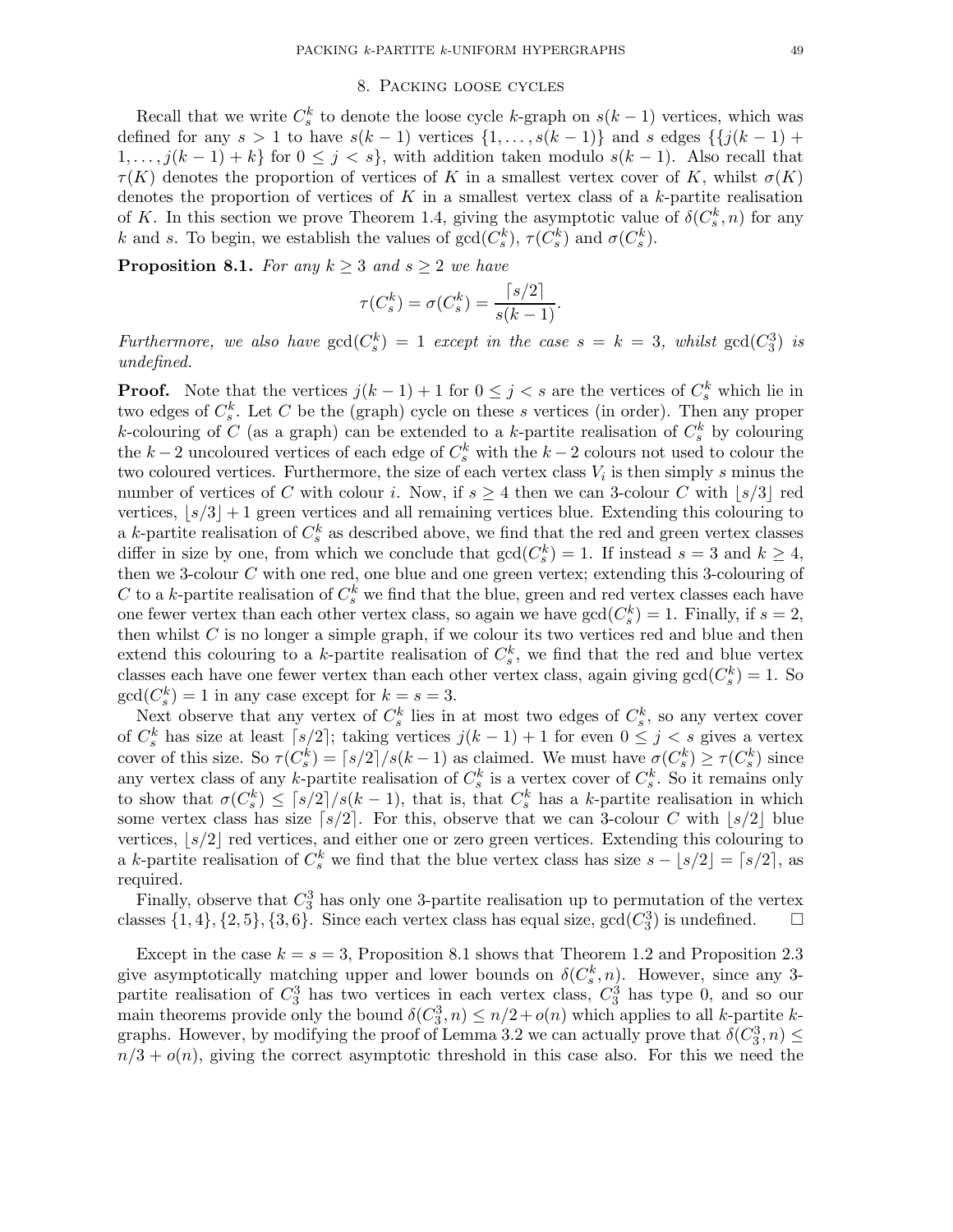following proposition, which allows us to find copies of  $C_3^3$  with an odd number of vertices on each side of a partition of  $V(H)$ . Note that the k-graph constructed in Proposition 2.1 demonstrates that this proposition does not hold if we replace  $C_3^3$  by the 3-partite 3-graph  $K$  with two vertices in each vertex class; this is the point at which the proof of Theorem 1.4 fails to hold for  $K$ .

**Proposition 8.2.** Suppose that  $1/n \ll \alpha$ . Let H be a 3-graph on n vertices with  $\delta(H) \geq$  $n/3 + \alpha n$ , and suppose that sets A and B partition  $V(H)$  and satisfy  $|A|, |B| \ge n/3 + \alpha n$ . Then there is a copy of  $C_3^3$  in H with an odd number of vertices in each of A and B.

**Proof.** Suppose for a contradiction that no such copy of  $C_3^3$  exists. There are  $|A||B| \ge n^2/9$ pairs  $(x, y)$  with  $x \in A$  and  $y \in B$ . Each of these pairs lies in at least  $\delta(H) \ge n/3$  edges of H, so there are at least  $n^3/81$  edges  $e \in H$  which have at least one vertex in each of A and B. So without loss of generality we may assume that there are at least  $n^3/200$  edges  $e \in H$  with precisely two vertices in  $A$ . We now 'colour' the edges of the complete graph  $K[A]$  on  $A$ with colours red and blue. Indeed, we colour xy red if there are at least 3 vertices  $w \in B$ with  $\{x, y, w\} \in H$ , and we colour xy blue if there are at least 6 vertices  $w \in A$  such that  ${x, y, w} \in H$ . So every edge xy receives at least one colour; if both conditions are satisfied then we give  $xy$  both colours, meaning that we can treat it as being either colour. Since any pair xy lies in at most n edges, we find that there are at least  $(n^3/200 - 2n^2)/n \ge n^2/300$  red edges of  $K[A]$ .

Observe that there can be no triangle in  $K[A]$  with three red edges. Indeed, if  $xyz$  is such a triangle then we may choose distinct  $w_1, w_2, w_3 \in B$  such that  $(x, y, w_1), (x, z, w_2)$  and  $(y, z, w_3)$  are each edges of H, thus forming a copy of  $C_3^3$  with three vertices in A and three in B. Similarly, there can be no triangle in  $K[A]$  with two blue edges and one red edge, as then we can form a copy of  $C_3^3$  with one vertex in B and five in A. Now, choose any vertex  $x \in A$  which lies in a red edge, and define  $A_1 = \{y \in A \setminus \{x\} : xy$  is red} and  $A_2 := A \setminus A_1$ . So  $A_1$  and  $A_2$  partition A, and by our previous observations no edge of  $K[A_1]$  or  $K[A_2]$  is red. So all edges of  $K[A_1]$  and  $K[A_2]$  are blue and not red; it follows that every edge yz with  $y \in A_1$  and  $z \in A_2$  is red and not blue (so in fact every edge of  $K[A]$  has only one colour). So every edge of  $K[A]$  must have received a single colour. Moreover the red edges of  $K[A]$ form a complete bipartite subgraph of  $K[A]$  with vertex classes  $A_1$  and  $A_2$ . Since the number of red edges of  $K[A]$  is at least  $n^2/300$  it follows that  $|A_1|, |A_2| \ge n/300$ . Without loss of generality we may assume that  $|A_1| \leq |A_2|$ , so  $|A_1| \leq (n - |B|)/2 \leq n/3 - \alpha n/2$ .

Now let  $y, z \in A_1$ . Then there are at least  $\delta(H) \geq n/3 + \alpha n$  vertices w such that  $\{w, y, z\} \in$ H. At most  $n/3 - \alpha n/2$  of these vertices w lie in  $A_1$ , and since yz is not red at most 2 of these vertices w lie in B. So there are at least  $\alpha n$  vertices  $w \in A_2$  such that  $\{w, y, z\} \in H$ ; summing over all pairs  $y, z \in A_1$  we find that there are at least  $\binom{|A_1|}{2}$  $\binom{4}{2} \alpha n \geq 10^{-6} \alpha n^3$  edges of H with two vertices in  $A_1$  and one vertex in  $A_2$ . Since there are  $|A_1||A_2| \leq n^2$  pairs yz with  $y \in A_1$  and  $z \in A_2$ , we deduce that some such pair  $yz$  lies in at least  $10^{-6}\alpha n \ge 6$  such edges of H. But then  $yz$  is blue, a contradiction. of  $H$ . But then  $yz$  is blue, a contradiction.

We can now give the proof of Theorem 1.4. Note that, as mentioned above, the proof follows immediately from Proposition 8.1 except in the case  $k = s = 3$ .

**Theorem 1.4.** For integers  $k \geq 3$  and  $s \geq 2$  we have

$$
\delta(C_s^k, n) = \begin{cases} \frac{n}{2(k-1)} + o(n) & \text{if } s \text{ is even, and} \\ \frac{s+1}{2s(k-1)}n + o(n) & \text{otherwise.} \end{cases}
$$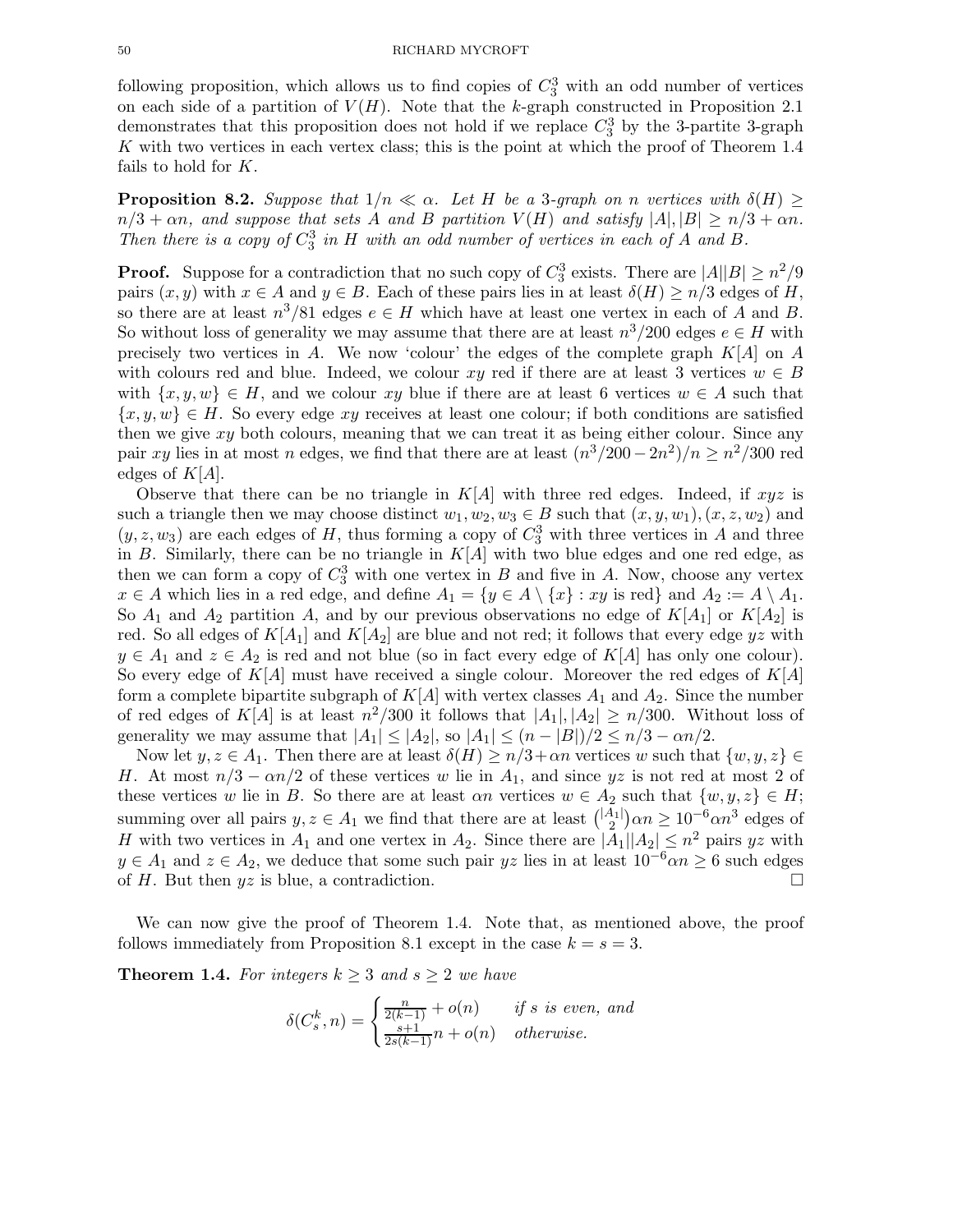**Proof.** Suppose first that we do not have  $k = s = 3$ . Then Proposition 8.1 shows that  $gcd(C_s^k) = 1$  and  $\sigma(C_s^k) = \lceil s/2 \rceil / s(k-1)$ , so Theorem 1.2 implies that  $\delta(C_s^k, n) \le$  $[s/2]n/s(k-1) + o(n)$ . On the other hand, Proposition 8.1 also shows that  $\tau(C_s^k)$  =  $\lceil s/2 \rceil / s(k-1)$ , so Proposition 2.3 implies that  $\delta(C_s^k, n) \geq \lceil s/2 \rceil n / s(k-1)$ . This completes the proof except for the case  $k = s = 3$ .

Now suppose that  $k = s = 3$ . By Proposition 8.1 we have  $\tau(C_3^3) = 1/3$ , and it follows by Proposition 2.3 that  $\delta(C_3^3, n) \ge n/3$ . So it suffices to prove that  $\delta(C_3^3, n) \le n/3 + o(n)$ . That is, we must show that for any  $\alpha > 0$  there exists  $n_0$  such that for any  $n \geq n_0$  which is divisible by 6, any k-graph H on n vertices with  $\delta(H) \ge n/3 + \alpha n$  contains a perfect  $C_3^3$ -packing. To do this, let K denote the complete 3-partite 3-graph with vertex classes each of size two, and note that any copy of K contains a copy of  $C_3^3$  on the same vertex set, so we can treat copies of K in H as being copies of  $C_3^3$  for the purpose of finding a  $C_3^3$ -packing in H. We mimic the proof of Lemma 3.2 as it would apply to  $K$ . Indeed, we use the same hierarchy of constants as in the proof of Lemma 3.2, except that we now have the fixed values  $b_1 = 2, b = 6$  and  $k = 3$ , and we introduce two additional constants  $\beta$  and  $\beta'$  with  $\psi \ll \beta \ll \beta' \ll 1/C, 1/L$ . We proceed exactly as in the proof of Lemma 3.2 for most steps of the proof. In the first section of the proof, the calculation of (4) now only gives us  $\deg_{G\cup Z}(e) \geq n/3 + 2\alpha n/3$ , so Lemma 5.11 now yields the weaker result that at most  $\theta m^2$  pairs  $S \in \binom{[m]}{2}$  $\binom{m}{2}$  have  $\deg_{\mathcal{R}}(S) \geq m/3 + \alpha m/2$ , but this is still sufficient to apply Corollary 6.3 as in the proof of Lemma 3.2. However, at the end of the first section of that proof our weaker minimum codegree condition now only implies that  $\delta(\mathcal{S}) \geq \delta^+(\mathcal{S}^+) > (1/3 + \alpha/2)m'$ . This condition is only used in the step 'Delete a Kpacking to ensure equality of cluster sizes', and indeed the rest of the proof proceeds exactly as before until that step (in particular we obtain  $n_X \le \alpha n_1/2$ ,  $n'_1 = n_1 - n_X$ ,  $m' \ge (1 - \psi)m$ , K-packings  $M^1$  and  $M^2$ , and sets  $X_j$  and  $Y'_j$  as there).

In this step we wish to find a  $C_3^3$ -packing  $M^3$  in  $H[Y']$  so that for any  $e \in M_{\mathcal{R}}$  the sets  $Y'_j$ for  $j \in e$  have equal size, and this common size is even. We demonstrate below how this can be done, but first note that once we have found such a  $C_3^3$ -packing  $M^3$  in  $H[Y']$ , the final step of the proof proceeds exactly as before to give a perfect  $C_3^3$ -packing in H.

Suppose first that for any set  $T \subseteq V(\mathcal{S})$  with  $|T| \le \alpha m'/6$  the graph  $\mathcal{S} \setminus T$  formed by deleting the vertices of T from S is connected (as was the case in the proof of Lemma 3.2 as a consequence of our stronger bound on  $\delta(S)$ ). Then  $\delta(S \setminus T) \geq \delta(S) - \alpha m'/6 > m'/3$ , and for any  $x, y \in V(S) \setminus T$  there is a path from x to y in  $S \setminus T$ . It follows that for any  $x, y \in V(S) \setminus T$ the shortest path in  $S \setminus T$  from x to y has length at most five, as in a path of length six or more two of the first, fourth and seventh vertices must share a common neighbour in  $S \setminus T$ , allowing us to construct a shorter path. We can therefore apply Lemma 6.10 exactly as in the proof of Lemma 3.2, with the trivial partition of  $V(S)$  into one set  $X_1 = V(S)$ , except that now we have  $\alpha/6$  in place of  $\alpha$  (condition (i) of Lemma 6.10 then follows by our remarks above, and all other conditions hold exactly as before).

We may therefore assume that there exists a set  $T \subseteq V(\mathcal{S})$  with  $|T| \leq \alpha m'/6$  for which the graph  $\mathcal{S}' := \mathcal{S} \setminus T$  is disconnected. Observe that  $\delta(\mathcal{S}') \geq \delta(\mathcal{S}) - \alpha m'/6 \geq m'/3 + \alpha m'/3$ , so S' has precisely two connected components  $C_1$  and  $C_2$ , each with at least  $m'/3 + \alpha m'/3$ vertices and so at most  $2m'/3 - \alpha m'/3$  vertices. In particular, any vertices  $x, y \in V(C_1)$  have at least  $\alpha m'$  neighbours in  $V(C_1)$ , and the analogous condition holds for  $V_2$ . Furthermore, every vertex  $v \in T$  has at least  $m'/3 + \alpha m'/2$  neighbours in S, and so has either at least  $m'/6$  neighbours in  $V(C_1)$  or at least  $m'/6$  neighbours in  $V(C_2)$ . Form a set  $V_1$  by adding to  $V(C_1)$  all those vertices of T with at least  $m'/6$  neighbours in  $V(C_1)$ , and let  $V_2 = V(S) \setminus V_1$ , so  $V(C_2) \subseteq V_2$  and every vertex of  $T \cap V_2$  has at least  $m'/6$  neighbours in  $V(C_2)$ . Then  $V_1$ and  $V_2$  partition  $[m']$ , and  $m'/3 + \alpha m'/3 \leq |V_1|, |V_2| \leq 2m'/3 - \alpha m'/3$ . Furthermore, writing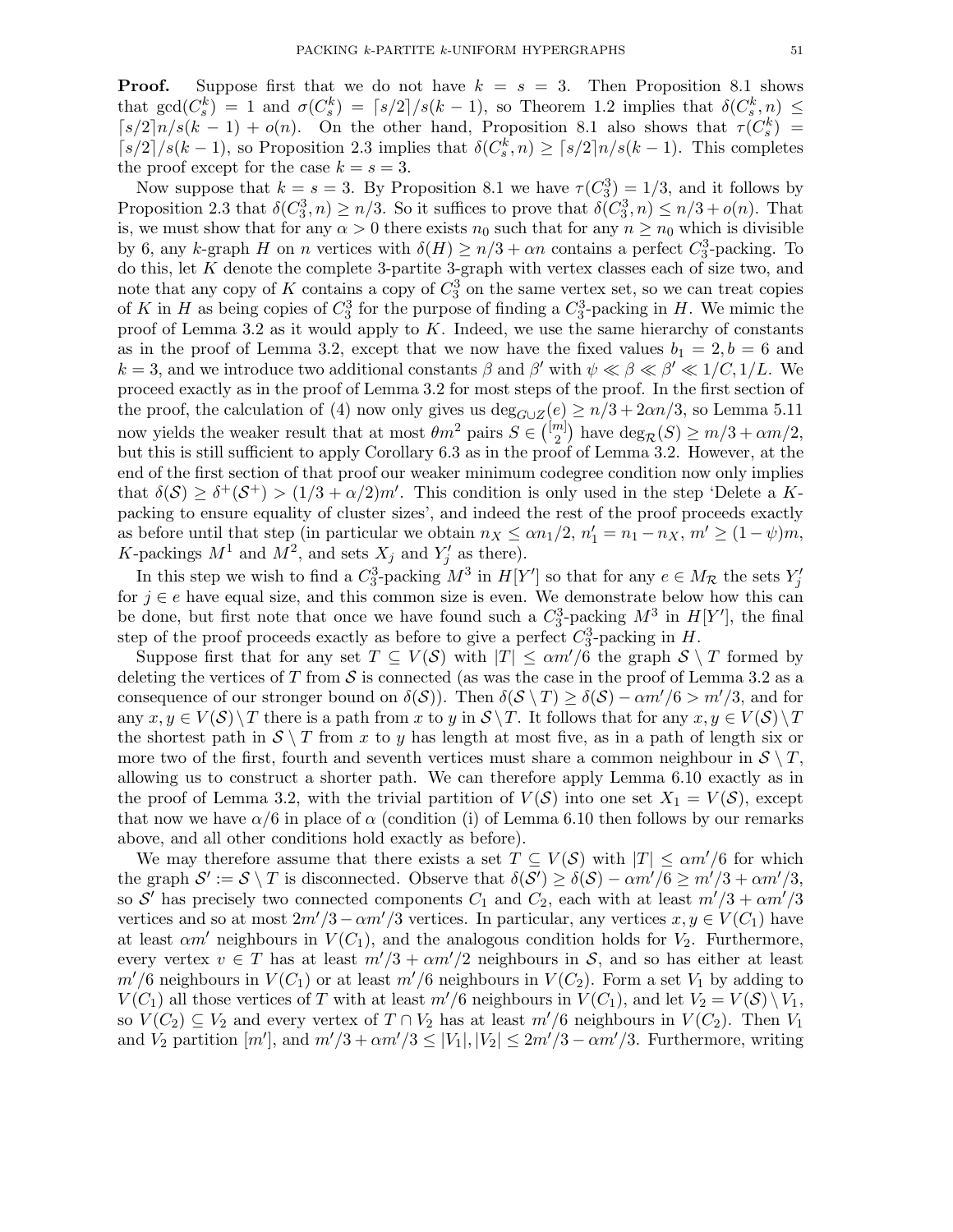#### 52 RICHARD MYCROFT

 $S_1 := \mathcal{S}[V_1]$ , for any vertices  $x, y \in V_1$  there is a path from x to y of length at most four in  $S_1$ from x to y, even after the deletion of at most  $\alpha m'/6$  vertices other than x and y. Indeed, even following this deletion, x must have a neighbour w in  $V(C_1)$ , and y must have a neighbour z in  $V(C_1)$ , and then z and w have a common neighbour in  $V(C_1)$  by our observation above that z and w have at least  $\alpha m'$  common neighbours in  $\mathcal{S}'$ . A similar argument shows that if we delete at most  $\alpha m'/6$  vertices of  $S_2 := S[V_2]$  then there is a path of length at most four between any two vertices in the remaining subgraph.

Now recall from the proof of Lemma 3.2 that every set  $Y'_j$  has size  $(1-3\sqrt{\psi})n'_1 \leq |Y'_j| \leq n'_1$ . In particular, it follows that

(5) 
$$
n - 2\alpha n/3 \le (1 - 3\sqrt{\psi})(1 - \alpha/2)n_1(1 - \psi)m \le (1 - 3\sqrt{\psi})n'_1m' \le |Y'| \le n'_1m' \le n
$$

Fix an integer Q which is divisible by 6 such that  $(1 - \beta)n'_1 \le Q \le (1 - \beta + \psi)n'_1$ .

**Claim 8.3.** There exists a  $C_3^3$ -packing  $M^*$  in  $H[Y']$  of size

$$
N:=\frac{|Y'|-m'Q}{6}
$$

so that  $|V(M^*) \cap Y'_j| \leq \beta' n'_1$  for any  $j \in [m']$  and  $|V(M^*) \cap \bigcup_{j \in V_1} Y'_j| = \sum_{j \in V_1} |Y'_j| - |V_1| Q$ .

To prove the claim, we first observe that  $N$  is an integer, since  $Y'$  consists of all vertices of  $H$  except those in  $X$  (which was chosen in the proof of Lemma 3.2 to have size divisible by  $b = 6$ ) and those covered by the K-packing  $M^1 \cup M^2$ , so |Y'| is divisible by 6, and we chose Q to be divisible by 6. Also, we have  $(\beta - \beta^2)m'n'_1 \leq 6N \leq \beta m'n'_1$  by (5) and our choice of Q. Write  $A := \bigcup_{j \in V_1} Y'_j$  and  $B := \bigcup_{j \in V_2} Y'_j$ . Since  $|Y'| \ge n - 2\alpha n/3$  by (5), we have  $\delta(H[Y']) \geq (1/3 + \alpha/3)|Y'|$ , so, by three successive applications of Proposition 8.2, we may obtain a set  $E_0$  of three vertex-disjoint copies of  $C_3^3$  in  $H[Y']$ , each of which has an odd number of vertices in each of A and B.

Now recall that all but at most  $\theta m^2$  pairs  $S \in \binom{[m]}{2}$  $\binom{m}{2}$  had  $\deg_{\mathcal{R}}(S) \geq m/3 + \alpha m/2 \geq$  $m'/3 + \alpha m'/2$ . Since  $m' \ge (1 - \psi)m$  and  $|V_1|, |V_2| \ge m'/3$  we may greedily form a set of  $m'/10$  disjoint pairs  $(x, y)$  with  $x \in V_1, y \in V_2$  and  $\deg_{\mathcal{R}}(\{x, y\}) \geq m'/3$ . So certainly either there are at least  $m'/10$  edges of R with precisely two vertices in  $V_1$  or there are at least  $m'/10$ edges of  $\mathcal R$  with precisely two vertices in  $V_2$ . Without loss of generality we assume the former, that there is a set  $F_1$  of  $m'/10$  vertex-disjoint edges of R each with precisely two vertices in V<sub>1</sub>. The same argument for pairs  $(x, y)$  with  $x, y \in V_2$  shows that there must be a set  $F_2$  of  $m'/10$  vertex-disjoint edges of R each with at least two vertices in  $V_2$ . Using Lemma 5.10 exactly as Lemma 5.9 was used in the proof of Lemma 3.2, we can obtain at least  $\beta' n_1'/5$ vertex-disjoint copies of K in  $H'[\bigcup_{j\in e} Y'_e]$  for each edge  $e \in F_1 \cup F_2$ . So we can greedily form K-packings  $E_1$  and  $E_2$  in  $H[Y']$  each of size  $(\beta' n'_1/5)(m'/40) = \beta' n'_1 m'/200 \ge N$  such that  $V(E_1) \cap V(E_2) \cap V(E_3) = \emptyset$ , every copy of K in  $E_1$  has precisely four vertices in A, every copy of K in  $E_2$  has either four or six vertices in B, and collectively  $E_1$ ,  $E_2$  and  $E_3$  cover at most  $4\beta' n_1/5 + 24 \leq \beta' n'_1$  vertices in any set  $Y'_j$ .

Recall that we want  $M^*$  to cover  $|A| - |V_1|Q$  vertices of A. Initially take  $M^*$  to consist precisely N edges taken from  $E_0$  and  $E_1$ . By choosing an appropriate subset of the edges of  $E_0$  to include, we can ensure that  $|V(M^*) \cap A| - (|A| - |V_1|Q)$  is divisible by four. However, this initial selection of  $M^*$  has

$$
|V(M^*) \cap A| \ge 4(N-3) \ge \frac{2(\beta - \beta^2)m'n'_1}{3} - 12 > \left(\frac{2}{3} - \frac{\alpha}{3}\right)\beta m'n'_1 \ge |A| - |V_1|Q,
$$

so too many vertices are taken from A (the final inequality holds since  $|A| \le n'_1 |V_1|$  and  $|V_1| \leq (2/3 - \alpha/3)m'$ ). On the other hand, if we were to replace all edges of  $E_1$  in  $M^*$  by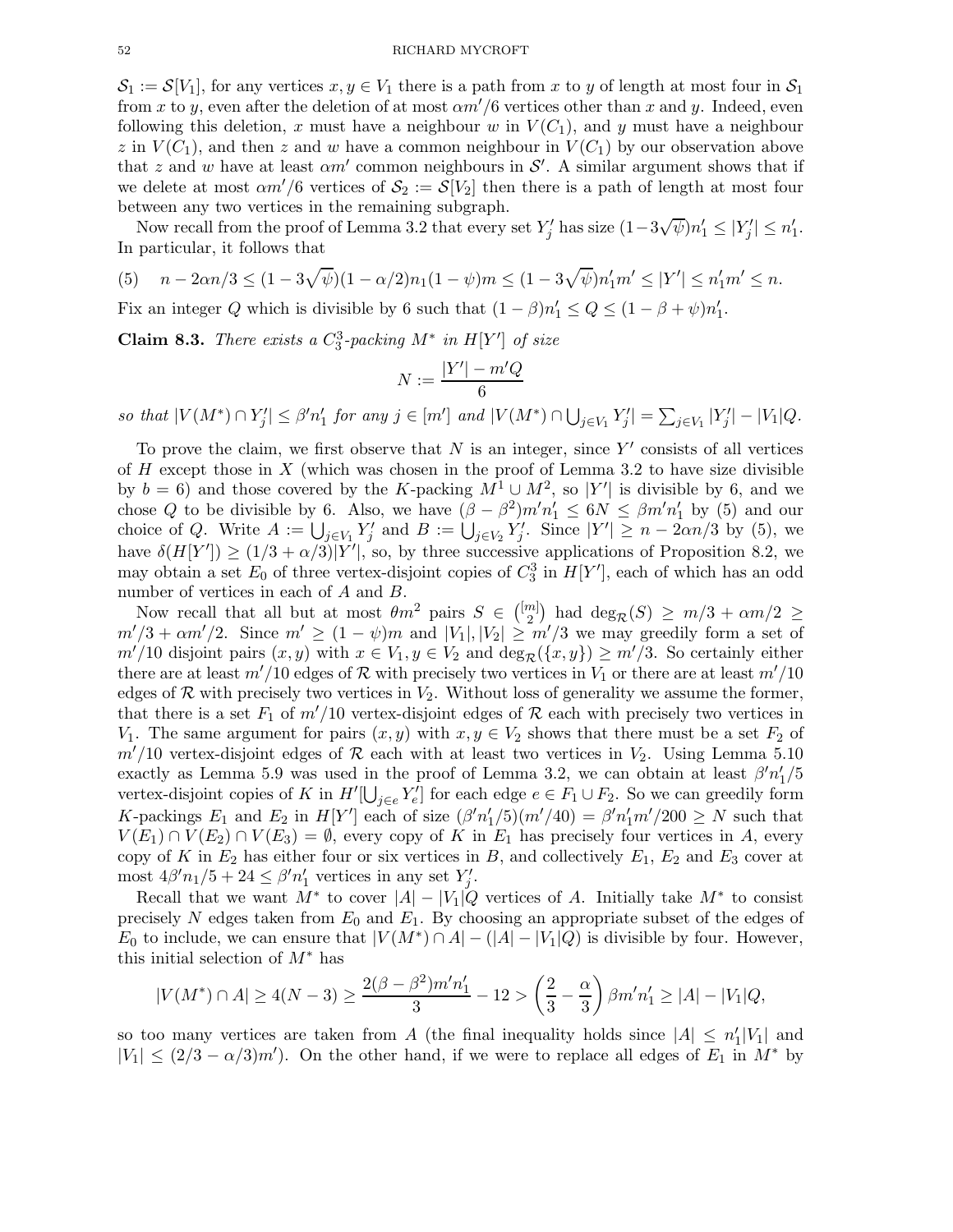edges of  $E_2$ , then a similar calculation would show that  $|V(M^*) \cap A| < |A| - |V_1|Q$ , that is, that too few vertices are taken from A. Starting from our initial  $M^*$ , we repeatedly replace an edge  $e \in E_1$  in  $M^*$  by an edge  $e' \in E_2$ , beginning with those edges  $e' \in E_2$  with  $|e' \cap B| = 6$ , and then using edges  $e' \in E_2$  with  $|e' \cap B| = 4$  if these run out. Then each replacement by an edge e' with  $|e' \cap B| = 6$  decreases  $|V(M^*) \cap A|$  by four, and each replacement by an edge  $e'$  with  $|e' \cap B| = 4$  decreases  $|V(M^*) \cap A|$  by two. Since our initial  $M^*$  was chosen so that  $|V(M^*) \cap A| - (|A| - |V_1|Q)$  was divisible by four, at some point in this process we must have  $|V(M^*) \cap A| = |A| - |V_1|Q$ . By our choice of  $E_1$  and  $E_2$ , at this point we also have  $|V(M^*) \cap Y'_j| \leq \beta' n'_1$  for any  $j \in [m']$ , so this  $M^*$  is the desired  $C_3^3$ -packing. This completes the proof of Claim 8.3.

Retuning to the proof of Theorem 1.4, fix some  $M^*$  as in Claim 8.3, and delete the vertices covered by  $M^*$  from H. Having done so, the sets  $Y_j^* := Y_j' \setminus V(M^*)$  for each  $j \in [m']$  of undeleted vertices satisfy

(6) 
$$
(1 - 2\beta')n'_1 \le |Y'_j| - \beta'n'_1 \le |Y'_j| \le |Y'_j| \le n'_1
$$

for any  $j \in [m']$ , and

(7) 
$$
Q = \frac{|\bigcup_{i \in V_1} Y_i^*|}{|V_1|} = \frac{|\bigcup_{i \in V_2} Y_2^*|}{|V_2|}.
$$

where for the second equality we used the fact that  $M^*$  covered  $6N = |Y'| - m'Q$  vertices in total, so, since  $V_1$  and  $V_2$  partition  $[m']$ , we have

$$
|V(M^*) \cap \bigcup_{j \in V_2} Y'_j| = |Y'| - m'Q - \sum_{j \in V_1} |Y'_j| + |V_1|Q = \sum_{j \in V_2} |Y'_j| - |V_2|Q.
$$

We now apply Lemma 6.10 similarly as in Lemma 3.2, but now with  $V_1$  and  $V_2$  in place of  $X_1$  and  $X_2$ , giving a partition of  $[m']$  into two parts. Again we have  $n_1 - n_X$  and  $m'$  in place of n and m respectively and  $M_{\mathcal{R}}$  and S play the same role there as here, but we now have the sets  $Y_j^*$ ,  $H'[Y^*]$ ,  $\alpha/6$  and  $2\beta'$  in place of  $Y_j$ ,  $G$ ,  $\alpha$  and  $\beta$  respectively, and we set  $b_1 = 2$ and  $k = 3$ . The sets  $Y_j^*$  satisfy the size condition of Lemma 6.10 by (6), and condition (iii) of Lemma 6.10 then holds by  $(7)$  (with  $Q$  playing the same role here as there). The conditions of Setup 6.8 are satisfied exactly as in the proof of Lemma 3.2, since these do not depend on the sets  $Y_j^*$ . Likewise condition (ii) of Lemma 6.10 holds by our choice of  $M_R$  exactly as in the proof of Lemma 3.2. Finally, condition (i) of Lemma 6.10 holds by our comments on  $S_1$ and  $S_2$  prior to the statement of Claim 8.3.

So we may indeed apply Lemma 6.10 as claimed, to obtain a K-packing  $M^{**}$  in  $H'[Y^*]$ such that for any  $e \in M_{\mathcal{R}}$  the sets  $Y''_j := Y^*_j \setminus V(M^{**}) = Y'_j \setminus V(M^* \cup M^{**})$  for  $j \in e$ obtained by these deletions have equal size  $n_e$ , where  $n_e$  is divisible by  $b_1 = 2$ . So we may take  $M^3 = M^* \cup M^{**}$ , following which, as stated earlier, the final step of the proof proceeds exactly as in the proof of Lemma 3.2. exactly as in the proof of Lemma 3.2.

#### 9. Concluding remarks

9.1. Non-complete k-partite k-graphs. In Section 2 we saw that Theorems 1.1, 1.2 and 1.3 are asymptotically best possible for all complete k-partite k-graphs; we now consider those incomplete k-partite k-graphs for which the same is true. For brevity, throughout the following discussion the words 'best possible' should be interpreted as meaning best possible up to an  $o(n)$  error term.

Recall that Proposition 2.3 showed that Theorem 1.2 is best possible for all  $k$ -partite  $k$ graphs K of type 1 with  $\tau(K) = \sigma(K)$ , and also for all k-partite k-graphs K of type  $d \geq 2$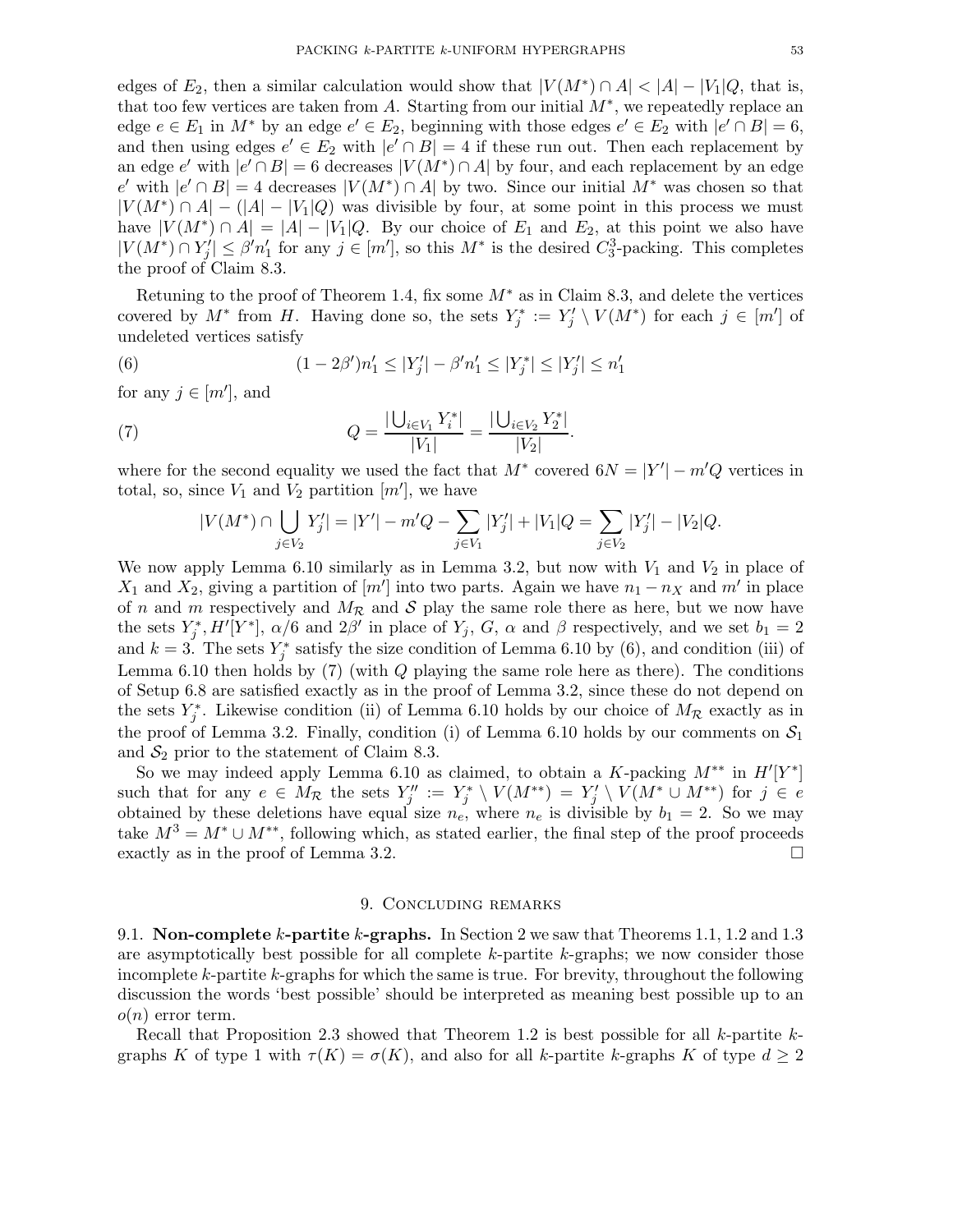with  $\tau(K) = \sigma(K) \geq 1/p$ , where p is the smallest prime factor of d. In particular, any k-partite k-graph on b vertices which contains a matching of size  $\sigma(K)b$  (that is, a matching which covers an entire vertex class of some k-partite realisation) has  $\sigma(K) = \tau(K)$ .

However, there are k-partite k-graphs for which  $\tau(K) \neq \sigma(K)$ . For an example, choose disjoint sets  $U_1, \ldots, U_k$  each of size greater than k, and for each  $j \in [k]$  choose a marked vertex  $u_j \in U_j$ . Let  $K^*$  be the k-partite k-graph with vertex classes  $U_1, \ldots, U_k$  whose edges are all k-tuples of vertices including at least one of the marked vertices  $u_i$ . Then it is not hard to see that  $K^*$  has only one k-partite realisation up to permutations of the vertex classes  $U_1, \ldots, U_k$ , so  $\sigma(K^*) = \min_{j \in [k]} |U_j|/b > k/b$ , where  $b := |V(K^*)|$ . However,  $\{u_j : j \in [k]\}$ is a vertex cover of  $K^*$ , so we have  $\tau(K^*) \leq k/b < \sigma(K^*)$ . Having seen the construction of Proposition 2.3, it is natural to ask whether the best possible versions of Theorems 1.2 and 1.3 would have  $\tau(K)$  in place of  $\sigma(K)$ , providing an upper bound to match the lower bound of Proposition 2.3. However, we can show this is not the case by considering the k-graph  $K^*$  defined above and the following variation of the construction of Proposition 2.3. Take disjoint empty vertex sets A and B with sizes  $|A| = [(k+1)n/b] - 1$  and  $|B| = n - |A|$ , and let H be the 3-graph on vertex set  $A \cup B$  whose edges are all 3-tuples  $e \in {A \cup B \choose 3}$  with  $1 \leq |e \cap A| \leq k-1$ . Then  $\delta(H) = |A| = [(k+1)n/b] - 1$ , but H does not have a perfect  $K^*$ -packing. This is because for any copy of  $K^*$  in  $H$ ,  $A \cap V(K^*)$  is a vertex cover of  $K^*$ . However, we cannot have  $u_j \in A$  for every  $j \in [k]$  because  $\{u_1, \ldots, u_k\}$  is an edge of  $K^*$ . Any other vertex cover of  $K^*$  has size at least  $k + 1$ , so any copy of  $K^*$  in H must have at least  $k+1$  vertices in A. It follows that any  $K^*$ -packing in H has size at most  $|A|/(k+1) < n/b$ , so is not perfect. It is therefore not obvious what should be the general rule for the behaviour of  $\delta(K, n)$  for k-partite k-graphs K of type 1 which have  $\tau(K) \neq \sigma(K)$ .

We now consider the divisibility-based extremal constructions, for which we make the following definitions. Let K be a k-partite k-graph; then we say that two vertices  $u, v$  of K are tightly-linked if there is a set S of  $k-1$  vertices of K such that  $u \cup \{S\}$  and  $v \cup \{S\}$ are both edges of K. Observe that u and v must then lie in the same vertex class of any k-partite realisation of K. Now let  $U_1, \ldots, U_k$  be the vertex classes of a k-partite realisation of K, and form a graph on  $V(K)$  by joining any tightly-linked pair of vertices with an edge. So each connected component of this graph is a subset of a vertex class of  $K$ ; we say that K is tightly k-partite if the connected components of this graph are precisely the vertex classes of K. So, for example, any complete k-partite k-graph is tightly k-partite. Note that if K is tightly k-partite then it has only one k-partite realisation up to permutation of the vertex classes (but the converse does not hold: for example,  $C_3^3$  has only one k-partite realisation but is not tightly k-partite).

Recall that Proposition 2.1 showed that Theorem 1.1 is best possible for any k-partite k-graph K which satisfies property  $(P1)$  for some p, and that Theorem 1.3 is best possible for any k-partite k-graph H which satisfies property (P2) for some  $p \geq 2$  with  $1/p \geq \sigma(H)$ . In Section 2 we showed that property  $(P1)$  holds for any complete k-partite k-graph of type 0; the same argument shows that property  $(P1)$  holds for any tightly k-partite k-graph K of type 0. Indeed, for any  $i \in [k]$  and any  $x, y \in U_i$ , the fact that H is tightly k-partite implies that there is a sequence  $x, z_1, \ldots, z_{\ell}, y$  such that each consecutive pair is tightly-linked in K, and so, given a set  $A \subseteq V(K)$  such that  $|e \cap A|$  is divisible by p for any  $e \in K$ , the vertices  $x, z_1, \ldots, z_\ell, y$  are either all in A or all not in A. Property (P1) then follows exactly as before. Similarly, in Section 2 we showed that property  $(P2)$  holds for any complete k-partite k-graph of type  $d \geq 2$  and any p which divides d. Exactly as before we can adapt this argument to show that the same statement holds with 'tightly k-partite' in place of 'complete k-partite'. In conclusion, we find that Theorem 1.1 is best possible for any tightly  $k$ -partite  $k$ -graph of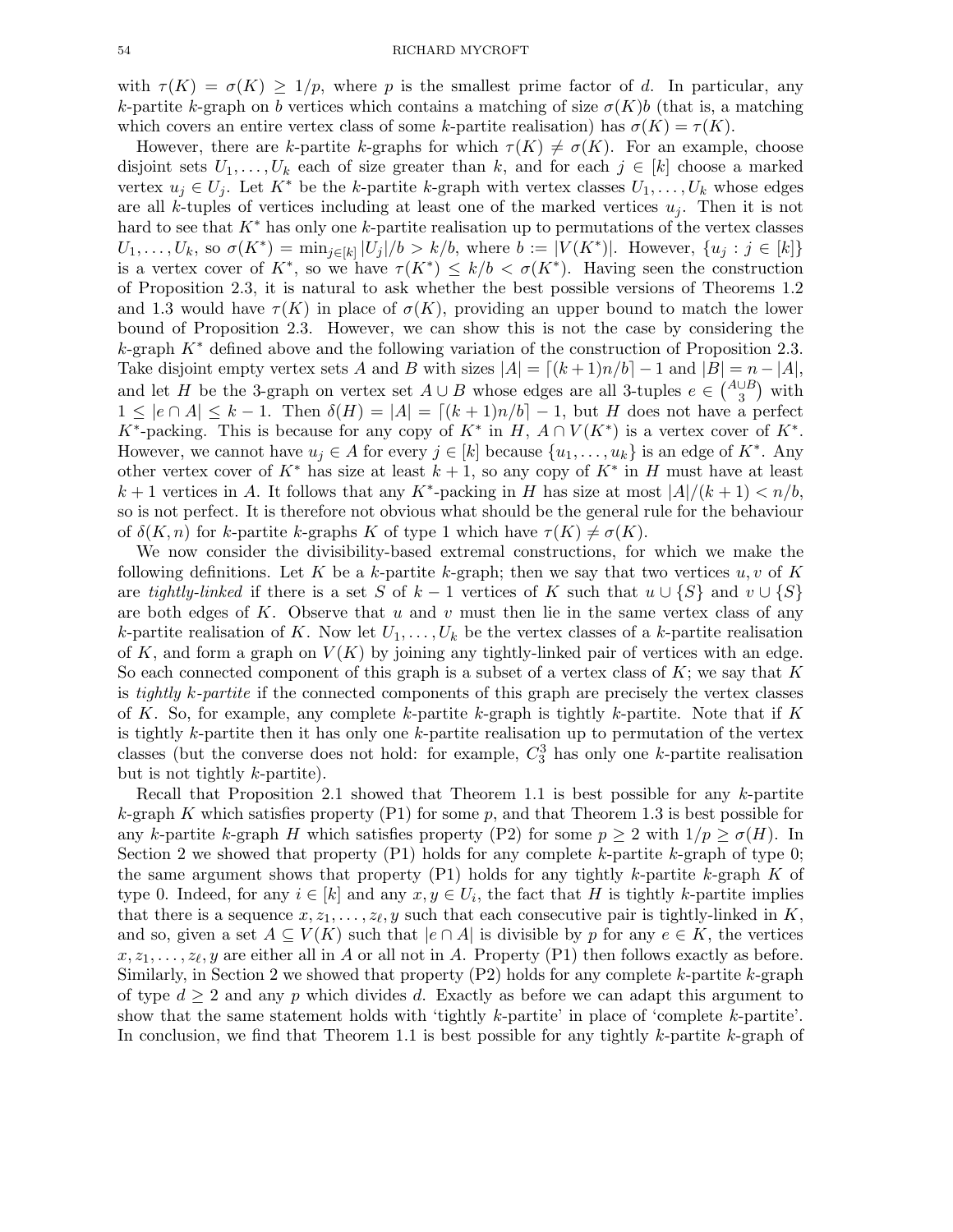type 0, and that Theorem 1.3 is best possible for any tightly k-partite k-graph K of type  $d \geq 2$ such that the smallest prime factor p of d satisfies  $1/p \geq \sigma(K)$ . Again, it is not clear what the general rule should be for the behaviour of  $\delta(K, n)$  for k-partite k-graphs K of type 0 or  $d \geq 2$ which are not tightly k-partite. One example of the latter category is the cycle  $C_3^3$ , which has type 0 and for which Theorem 1.4 showed that  $\delta(C_3^3, n) = n/3 + o(n) = \sigma(C_3^3)n + o(n)$ . The principal difference between the proofs of Theorem 1.4 and Lemma 3.2 was the use of Proposition 8.2 to find copies of  $C_3^3$  with an odd number of vertices on each side of a partition of  $V(H)$ ; it seems likely that the value of  $\delta(K, n)$  for k-partite k-graphs K of type 0 or type  $d \geq 2$  which are not tightly k-partite depends on the minimum codegree required to give an analogue of Proposition 8.2, in a manner reminiscent of the results of [14] for perfect matchings.

9.2. Almost-perfect packings. For many applications, it suffices to find an almost-perfect K-packing in a k-graph  $H$ , that is, a K-packing covering all but a small number of vertices. It is natural to consider the minimum codegree needed to guarantee such a packing, and this can be obtained by small changes to our methods. First, observe that if in Proposition 2.3 we instead take the set A to have size  $\lceil \tau (n - C) \rceil - 1$ , where  $\tau = \tau (K)$ , then we obtain a k-graph G on n vertices with  $\delta(G) = |A| = \lfloor \tau (n - C) \rfloor - 1$  in which any K-packing has size at most  $|A|/\tau b < (n - C)/b$  (where b is the number of vertices of K). So any K-packing in G leaves more than C vertices uncovered, proving the following proposition.

**Proposition 9.1.** Let K be a k-partite k-graph. Then for any  $C > 0$  and any n there exists a k-graph G on n vertices with  $\delta(G) \geq \lceil \tau(K)(n-C) \rceil - 1$  such that no K-packing in G covers all but at most C vertices of G.

In the other direction, we now prove Theorem 1.5, which gives an upper bound similar to that of Theorem 1.2 but which holds for all k-partite k-graphs  $K$  (whereas Theorem 1.2 applied only when  $gcd(K) = 1$ . Combined with Proposition 9.1 this gives the asymptotically correct threshold for the almost-packing problem for any k-partite k-graph K with  $\tau(K)$  =  $\sigma(K)$ ; as we have seen, this includes all complete k-partite k-graphs.

**Theorem 1.5.** Let K be a k-partite k-graph. Then there exists a constant  $C = C(K)$  such that for any  $\alpha > 0$  there exists  $n_0 = n_0(K, \alpha)$  such that any k-graph H on  $n \geq n_0$  vertices with  $\delta(H) \geq \sigma(K)n + \alpha n$  admits a K-packing covering all but at most C vertices of H.

**Proof.** Suppose first that  $\sigma(K) < 1/k$ , and fix  $U_1, \ldots, U_k$  to be the vertex classes of a k-partite realisation of K in which  $|U_1| = \sigma(K)b$ , where  $b := |V(K)|$ . Note that since  $\sigma(K) < 1/k$ , the vertex classes  $U_1, \ldots, U_k$  cannot all be the same size. Let  $K^*$  be the complete k-partite k-graph on these vertex classes; then it suffices to find a perfect  $K^*$ -packing in H. To do this, we follow the proof of Lemma 3.1 exactly as in the case when  $gcd(K) = 1$  until the step 'Delete a K-packing to ensure divisibility of cluster sizes', in which we applied Lemma 6.7 to delete a  $K^*$ -packing in  $H$  such that following this deletion all subclusters had size divisible by  $bk \gcd(K^*)$ . We cannot now apply Lemma 6.7 as we may have  $gcd(K^*) \neq 1$ ; however, it is straightforward to modify (and hugely simplify) the argument of Lemma 6.7 to show that we can delete a  $K^*$ -packing in  $H$  such that, following this deletion, at most one subcluster in any connected component of  $\mathcal{S}'$  does not have size divisible by  $bk \gcd(K^*)$ . Our condition  $\delta(H) \geq \sigma(K)n + \alpha n \geq n/b + \alpha n$  implies that S' has fewer than b connected components (exactly as  $\delta(H) \ge n/p + \alpha n$  implied that S' had fewer than p connected components). So at most b subclusters do not have size divisible by  $bk \gcd(K^*)$ ; by deleting up to  $bk \gcd(K^*)$ vertices from each of these we can ensure that every subcluster has size divisible by  $bk \gcd(K^*)$ . Following the remainder of the proof exactly as before, we obtain a  $K^*$ -packing in H which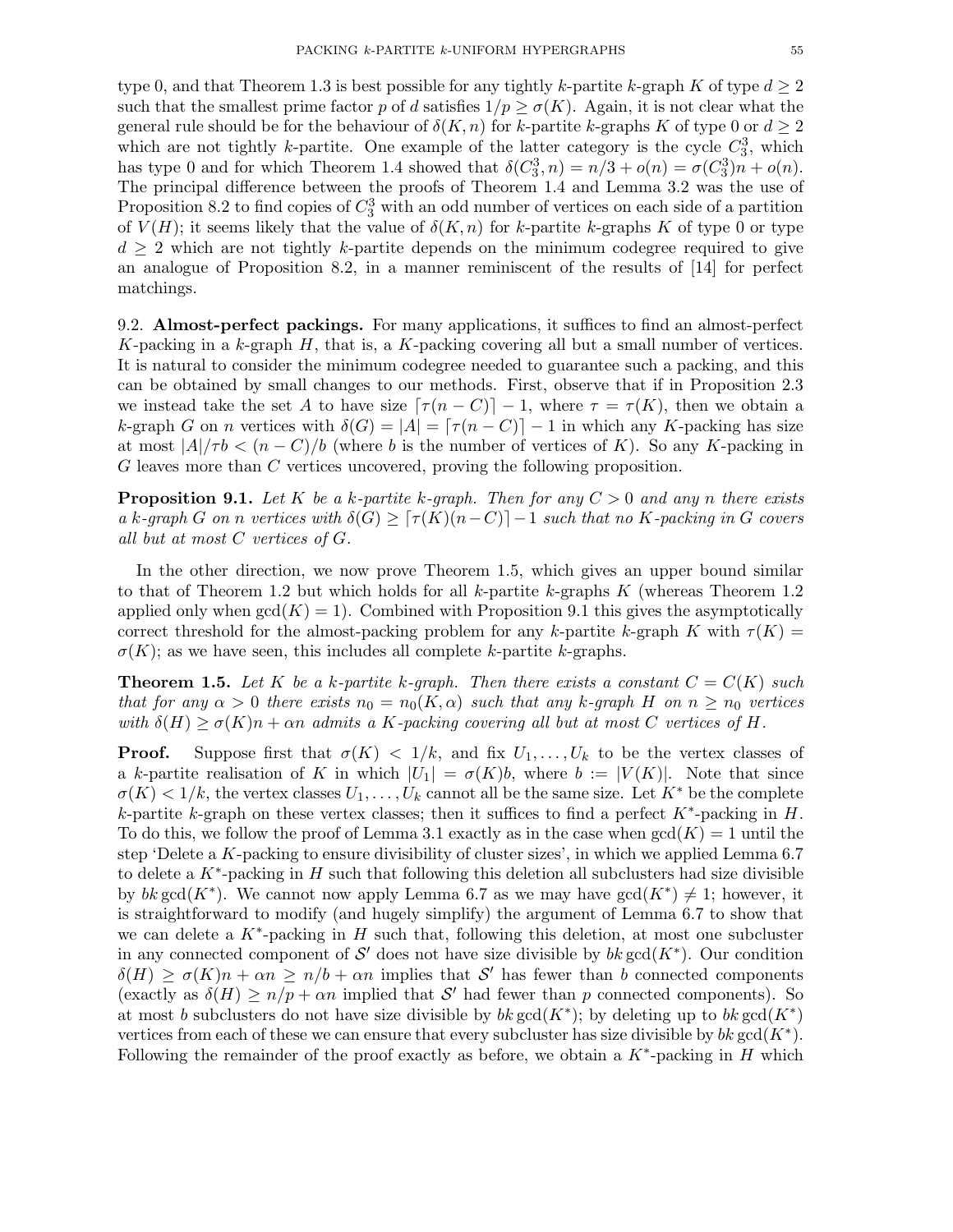covers all vertices except for the at most  $b^2 k \gcd(K^*) \leq b^3 k$  deleted vertices, so we may take  $C=b^3k$ .

The remaining possibility is that  $\sigma(K) = 1/k$ , in which case we have  $\delta(H) \ge n/k + \alpha n$ . Since  $\sigma(K) = 1/k$  every vertex class of any k-partite realisation of K must have equal size, so we may assume without loss of generality that K is the complete  $k$ -partite  $k$ -graph with vertex classes each of size  $b_1$ , for some positive integer  $b_1$ . In this case we mimic the proof of Lemma 3.2, and as in the proof of Theorem 1.4, all steps proceed as before except for the choice of the K-packing  $M^3$ . Using the notation of the proof of Lemma 3.2, we proceed as in the proof of Theorem 1.4 to find  $M^3$ , first obtaining a partition of  $[m']$  into parts  $V_1, \ldots, V_s$ for some  $s < k$  such that for any  $j \in [s]$  we have  $|V_j| \geq m'/k + \alpha m'/2k$  and the property that, even after the deletion of up to  $\alpha m'/2k$  vertices of  $\mathcal{S}[V_i]$ , the remaining subgraph contains a short path between any two vertices. We cannot then obtain  $M^*$  as in Claim 8.3, since we now have no analogue of Proposition 8.2, but instead we can simply delete up to  $2kb$  vertices of  $\bigcup_{i\in V_j} Y'_i$  for each  $j \in [s]$  before proceeding similarly as the proof of Claim 8.3 to obtain a K-packing  $M^*$  such that the sets  $Y_i^*$  of vertices of  $Y_i'$  which were not deleted or covered by  $M^*$  have the desired property, that is, that the average size of sets  $Y_i^*$  with  $i \in V_j$  is the same for each  $j \in [s]$ , and divisible by  $b_1$ . From this we obtain  $M^3$  exactly as in the proof of Theorem 1.4, and the final step of the proof then proceeds exactly as for Lemma 3.2, giving a K-packing in H covering all vertices except for the at most  $2ksb < k^2b$  deleted vertices, so we may take  $C = k^2$  $\mathbf{b}$ .

9.3. Non k-partite k-graphs. All of the results of this paper pertain to k-partite k-graphs, but we can also consider the value of  $\delta(H, n)$  for k-graphs H which are not k-partite. However, for most such  $k$ -graphs H we do not even know the asymptotic value of the Turán density, that is, the number of edges needed in a large k-graph  $G$  to guarantee even a single copy of  $H$  in  $G$ . By contrast, in this paper we used several times the fact that the Turán density of a  $k$ -partite  $k$ -graph is zero. A lack of knowledge of the Turán density of H is not an essential obstacle to finding  $\delta(H, n)$ ; indeed, Keevash and Mycroft determined the exact value of  $\delta(K_4^3, n)$  for large n even though finding the Turán density of  $K_4^3$  remains a significant open problem. It would be interesting to know whether  $\delta(H, n)$  is determined by the parameters  $gcd(H)$  and  $\sigma(H)$  (whose definitions extend naturally to the non k-partite case), in the same way as for graphs. However, we note that it is not sufficient to consider only the smallest  $r$  for which a k-graph H admits an r-partite realisation. Indeed  $K_4^3 - e$  and  $K_4^3$  both admit a 4-partite realisation with one vertex in each vertex class, and no 3-partite realisation, but as we saw in Section 1, results of Lo and Markström  $[26, 27]$  and of Keevash and Mycroft  $[16]$  show that  $\delta(K_4^3 - e, n)$  and  $\delta(K_4^3, n)$  differ by  $n/4 + o(n)$ .

A natural starting point to consider would be the complete 4-partite 3-graph K with vertex classes of size  $b_1$ ,  $b_2$ ,  $b_3$  and  $b_4$  (so the edges are any triple whose vertices lie in three different vertex classes). The fact that  $\delta(K_4^3, n) \leq 3n/4$  strongly suggests that we have  $\delta(K, n) \leq$  $3n/4 + o(n)$  for any values of  $b_1, b_2, b_3$  and  $b_4$ . On the other hand, if  $gcd({b_1, b_2, b_3, b_4}) > 1$ , then we can modify a construction of Pikhurko [29] to show that  $\delta(K, n) \geq 3n/4-2$ , and in fact the same construction gives the same threshold if  $gcd(K) = 2$ , where  $gcd(K) := gcd({b_i - b_i : b_i = b_i})$  $i, j \in [4]$ ) > 1. So we expect that  $\delta(K, n) = 3n/4 + o(1)$  in these cases. If  $\delta(K, n)$  exhibits behaviour analogous to that of k-partite k-graph case, then we would also expect  $\delta(K, n)$ to be lower in the case  $gcd(K) = 1$ . Assume without loss of generality that  $b_1 \leq b_2, b_3, b_4$ and define  $\sigma = \sigma(K) := \frac{b_1}{b_1+b_2+b_3+b_4}$ . Given disjoint sets A and B with  $|A| = \lceil \sigma n \rceil - 1$  and  $|B| = n - |A|$ , a well-known random construction due to Czygrinow and Nagle [5] gives a k-graph G' on |B| with  $\delta(G') \ge |B|/2 - o(n)$  which does not contain any copy of  $K_4^3$ . Form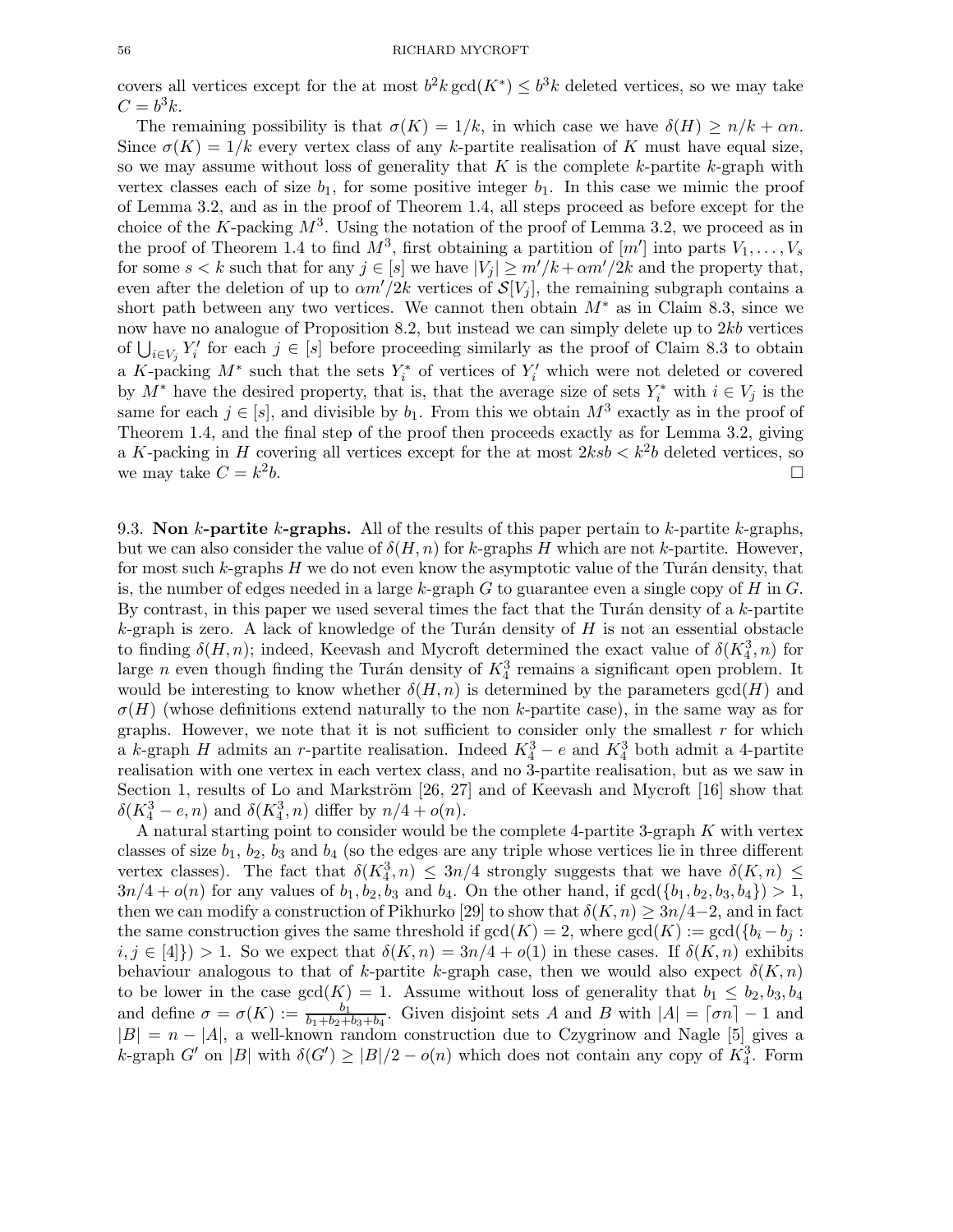a k-graph G on  $A \cup B$  whose edges are the edges of G' together with any triple of vertices which intersects A. Then  $\delta(G) = \delta(G') + |A| = n/2 + |A|/2 - o(n) = (1/2 + \sigma)n - o(n)$ , and G cannot contain a perfect K-packing, as any copy of K in G must have at least  $b_1$  vertices in A. So we have  $\delta(K, n) \geq (1/2 + \sigma)n - o(n)$ ; it would be interesting to know whether this is the asymptotically correct threshold for  $gcd(K) = 1$ . However, demonstrating that this is the correct threshold would imply that the minimum codegree which guarantees the existence of a copy of  $K_4^3$  in a k-graph on n vertices is asymptotically  $n/2$ , so would require the solution of a well-known open problem (see [5] for further details).

#### 10. Acknowledgements

I would like to thank Katherine Staden for her helpful comments on an earlier version of this manuscript. I also thank an anonymous referee for many helpful remarks.

#### **REFERENCES**

- [1] R. Aharoni, A. Georgakopoulos and P. Sprüssel, Perfect matchings in r-partite r-graphs, European Journal of Combinatorics 30 (2009), 39–42.
- [2] N. Alon, P. Frankl, H. Huang, V. Rödl, A. Ruciński and B. Sudakov, Large matchings in uniform hypergraphs and the conjectures of Erdős and Samuels, Journal of Combinatorial Theory, Series A 119 (2012), 1200–1215.
- [3] N. Alon and R. Yuster, *H*-factors in dense graphs, *Journal of Combinatorial Theory, Series B* 66 (1996), 269–282.
- [4] A. Czygrinow, L. DeBiasio and B. Nagle, Tiling 3-uniform hypergraphs with  $K_4^3 2e$ , Journal of Graph Theory 75  $(2014)$ , 124-136.
- [5] A. Czygrinow and B. Nagle, A note on codegree problems for hypergraphs, Bulletin of the ICA 32 (2001), 63–69.
- [6] A. Czygrinow, V. Kamat, Tight co-degree condition for perfect matchings in 4-graphs, Electronic Journal of Combinatorics 19 (2012), P20.
- [7] D. E. Daykin and R. Häggkvist, Degrees giving independent edges in a hypergraph, Bulletin of the Australian Mathematical Society 23 (1981), 103–109.
- [8] P. Erdős, On extremal problems of graphs and generalized graphs, Israel Journal of Mathematics 2 (1964), 183–190.
- [9] W.T. Gowers, Hypergraph Regularity and the multidimensional Szemerédi Theorem, Annals of Mathematics 166 (2007), 897–946.
- [10] A. Hajnal and E. Szemerédi, Proof of a conjecture of Erdős, Combinatorial Theory and its Applications, Vol.2 (Ed. P. Erdős, A. Rényi and V.T. Sós), Amsterdam, Netherlands: North-Holland, pp. 601–623, 1970.
- [11] H. H`an, Y. Person, M. Schacht, On perfect matchings in uniform hypergraphs with large minimum vertex degree, SIAM Journal on Discrete Mathematics 23 (2009), 732–748.
- [12] J. Han, Y. Zhao, Minimum vertex degree threshold for  $C_4^3$ -tiling, Journal of Graph Theory 79 (2015), 300–317.
- [13] P. Keevash, A hypergraph blowup lemma, Random Structures & Algorithms 39 (2011), 275–376.
- [14] P. Keevash, F. Knox, R. Mycroft, Polynomial-time perfect matchings in dense hypergraphs, Advances in Mathematics **269** (2014), 265–334.
- [15] P. Keevash, D. Kühn, R. Mycroft and D. Osthus, Loose Hamilton cycles in hypergraphs, Discrete Mathematics **311** (2011), 544–559.
- [16] P. Keevash and R. Mycroft, A geometric theory of hypergraph matching, Memoirs of the American Mathematical Society 233 (2014), monograph 1098.
- [17] I. Khan, Perfect matching in 3-uniform hypergraphs with large vertex degree, SIAM Journal of Discrete Mathematics 27 (2013), 1021–1039.
- [18] I. Khan, Perfect Matchings in 4-uniform hypergraphs, preprint, arXiv:1101.5675.
- [19] J. Komlós, Tiling Turán theorems, *Combinatorica* **20** (2000), 203–218.
- [20] J. Komlós, G.N. Sárközy and E. Szemerédi, Proof of the Alon-Yuster conjecture, *Discrete Mathemat*ics  $235$  (2001), 255-269.
- [21] D. Kühn and D. Osthus, Loose Hamilton cycles in 3-uniform hypergraphs of high minimum degree, Journal of Combinatorial Theory, Series B 96 (2006), 767–821.